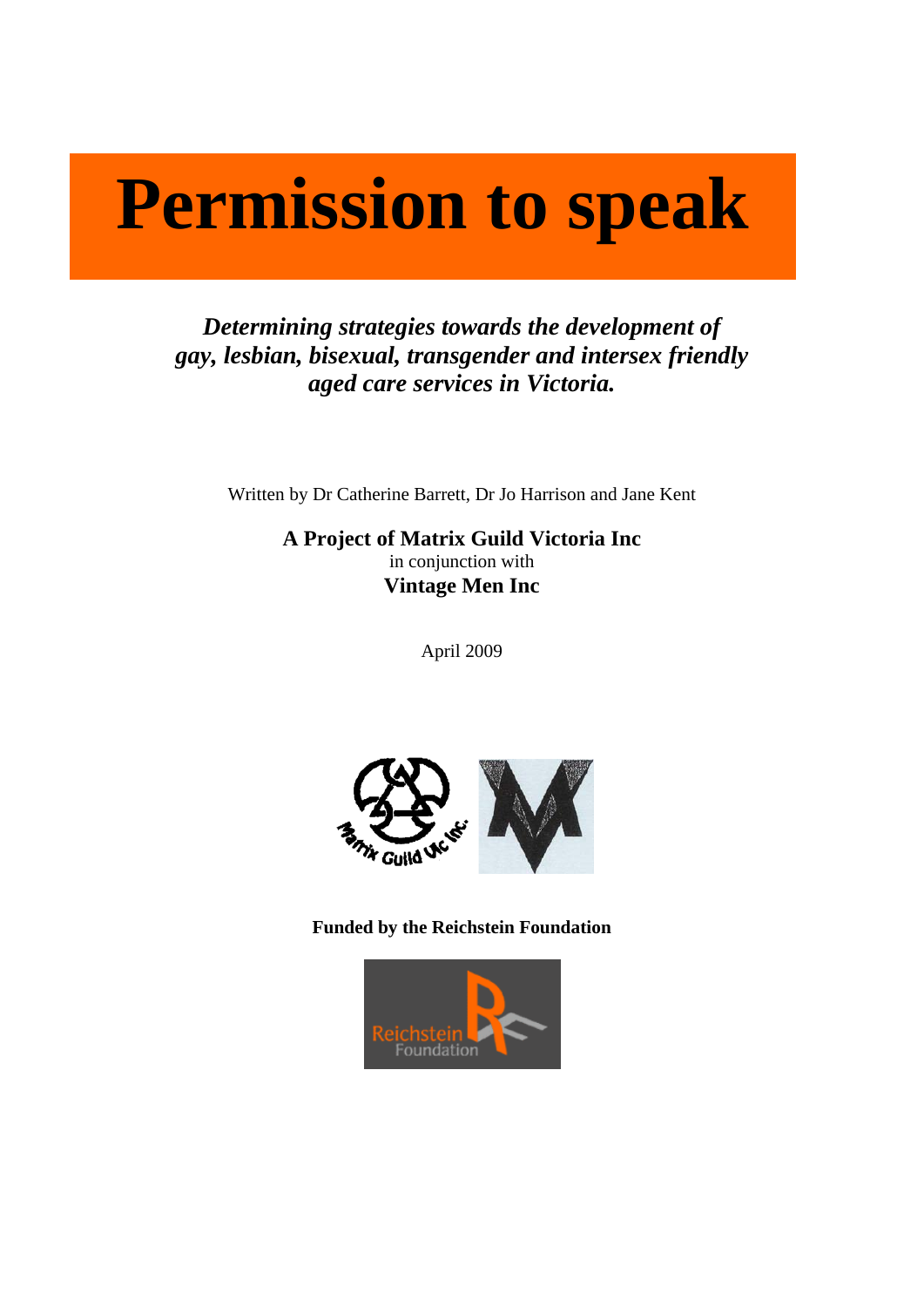Enquiries and further information

- Jane Kent, Program Co-ordinator, Community Development Worker, Matrix Guild Victoria Inc, inquiries@matrixguildvic.org.au/PO Box 99, Fairfield Victoria 3078 [\(www.matrixguildvic.org.au\)](http://www.matrixguildvic.org.au/).
- Paul Bussey, President, Vintage Men Inc., [vintagemen@yahoo.com.au/P](mailto:vintagemen@yahoo.com.au/)O Box 6769, 600 St Kilda Road Central Victoria 8008 [\(www.geocities.com/vintagemen\)](http://www.geocities.com/vintagemen).
- Dr Jo Harrison, Jo.Harrison@unisa.edu.au.
- Catherine Barrett, Project Researcher: c.barrett@latrobe.edu.au.

For further copies of this or the *My People* report, go to [\(www.matrixguildvic.org.au\)](http://www.matrixguildvic.org.au/) or [\(www.geocities.com/vintagemen\)](http://www.geocities.com/vintagemen).

© Copyright Matrix Guild Victoria Inc. Published by Matrix Guild Victoria Inc

ISBN 978-0-646-51296-9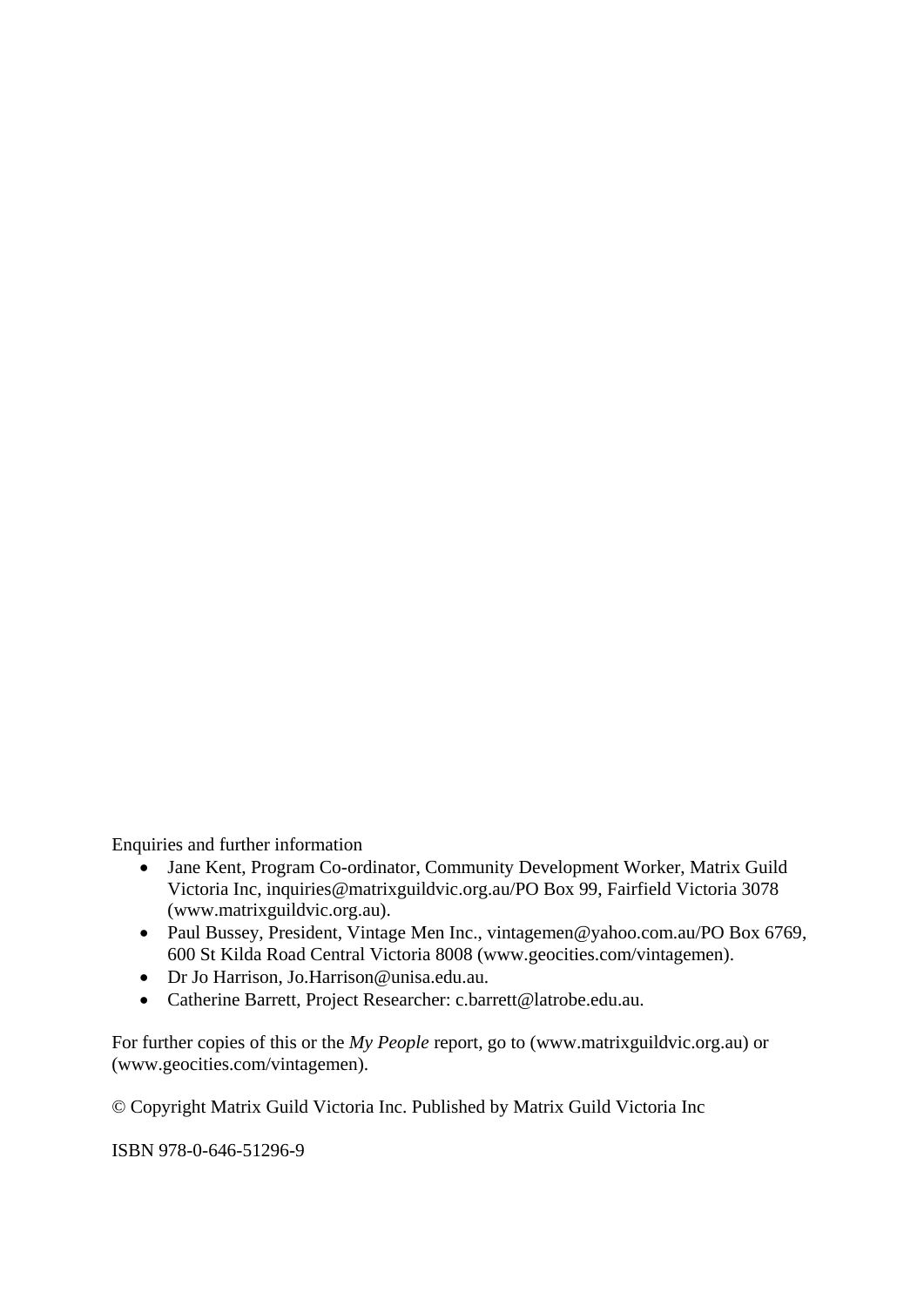# <span id="page-2-0"></span>**Acknowledgements**

Matrix Guild Victoria Inc. and Vintage Men Inc. would like to thank the following individuals, groups and organisations for their contributions to this program:

- The Reichstein Foundation for funding the projects
- The participants who generously shared their stories
- The Program Coordinator. Jane Kent
- The Program Researcher. Dr Catherine Barrett

Matrix Guild Victoria Inc and Vintage Men Inc would specially like to thank Dr Jo Harrison and Dr Ruth McNair for their input into this report and their assistance with the project.

The Steering Committee including:

- Jane Kent, The Program Coordinator, Community Development Worker, Matrix Guild Victoria Inc.
- Paul Bussey, President, Vintage Men Inc.
- Dr Ruth McNair, General Practitioner, The Carlton Clinic and Senior Lecturer, The Department of General Practice, The University of Melbourne, Member of the Australian Lesbian Medical Association Committee and Member of the Ministerial Advisory Committee on Gay and Lesbian Health.
- Lola McHarg, Admissions Officer, The Brotherhood of St Laurence
- Barbary Clarke, Victorian Gay and Lesbian Rights Lobby
- Associate Professor Anne Mitchell, Director, Gay and Lesbian Health Victoria
- Lyn Morgain, CEO, The ALSO Foundation
- Zoe Dunbar: Office Manager and Volunteer Coordinator, The ALSO Foundation
- Heather Birch, Former Chair of ALSO Foundation's Senior Project Advisory Committee, former member of Community Development Committee
- Lesley Walsh, CEO, Women's Health East
- Sam Seamer, Former representative Women's Health Information in the South East
- Joy Free, Researcher, Women's Health West
- Dr. Rosie Crone, Consultant Geriatrician and representative of the Australian Lesbian Medical Association
- Dr. Jo Harrison, School of Health Sciences, The University of South Australia
- Dr Catherine Barrett, Project Researcher and Community Liaison Officer, The Australian Research Centre in Sex, Health and Society.

#### **And others who gave their support. including:**

The Victorian AIDS Council, The Australian Lesbian and Gay Archives, Lizzi Craig, The Victorian Equal Opportunity & Human Rights Commission, The Gay and Lesbian Liaison Unit and Elder Abuse Prevention Unit with the Victoria Police, The Australian Research Centre in Sex, Health and Society, Julie Peters, JOY FM, Philomena Horsley, Caitlin Street.

\_\_\_\_\_\_\_\_\_\_\_\_\_\_\_\_\_\_\_\_\_\_\_\_\_\_\_\_\_\_\_\_\_\_\_\_\_\_\_\_\_\_\_\_\_\_\_\_\_\_\_\_\_\_\_\_\_\_\_\_\_\_\_\_\_\_\_\_\_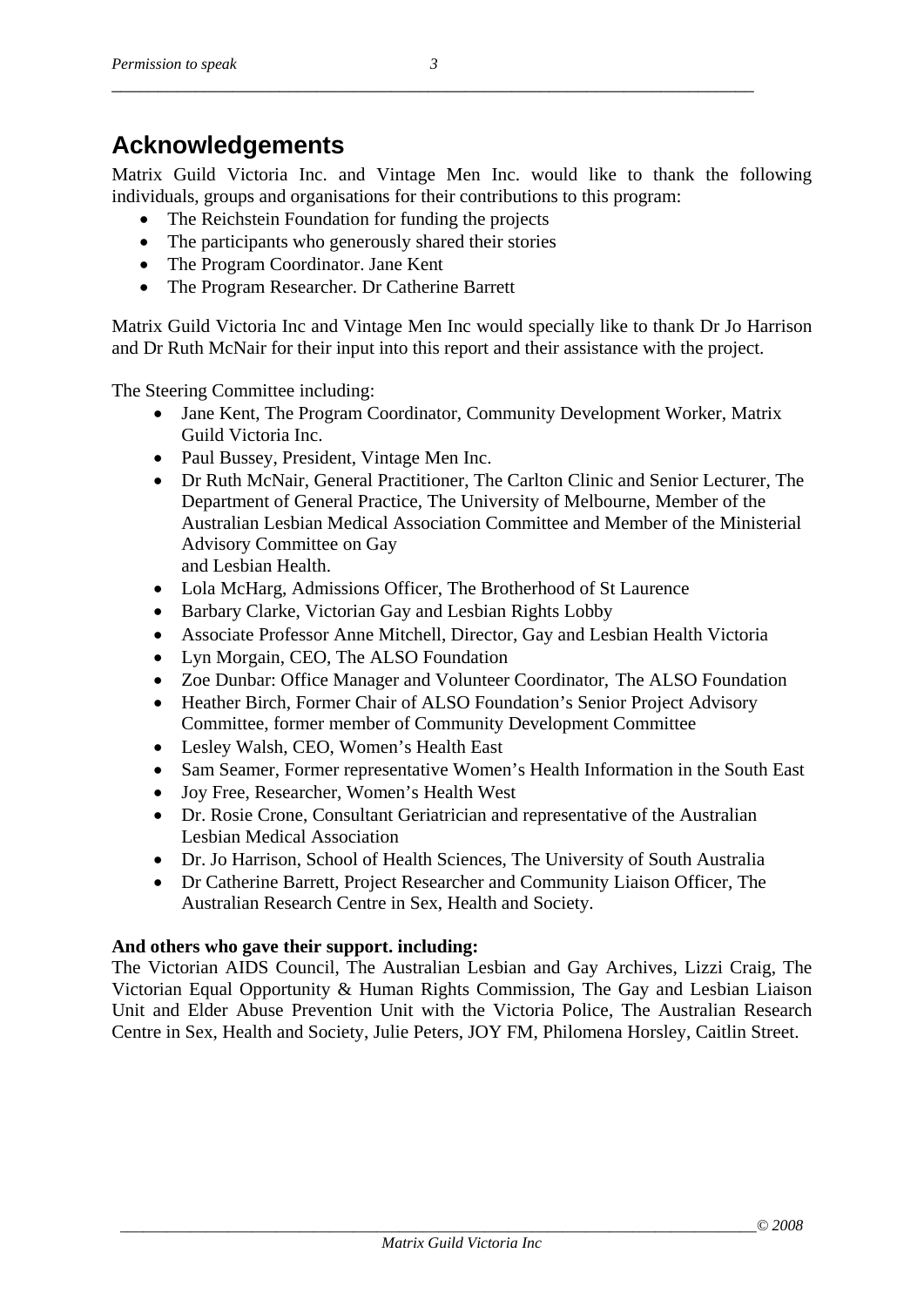### **TABLE OF CONTENTS**

| THE PERSPECTIVES OF GLBTI SENIORS RECEIVING AGED CARE SERVICES19                                                 |  |
|------------------------------------------------------------------------------------------------------------------|--|
| THE COMPONENTS OF GLBTI-FRIENDLY AGED CARE SERVICES IDENTIFIED IN STAGE ONE 23                                   |  |
| <b>STAGE TWO: THE PERSPECTIVES OF AGED CARE SERVICE PROVIDERS 26</b>                                             |  |
|                                                                                                                  |  |
| STRATEGIES TO CREATE GLBTI-FRIENDLY AGED CARE SERVICES  49                                                       |  |
| 6. THE OPPORTUNITY TO EMPOWER GLBTI SENIORS AND THEIR ADVOCATES  58                                              |  |
|                                                                                                                  |  |
|                                                                                                                  |  |
| DRAFT STRATEGIC OPTIONS TO ENCOURAGE THE DEVELOPMENT OF GLBTI-FRIENDLY<br><b>AGED CARE SERVICES IN VICTORIA.</b> |  |
| 1.                                                                                                               |  |
| 2.                                                                                                               |  |
| 3.                                                                                                               |  |
| 4.                                                                                                               |  |
| 5.                                                                                                               |  |
| 6.                                                                                                               |  |
| 7.<br>8.                                                                                                         |  |
|                                                                                                                  |  |

### **TABLES AND FIGURES**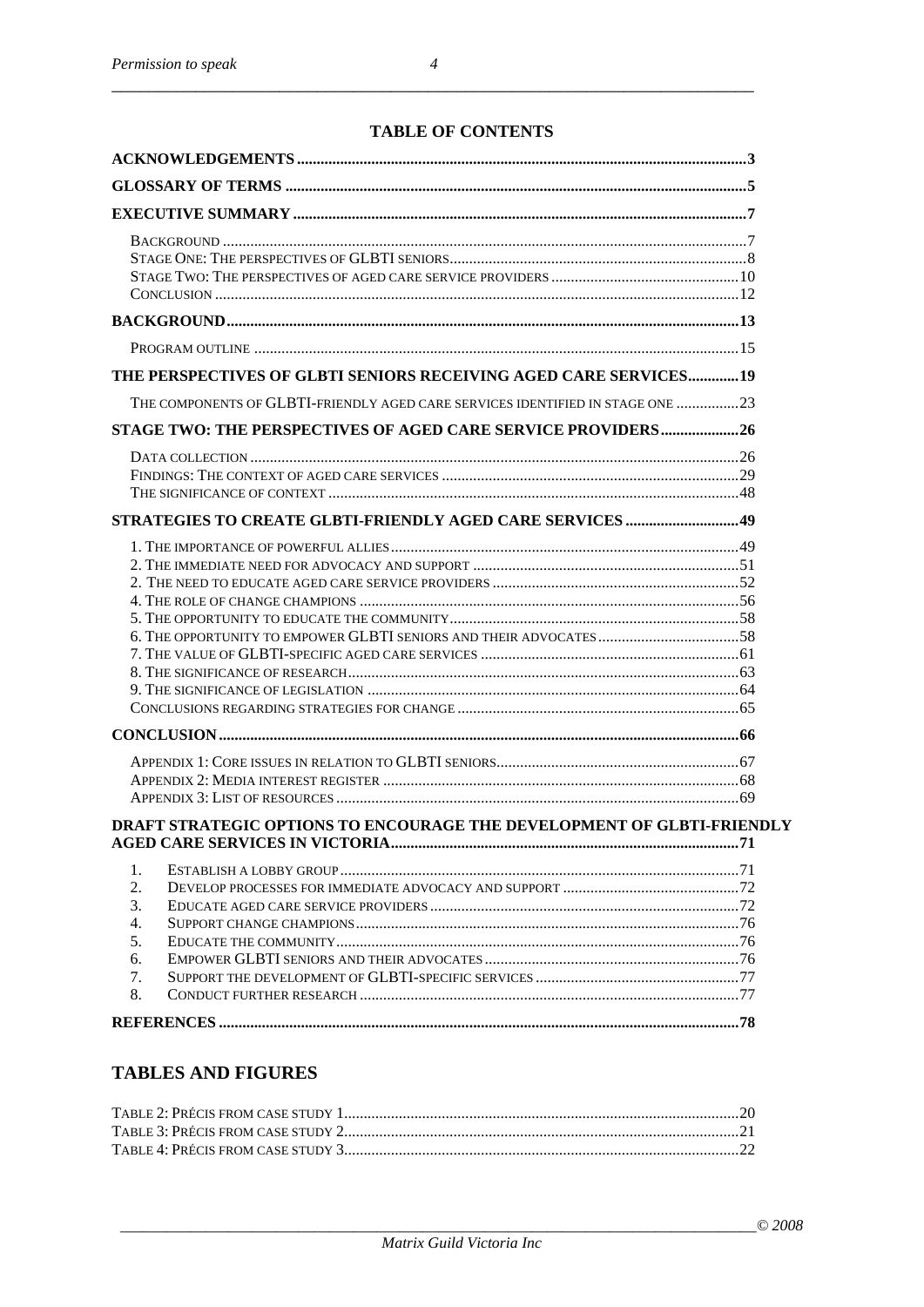# <span id="page-4-0"></span>**Glossary of terms**

**Aged care services:** Care provided for seniors including: (a) in their home such as community nursing; domestic assistance; personal care; meals on wheels; home maintenance; transport, and community-based respite care; (b) community services provided in community centres; day-care centres; day hospitals; medical centres; (c) residential aged care services such as nursing homes and hostels.

**Bisexual**: A man or woman who is sexually and emotionally attracted to both men and women.

**Closet**: An historical term used to describe non-disclosure of sexual/gender identity.

**Cross-dresser:** A person who dresses in clothes typical of the opposite sex.

**Gay**: A man whose primary sexual attraction is towards other men.

**Gender**: The socially defined roles assigned to males and females.

**Gender identity:** a person's own sense of [identification](http://en.wikipedia.org/wiki/Identification) as [male](http://en.wikipedia.org/wiki/Male) or [female.](http://en.wikipedia.org/wiki/Female)

**GLBTI:** An acronym for gay, lesbian, bisexual, transgender and intersex.

**Heterosexism**: Bias towards heterosexuals which ignores the presence and the needs of gay men, lesbians and bisexuals.

**Heterosexual**: A person whose primary sexual and emotional attraction is towards the opposite sex.

**Hostel**: residential aged care service for people with low level needs. Also referred to as 'low care'.

**Homo/transphobia**: A dislike of people who are homosexual or transgender that may manifest as discrimination or violence.

\_\_\_\_\_\_\_\_\_\_\_\_\_\_\_\_\_\_\_\_\_\_\_\_\_\_\_\_\_\_\_\_\_\_\_\_\_\_\_\_\_\_\_\_\_\_\_\_\_\_\_\_\_\_\_\_\_\_\_\_\_\_\_\_\_\_\_\_\_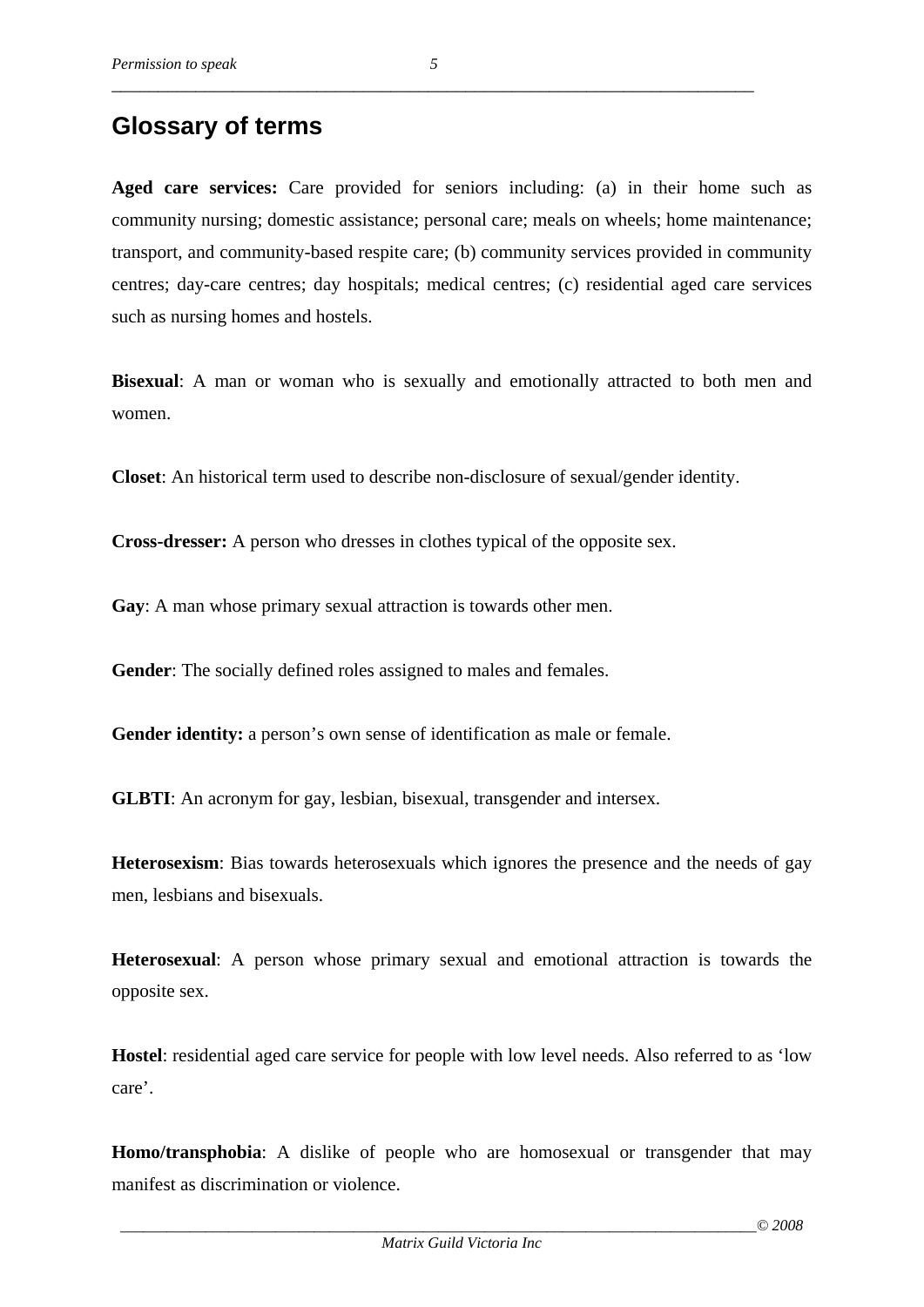**Intersex**: A person born with sex chromosomes, external genitalia, or an internal reproductive system that is not exclusively male or female.

**Lesbian**: A woman whose primary sexual/emotional attraction is towards women.

**Non-heterosexual:** A person who is gay, lesbian or bisexual (also know as queer).

**Nursing home**: Residential aged care facility for people with high level of needs. Also referred to as 'high care'.

**Out**: The disclosure of sexual/gender identity.

**Residential aged care facility:** Nursing home and hostels which provide permanent residential or respite care.

**Senior**: A person 65 years or older.

**Sexual identity:** A person's identity, an established mental picture of self, can be a specific and fixed sexual identity, although this can also be somewhat fluid. e.g., heterosexual, homosexual, lesbian or bisexual.

**Transgender:** refers to individuals who do not identify with the gender assigned to them at birth. The terms male-to female and female-to-male transgender persons are used to refer to individuals who are undergoing or have undergone a process of gender affirmation.

**Transsexual:** A transgender person who is in the process of seeking, or has successfully completed, sexual reassignment surgery.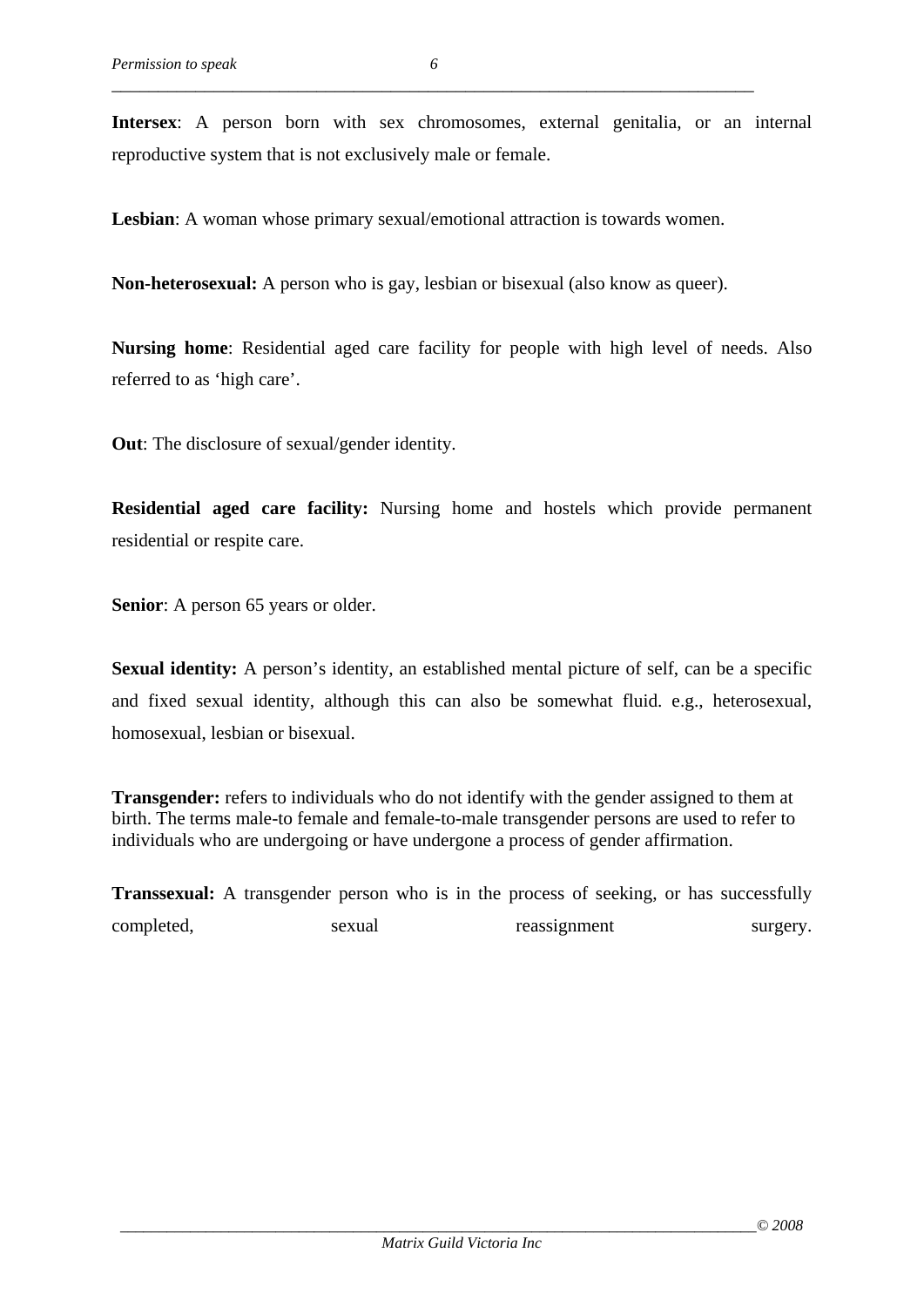# <span id="page-6-0"></span>**Executive summary**

This is the report from Stage Two of a Matrix Guild Victoria and Vintage Men research project.

\_\_\_\_\_\_\_\_\_\_\_\_\_\_\_\_\_\_\_\_\_\_\_\_\_\_\_\_\_\_\_\_\_\_\_\_\_\_\_\_\_\_\_\_\_\_\_\_\_\_\_\_\_\_\_\_\_\_\_\_\_\_\_\_\_\_\_\_\_

The report from Stage One, *My People: A project exploring the experiences of Gay, Lesbian, Transgender and Intersex seniors in aged-care services* is available online at [www.matrixguildvic.org.au](http://www.matrixguildvic.org.au/) and

[www.geocities.com/vintagemen](http://www.geocities.com/vintagemen)

# <span id="page-6-1"></span>*Background*

Stage one of the project revealed that many gay, lesbian, bisexual, transgender and intersex (GLBTI) seniors do not feel safe disclosing their sexual or gender identity in aged care services. This is not surprising, given that many of these men and women grew up in an era when disclosure could result in imprisonment, enforced medical 'cures', loss of employment and rejection by family and friends. However, the decision to hide one's sexual/gender identity in aged care services is also reinforced by recent anecdotal reports of discrimination when disclosure occurs.

One of the consequences of closeting, or hiding one's sexual/gender identity is that aged care service providers are unaware of GLBTI clients and their particular needs. This invisibility, and the lack of evidence regarding the experiences of GLBTI seniors, perpetuates the status quo in which discrimination often goes unchallenged. Aged care service providers are also often unaware of the importance of providing GLBTI-friendly services.

Aged care service providers may also be unaware of their legal responsibilities in relation to GLBTI seniors. The Victorian Equal Opportunity & Human Rights Commission (2006) identifies that the human rights of all Australians, including GLBTI seniors receiving aged care services, are recognised. In particular, under the *Charter of Human Rights and Responsibilities* (2006), public agencies are obliged to consider that people have the right to enjoy their human rights without discrimination and the right to enjoy their identity and culture. Additionally, the *Equal Opportunity Act* (1995) makes it unlawful to discriminate against someone on the basis of her or his sexuality or gender, including discrimination in the provision of goods and services such as aged care services. Furthermore, the *Statute Law*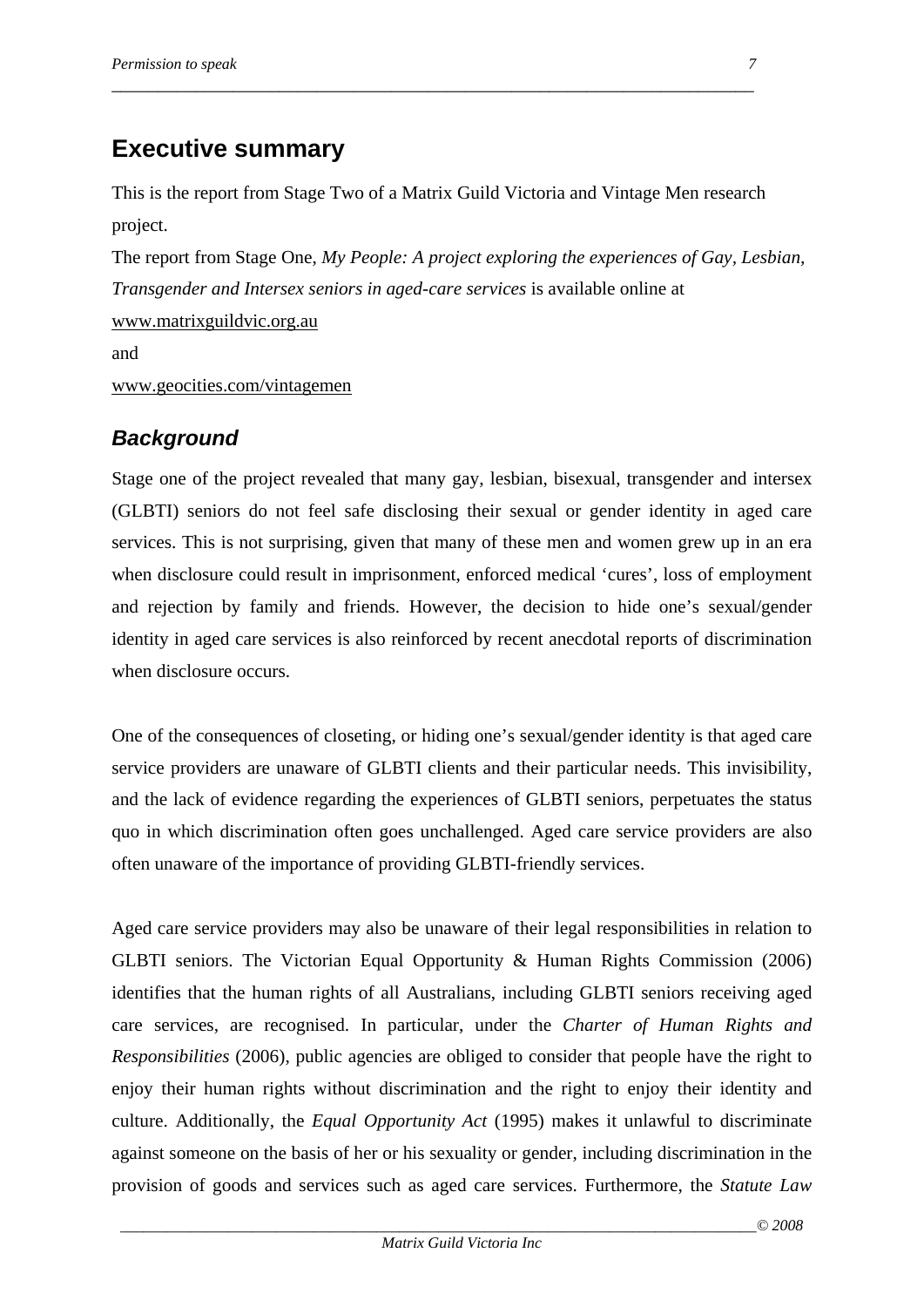*Amendment (Relationships) Act* (2001) recognises that people in same-sex relationships have the same rights as heterosexual couples to authorise medical treatment and access information about their partner's health and hospital visitation.

To assist aged care services to achieve the necessary reforms, Matrix Guild Victoria Inc., in conjunction with Vintage Men Inc., developed a four-stage Program for aged care services in Victoria. The overall aim of the Program is to reduce disparities for GLBTI seniors in aged care. The first two stages of the Program, which conclude with the publication of this report, explored the experiences of GLBTI seniors in aged care services and the perspectives of aged care service providers in order to provide a catalyst for change. The additional Program stages aim to support the development of GBLTI friendly services.

### <span id="page-7-0"></span>*Stage One: The perspectives of GLBTI seniors*

Stage one of the Program, conducted in 2007, included two phases to explore the experiences of GLBTI seniors in aged care services. The *first phase* involved in-depth interviews which explored the experiences of GLBTI seniors receiving aged care services. The *second phase* involved extending interviews to inform the construction of case study narratives. Participants were invited to describe: their perceptions and/or experiences of being GLBTI in the early twentieth century; their needs as a GLBTI senior; their experiences disclosing sexual/gender identity; any positive or discriminatory experiences of aged care services; the impacts of aged care services on their lives; and any changes required to enable seniors to feel safe disclosing their sexual/gender identity. Interviews were audio-recorded and participants verified interview notes before a thematic analysis was conducted.

Interviews were conducted with 25 participants. The stage one study clarified that some GLBTI seniors are exposed to discrimination in aged care services. The study also identified strategies to address this issue. Firstly, participants expressed their support for GLBTIspecific aged care services. Secondly, the need for staff education related to the needs of GLBTI seniors was also identified.

The need for the education of aged care service providers was explicitly described by some participants. That such education is imperative was also implied in the issues presented. Most participants referred explicitly to the importance of 'My people'. This referred to family,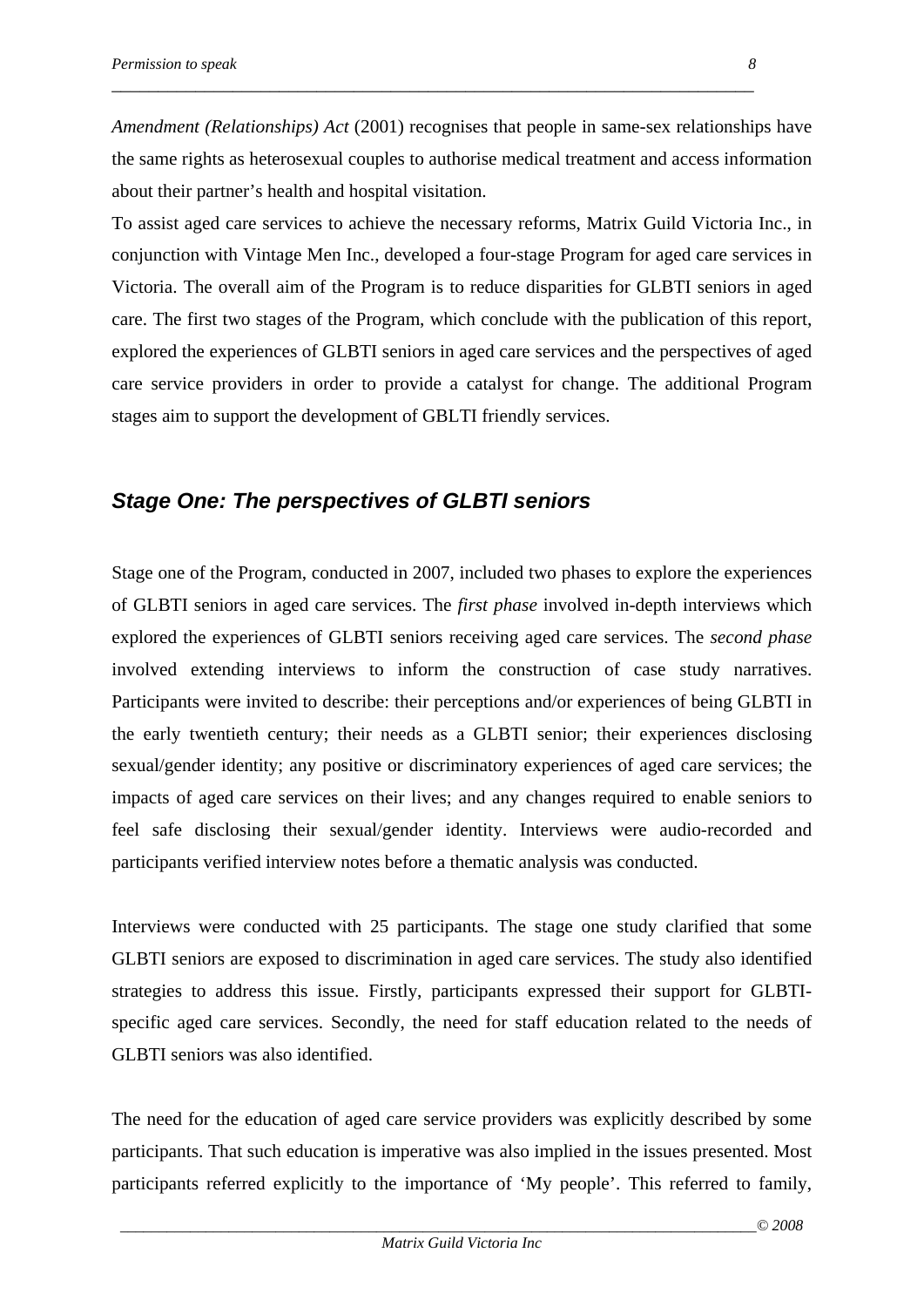friends and aged care service providers with whom they could be themselves. Analysis of the conversations around 'My people' highlighted five key characteristics that can be applied to aged care service providers for the development of GLBTI-friendly aged care services. These characteristics were understanding, empathy, trust, advocacy and leadership. The underlying theme of understanding was pivotal to staff education around eight core issues identified as follows.

\_\_\_\_\_\_\_\_\_\_\_\_\_\_\_\_\_\_\_\_\_\_\_\_\_\_\_\_\_\_\_\_\_\_\_\_\_\_\_\_\_\_\_\_\_\_\_\_\_\_\_\_\_\_\_\_\_\_\_\_\_\_\_\_\_\_\_\_\_

### **Core issues for GLBTI seniors**

- **1. The impact of historical experiences of discrimination:** The current generation of GLBTI seniors was coming of age at a time when their sexual/gender identity could result in enforced medical 'cures', imprisonment or loss of family, employment and friends. Consequently, they have special needs which need to be understood by aged care service providers.
- **2. Invisibility as an impact of current discrimination:** Some GLBTI seniors closet their sexual/gender identity in aged care services and there are reasons behind this occurrence.
- **3. The impact of identity concealment:** GLBTI seniors who feel unable to disclose their sexual/gender identity may: feel unable to be themselves and therefore feel devalued or depressed; experience stress and pressure from maintaining a façade of heterosexuality; have unmet care needs; and have limited opportunities for sexual expression.
- **4. The impact of inadvertent visibility:** Some GLBTI seniors are exposed to discrimination from staff, co-clients and visitors because they are unable to hide their sexual/gender identity.
- **5. The impact of dementia:** Some GLBTI seniors have dementia and need staff to understand that the grief and loss involved in having a same-sex partner with dementia is no less than that experienced by a heterosexual couple
- **6. Enabling sexual and cultural expression:** Sexual and cultural expression is important for the mental health of GLBTI seniors in many respects.
- **7. Inadequate standards of care: Inadequate standards of care:** Some aged care services discriminate against GLBTI seniors by failing to create GLBTI-friendly services.
- **8. Achieving a safe environment:** A positive response to the disclosure of sexual/gender identity can result in GLBTI seniors feeling understood, valued and safe.

These themes were presented to aged care service providers in stage two to determine their perspective and develop strategies to create GLBTI-friendly aged care services.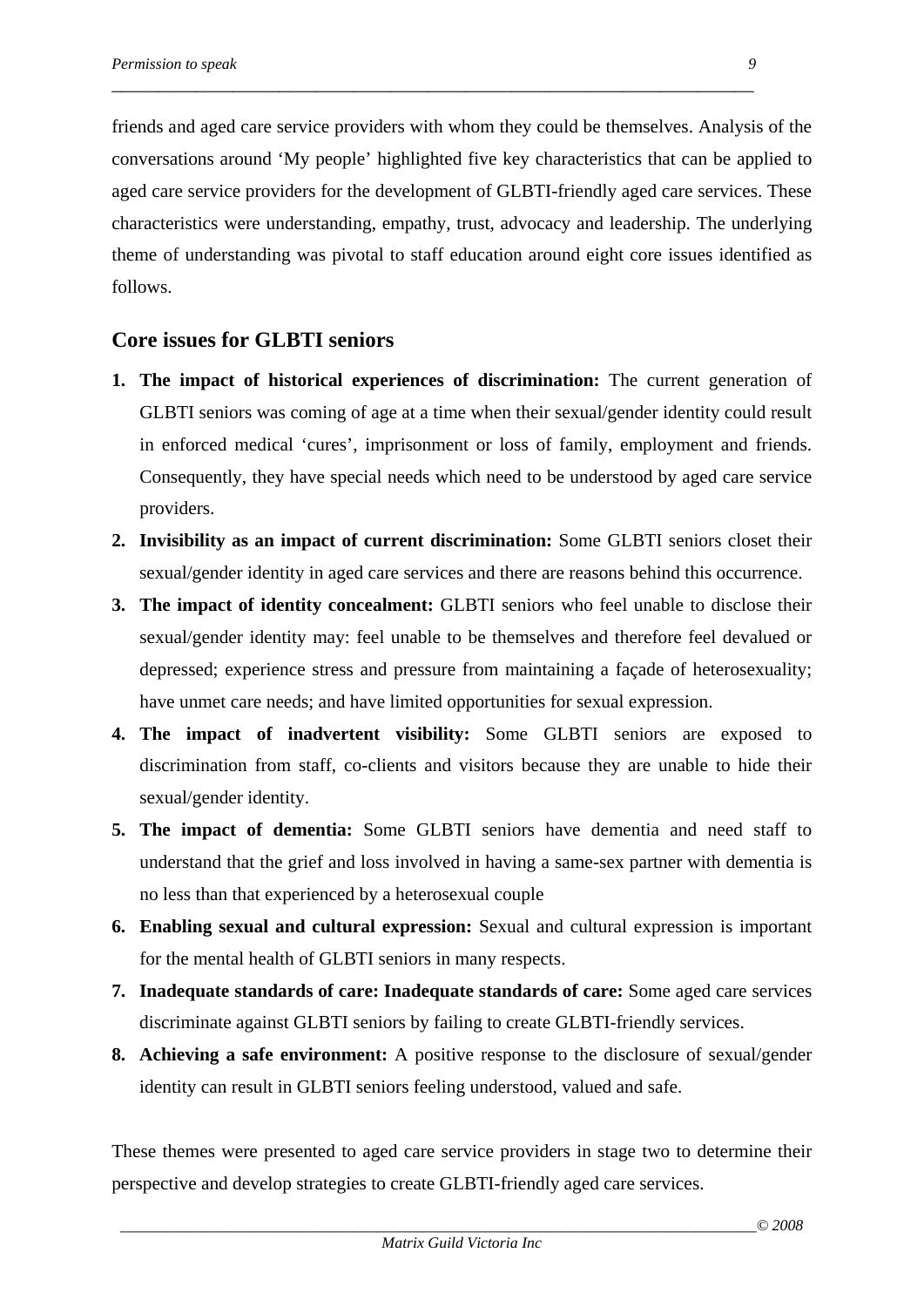\_\_\_\_\_\_\_\_\_\_\_\_\_\_\_\_\_\_\_\_\_\_\_\_\_\_\_\_\_\_\_\_\_\_\_\_\_\_\_\_\_\_\_\_\_\_\_\_\_\_\_\_\_\_\_\_\_\_\_\_\_\_\_\_\_\_\_\_\_

<span id="page-9-0"></span>Stage two of the Program, conducted in 2008, included two phases to determine the experiences of aged care service providers and strategies to create GLBTI- friendly aged care services. The *first phase* involved conducting three focus groups with aged care service providers. The *second phase* involved 16 interviews with aged care service providers who were unable to attend focus groups. Participants were presented with the findings from the *My People* report. They were then invited to describe their experiences in caring for GLBTI seniors and determine strategies to create GBLTI-friendly aged care services. Two focus groups were audio-recorded and all participants verified interview notes before a thematic analysis was conducted.

The focus groups were attended by a twenty aged care service providers. Focus group one included a care co-ordinator, a diversional therapist, a physiotherapy assistant, division two nurses (2) and personal care attendants (3). Focus group two involved the director of nursing and chief executive officer of a private nursing home and the director of nursing for a private hostel. The third focus group involved representatives from nine community support agencies and advocacy groups which provided seniors' services. Phone interview participants included a chief executive officer, director of nursing, geriatrician, academic, educator, division two nurse, personal care attendant, division one nurses (2) and service managers/coordinators (7). Participants worked predominately in the government section (12) in Melbourne (12) and provided services in residential aged care (3), home and community care (8), aged care assessment service (1) and GLBTI support and advocacy (4).

Seven themes relating to the aged care context emerged following data analysis.

### **The context of aged care services**

- **1. Ageism, homo/transphobia and the community:** The homo/transphobic and ageist views of aged care service providers were considered to reflect the views of the community. However the dependency of GLBTI seniors on aged care services meant that these views were more damaging when held by service providers. Homo/transphobia in rural communities, family members and heterosexual seniors in shared services were also reported to create obstacles for GLBTI seniors.
- **2. The question of sexuality in aged care:** Aged care service providers considered that their industry was prudish and conservative. Sexuality was understood to be about sex and seniors were not expected to be sexual or sexually diverse. Sexual expression was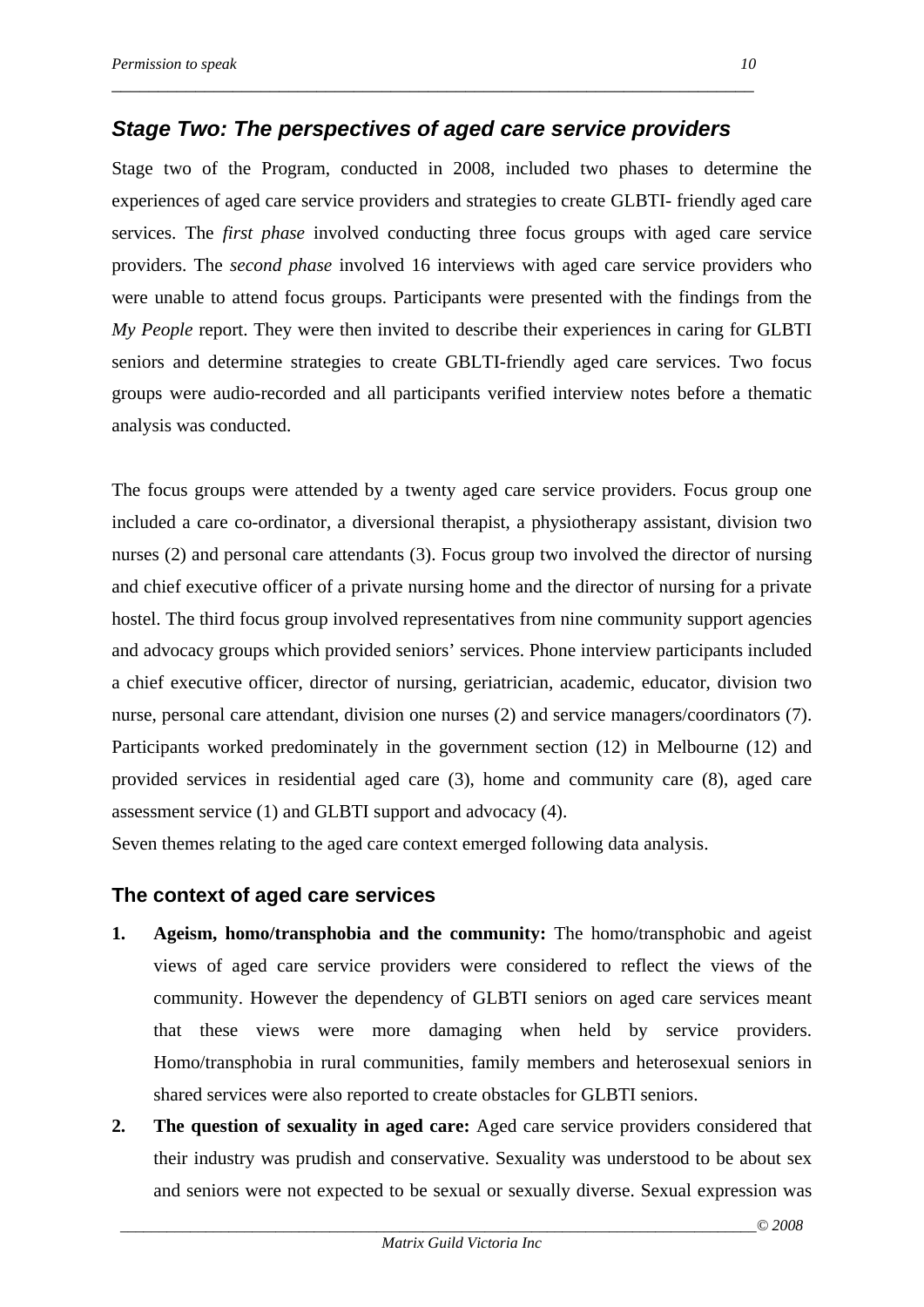regarded as problematic and management strategies aimed at eradicating sexual expression included libido suppressants. A recurrent theme was the lack of permission to speak about sexuality. This was reflected in the reported consequent need for change to create GLBTI-friendly aged care services.

\_\_\_\_\_\_\_\_\_\_\_\_\_\_\_\_\_\_\_\_\_\_\_\_\_\_\_\_\_\_\_\_\_\_\_\_\_\_\_\_\_\_\_\_\_\_\_\_\_\_\_\_\_\_\_\_\_\_\_\_\_\_\_\_\_\_\_\_\_

- **3. The unknown needs of GLBTI seniors:** Many aged care service providers did not understand the needs of GLBTI seniors. There was a common perception that being GLBTI was about 'who you had sex with' and seniors were not expected to have sex. Consequently, seniors that were GLBTI were not considered to have special care needs. However, there was a genuine interest in stories about and from GLBTI seniors and in learning about their care needs.
- **4. The challenge of shared services:** Aged care service providers were aware of the challenges for GLBTI seniors in shared services. However, the uncertainty around the needs of GLBTI seniors created uncertainty for some aged care service providers around how they could be supported in shared services. The balance of client rights and responsibilities appeared to be clouded by the levels of comfort some staff had with GLBTI seniors.
- **5. The value of change champions:** GLBTI service providers shared stories of championing change by role modeling or advocating for particular clients. Having a GLBTI member of staff appeared to be correlated with aged care service provider comfort for GLBTI seniors. Some teams and organisations had significant numbers of GLBTI staff and were renowned for providing leadership in the GLBTI community and excellence in the care of GLBTI seniors. Several heart warming stories were told of aged care service providers that had never met a GLBTI person but championed change from a compassionate perspective. Others suggested reliance on organisational systems rather than individual champions to ensure GLBTI seniors who disclosed their sexual/gender identity were supported if a champion left the service.
- **6. Gay men and the fear of HIV/AIDS:** Aged care service providers reported a general fear in the industry about gay men and the contagion of HIV/AIDS. These fears could result in staff withdrawing physical contact from a gay senior. They could also result in gay and/or HIV positive seniors choosing death rather than entering residential aged care.
- **7. Fear of the unknown transgender seniors:** Fear was also apparent in the conversations around transgender seniors. These seniors appeared likely to receive a negative response including in some rural areas where staff had never met a transgender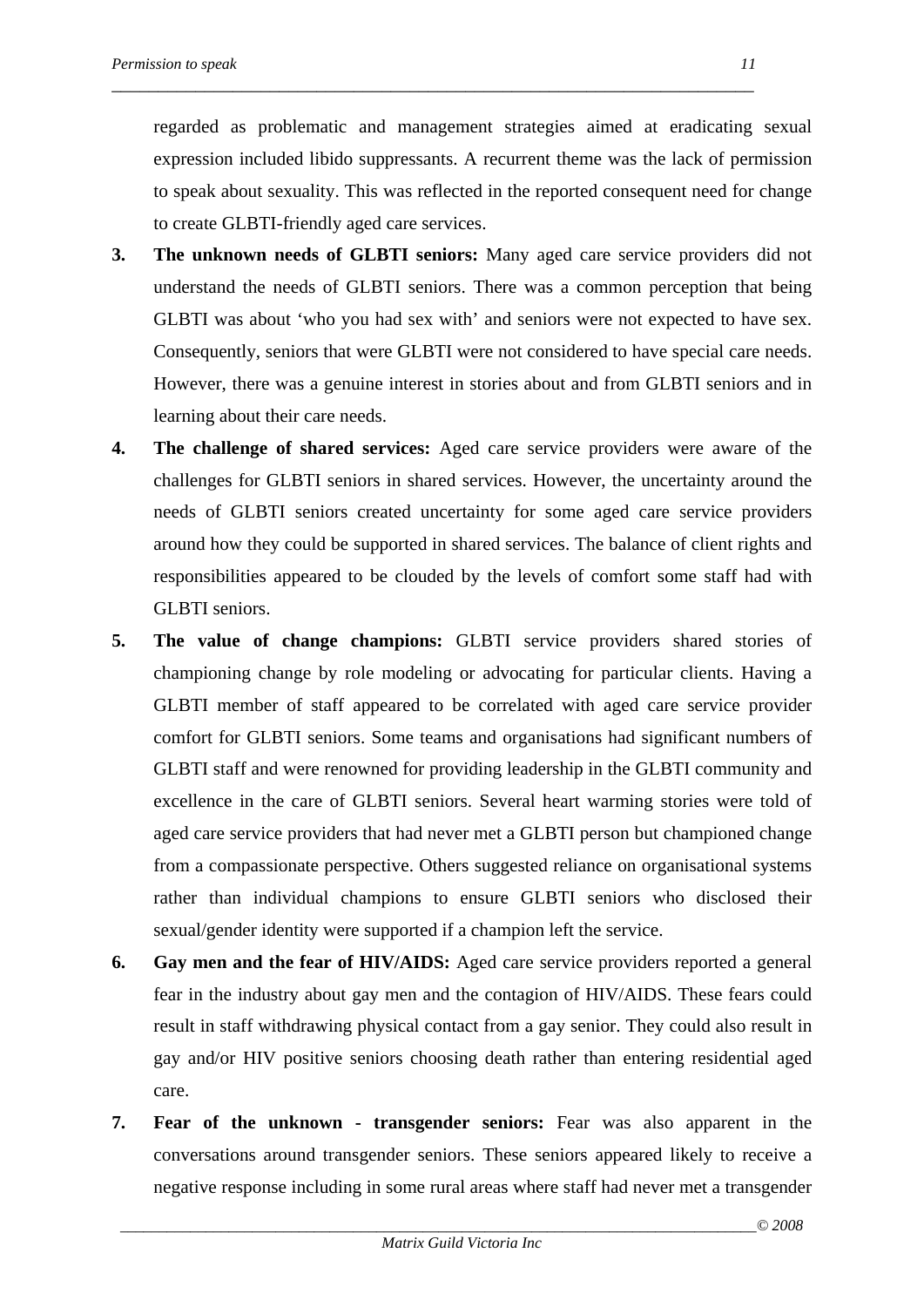person. Stories were shared of transgender seniors encountering discrimination from coclients in shared services and of cross dressers being prohibited from cross dressing. Concerns were also expressed about the readiness of aged care service providers to support transsexuals to maintain their gender identity.

\_\_\_\_\_\_\_\_\_\_\_\_\_\_\_\_\_\_\_\_\_\_\_\_\_\_\_\_\_\_\_\_\_\_\_\_\_\_\_\_\_\_\_\_\_\_\_\_\_\_\_\_\_\_\_\_\_\_\_\_\_\_\_\_\_\_\_\_\_

### <span id="page-11-0"></span>*Conclusion*

This report presents the experiences of aged care services providers regarding GLBTIfriendly aged care services in Victoria. The complimentary perspectives of GLBTI people themselves and these service providers offers a strong foundation for the future development of an action plan to create GLBTI-friendly aged care services. No previous studies in Australia have sought feedback from service providers and recipients to develop an action plan to create GLBTI-friendly aged care services. The program has generated interest in the media, discussion in the community and debate amongst aged care service providers and the GLBTI community. This level of attention has increased the visibility of GLBTI seniors and raised concerns about their experiences in aged care services. This increased awareness will serve as the bedrock for the future development of policies, programs and services on the ground which will reduce discriminatory experiences and enhance cultural competence.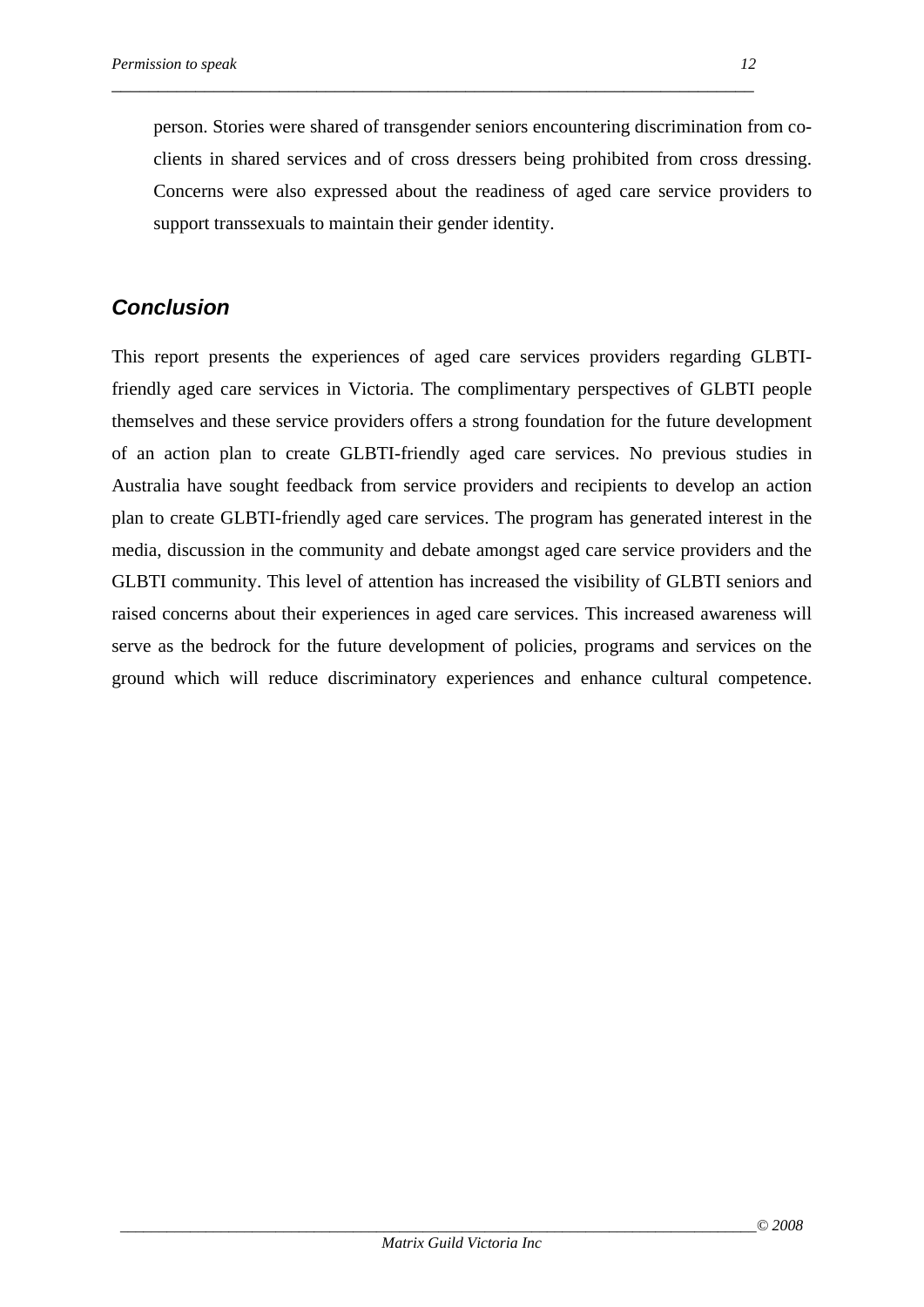# <span id="page-12-0"></span>**Background**

You cop it sweet and shut up.

My family and I don't talk because I'm gay and they disapprove.

Having 'shock therapy' was supposed to teach me how to be straight. All it taught me to keep my mouth shut.

\_\_\_\_\_\_\_\_\_\_\_\_\_\_\_\_\_\_\_\_\_\_\_\_\_\_\_\_\_\_\_\_\_\_\_\_\_\_\_\_\_\_\_\_\_\_\_\_\_\_\_\_\_\_\_\_\_\_\_\_\_\_\_\_\_\_\_\_\_

Some older women would be terrified of talking.

My brother said that I shouldn't tell his children that I was having gender reassignment surgery.

I couldn't tell the staff that I'm gay.

People of his vintage didn't really have the words to describe what was in them.

I keep my mouth shut. I have to be careful what I say. I have no conversation. I can't talk to the staff in here.

(Collage of quotes from conversations with GLBTI seniors).

We don't even have language for it. We have to start the conversations.

There is a silence.

Some of the staff whisper and snigger.

They don't talk about it. It's not part of their lexicon.

We need to acknowledge our discomfort.

It requires constantly working with staff to say that it is OK to talk about it.

(Collage from conversations with aged care service providers).

In 2007 a pioneering study co-ordinated by Matrix Guild Victoria in conjunction with Vintage Men (Barrett, 2008) explored the experiences of gay, lesbian, bisexual and transgender (GLBTI) seniors in aged care in Victoria. The study challenged decades of silence around homo/transphobia in aged care services by presenting evidence that discrimination occurred. The report, entitled *My People*, was reported on and debated in the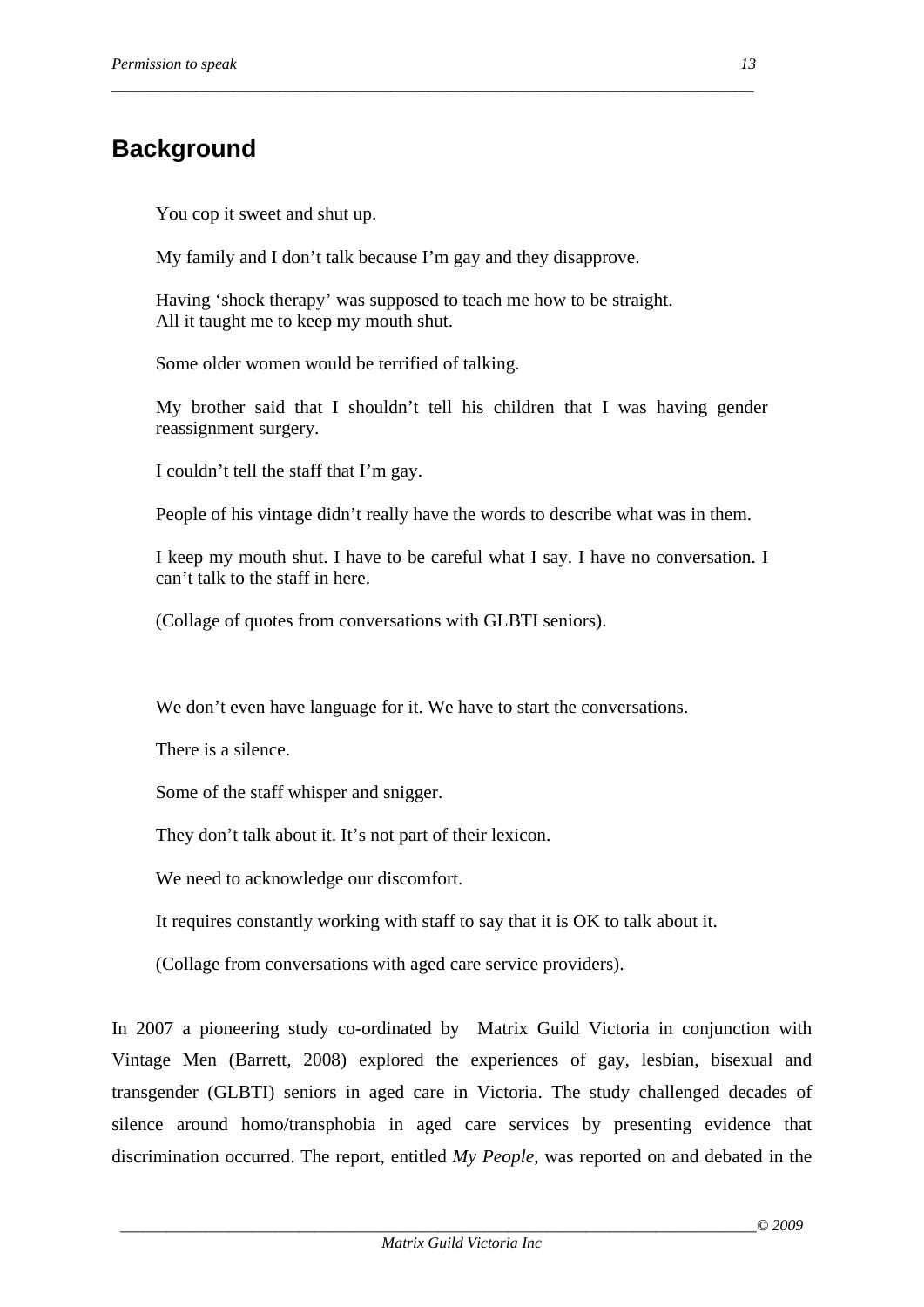national and international media (see media interest register at Attachment 1) creating intense interest in a group of people whose needs have been ignored for too long. The Australian population is ageing and it is expected that by 2050 a quarter of the population will be aged 65 years and older (Australian Institute of Health and Welfare, 2002). While there are no accurate figures on the percentage of seniors who are GLBTI the proportion of the general population that is not 'exclusively heterosexual' is thought to be between eight and eleven per cent (Australian Medical Association, 2002) and increasing (Birch, 2004). The ageing of the Australian population and the growing numbers of GLBTI people have contributed to the growing interest in the experiences of GLBTI seniors.

\_\_\_\_\_\_\_\_\_\_\_\_\_\_\_\_\_\_\_\_\_\_\_\_\_\_\_\_\_\_\_\_\_\_\_\_\_\_\_\_\_\_\_\_\_\_\_\_\_\_\_\_\_\_\_\_\_\_\_\_\_\_\_\_\_\_\_\_\_

The Australian Institute of Health and Welfare (2002b) has identified that, of Australia's 2.4 million seniors (aged 65 and over), 42% need assistance to stay at home and around 5.2% require permanent nursing-home or hostel care. The experiences of GBLTI seniors accessing these and other aged care services are unique. For example, many were coming of age at a time when homosexuality was illegal or considered to be a sickness from which they could be cured. Consequently, many individuals 'closet' or hide their sexual identity to avoid discrimination.

Recently, it has been recognised that as a result of their experiences of discrimination, GLBTI seniors have special needs (Chamberlain and Robinson, 2002). However, given their history of discrimination, many GLBTI seniors do not feel safe disclosing their sexual/gender identity to aged care service providers and so their special needs are not always identified or met.

Strategies for change involve promoting positive experiences of ageing and addressing ageism and invisibility in the general community as well as the GLBTI community (Hughes 2007) and conceptualise sexuality as culture. In considering strategies to address issues in Victoria, the challenge of aged care reforms has also been supported by Matrix Guild Victoria Inc, a group founded to promote appropriate caring support for older lesbians, combat ageism and advocate on behalf of older lesbians. Matrix Guild facilitates home-based services for older lesbians, which involves organising the provision of services by appropriately qualified lesbian professionals for older lesbians who want to stay in their home. It has also conducted two studies regarding the needs of older lesbians (Bryer, 2004)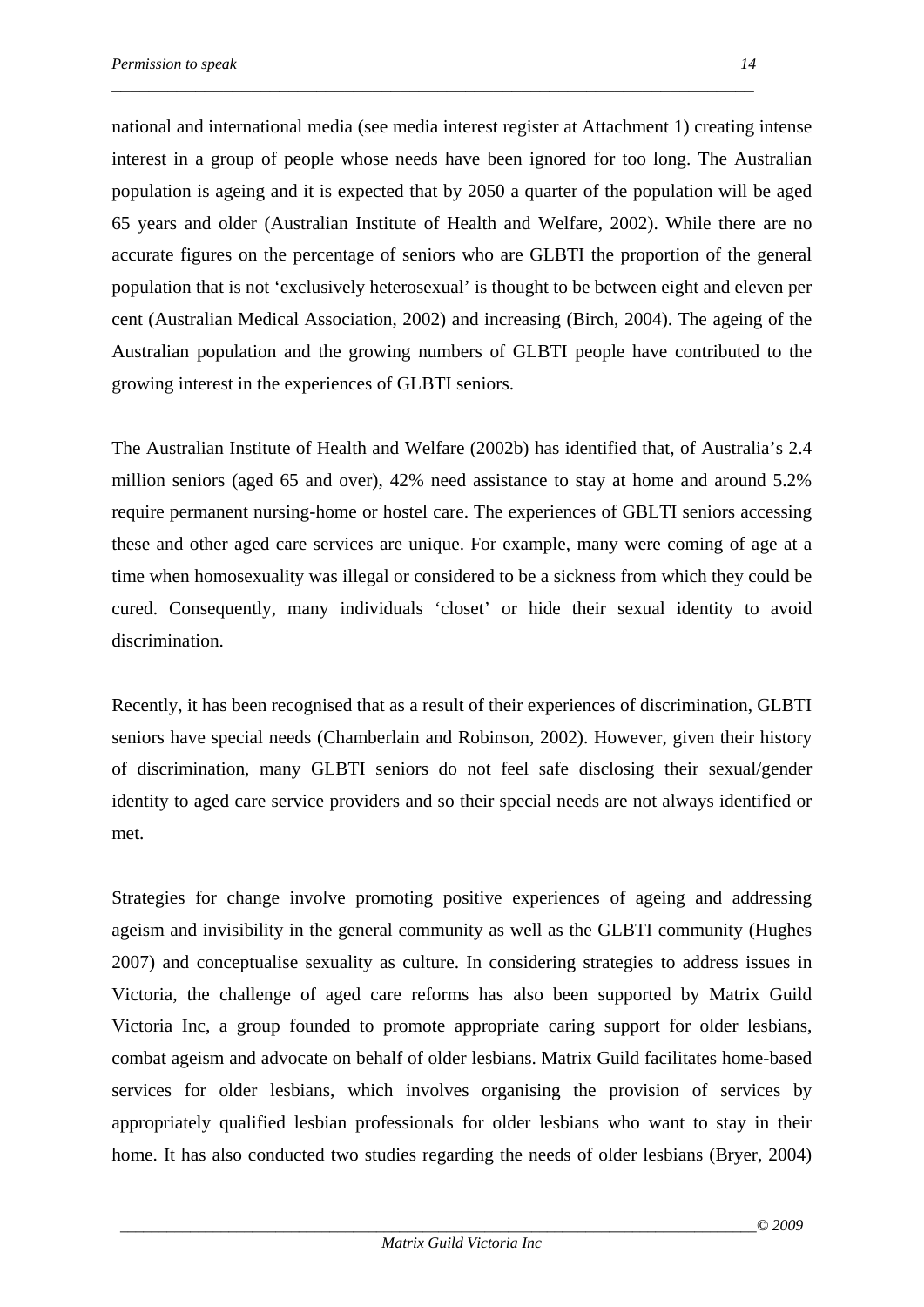(Testro, 1997). Similarly, Vintage Men provides support to mature gay and bisexual men and their friends, including pastoral care to those in residential aged care. The commitment of Matrix Guild and Vintage Men to the needs of lesbian and gay seniors led to the development of this Program.

\_\_\_\_\_\_\_\_\_\_\_\_\_\_\_\_\_\_\_\_\_\_\_\_\_\_\_\_\_\_\_\_\_\_\_\_\_\_\_\_\_\_\_\_\_\_\_\_\_\_\_\_\_\_\_\_\_\_\_\_\_\_\_\_\_\_\_\_\_

# <span id="page-14-0"></span>*Program outline*

Matrix Guild was concerned about the anecdotal reports of discrimination affecting GLBTI seniors in aged care services and thus identified the need to gather first-hand accounts of aged care experiences which could serve as a catalyst for change. They worked in conjunction with Vintage Men to develop a program that would promote the well-being of GLBTI seniors by challenging their invisibility in aged care services.

The four stage program aims to support the well-being of GLBTI seniors in Victoria and assist GLBTI seniors to feel safe disclosing their sexual/gender identity and ensure that their needs are met. The four stages have been clearly identified, (see Figure 1). The first stage gathered evidence of the experiences of GLBTI seniors in aged care services.

This report of the second stage seeks to determine strategies to enhance aged care services by presenting the findings from stage one to aged care service providers and seeking feedback on strategies for change. Stage three will involve lobbying state policy-makers, agencies, private bodies, organisations and government departments with influence, such as the Council on the Ageing, the Department of Health and Ageing and the Office of Senior Victorians to support the required changes.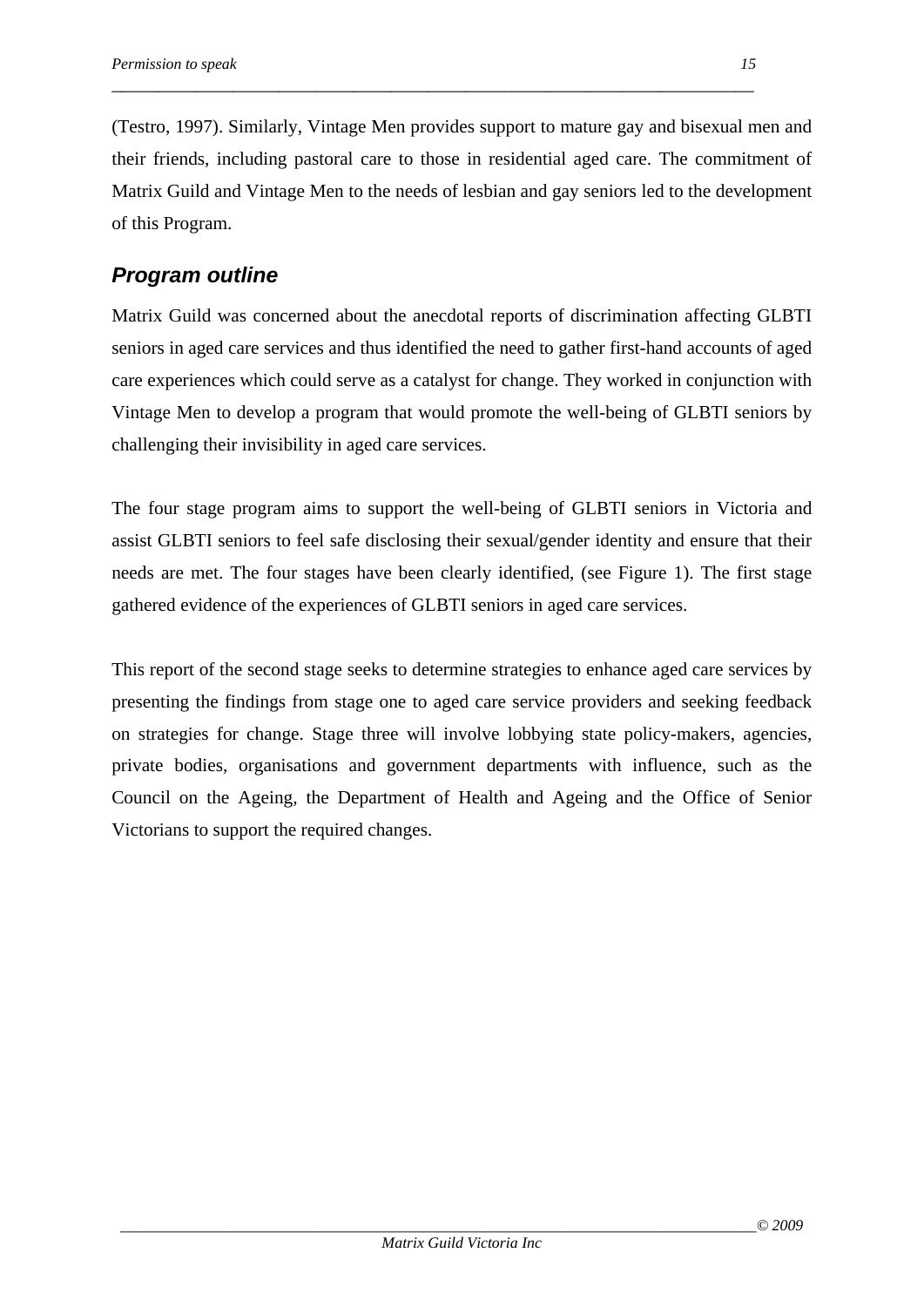### Figure 1. The Four Stage Project



\_\_\_\_\_\_\_\_\_\_\_\_\_\_\_\_\_\_\_\_\_\_\_\_\_\_\_\_\_\_\_\_\_\_\_\_\_\_\_\_\_\_\_\_\_\_\_\_\_\_\_\_\_\_\_\_\_\_\_\_\_\_\_\_\_\_\_\_\_

All stages of the Program are designed to create new understandings, generate responsive action and to reinforce the importance of hearing the voices of GLBTI seniors. To achieve the over-arching aim of reducing disparities for GLBTI seniors, this report shows how stage two seeks to engage aged care stakeholders including service users, service providers, organisational managers and policy makers. The engagement of service users provides evidence which can increase the potential efficiency of change strategies, increase the interest of service providers, create ownership of the issues identified (Barrett et al., 2005b) and assist in questioning existing practices and beliefs (Bouras and Barrett, 2007). This engagement, in conjunction with government consultation, can ensure support for sustainable change (Barrett et al., 2005a). Given the importance of engaging stakeholders, the methods will be further refined as the Program progresses to enable Program responsiveness to the stakeholder input. The methods employed in stage two are described in the following section.

### **Credibility and trustworthiness**

To maximise the value of the study's findings, particular attention was paid to the methodological approach employed in the research. The trustworthiness and authenticity of the methods were considered to ensure that the study was credible, or did not contain *biased distortion of data* (Patton, 2002). Authenticity is described as giving *direct expression to the*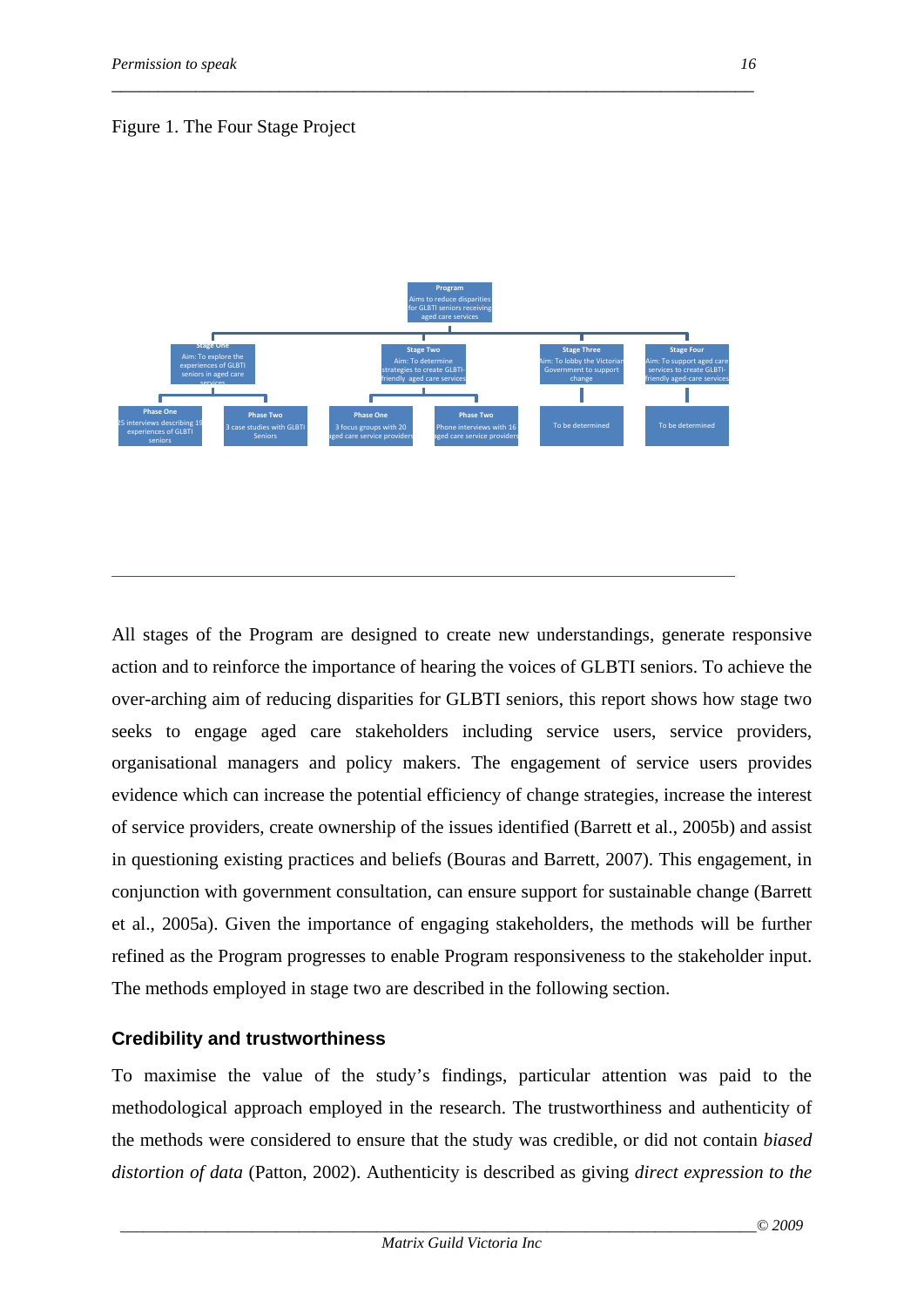*'genuine voice', which 'really belongs' to those whose life-worlds are being described* (Winter, 2002). To promote genuine voices the participants in both stages were provided with interview and focus group notes for verification. Increasing the trustworthiness of the study by making the study practices visible (Sandelowski, 1993) was achieved by developing an audit trail, or list of program records, providing a picture of what occurred (Kemmis and McTaggart, 1982).

\_\_\_\_\_\_\_\_\_\_\_\_\_\_\_\_\_\_\_\_\_\_\_\_\_\_\_\_\_\_\_\_\_\_\_\_\_\_\_\_\_\_\_\_\_\_\_\_\_\_\_\_\_\_\_\_\_\_\_\_\_\_\_\_\_\_\_\_\_

#### **Ethical considerations**

A study protocol highlighting the ethical considerations was developed for stage one and two and reviewed by the Program Steering Committee. These documents complied with the Australian Code for the Responsible Conduct of Research (National Health and Medical Research Council, 2007). Ethical approval was also gained from the Victorian AIDS Council Ethics Committee for stage one in relation to an interview with a client of their service. All participants were provided with a plain-language statement describing the study and the possible risks. These included the potential limits to confidentiality for focus group participants. All participants signed a consent form before participating. Ethical considerations included the need to protect confidentiality, and the possible vulnerability of those who were providing the critique of a service.

The following ethical considerations and strategies related to the focus groups. Participation in the Project was voluntary and information sheets were provided to participants informing them of possible risks from being in the stage two study. To ensure the ethical conduct of the study a number of strategies were identified.

The first strategy related to the issue of confidentiality for focus group participants. In particular, the confidentiality of comments made by focus group participants could not be assured. All participants were informed that although comments made during the focus groups should be kept confidential, it could be possible that participants repeat comments outside of the group at some time in the future. Therefore, participants were encouraged to be as honest and open as they could be, but to remain aware of limits in protecting confidentiality.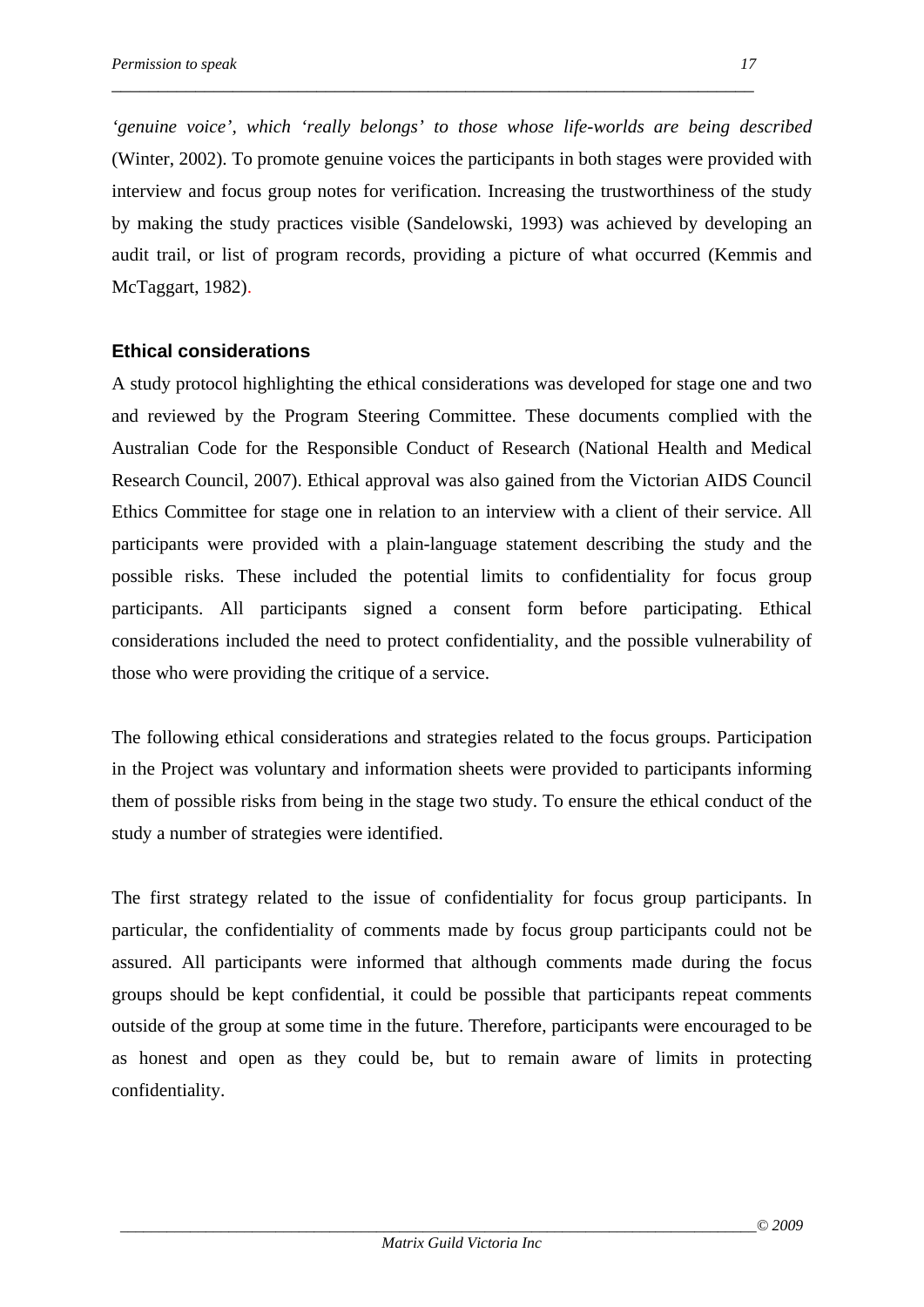To protect their identity, focus group participants were invited to introduce themselves to the group using their first name or to use a pseudonym. Furthermore, to protect the identity of their organisation participants were invited to describe the service they provided with out naming the organisation or agency. Most participants chose to de-identify their service and themselves by using a pseudonym.

\_\_\_\_\_\_\_\_\_\_\_\_\_\_\_\_\_\_\_\_\_\_\_\_\_\_\_\_\_\_\_\_\_\_\_\_\_\_\_\_\_\_\_\_\_\_\_\_\_\_\_\_\_\_\_\_\_\_\_\_\_\_\_\_\_\_\_\_\_

Also the recording of focus group interviews could contain information that may identify participants. However, interviewees were told that this information would be checked to ensure details such as participant names and organisation names were not included. Participants were also invited to de-identify information before it was included in the project report. It is also stated that it could be possible that in such group interaction participants may feel peer pressure, embarrassment or discomfort with the views of others. They were told that the facilitator would be mindful of this and would endeavour to create a discussion in which diverse views were valued and expressed in a respectful manner.

The second strategy related to the potential for focus group participants to present a range of views and experiences. It was stated that participants could be reluctant to express homo/transphobic views given that the facilitator was employed by the Matrix Guild Victoria Inc and that the Community Development Worker for the Matrix Guild would also be present. However, it was stated and the facilitator would reiterate the importance of learning from a range of views and experiences. The facilitator would also be aware that hearing such a range of views may be challenging for participants, particularly if they are GLBTI themselves.

### **Data analysis**

This report presents the findings from stage two of the program. The focus of this stage was the identification of issues that might inform strategies to create GLBTI-friendly aged care services.

The principles which underpinned the process of collection and analysis of data throughout both stages of the research are presented in the report from stage one *My People*. Matters of methodological rigour are outlined, and commitment to credibility and trustworthiness as aspects of the research approach is confirmed. The critical methodological approach, focused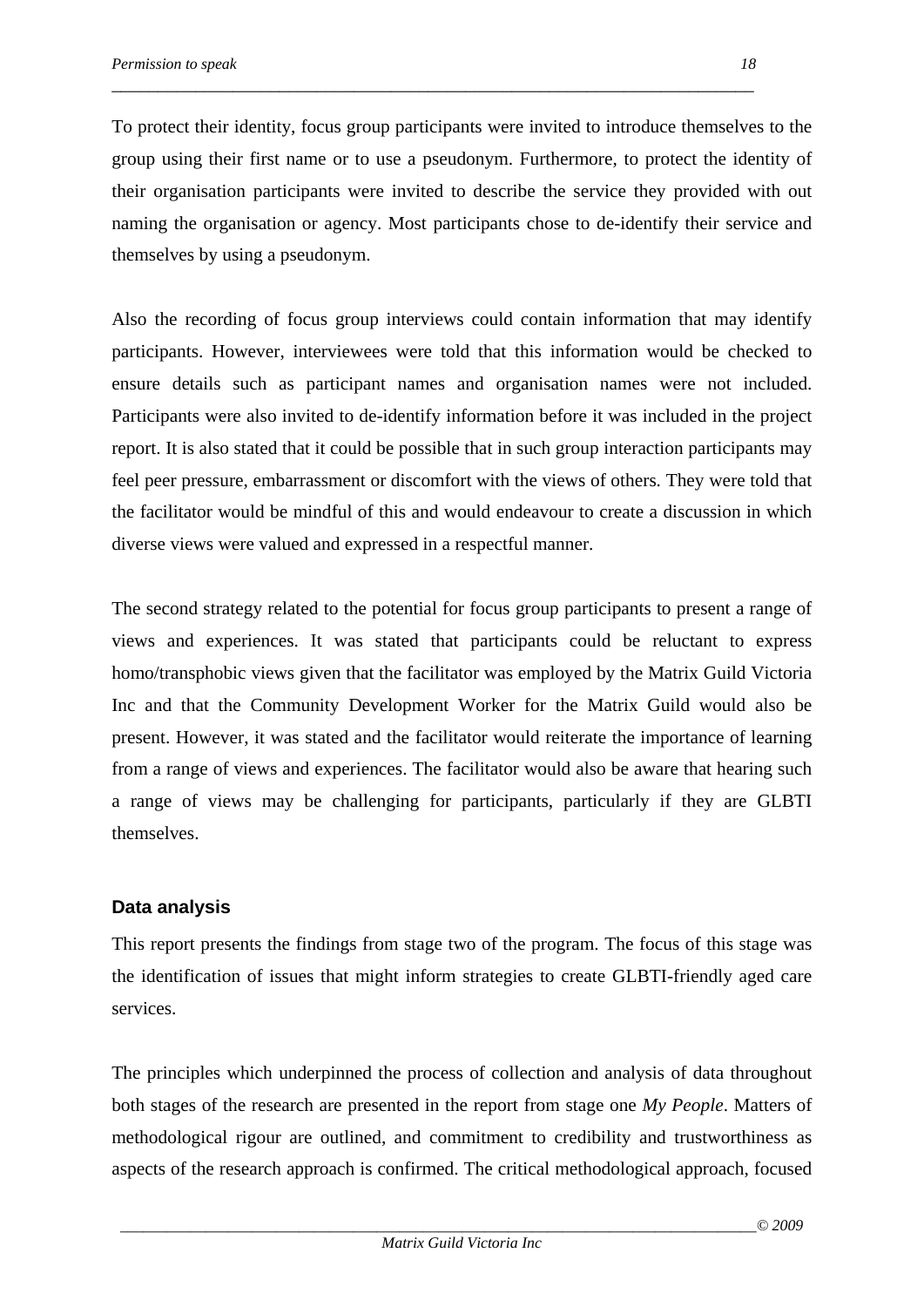on the achievement of social justice, is outlined in reference to its application across the qualitative research driven stages of the program. The process of collection and analysis of data, including that the research took place within a context of commitment to ethical practice, is elucidated.

\_\_\_\_\_\_\_\_\_\_\_\_\_\_\_\_\_\_\_\_\_\_\_\_\_\_\_\_\_\_\_\_\_\_\_\_\_\_\_\_\_\_\_\_\_\_\_\_\_\_\_\_\_\_\_\_\_\_\_\_\_\_\_\_\_\_\_\_\_

As is outlined in the methods section of the stage one report, a process of thematic analysis was applied to the data from interview and focus group transcripts, through a process of identification of coding categories and codes so that specific themes could emerge. Findings which were replicated or contrasted were identified (Yin, 2004) and presented to participants for feedback. The thematic analysis used the five stages of 'framework': familiarisation; application of a framework; indexing; mapping; and interpretation (Ritchie and Spencer, 1994).

# <span id="page-18-0"></span>**The perspectives of GLBTI seniors receiving aged care services**

To further explore the themes identified in stage one, précis from the case studies presented in the stage one *My People* report are provided in the following tables. The first précis presents the story of a gay man living with HIV/AIDS in a nursing home. The narrative is presented by Tom and has been edited in collaboration with Lizzi, Tom's Community Support Officer from the Victorian AIDS Council. The second tells the story of Maureen who cared for her partner Thelma at home with palliative care staff and home supports. The final précis is told by Nancy, a transsexual woman in supported accommodation, and by Maggie her carer.

The stories begin with a title selected by participants. The participants then speak for themselves, with expletives and colloquialisms retained.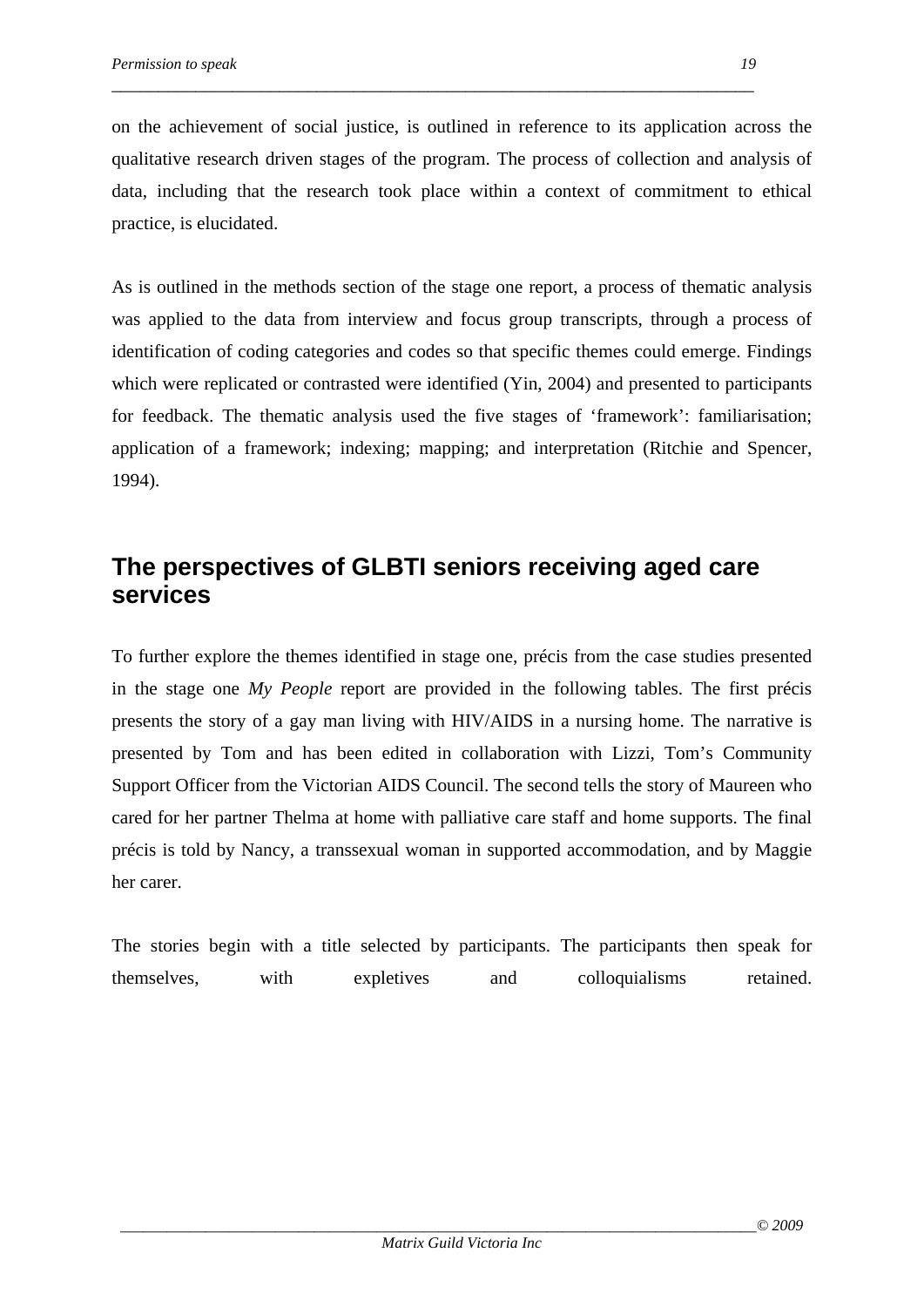### <span id="page-19-0"></span>**Table 1: Précis from case study 1**



\_\_\_\_\_\_\_\_\_\_\_\_\_\_\_\_\_\_\_\_\_\_\_\_\_\_\_\_\_\_\_\_\_\_\_\_\_\_\_\_\_\_\_\_\_\_\_\_\_\_\_\_\_\_\_\_\_\_\_\_\_\_\_\_\_\_\_\_\_

My name is Tom and I have been in a nursing home since I had a stroke four years ago. I had the stroke because I've got HIV. I've got two brothers and one sister, but we don't talk because I'm gay and I've got the HIV and they disapprove. I've got no-one in my life now that loves me. Except the old girl, she loves me. When mum goes I'm done. Because I'm gay I'm a lonely man. Oscar Wilde said: City life, millions of people living lonesome together.

When I came here I told the staff I was married and they started asking to see the pictures of my wife. Of course I didn't have any and because they knew I had HIV they worked out that I'm gay. I can't talk to the staff about being gay because I am worried my care will be worse. I'm not able to live a gay man's life here because there is no privacy, and there are rules and some people think gay is disgusting. I keep my mouth shut. I have to be careful how I act and be careful what I say.

I'm only 64 but I am an old man. The HIV makes me feel old and this place makes me feel old. I've got no-one to talk to here because the residents sleep all day and they have dementia. My mind is still good, but I have no conversation. I talk to Lizzi; she's my Community Support Officer from the Victorian AIDS Council. I talk to her about how much I miss sex, touch and intimacy but I can't talk to the staff in here about that. When I realised there was nothing for me in here; that I had to forget about a sexual relationship with a male, my libido was extinguished. For a few years I rallied against this place, then I got depressed and I succumbed to it. I need to meet interesting people to make me feel alive for a while. Then back to this deadness. What else is there? I can't talk to them. I am a reasonably intelligent man. It's been depressing being in here so I started antidepressants. They're called happy pills. I had to go on them when I came in here, it's depressing.

I've got extra services because of the HIV. People who know about HIV come here to help the staff look after me. I have Lizzi who organises volunteers to take me out for a latte, a beer or a drag show. They have helped with my HIV and they have changed the way staff treat me. See they are used to gay men and I can be a gay man when I'm with them. They've educated staff about how to care for me so I get better care. They check that I'm getting the right care. The staff here know that there are people who are interested in what happens to me, that makes a difference.

The services that come in for my HIV have made some staff take interest in gay culture; one nurse wants to come to a drag show with me. That's good because a lot of straight people don't understand gay people. The other benefit is that the services understand gay men, so it's my chance to be with my kind of people, when I am with them I come alive. We can talk about old times and I can be myself. Lizzi says there are more gay men like me with HIV who are going to need aged care. Can you tell them my story so that they get looked after well and don't get lonely like me?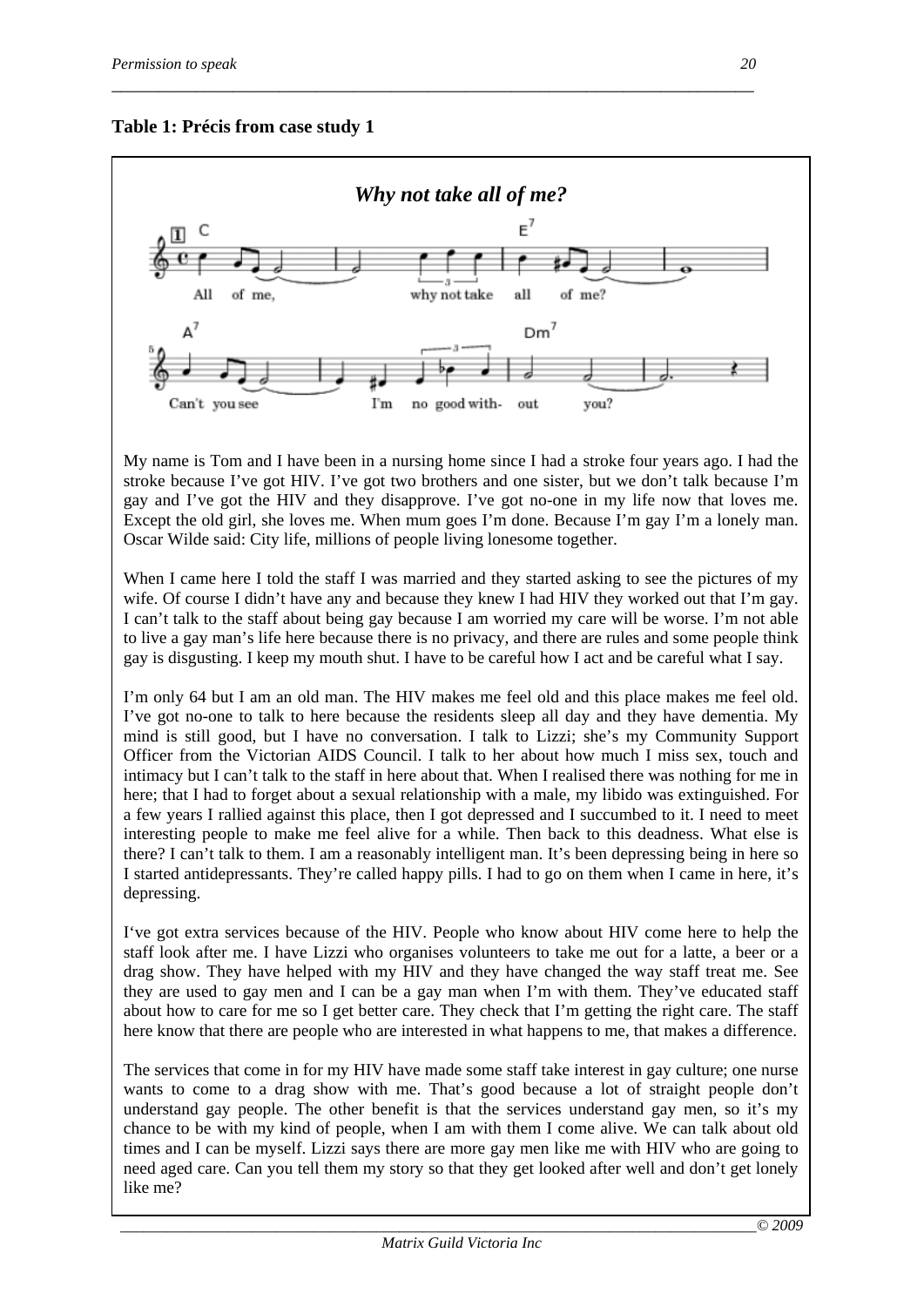# *Show a little fight girls, don't be too polite.*

<span id="page-20-0"></span>\_\_\_\_\_\_\_\_\_\_\_\_\_\_\_\_\_\_\_\_\_\_\_\_\_\_\_\_\_\_\_\_\_\_\_\_\_\_\_\_\_\_\_\_\_\_\_\_\_\_\_\_\_\_\_\_\_\_\_\_\_\_\_\_\_\_\_\_\_

Thelma, she was born in 1936 and was diagnosed with cancer in 2002 and died six months later. We were together for 19 years. Thelma was, is and always will be the love of my life. She was a wonderful woman and a very strong lesbian. She went in all the marches, spoke on the steps of parliament house and chained herself to the arbitration buildings for equal pay for women.

Thelma was able to be cared for at home because of this wonderful chain of lesbians who stick together and give support because we love each other and are committed to each other. The chain also allowed me to survive after her death. If they weren't around I think I would go mad. Caring for Thelma at home was the greatest blessing for both of us. Every day was a new day for us. I could see her nearly every second of the day. I could look at her, I could smile at her and I could talk with her. I could spend my time with her and I had all the help I needed.

We had three close friends who were nurses that we trusted to care for Thelma. They were trusted because they were friends and they were lesbians. They knew us both. We had a palliative care service come in and the district nurse. When they came to see Thelma I said: "We are lesbians and we would like to be recognised as a couple and we ask for your respect and I don't want any male nurses coming here to wash Thelma or whatever you people are going to do." They agreed. The case manager used to sit out the back and have a yarn with us. She knew we were lesbians. She told me afterwards that she knew immediately she came in because there was this beautiful sense of eyes looking at each other, the way I looked at Thelma, the way that Thelma looked at me. She knew but she said that she appreciated me coming out to her. She would go to Thelma and kiss her on the top of the head. That was really nice. On Christmas day the palliative care nurse came dressed as a rainbow fairy, which was amazing.

The palliative care service was there for advice, support and they were very much in the background to let Thelma die the way she wanted to die with the people around her that she wanted to have care for her. We were surprised at how supportive they were of us as a lesbian community. They said to us that they had never come across this kind of support before. After Thelma's death, the case manager asked whether there anything else that they could have done for us as a community. They used the word 'community' and 'your community'.

The lesbian chain becomes more important as you get older. In your area there's always a lesbian, you know what I mean? There is always a lesbian for a little bit of a talk, a little bit of a smile, a little bit of a joke. That is part of the wonderful chain of lesbians caring for and loving one another. That is more important as you get older, it is very, very important. If older lesbians do not have the support we had, and if they are not going to speak up then they are going to loose a chance of having a wonderful life on their last years. If you don't talk up you die very lonely. You might have got some flack but who cares? You have to talk up, ask for help. If the worst comes to the worst, well you are not a murderer, you are not a thief, you are just a very great lesbian who loves women.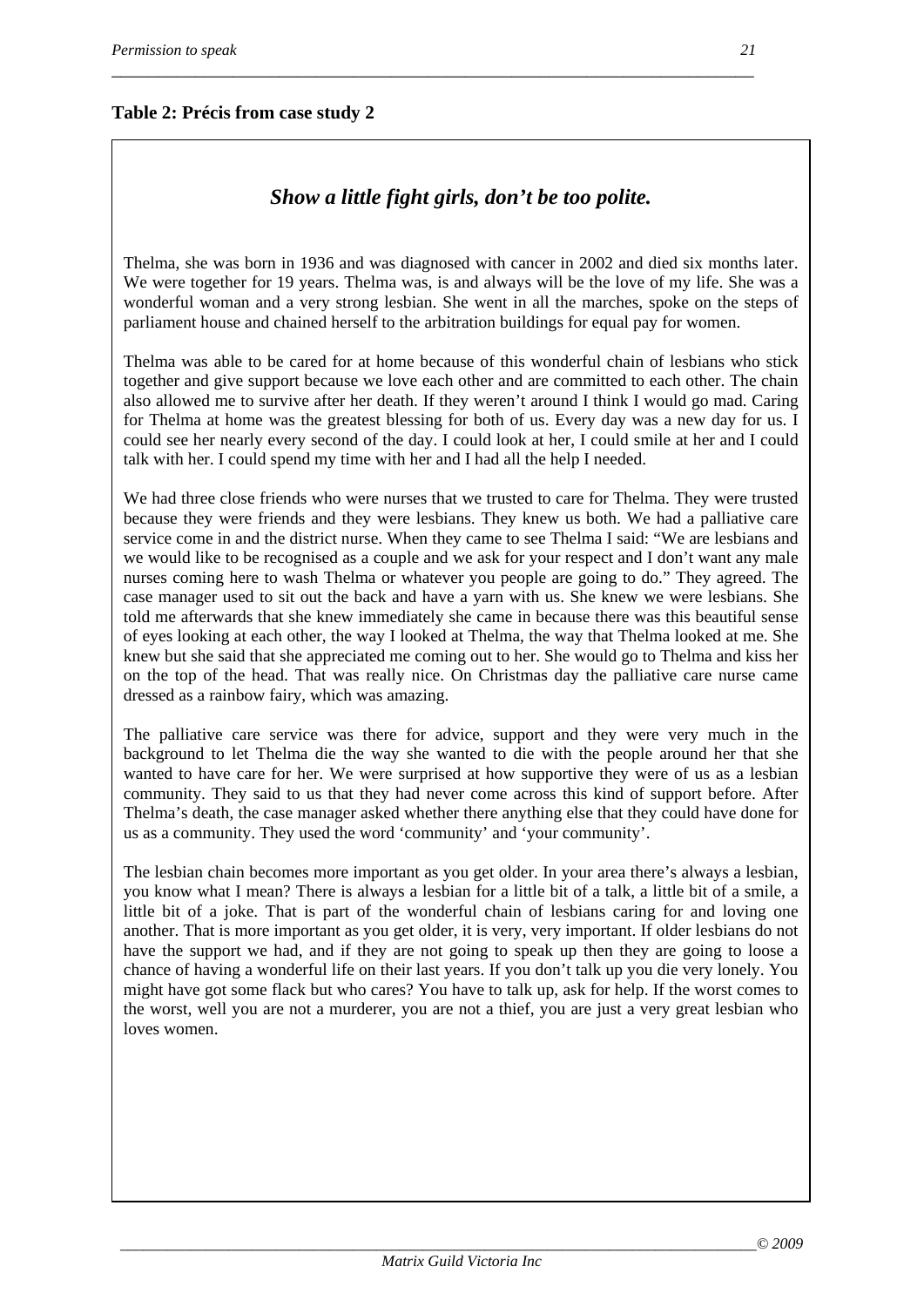### <span id="page-21-0"></span>**Table 3: Précis from case study 3**

### *I am who I say I am*

**Nancy**: Me name is Nancy, I was born a boy in 1928 and me parents called me Brian. I worked as a female impersonator with Les Girls and I went into the navy during the Second World War. In 1959 I had a sex change operation. I could only have the breasts done; they couldn't do the change below. I'm not a pure male any more; I'm a trans; both; fifty-fifty. Staff here know who I am.

Me life is hard. Its hard being in here. The people here are a lot of bludgers. I should keep away from them. That's why I never leave me room except for some meals. See! I've got me bags packed. I'm leavin'. They're not my kind of people, they're not sociable people. One of the other residents wants to flatten me because I'm a transsexual. Had I been a normal sex it would have been a different story then. People judge me because I've got a penis, I'm a transsexual. If I didn't have the penis, if I was a full female, then it would be a different story. They wouldn't know I was a transsexual then. Sometimes I don't want to funkin' eat. Sometimes I feel like I wanna die. Me life's too fuckin' hard.

**Maggie**: When I first met Nancy my heart went out to her. To me Nancy was Nancy. Sometimes she would pee standing up with the toilet door open and I would walk past and do a double take and then go: 'Oh! That's right!' Nancy dressed very inappropriately when I first met her. The staff used to think it was funny when she walked out in a bikini with half her genitals falling out the bottom of her bikini pants. They thought it was funny to watch her get around like that. When I took over the place I fired the lot of them and helped Nancy to feminise herself. We were teaching her how to be feminine and she blossomed.

Nancy was married to Frank for 18 years. When Frank was dying they took him to hospital. Frank's family told Nancy that she couldn't visit him because it was 'family only'. Well that was the wrong thing to say to me, I said to Nancy: 'You go upstairs, tidy yourself up, put a bit of lippy on and get your coat; I'm going to take you to the hospital.' Nancy stayed with Frank for about an hour before he died, she was so happy.

I was at home the day after Frank died and the staff rang me to say that Frank's nephew had just arrived and was taking everything out of Frank and Nancy's bedroom. They were trying to take the rings off Nancy's fingers. I reckon I must have broken all the speed rules to get there. I went flying up the stairs and into the bedroom and I said to him: 'Get out of here, before I ring the police; how dare you! She hasn't even had time to mourn and you're trying to wipe out every memory she's got. Get out of the building before I call the police.'

Since Frank died Nancy has been lonely, she would talk to anybody and everybody. She is very vulnerable, especially now. The staff here are so great, we are all very protective of her. I try to teach my staff that what you see is what she is. Don't think that's Brian; that's Nancy. That's Nancy through and through and to you she is a woman. If you get that through to them there's no dramas after that.

She is a woman**.** That's how I have always treated her.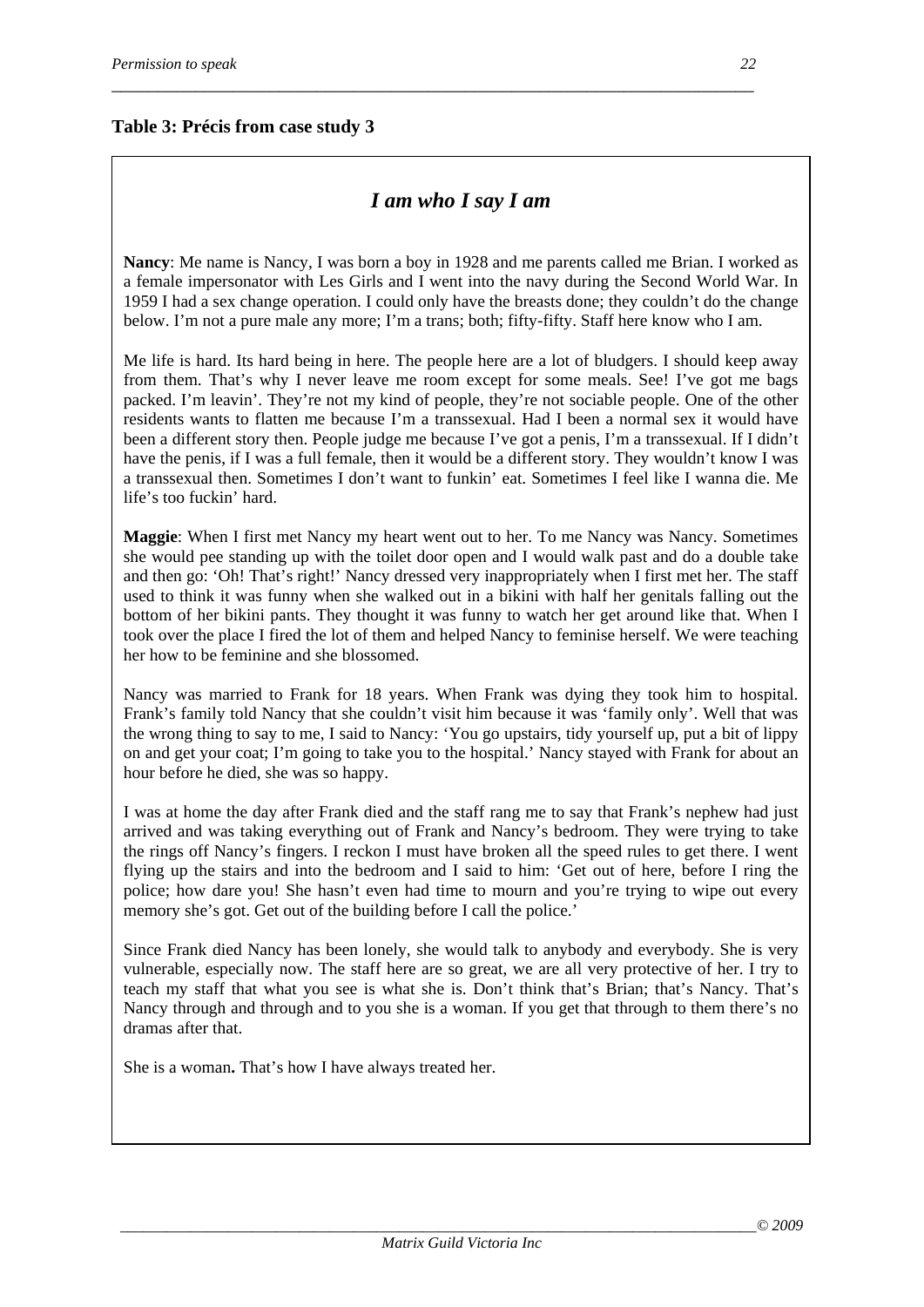# <span id="page-22-0"></span>*The components of GLBTI-friendly aged care services identified in stage one*

\_\_\_\_\_\_\_\_\_\_\_\_\_\_\_\_\_\_\_\_\_\_\_\_\_\_\_\_\_\_\_\_\_\_\_\_\_\_\_\_\_\_\_\_\_\_\_\_\_\_\_\_\_\_\_\_\_\_\_\_\_\_\_\_\_\_\_\_\_

The report *My People* presented the experiences of 19 GLBTI seniors receiving aged care services in Victoria. In the following section the implications of the research findings for aged care services will be explored. The stage one study clarified that some GLBTI seniors are exposed to discrimination in aged care services. The study also identified strategies to address this issue. Firstly, participants expressed their support for GLBTI-specific aged care services. Secondly, the need for education related to the needs of GLBTI seniors was also identified. An exploration of these strategies follows.

### **GLBTI-specific aged care services**

Most participants were supportive of GLBTI-specific residential aged care because of the importance of being with 'my people'. The support for GBLTI specific services was articulated by Joseph. The staff working in such a facility, *would know what to expect. If it offends them personally and professionally, then they would be smart enough not to offer their services* (Joseph, 61 years, queer).

### **Educating aged care service providers**

The need for the education of aged care service providers was explicitly described by some participants. Perhaps the most pressing need for education relates to the legal responsibilities of aged care service providers to provide non-discriminatory care. Other opportunities for the education of aged care service providers were highlighted such as the phenomenon of 'my people' and the associated service characteristics that enabled participants to feel cared for and valued.

#### **'My people'**

Most participants made explicit reference to the importance of 'my people'. This referred to family, friends and aged care service providers with whom they could be themselves. Analysis of the conversations around 'my people' highlighted five key characteristics that could be applied to aged care for the development of GLBTI-friendly aged care services. These characteristics were understanding, empathy, trust, advocacy and leadership.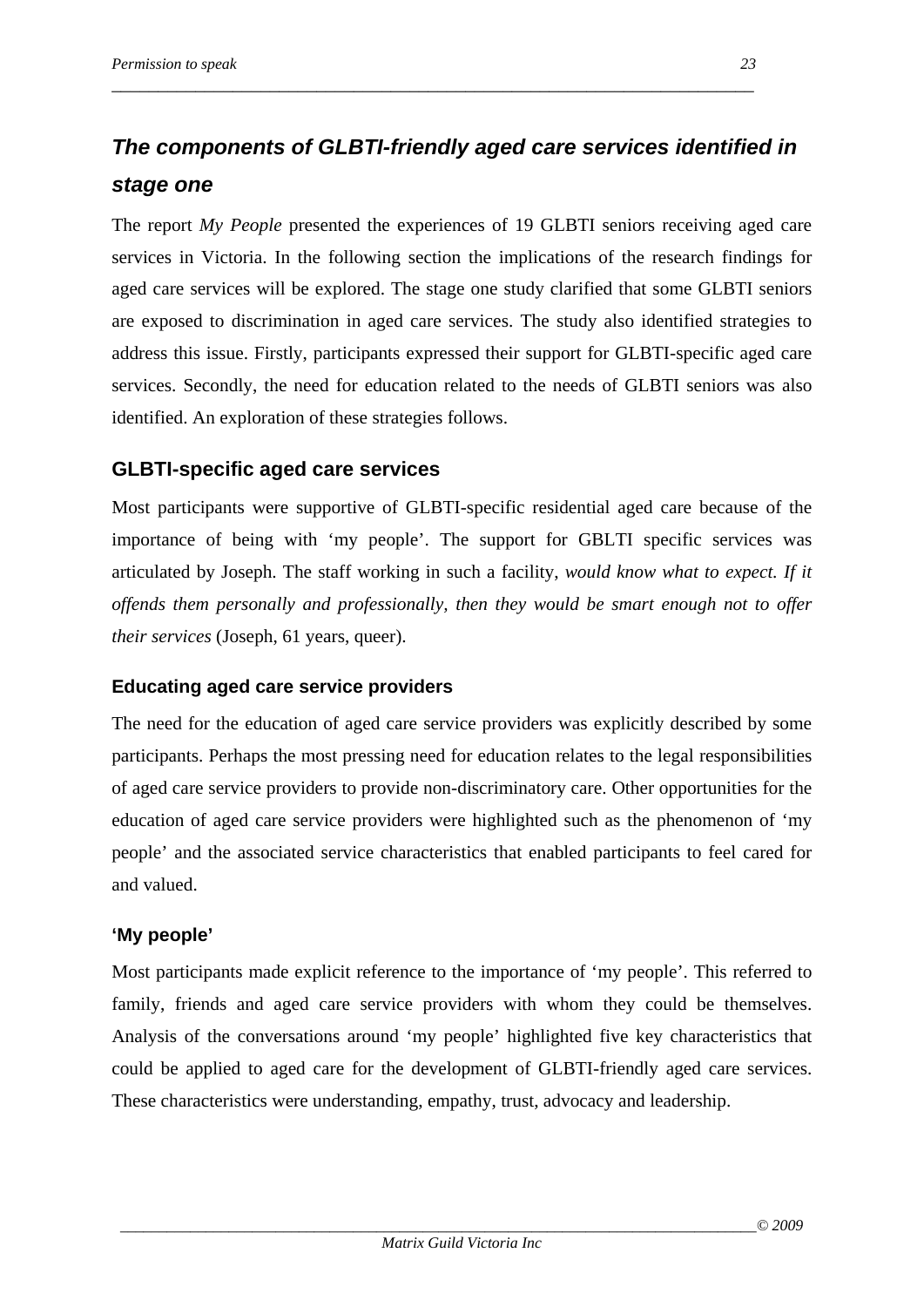### **Understanding and empathy**

Some participants thought that GLBTI service providers were better able to understand their needs and empathise. Participants indicated that aged care service providers needed to understand the needs of GLBTI seniors before they could feel safe to disclose their sexual/gender identity. See Appendix 1 for some of the particular issues that arose related to the need for staff understanding.

\_\_\_\_\_\_\_\_\_\_\_\_\_\_\_\_\_\_\_\_\_\_\_\_\_\_\_\_\_\_\_\_\_\_\_\_\_\_\_\_\_\_\_\_\_\_\_\_\_\_\_\_\_\_\_\_\_\_\_\_\_\_\_\_\_\_\_\_\_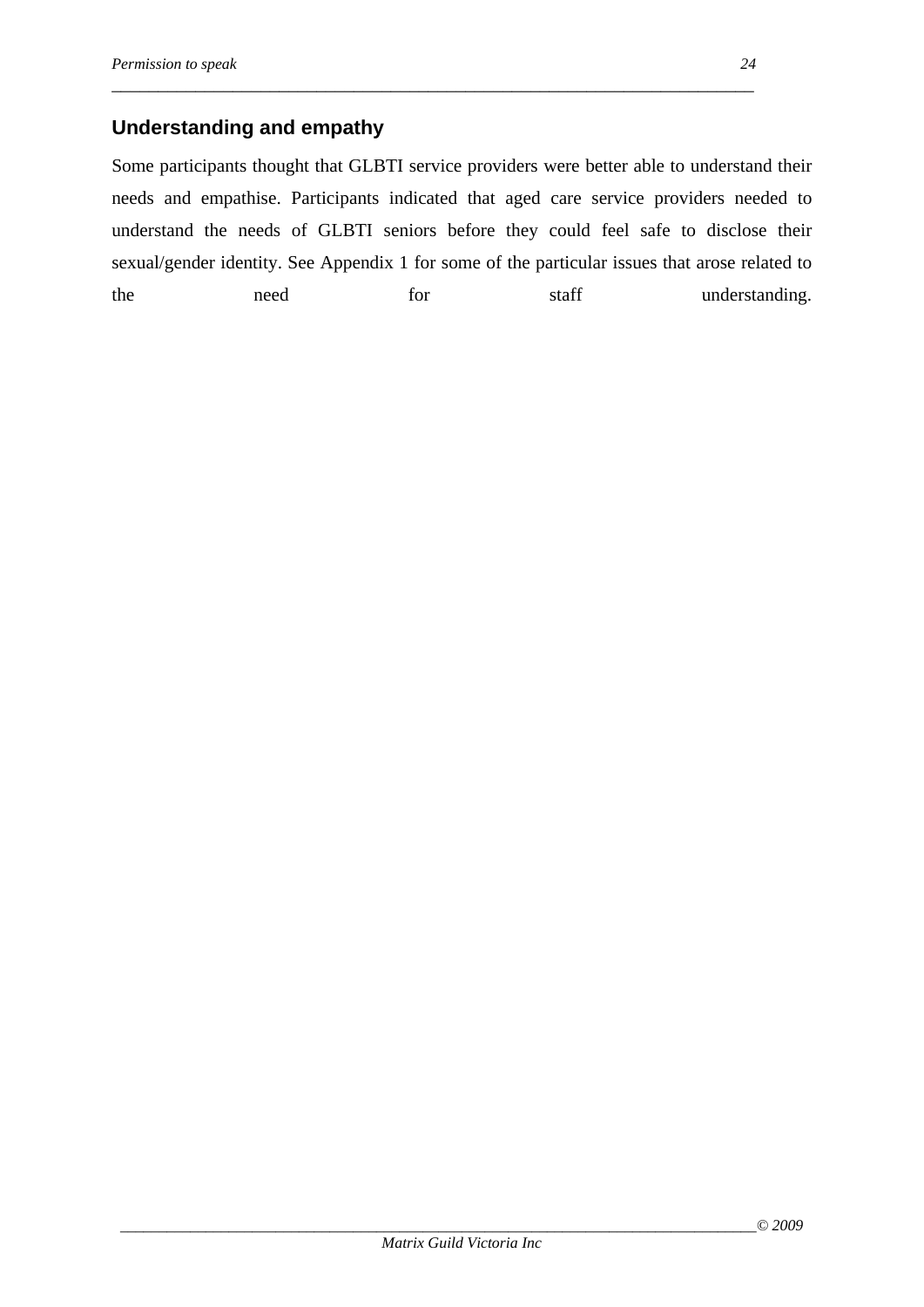### **Trust**

Most participants felt that they needed to trust their carers, particularly if they were dependent on the aged care service provided. A sense of mistrust and fear was apparent in many stories.

\_\_\_\_\_\_\_\_\_\_\_\_\_\_\_\_\_\_\_\_\_\_\_\_\_\_\_\_\_\_\_\_\_\_\_\_\_\_\_\_\_\_\_\_\_\_\_\_\_\_\_\_\_\_\_\_\_\_\_\_\_\_\_\_\_\_\_\_\_

### **Advocacy**

The majority of participants who reported positive experiences of aged care services had an advocate. In some cases the advocate was a family member or friend; in other cases it was an aged care service provider. Advocates generally understood GLBTI seniors, demonstrated empathy, were trusted and played a pivotal role in crisis management around incidents of discrimination

### **Leadership**

The need for strong leadership in policy and practice areas was also identified. Leadership is based on the knowledge of existing legislation which prohibits discrimination on the grounds of sexual/gender identity. However, the practical implementation of such legislative requirements has fallen short in some aged care services.

### **The significance GLBTI seniors' stories**

The stories shared by GLBTI seniors in the stage one report provided evidence of discrimination and a catalyst for change. The stories demonstrate the way in which discrimination is perpetrated by staff, co-clients and visitors and by an aged care system that does not acknowledge GLBTI seniors.

There remains the opportunity to create aged care services in which GLBTI seniors are given permission to express their sexual or gender identity. Rather than giving lip service to the notion, participants wanted to see service providers demonstrate genuine commitment to ensuring their safety and understanding of their needs.

These new understandings bridge some of the gaps in our knowledge of the experiences of GLBTI seniors in aged care services and provide guideposts as to how to affect change. The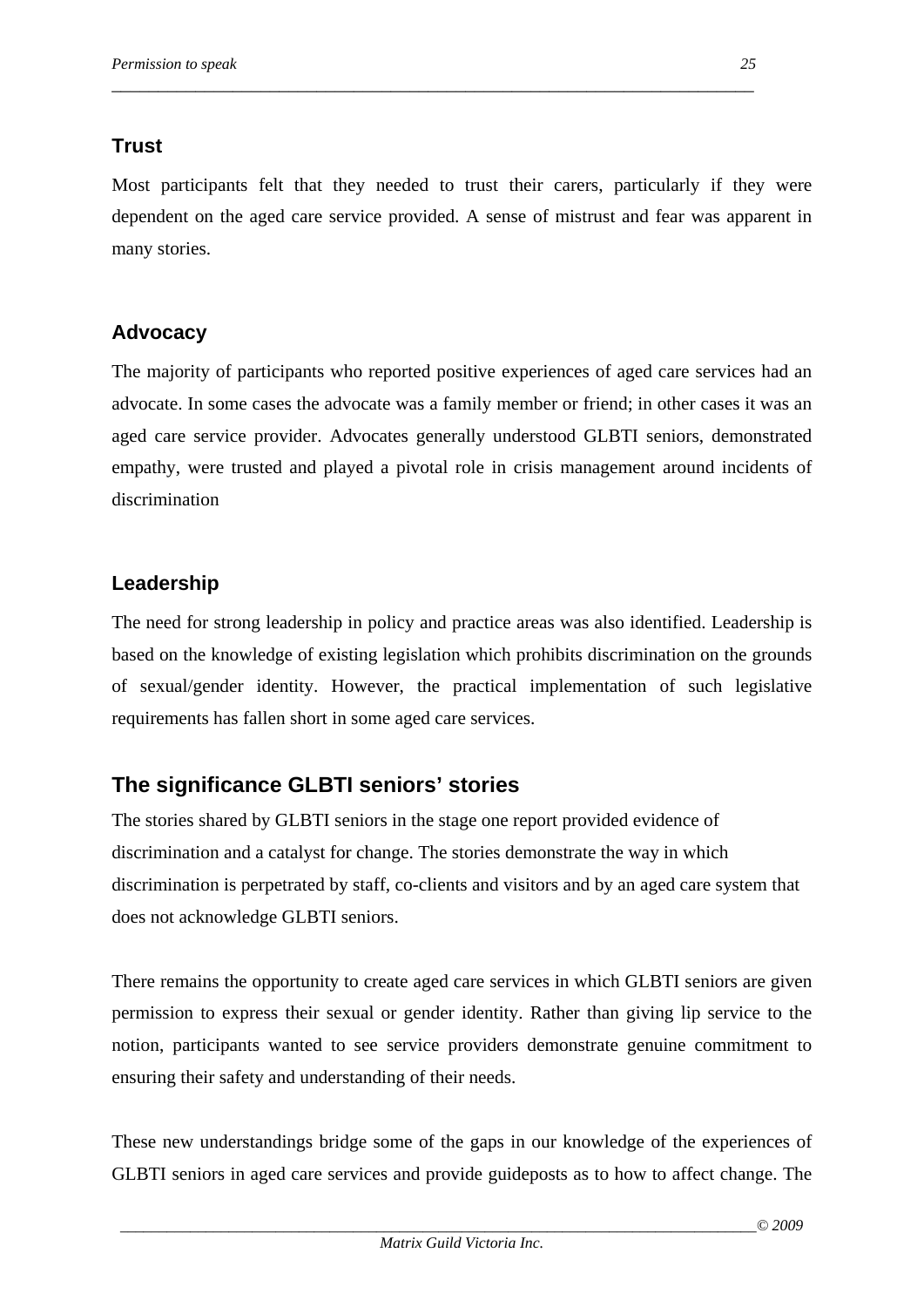findings from stage one provided a basis for service review and policy development at government and provider level. Stage two of the Project involved focus group and one-to-one interviews with aged care service providers.

\_\_\_\_\_\_\_\_\_\_\_\_\_\_\_\_\_\_\_\_\_\_\_\_\_\_\_\_\_\_\_\_\_\_\_\_\_\_\_\_\_\_\_\_\_\_\_\_\_\_\_\_\_\_\_\_\_\_\_\_\_\_\_\_\_\_\_\_\_

# <span id="page-25-0"></span>**Stage two: The perspectives of aged care service providers**

There is a common notion that older people are sexuality-less; they shouldn't be having sex. That goes hand-in-hand with the dirty old man syndrome. Those two things together: dirty and old. It is part of the capitalist notion that when we are young we work and contribute to society and that once we retire we are uselessness and go off and should not be seen or heard.

That is part of the social conscience, that older people should not be seen or heard. If an older person is gay they stand out more and society says: How dare you do this!

(Patrick; coordinator, GLBTI support and advocacy group).

Stage two of the program sought to explore the perspectives of aged care service providers and determine strategies to create GLBTI-friendly aged care services. The project involved two phases. The first phase included three focus groups with aged care service providers to seek their feedback on the *My People* report and to determine strategies to create GLBTIfriendly aged care services. The second phase involved telephone interviews with aged care service providers who were unable to attend the focus groups.

### <span id="page-25-1"></span>*Data collection*

The primary method of data collection involved focus groups and phone interviews with aged care service providers. Participants were sought through the project steering committee networks and direct contact with aged care service providers listed on the internet. Three focus groups were conducted. The first involved carers in a privately run nursing home (referred to here as 'Hibiscus Heights'). Staff in the home initially made contact with the project researcher to discuss the care of a gay resident.

The second focus group comprised team leaders in residential aged care services. The third focus group consisted of representatives from community support agencies and advocacy groups. Sixteen phone interviews were conducted with a range of aged care service providers who were unable to attend focus groups.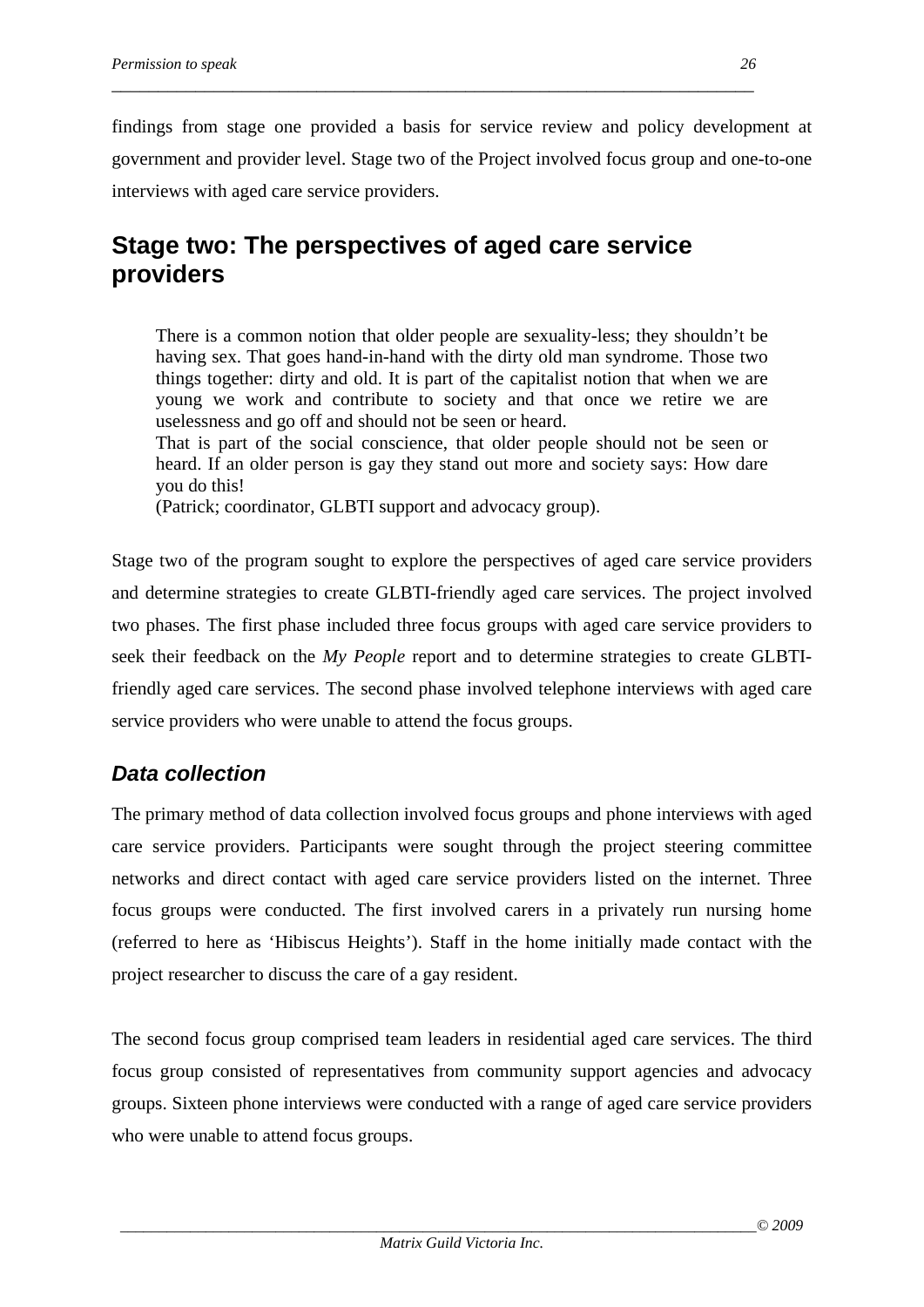described in the following vignettes adapted from the *My People* report:

1. A gay man with HIV/AIDS who is lonely and misses the gay community.

\_\_\_\_\_\_\_\_\_\_\_\_\_\_\_\_\_\_\_\_\_\_\_\_\_\_\_\_\_\_\_\_\_\_\_\_\_\_\_\_\_\_\_\_\_\_\_\_\_\_\_\_\_\_\_\_\_\_\_\_\_\_\_\_\_\_\_\_\_

- 2. A lesbian feminist who has a loving partner and close circle of lesbian friends.
- 3. A transsexual woman who has a penis and forgets how to feminise her appearance and behaviour.
- 4. A man who feels depressed and suicidal if he is not allowed to dress as a woman.

Notes taken during focus groups and phone interviews were presented to participants for verification and de-identification. Focus group two and three were also digitally recorded.

#### **Characteristics of participating aged care service providers**

The focus groups were attended by 20 aged care service providers. Focus group one, consisting of participants from one private nursing home named here as Hibiscus Heights, included: a care co-ordinator, a diversional therapist, a physiotherapy assistant, division two nurses (2) and personal care attendants (3). Focus group two involved the director of nursing and chief executive officer of a private nursing home (high care facility) and the director of nursing for a private hostel (low care facility). The third focus group involved representatives from nine community support agencies and advocacy groups which provided seniors' services.

The phone interviews involved 16 aged care service providers including one chief executive officer, director of nursing, geriatrician, academic, educator, division two nurse, personal care attendant, two division one nurses and seven service managers/coordinators. The participants worked predominately in the government sector (12) in Melbourne (12) and provided services in residential aged care (3), home and community care (8), aged care assessment service (1) and GLBTI support and advocacy (4).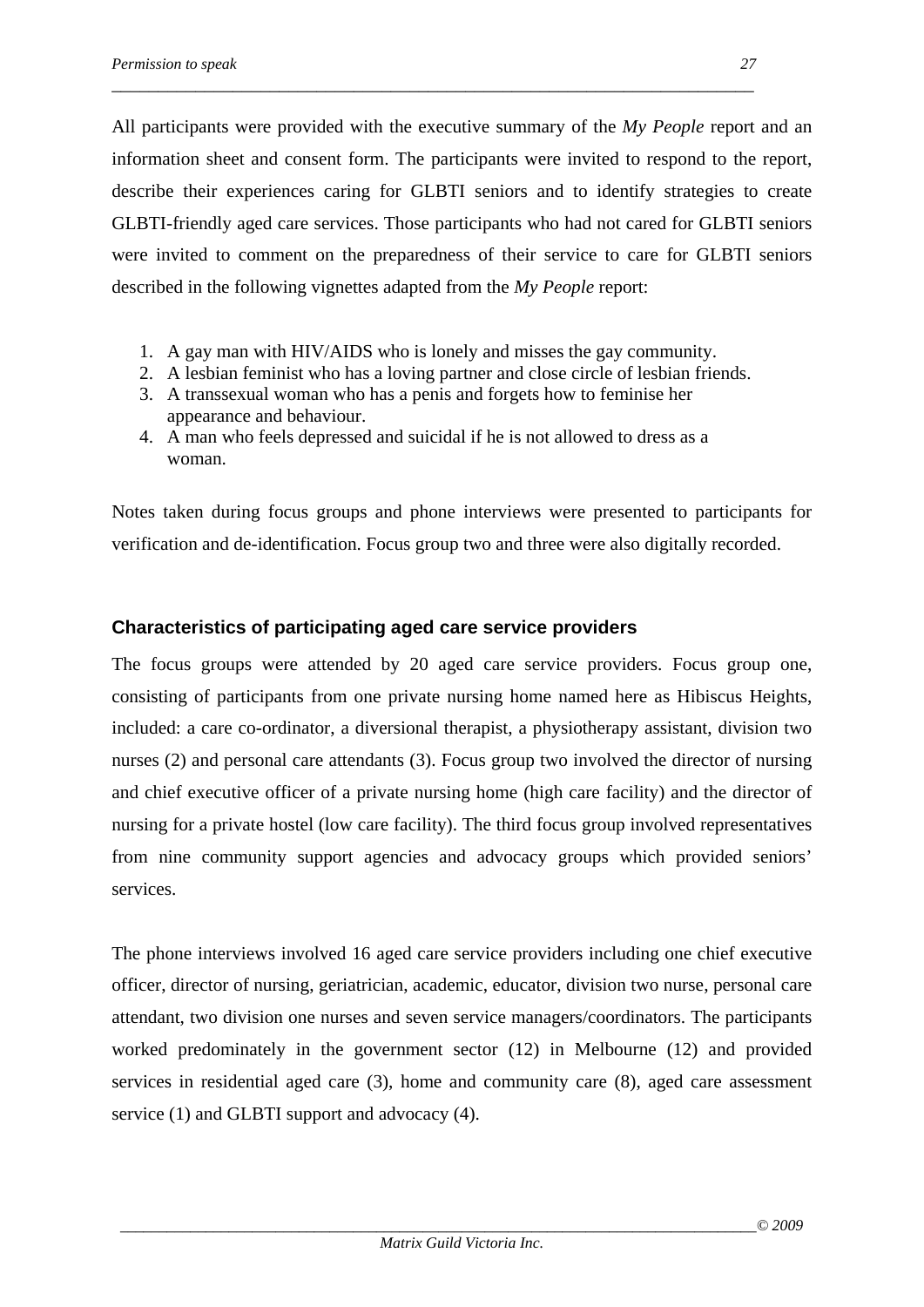| N <sub>0</sub> | <b>Pseudon</b> | Role                          | <b>Sector</b> | <b>Service</b>            |
|----------------|----------------|-------------------------------|---------------|---------------------------|
|                | ym             |                               |               |                           |
| $\mathbf{1}$   | Alan           | Chief executive officer       | Government    | Hostel                    |
| $\overline{2}$ | Penny          | Division two nurse            | Private       | Nursing home              |
| 3              | Hazel          | Division one nurse            | Government    | Nursing home              |
| 4              | Jenny          | Educator                      | Government    | Home & community care     |
| 5              | Jean           | Academic; health professional | Government    | GLBTI care & advocacy     |
| 6              | James          | Health services manager       | Government    | GLBTI care & advocacy     |
| 7              | Jack           | Division one nurse            | Government    | District nursing services |
| 8              | Vanessa        | Health service manager        | Government    | Home & community care     |
| 9              | Penelope       | Director of nursing           | Private       | Nursing home              |
| 10             | Lisa           | Team leader                   | Government    | Home & community care     |
| 11             | Patrick        | Community group co-ordinator  | Private       | GLBTI support & advocacy  |
| 12             | Elizabeth      | Community group co-ordinator  | Private       | GLBTI support & advocacy  |
| 13             | Denise         | Personal care attendant       | Government    | Home & community care     |
| 14             | Marg           | <b>Acting Manager</b>         | Government    | Aged care assessment      |
| 15             | Aviva          | Geriatrician                  | Government    | Hospital and community    |
|                |                |                               |               | care; education           |
| 16             | Angela         | Team leader-social worker     | Government    | Home & community care     |

**Table 5: Characteristics of aged care service providers participating in phone interviews** 

\_\_\_\_\_\_\_\_\_\_\_\_\_\_\_\_\_\_\_\_\_\_\_\_\_\_\_\_\_\_\_\_\_\_\_\_\_\_\_\_\_\_\_\_\_\_\_\_\_\_\_\_\_\_\_\_\_\_\_\_\_\_\_\_\_\_\_\_\_

To protect the identity of participants no further demographic details are provided. However, it is interesting to note that some participants disclosed that they were gay or lesbian. Certainly their sexual identity may have contributed to their awareness of issues for GLBTI seniors and their willingness to participate in the project.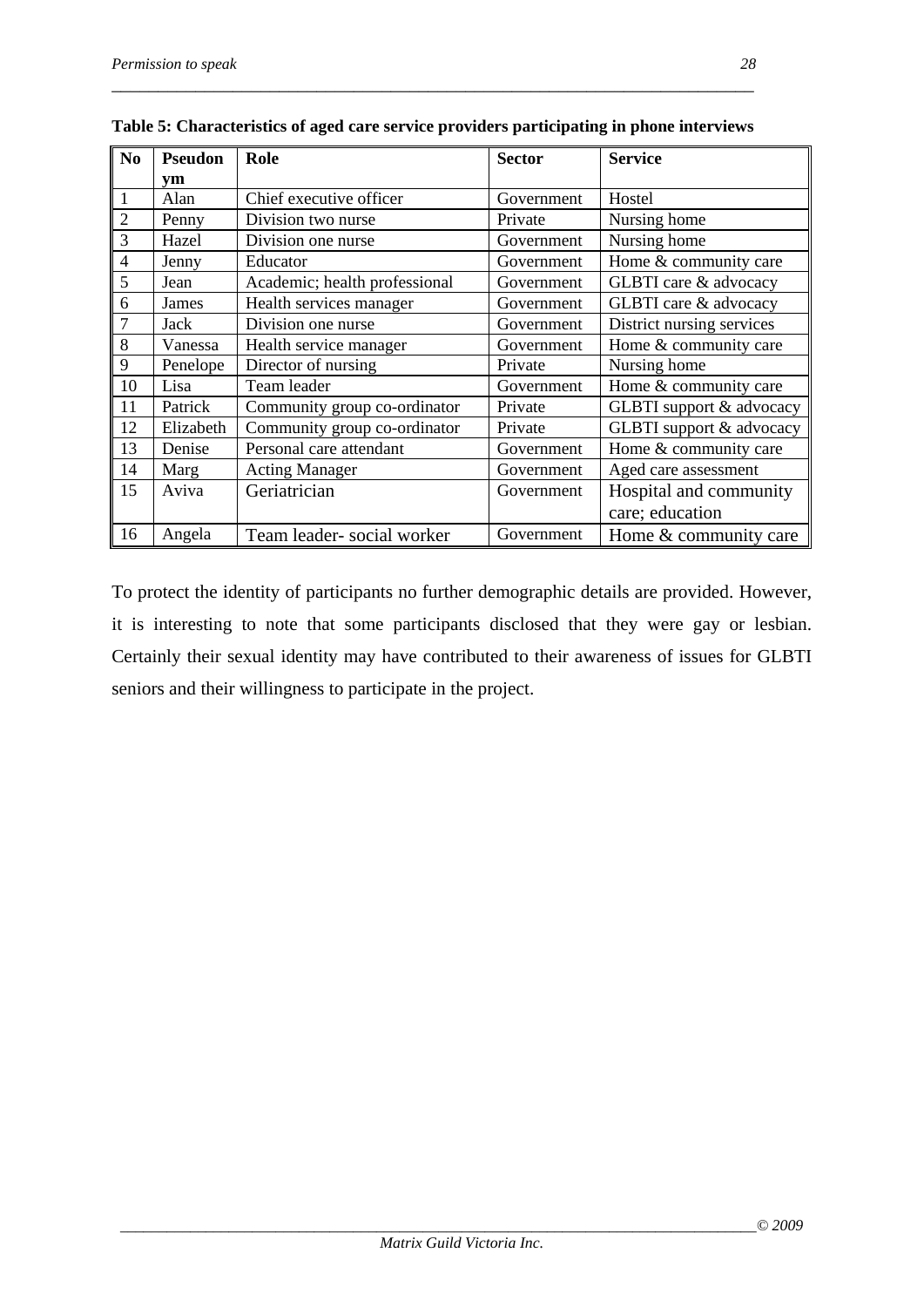# <span id="page-28-0"></span>*Findings: The context of aged care services*

The key findings from the focus groups and interviews include description of the experiences of aged care service providers and their suggestions for change. The experiences of aged care service providers are described in this section. These experiences are drawn from a number of themes relating to the context of care. These contextual factors, which need to be understood and taken into account if change is to be successful, include:

\_\_\_\_\_\_\_\_\_\_\_\_\_\_\_\_\_\_\_\_\_\_\_\_\_\_\_\_\_\_\_\_\_\_\_\_\_\_\_\_\_\_\_\_\_\_\_\_\_\_\_\_\_\_\_\_\_\_\_\_\_\_\_\_\_\_\_\_\_

- 1. Ageism, homo/transphobia and the broader community
- 2. Prudishness about sexuality in aged care
- 3. Cultural isolation for GLBTI seniors
- 4. The unknown needs of GLBTI seniors
- 5. The value of change champions
- 6. Gay men and fear of HIV/AIDS
- 7. People like that fear of the unknown

### **1. Ageism, homo/transphobia and the broader community**

Many participants reflected that ageism and homo/transphobia in the broader community influences the aged care services provided to GLBTI seniors. It was generally agreed that the community did not value seniors nor consider them to be sexual or sexually diverse. These views were reported to be reflected in the care provided in aged care service services. Angela, for instance, suggested that society was, *extremely discriminatory towards GLBTI people and what happens in aged care is another symptom of that*.

(Angela, team leader, home and community care)

Elizabeth pointed out that older lesbians don't want to face ageing, because of having to face ageism & deal with how they will be confronted with society's ageist treatment. *They fear getting older and being disabled. … There is a fear of being old and a fear of elder abuse behind the fear of being old. Women fear being vulnerable to abuse from their families, their partner and aged care service providers.* (Elizabeth; coordinator, GLBTI support and advocacy group)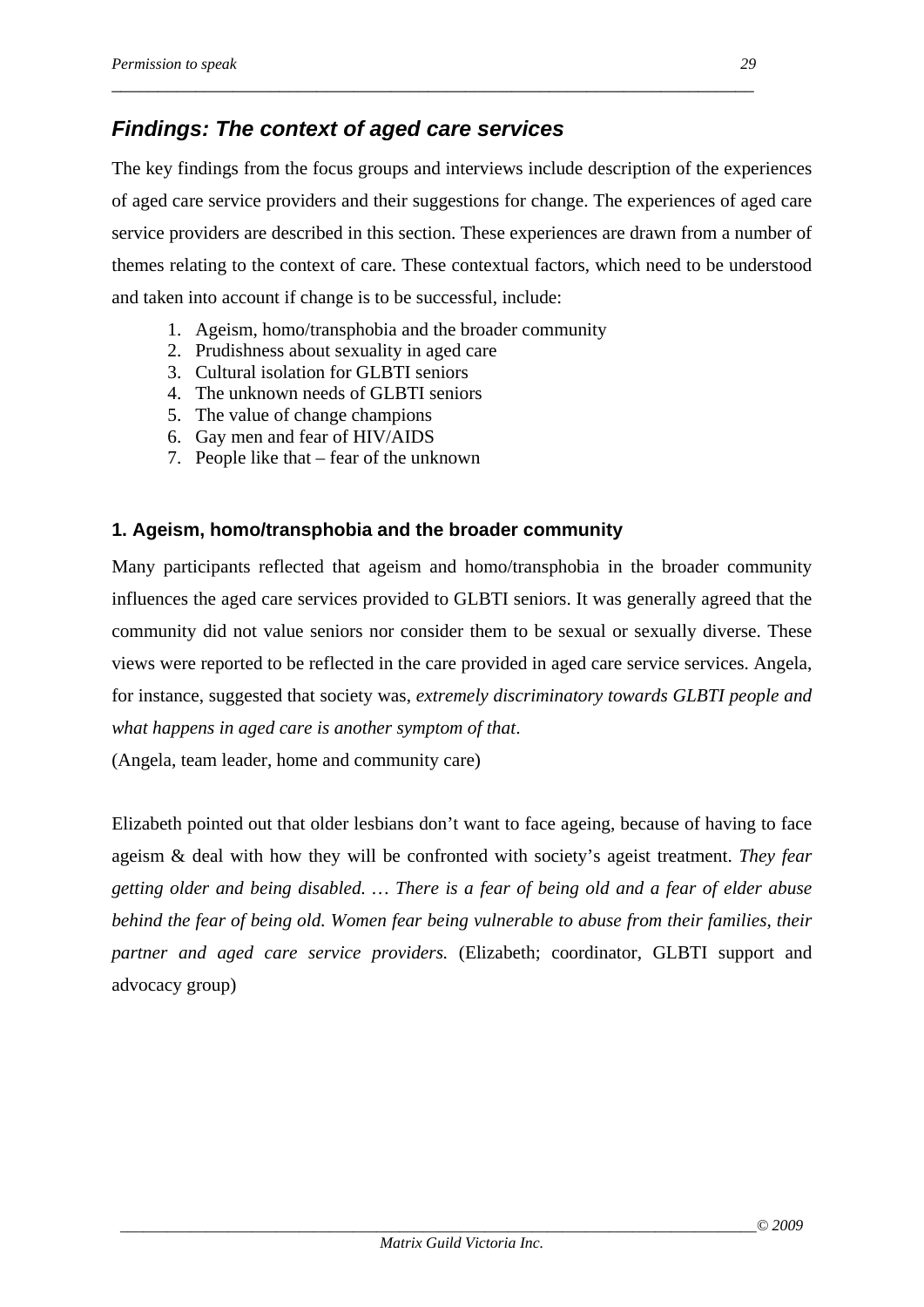Others such as Patrick suggested that:

It is part of the capitalist notion that when we are young we work and contribute to society and that once we retire we are uselessness and go off and should not be seen or heard. That is part of the social conscience, that older people should not be seen or heard. If an older person is gay they stand out more and society says: How dare you do this!

(Patrick; coordinator, GLBTI support and advocacy group)

Ageism was also thought to exist within the GLBTI community with younger generations feeling confronted by their own ageing. This lack of intergenerational support needs to be challenged to ensure that the efforts of seniors' advocacy and support services are valued. As Elizabeth suggested, …*it can be difficult to attract younger lesbians. Younger lesbians want older lesbians as role models but they wonder how much the issues for older lesbians are of concern to them. They think that by the time they are our age we will have paved the way.*  (Elizabeth; coordinator, GLBTI support and advocacy group).

The extent to which the creation of GLBTI-friendly aged care services needed to take into consideration the community context was highlighted in relation to community care. Vanessa described how a female home care provider was unable to provide home services to a lesbian client because; *her husband would not allow it*. (Vanessa: manager, community care). As indicated by Vanessa, aged care services providers are influenced by the homophobic views of the community in which they live. The context of ageism and homophobia in the community can also have a negative influence on the experiences of GLBTI seniors when manifested through their families, other clients in shared services and when amplified in rural communities.

#### **Family control**

Ageism and homo/transphobia, particularly from family members, had negative effects on GLBTI seniors. Several participants shared stories of family members, who were *shocked if their parents would do anything other than be old* (Focus Group 2: residential aged care managers). Some family members had sought to control sexual expression in dependent relatives; some family members would not recognise the sexual or gender identity of their family member or their choice of partner. This was highlighted by Vanessa who described a lesbian grieving after the death of her partner of 28 years. The couple's relationship was not recognised by their families. Consequently, the devastated lesbian *had no input into the*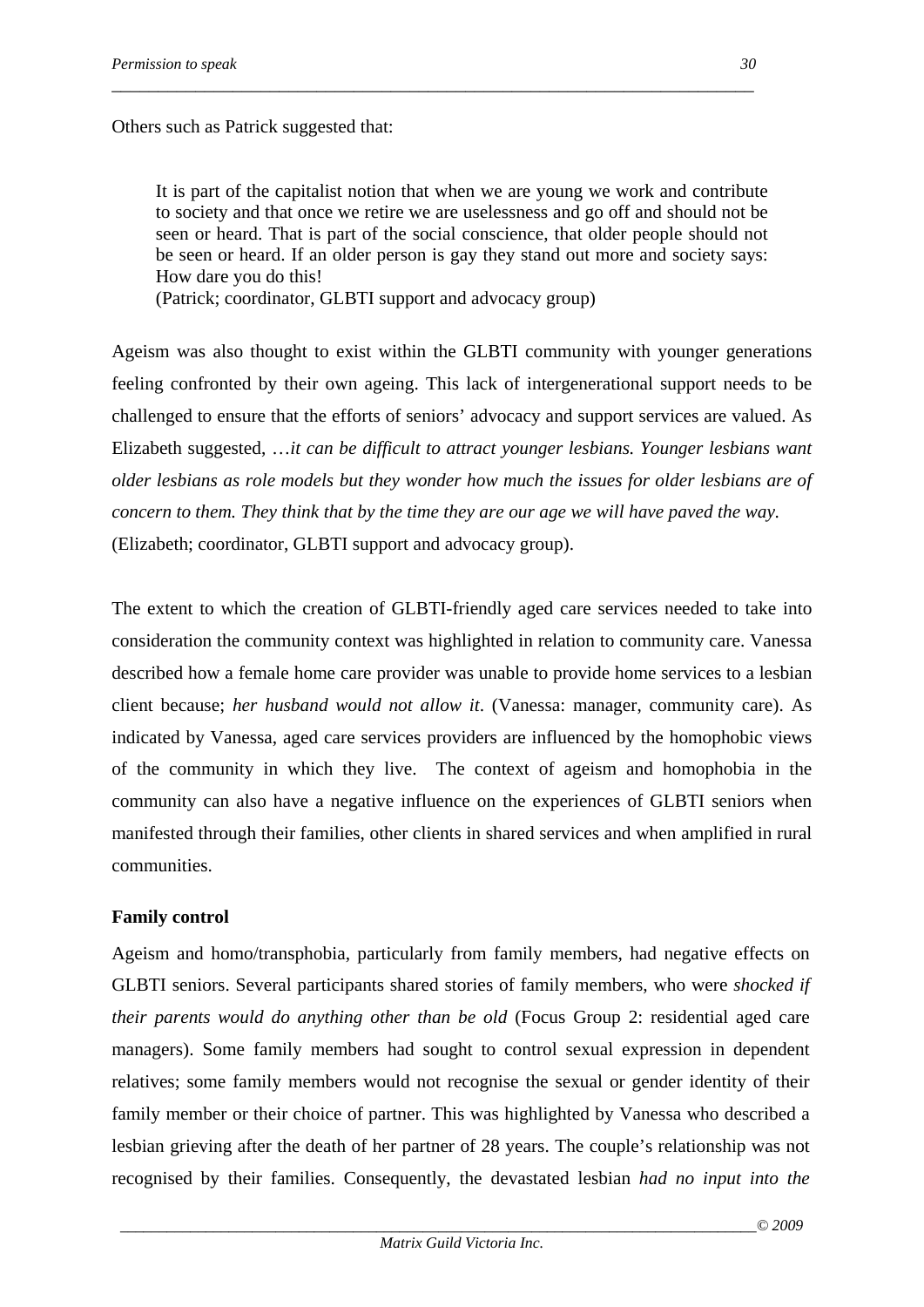*funeral; her partner's family took over; she sat at the back.* Vanessa also highlighted that this exclusion can come about because older rural lesbians are invisible. *In rural Victoria a lot of lesbians are not out. Some of them have been living together for many years but haven't come out to work or to their family. So, when their partner dies they are devastated because they can't tell anyone.*

\_\_\_\_\_\_\_\_\_\_\_\_\_\_\_\_\_\_\_\_\_\_\_\_\_\_\_\_\_\_\_\_\_\_\_\_\_\_\_\_\_\_\_\_\_\_\_\_\_\_\_\_\_\_\_\_\_\_\_\_\_\_\_\_\_\_\_\_\_

(Vanessa: manager, community care).

#### **Heterosexual seniors**

Homo/transphobic views were also reported to be held by heterosexual clients in shared services. For example, in Hibiscus Heights several residents refused to be showered by a male staff member who was openly gay. One hostel manager reported being approached by a resident who had seen a television report on a lesbian marriage and said, *it's disgusting and you should see them; one of them looks like my father* (Focus Group 2: residential aged care managers). While these responses were directed at staff they presented an obstacle to the creation of GLBTI-friendly aged care services and meant that GLBTI seniors would, *need to be very brave to disclose in aged care* (Focus Group 3: community support and advocacy groups).

#### **Sexual diversity and rural communities**

Ageism and homo/transphobia were particularly apparent in rural areas. Aged care service providers from these areas believed that rural communities were less aware of their GLBTI seniors and less tolerant. Consequently, GLBTI seniors were more isolated and had fewer opportunities to express their sexuality. Others suggested that in some rural communities there are a *hell of a lot of people who are bigoted because they don't encounter sexual diversity* (Lisa, team leader, home and community care). This presents a challenge for GLBTI seniors who have community members coming into their homes to provide aged care services and for those mourning the death of a same sex partner in a closeted relationship.

Issues related to people coming into the home are significant for GLBTI seniors who want home support services. This is one of the most significant issues relayed to senior GLBTI advocacy groups. As Vanessa stated, *for someone who is that closeted to have a carer come into their home; they are in dire straits in rural areas because they're not out.* (Vanessa: manager, community care).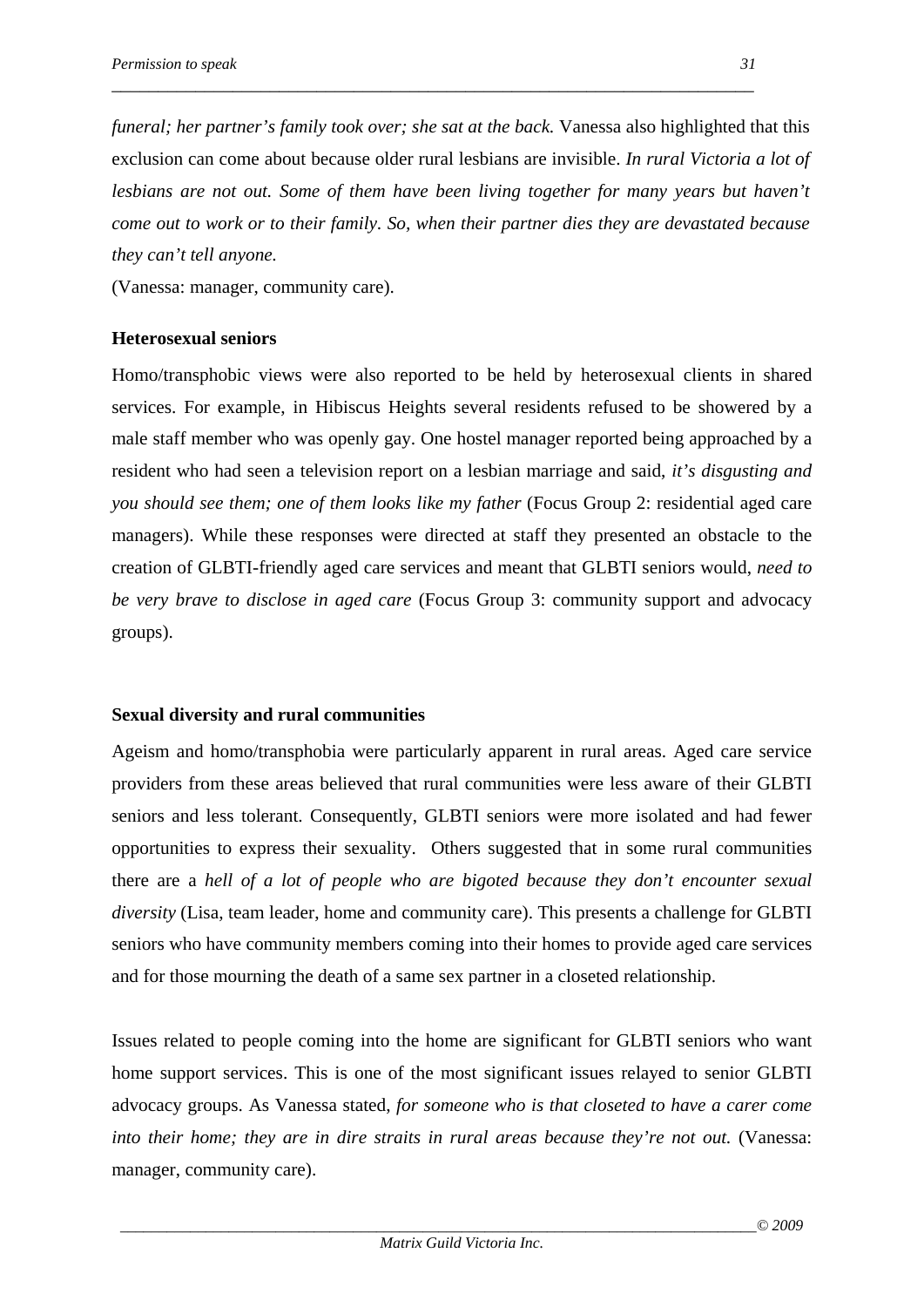Jean also pointed out that *most GLBTI seniors receive aged care services in their own home. It is difficult for people in their own home if they have to de-gay their home because aged care service providers are coming in.* (Jean, lesbian, academic and health care professional)

\_\_\_\_\_\_\_\_\_\_\_\_\_\_\_\_\_\_\_\_\_\_\_\_\_\_\_\_\_\_\_\_\_\_\_\_\_\_\_\_\_\_\_\_\_\_\_\_\_\_\_\_\_\_\_\_\_\_\_\_\_\_\_\_\_\_\_\_\_

Uncle Noel had services coming in from the start and they were not gay- friendly. There were snide remarks made about being gay by the carers that were coming in. He had gay stuff around in his house and the carers sniggered about that. But by virtue of his strength he got what he demanded. Not everyone has that. Not everyone is that assertive.

(Patrick; coordinator, GLBTI support and advocacy group).

The context of ageism and homo/transphobia in the broader community was an important consideration in the development of GLBTI-friendly aged care services. It was argued that the views of aged care service providers may not be any more discriminatory than those of the general community. However, the dependency of GLBTI seniors on aged care services meant that the negative ramifications could be greater. Furthermore, it was felt that ageism meant that there were puritanical attitudes amongst aged care service providers.

### **2. Puritanical attitudes and sexual activity in aged care**

Aged care service providers noted that many of their colleagues did not expect seniors to be sexual. Carers were reportedly surprised if heterosexual couples were sexually active, shocked if male client masturbated and appalled if female clients masturbated. It was suggested that, *the whole aged care industry can't get over the fact that any older person would have sex* (Focus Group 3: community support and advocacy groups). It was also postulated that because sexual expression and ageing were not expected to coexist issues related to sexuality did not need to be addressed

As soon as you mention sexuality people think that you are talking about sex. There is not enough distinction made between sex and intimacy. There is very little discussion about intimacy and how we relate to a person in an intimate way. I think that we have to be very careful not to proscribe this in a narrow way. (Focus Group 3: community support and advocacy groups)

Elizabeth also talked about the importance of clearly defining the relationship between GLBTI issues and culture. *GLBTI activism is often seen to be only about sex rather than also being about a range of issues related to our sexualities. GLBTI activism and sexualities are defined as just about sex.* She also pointed out that repressive attitudes have silenced lesbians.

We need to be able to say this is what it is like to be a lesbian; this is what our sex is like. … It has been taboo to speak about this for long enough. … We need to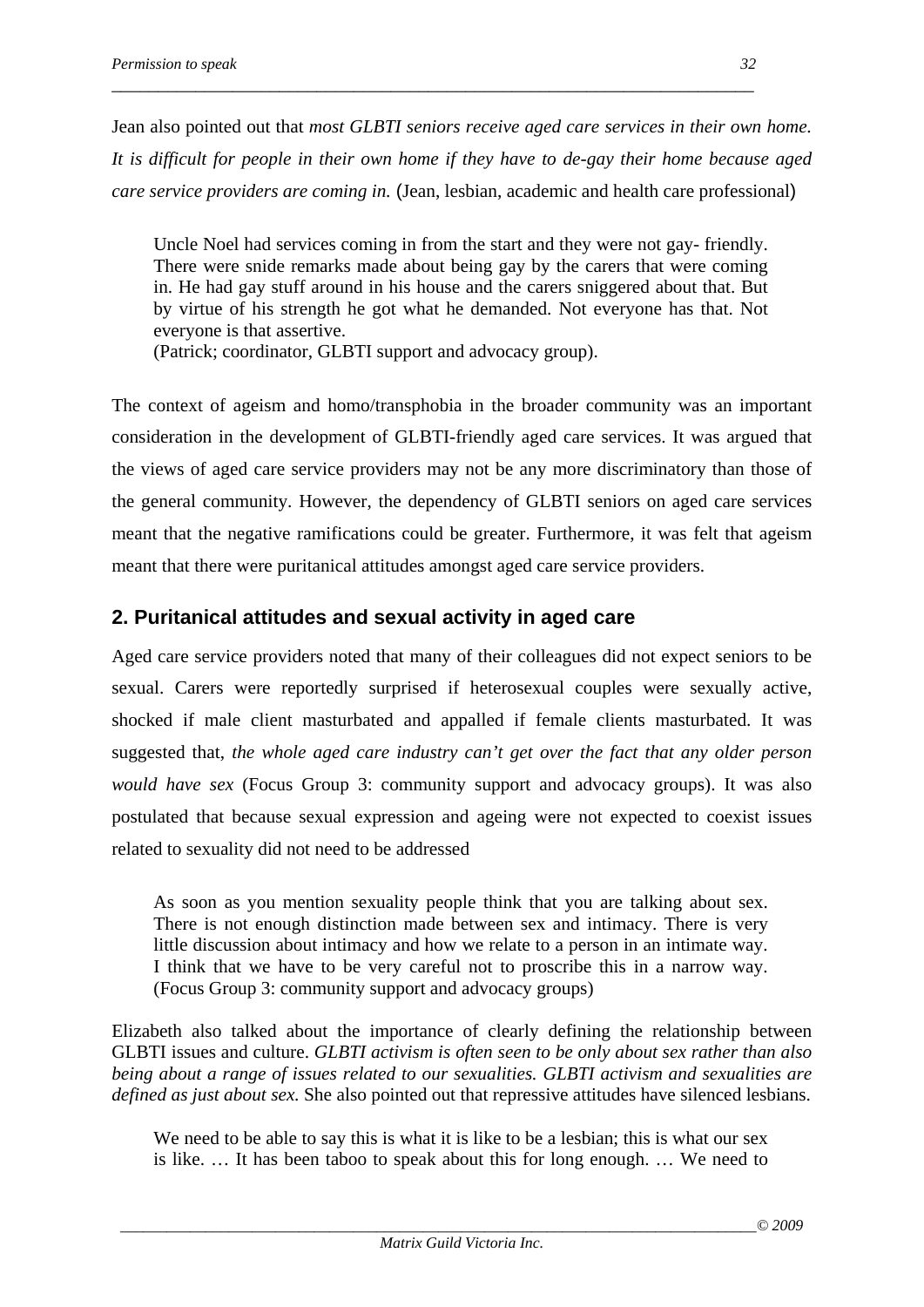\_\_\_\_\_\_\_\_\_\_\_\_\_\_\_\_\_\_\_\_\_\_\_\_\_\_\_\_\_\_\_\_\_\_\_\_\_\_\_\_\_\_\_\_\_\_\_\_\_\_\_\_\_\_\_\_\_\_\_\_\_\_\_\_\_\_\_\_\_

Exploring the phenomenon of puritanical attitudes revealed numerous stories of service providers who were frightened by residents who masturbated or too embarrassed to discuss a rash in a resident's groin or clean a resident's penis. As Hazel noted, some of the staff are, *a bit funny about residents having sex, a bit prudish, a bit sniggery, a bit conservative. They don't expect older people to have sex. It just doesn't happen here* (Hazel: nurse, nursing home). As sexual expression was not discussed many service providers were not prepared or comfortable acknowledging seniors as sexual. Furthermore, as sexuality was often understood as 'sex' and seniors were not considered to be sexually active, they were not considered to be sexual.

### **Understanding sexuality and sex**

Seniors were generally considered to be asexual. Consequently, sexual expression was not acknowledged or welcomed. When sexual expression occurred the response was often an intervention aimed at eradication. The meanings and stories for individual seniors were often lost as Aviva noted:

Geriatricians are not good at acknowledging sexuality. There is increased awareness when there are issues but it is addressed from a medical rather than psycho-social perspective. Some geriatricians are positive about sexuality; others struggle and are homophobic (Aviva: geriatrician, hospital/community care and education).

At the base of a lot of homophobia is a fear of a different sexuality. There isn't an understanding of how a person can have a different sexuality, also that a woman could be a lesbian but might also be straight for some of her life. Some women deny their sexuality because they don't want to deal with the oppression that they might find. (Elizabeth; coordinator, GLBTI support and advocacy group).

The indifference to sexualities can also be understood as indifference towards the cultural isolation a GLBTI senior often experiences in aged care provision. Just as the concept of sexuality was reduced to 'sex', being gay was often believed to be nothing more that the choice of sexual partner. This happens in society generally, well before aged care provision occurs.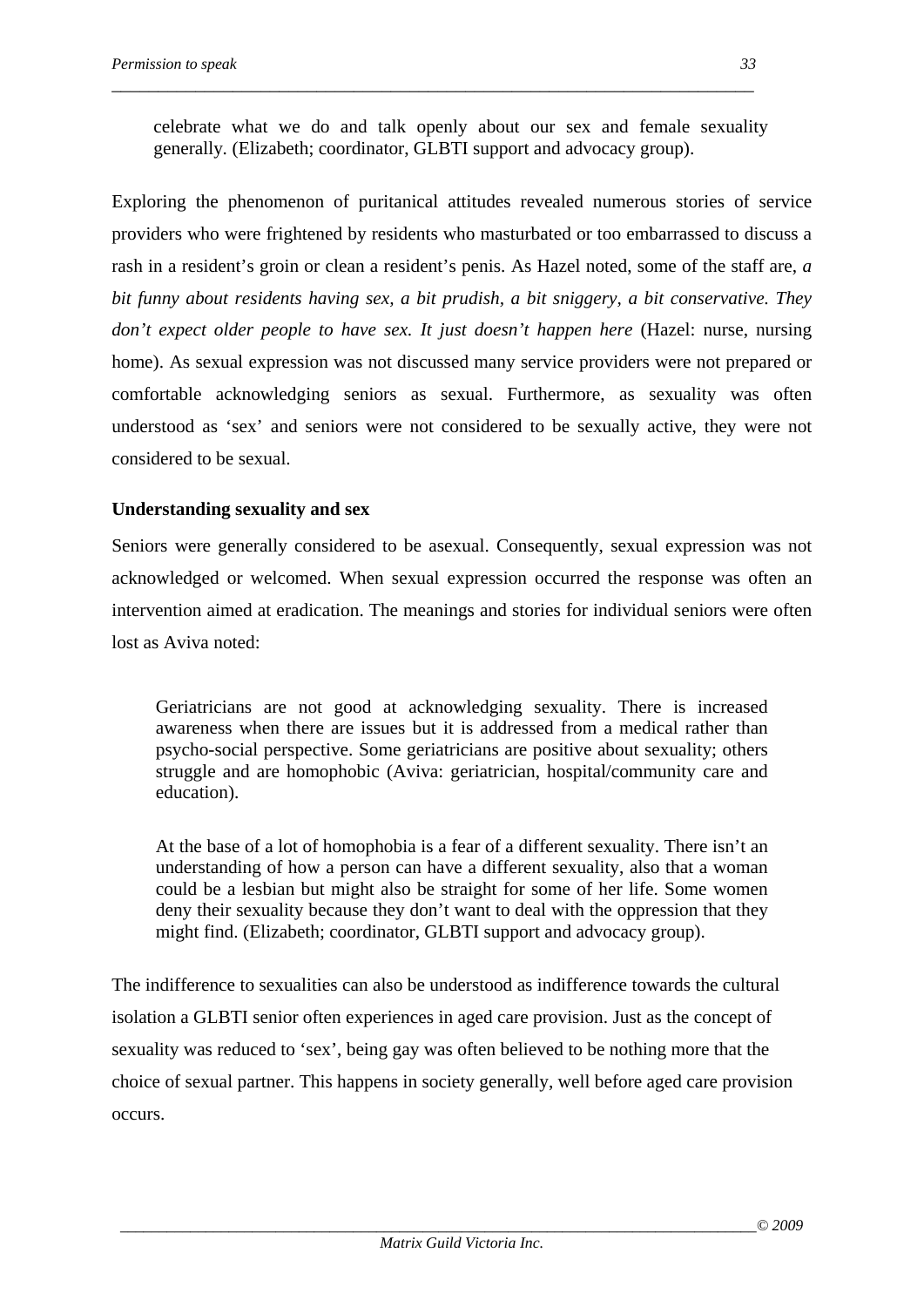The notion that seniors are considered to be asexual was highlighted at Hibiscus Heights when a staff member reported that, *we have got a new resident; he used to be gay* (Focus Group 1: Hibiscus Heights). The meaning of sexuality for gay seniors was debated by staff. One focus group participant suggested that if Hibiscus Heights had several gay residents they would need a 'gay lounge' so that residents could have sex. This was challenged by another participant who argued that the residents, *might not even like each other; just because they're gay doesn't mean they are going to want to have sex with each other* (Focus Group 1: Hibiscus Heights). In that instance staff were willing to discuss their understanding of and comfort with homosexuality and sexual expression. Participants in other services reported that sexual expression was viewed as problematic and rarely discussed.

\_\_\_\_\_\_\_\_\_\_\_\_\_\_\_\_\_\_\_\_\_\_\_\_\_\_\_\_\_\_\_\_\_\_\_\_\_\_\_\_\_\_\_\_\_\_\_\_\_\_\_\_\_\_\_\_\_\_\_\_\_\_\_\_\_\_\_\_\_

### **Problematic sexual behaviour**

Regardless of sexual identity, residents' sexual expression was generally considered to a problem. As Aviva noted, s*exuality is an issue where there is aberrant behaviour, when someone has dementia and there is sexual disinhibition, and it is raised as a management issue* (Aviva: geriatrician, hospital/community care and education). The response of staff involved eradicating sexual expression to relieve their discomfort and embarrassment. Unable to articulate their discomfort staff provided an assortment of 'irrational' reasons why sexual expression should be stamped out. One example involved a heterosexual couple who were prevented from sharing a room by staff because staff, *were worried that if there was a gastroenteritis out break the husband might pass it on to his wif*e (Focus Group 3: community support and advocacy groups).

These responses promoted calls for aged care service provider to consider whether they, *put their own values onto residents. We have to ask staff at what point they bring in their own values. What about the resident? What matters to the resident?* (Focus Group 3: community support and advocacy groups).

Aviva shared numerous stories of sexual expression being labelled as problematic or deviant. In relation to 'sexual disinhibition,' Aviva considered that, *the staff's initial reaction was to assume it was a sexual problem and they would not tolerate anything sexual. Sexual expression was viewed negatively and had to be stamped out. No-one tried to think of other reasons* (Aviva: geriatrician, hospital/community care and education). Behaviours which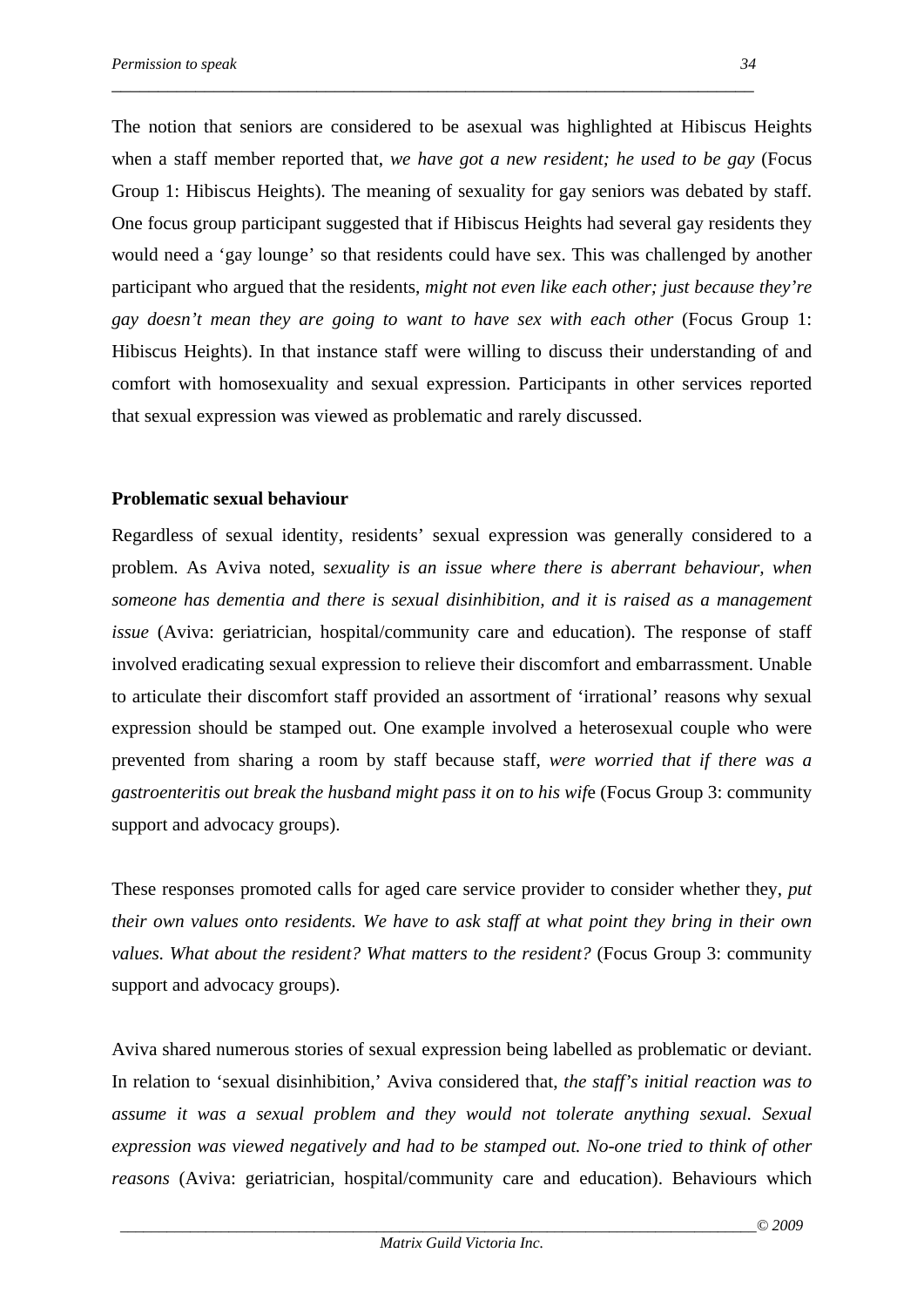appeared sexual were eradicated, rather than explored. Perhaps the most striking example of this was the use of medication such as Androcur to suppress libido (Australian Prescription Products Guide, 2008; Bayer, 2008; Queensland Corrective Services, 2006).

\_\_\_\_\_\_\_\_\_\_\_\_\_\_\_\_\_\_\_\_\_\_\_\_\_\_\_\_\_\_\_\_\_\_\_\_\_\_\_\_\_\_\_\_\_\_\_\_\_\_\_\_\_\_\_\_\_\_\_\_\_\_\_\_\_\_\_\_\_

The suggestion that a libido suppressant needs to be a last resort was explored with the staff at Hibiscus Heights. The nursing home contacted the researcher to discuss the needs of Edward, a gay resident. Edward required nursing home care after his partner of 45 years died. Suffering from dementia Edward believed that Phillip, another resident, was his partner. Consequently, Edward would sit and hold Phillip's hand and was once observed touching Phillip's thigh. This was discussed with Edward's brother who informed staff that his brother was gay. In the period after this Edward was prescribed Androcur and the staff contacted the researcher to seek support in understanding Edwards's needs.

# **Talking around sexuality and gender identity**

Several aged care service providers noted that aspects of care that related to sexuality and gender identity were considered, *not part of their lexicon* (Focus Group 2: residential aged care managers). Conversations about this area were avoided because staff were uncomfortable or unsure of a client's sexual identity. Penny described talking 'around' the sexuality of nursing home resident:

I looked after an old lesbian who would have been older than 70 and her partner Beryl used to visit. We would talk with her around their relationship. We couldn't say the word lesbian because they never told us that they were. But we knew that Beryl was the person who took home the clothes to wash and she was the one who was recorded as the next of kin in the medical records (Penny: nurse, high care).

Many participants reported that they 'suspected' that a client was gay or lesbian. Gay men were generally considered to be more identifiable than women. The pattern of 'talking around sexuality' created challenges for some carers who felt that more open dialogue could improve client care. One such example was presented by Dana, who told of a colleague assisting a male client to shower at home.

She has been caring for a gentleman who had quite large breasts. I remembered (someone telling me of) a transsexual woman with a penis. This girl experienced that. I asked her what she did and she said that she just kept her mouth shut. She said that she just got taken aback. It opened her eyes and she just treated him like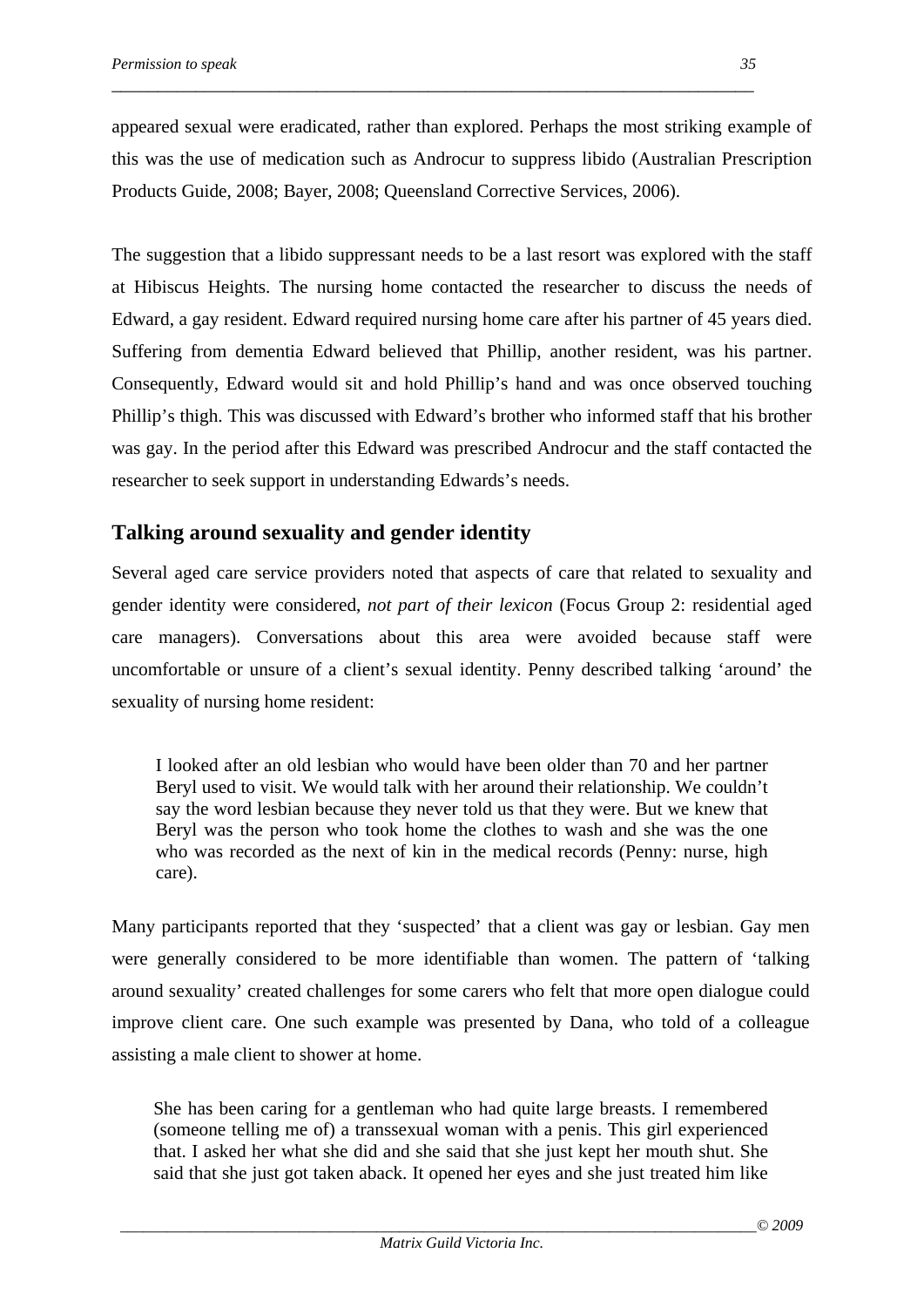any other client. She didn't say anything to him. I asked whether the council had given her any information about him and she said that they hadn't. When we go to someone for the first time they will give us a care plan or a 'words up' about a client but they didn't say anything to her. (Dana; personal care attendant in home care)

\_\_\_\_\_\_\_\_\_\_\_\_\_\_\_\_\_\_\_\_\_\_\_\_\_\_\_\_\_\_\_\_\_\_\_\_\_\_\_\_\_\_\_\_\_\_\_\_\_\_\_\_\_\_\_\_\_\_\_\_\_\_\_\_\_\_\_\_\_

Dana felt that if the carer had been briefed she may have been able to ease the client's embarrassment.

The silence around sexuality and ageing was considered to perpetuate the status quo. Some managers felt that their staff required constant reassurance to say, *it is ok to talk about it* (Focus Group 2: residential aged care managers). Others clarified that, while it was ok to talk about sexuality, it was inappropriate to ask a client whether they were gay or lesbian because, *it is none of your business* (Lisa, team leader, home and community care).

Talking about sexual and gender identity amongst team members was considered a useful means of creating a team that could support GLBTI seniors. Some aged care providers readily identified and responded to these opportunities. Others were more reluctant to, *acknowledge what they know or see* (Focus Group 3: community support and advocacy groups) or respond. Invisibility remained a significant barrier to education of staff. For instance, Marg responded to the summary of the *My People* report in this way:

It was interesting reading but I don't really know if we would do anything. We don't really have enough numbers of (GLBTI) clients to warrant education not up to now. But things change all the time. We see about 5000 clients a year. With everything else going on this would not be a priority unless we had the clients (Marg, acting manager, aged care assessment service).

In other aged care services, participants noted that sexual and gender identity was not discussed and discrimination often went unreported. In some services the only such communication between staff was, *gossipy stuff; people would whisper and talk* (Penny, nurse, high care) or, *laugh and snicker* (Hazel: nurse, high care) amongst themselves. Some participants were concerned that this was also a symptom of an, *industry not well regulated* (Jack: nurse, district nursing services). However, it also seemed apparent that, without education and dialogue, aged care service providers did not understand what it was that they needed to do.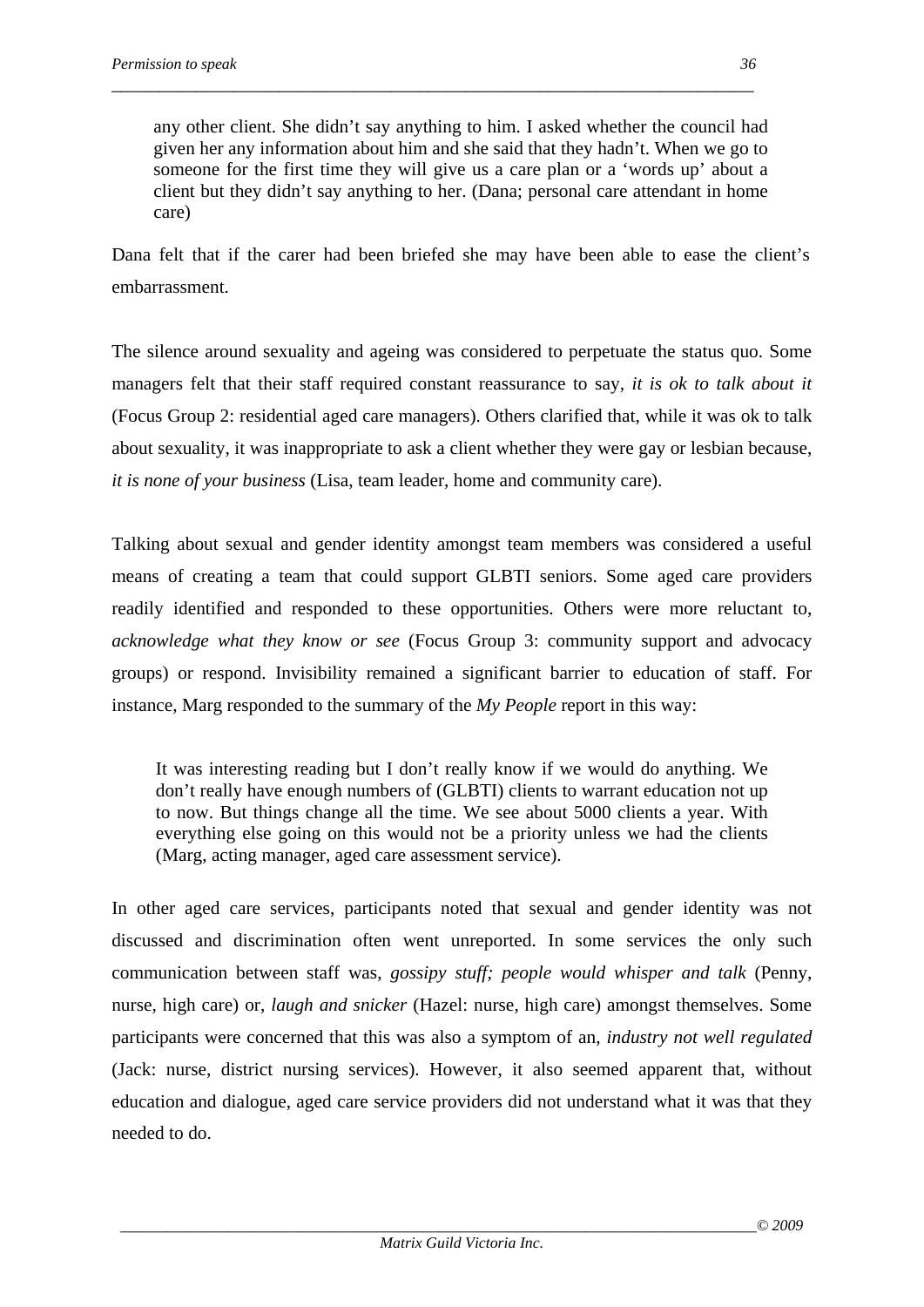Many aged care service providers were reported to believe that sexual identify was about sex. Furthermore because seniors were expected to be asexual, being GLBTI was considered to be inconsequential aspect of ageing. Consequently, there was a limited understanding of the needs of GLBTI seniors. This "asexuality" was explored with the staff at Hibiscus Heights who reported that the needs of their gay resident were no different from any other residents because he was not sexually active. However, when the care needs of GLBTI seniors were explored further, some staff reported that there was a need for, *awareness and sensitivity to any discrimination from other residents or staff that may occur* (Focus Group 1: Hibiscus Heights).

\_\_\_\_\_\_\_\_\_\_\_\_\_\_\_\_\_\_\_\_\_\_\_\_\_\_\_\_\_\_\_\_\_\_\_\_\_\_\_\_\_\_\_\_\_\_\_\_\_\_\_\_\_\_\_\_\_\_\_\_\_\_\_\_\_\_\_\_\_

One could argue that unknown care needs means unmet care needs. This is a significant area of concern. Whether a person's sexuality is a matter of privacy is a matter for debate. There are many facets to the question of privacy and if sexual and gender identity are rendered 'private' then GLBTI seniors remain invisible.

I don't believe clients should have to tell their carers that they are gay; it isn't anyone else's business. I think that carers need to be given the information to make them aware generally. There is an issue of privacy and confidentiality. I would hate to think that in my later years that I would have to tell carers that I was a lesbian. You would have female carers coming in and doing their top button up because they would be worried that I was staring at their breasts. It's about privacy and courtesy. (Dana; personal care attendant in home care)

Understanding a person's sexuality should really start before they enter the service so that as they navigate the service system … at every step their needs are understood and they will not slip the out of the net. We have to be careful that a promised service is delivered. (Vanessa: manager, community care).

The third focus group consisting community support and advocacy groups gave this question of privacy significant thought.

Care planning is geared for a particular purpose, around funding. The best we do after the assessment is ask (the resident questions). … culture is paid lip service. We have the Standards and Guidelines for Residential Aged Care Services and there is a formula to follow. If you follow the formula and the Aged Care Standards and Accreditation Agency comes in and if you meet that formula you will be accredited. But if you scratch below the surface you realise that nothing is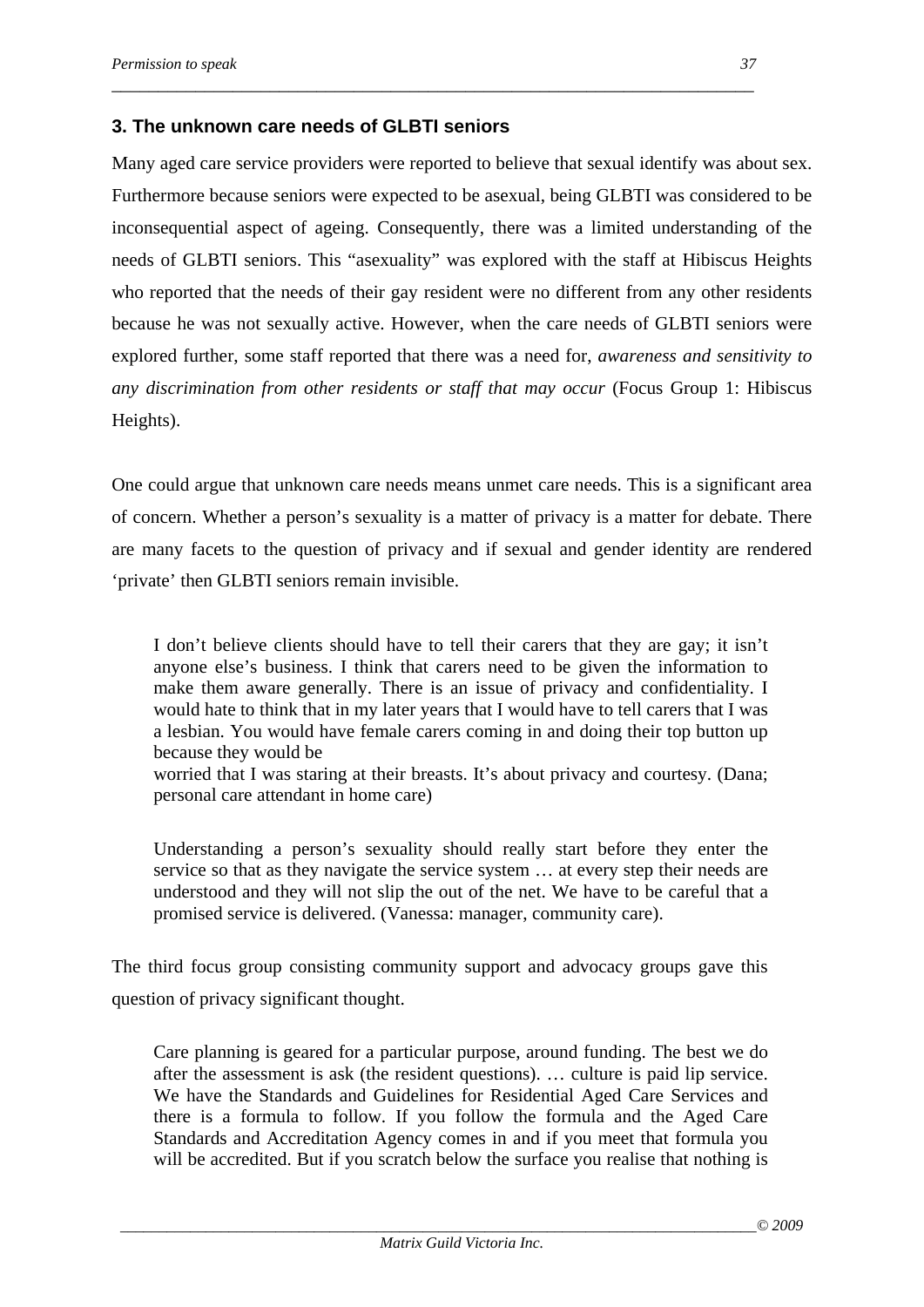happening. (The cultural needs of residents are) ...given lip service. The aged care standards are good, (but the problem is) …how they are interpreted.

\_\_\_\_\_\_\_\_\_\_\_\_\_\_\_\_\_\_\_\_\_\_\_\_\_\_\_\_\_\_\_\_\_\_\_\_\_\_\_\_\_\_\_\_\_\_\_\_\_\_\_\_\_\_\_\_\_\_\_\_\_\_\_\_\_\_\_\_\_

The staff (doing assessments and care planning) ask residents questions that fit in with their idea of a good resident in a good facility. We need to ask residents the question: What does that mean to you? (Focus group 3; community support and advocacy groups).

Hiding the sexual and gender identity of GLBTI seniors from aged care staff and assessors results in these seniors' unmet needs remaining invisible.

In all the years that I have been doing this work I have not come across an older person who was gay. We did have one person who made it known that he was gay but he had to because he was HIV positive. … I can think of a couple of women that we visited. They described themselves as really good friends. They said that they used to work together and they lived together. I just accepted that because I'm pretty stupid. I can think of a couple of older school teachers, librarians and nurses who used to live together. There was nothing to say that they were sexual but they may have been lesbians. (Marg, acting manager, aged care assessment service).

The staff at Hibiscus Heights did not expect to care for a gay resident but sought support from the researcher to meet his care needs. They had the courage to voice their discomfort and seek strategies to improve Edward's care. Their efforts highlight the opportunities to create GLBTI-friendly aged care services through the education and resourcing of aged care service providers. Having supportive staff provided the opportunity to assist GLBTI seniors to manage the challenges of shared services such as residential aged care and day care services.

### **4. The challenge of shared services**

The limited privacy in residential aged care facilities presented particular challenges for GLBTI seniors. Staff at Hibiscus Heights were aware of right of residents to privacy and the responsibility not to infringe of the rights of other residents. Some staff noted that achieving this balance meant compromises: *What you can do in your own bedroom at home is different. You can run around in the nude at home. In here you have to quell that* (Focus Group 1: Hibiscus Heights). The need to 'quell' sexual expression was one of the catalysts in the prescription of a libido suppressant for Edward. Another was the perception that Edward's behaviour was predatory.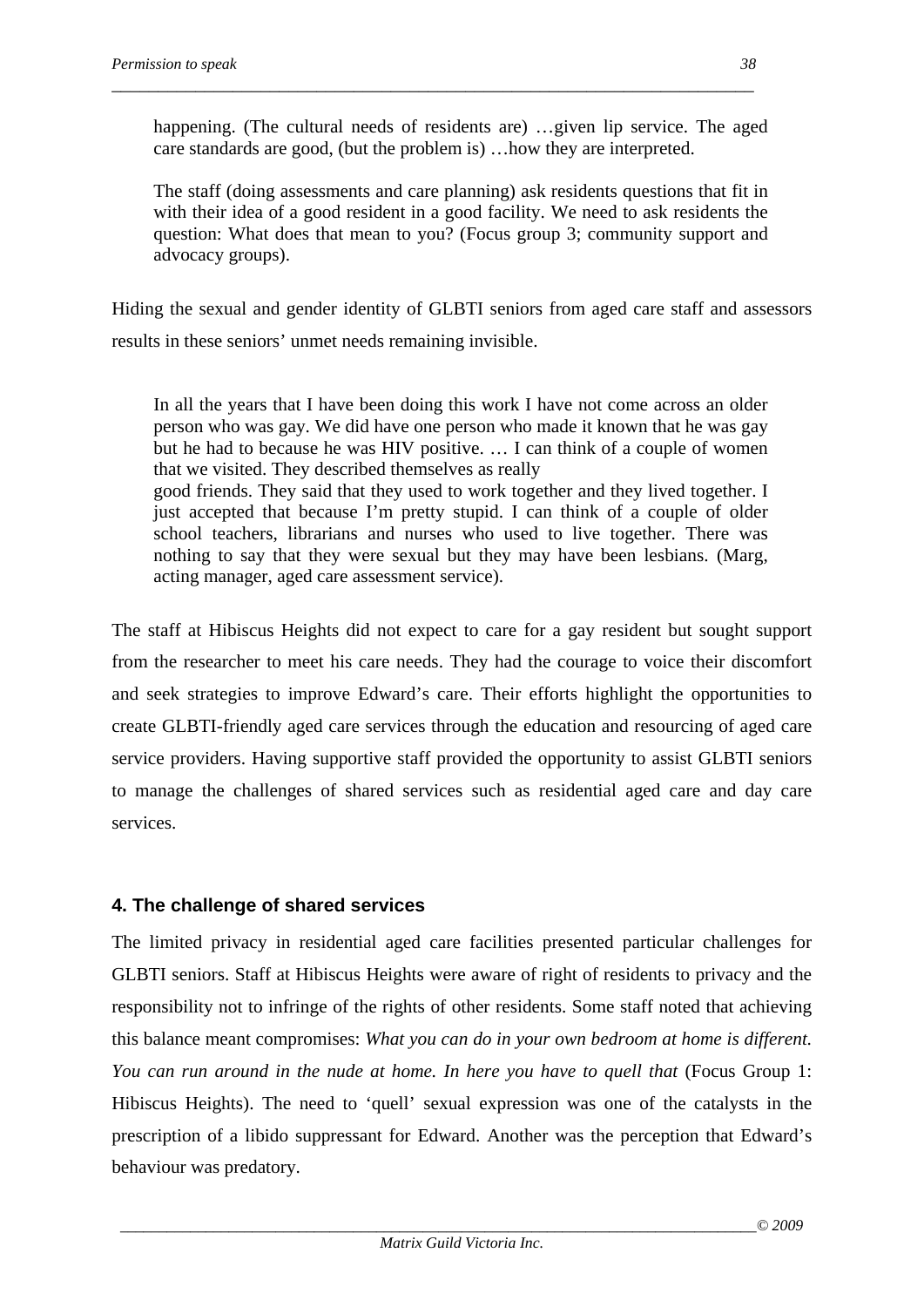Well if it was a heterosexual or gay couple they would be okay if it was just a peck or a hug. If they are doing a 10 minute snog then we have to tell them where they can have some privacy. They've got the right to kiss, but they also have a responsibility to the comfort of the other residents. The residents have the responsibility to show tolerance. They are not living in their own home; they are all living together (Focus Group 1: Hibiscus Heights).

A different situation was mentioned in the second focus group

One story that sticks out in my mind was this male resident that never told me he was gay. He was a retired nurse and he never said that he was gay but you just knew in a thousand little ways. He had a friend come in every day and he told me that it was his nephew… It so wasn't his nephew, it probably was his life partner. ..They couldn't hug, he couldn't stay the night and they had to pretend. I think that it is very sad that this man is unable to have contact with his partner. (Focus Group 2: residential aged care managers).

Other issues related to the challenge of shared services were also mentioned in focus groups and included abuse from other residents and effect of lack of personal privacy on GLBTI seniors.

Transgender people are between rock and hard place. We had a client who was male to female who ended up in a facility for HIV positive women. The other women there rejected her because they considered her to be a man so she was sent to the male facility. The clients in the male facility considered her to be a woman and rejected her. I am sure this kind of discrimination continues. Our members pick on transgender clients. That's another chapter. They are not large in number but they have specific challenges and needs. We do have positive transgendered people who are discriminated against. (James: health services manager, GLBTI care/ advocacy).

I know of a gay couple who were both in low care. For some time they wanted to have a commitment ceremony. One started to deteriorate and so his partner put forward the ceremony. The staff were very supportive. One of them was transferred to high care before the ceremony could take place. The staff in high care said that they would not support the commitment ceremony. They were worried about finances. They were looking for reasons not to support the ceremony. They were worried about privacy and so on. Who owns the privacy? – (Focus group 3: community support and advocacy groups).

One of the things that worries me with support is that we need to educate not just staff but other residents who are homophobic as well. (GLBTI seniors) need to be very brave to disclose in aged care. (Focus group 3: community support and advocacy groups).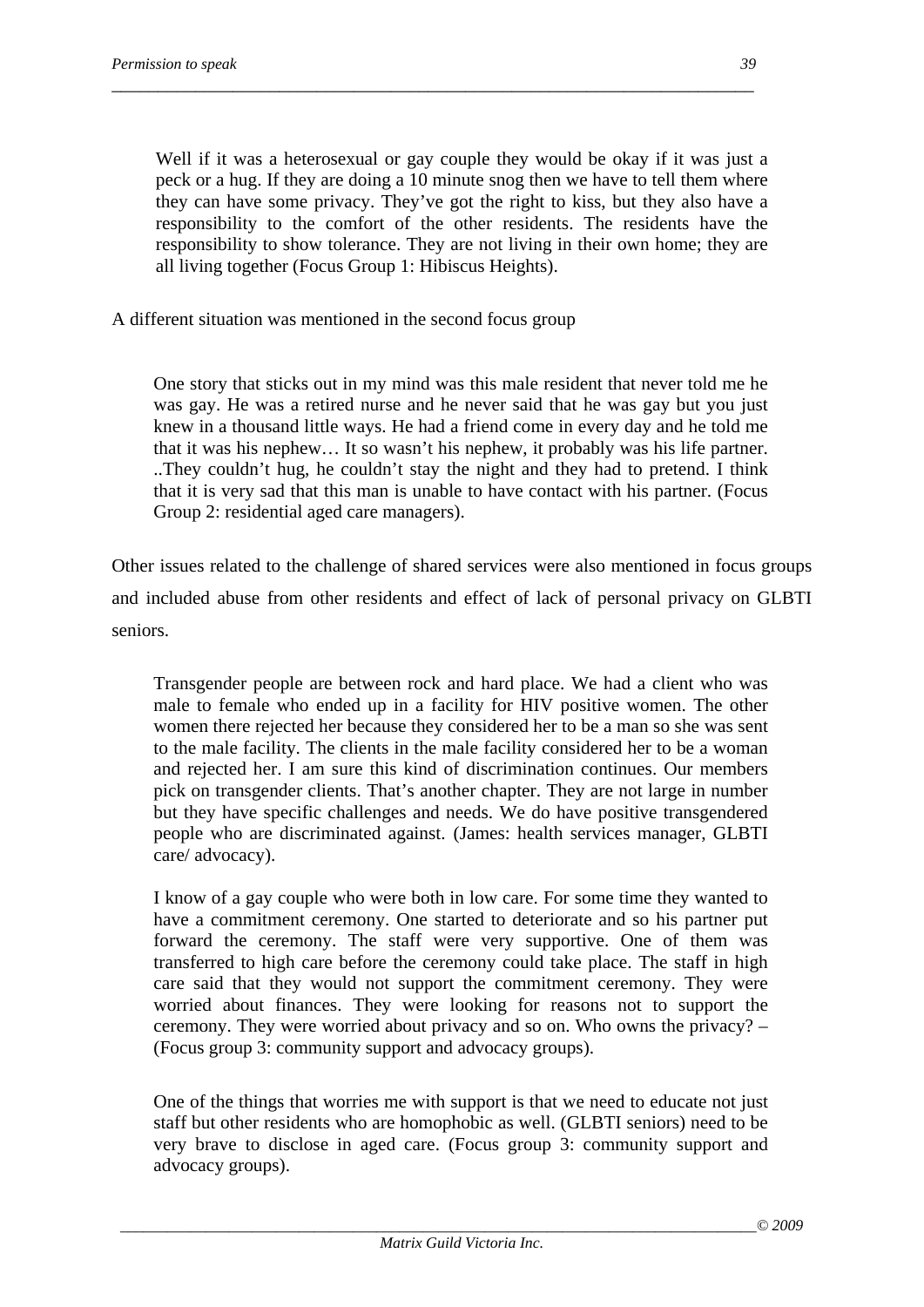### **5. The value of change champions**

Most aged care service providers shared stories of GLBTI staff who championed change. It was generally seen as role modelling. However, Vanessa coined the term "change champions" in her interview.

\_\_\_\_\_\_\_\_\_\_\_\_\_\_\_\_\_\_\_\_\_\_\_\_\_\_\_\_\_\_\_\_\_\_\_\_\_\_\_\_\_\_\_\_\_\_\_\_\_\_\_\_\_\_\_\_\_\_\_\_\_\_\_\_\_\_\_\_\_

We need care coordinators who can talk to their staff about these issues. We also need champions who can work on behalf of particular clients. A champion might just be someone from the community who can champion on the clients behalf. Staff need to understand that there are different ways of doing things. They need to provide a flexible service. (Vanessa: health services manager).

Having GLBTI staff was seen to bring, *awareness or normalness to being gay*: *we are here to stay, its no big deal* (Penny: nurse, high care). Some organisations were reported to have, *just enough staff there that it would have made a difference. They have an affect on staff. They educate the other staff* (Focus Group 2: residential aged care managers).

Both focus groups 2 and 3 saw the importance of change champions. It was stressed in Focus Group 3 that the champions need to be non-GLBTI as well as GLBTI.

When I worked as a manager in residential aged care staff knew that I was a lesbian and all the gay and lesbian staff came out. … If I say I am lesbian it helps people to come out. … I think (let's) get some GLBTI older people out there to provide education. … If you do have lesbian or gay men in (an) organisation being the leaders it can easily come back against you. People can say that you are only interested because it is about you. It is so important to have non-GLBTI people involved in the change. … To get change we have to get a whole heap of people as our allies. (Focus group 3: community support and advocacy groups).

Other stories of change champions involve aged care service providers who had exposure to the GLBTI community in their personal lives. In Hibiscus Heights the staff who nominated themselves as Edwards primary carers had family or friends who were gay or lesbian. Consequently they felt, *more comfortable with caring for a gay man. We have had life experience.e* (Focus Group 1: Hibiscus Heights). Being comfortable caring for a gay man enabled them to challenge the homophobic views of colleagues. For example, one of Edward's primary carers recalled how a colleague stated that homosexuality was 'affronting' and 'repulsive.' In response, the primary carer reported that, *I told her that my son is gay and we have to accept that, so she has started to change the way she thinks.* (Focus Group 1: Hibiscus Heights).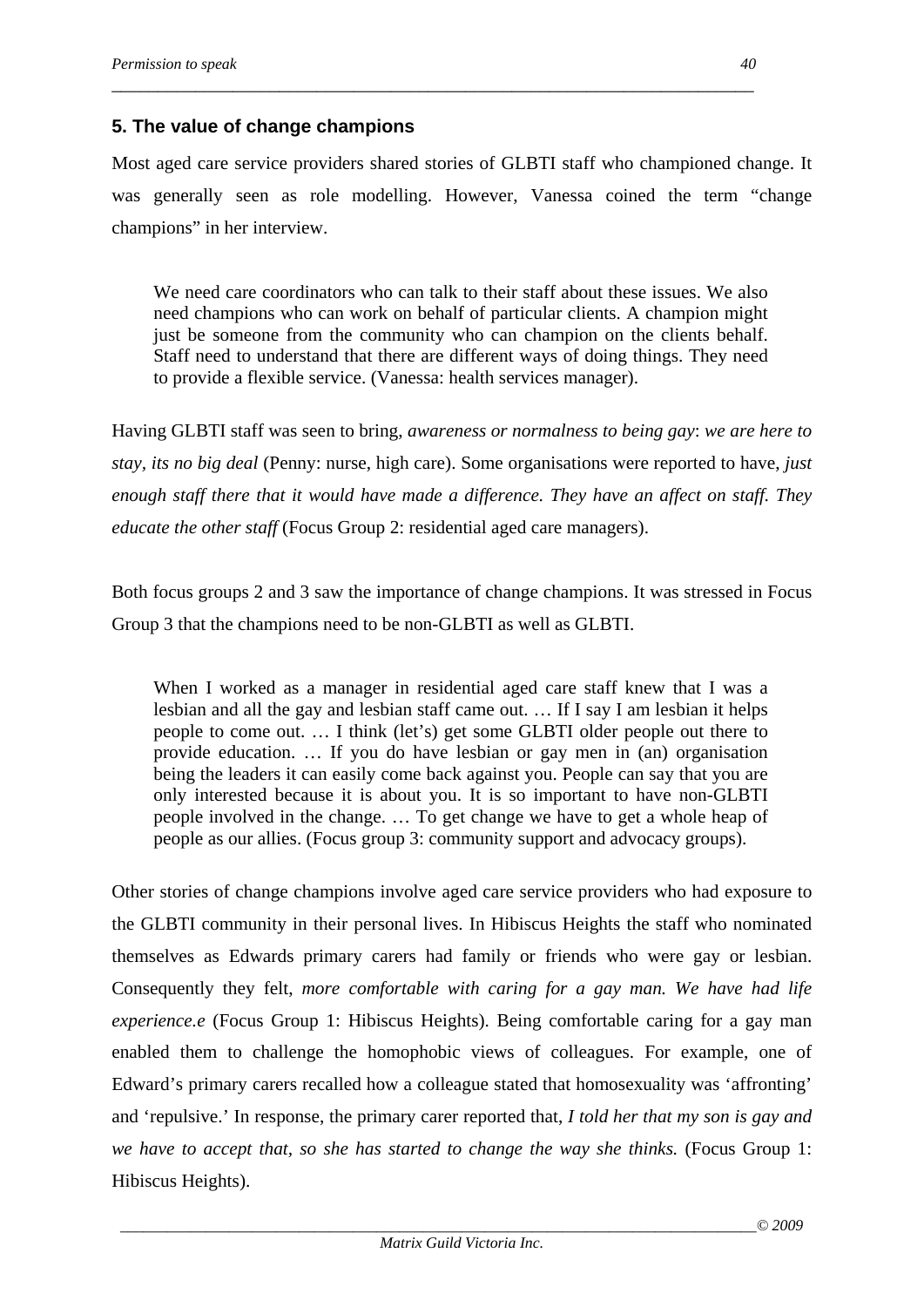Aged care service providers were positively influenced to understand GLBTI seniors when they had a constructive relationship with a GLBTI person. These benefits were enhanced further when the GLBTI person was a line manager. One example shared involved a lesbian couple who were the director of nursing and chief executive officer of a nursing home. The women were open with staff and residents about their relationship:

\_\_\_\_\_\_\_\_\_\_\_\_\_\_\_\_\_\_\_\_\_\_\_\_\_\_\_\_\_\_\_\_\_\_\_\_\_\_\_\_\_\_\_\_\_\_\_\_\_\_\_\_\_\_\_\_\_\_\_\_\_\_\_\_\_\_\_\_\_

It is not unknown that we are a couple. We don't hide it. ..We have started modelling ourselves. We don't set gay and lesbian aside as something different to be tackled. .. Knowing the industry as well as we do, (we know) there is a profound educational profile. It starts at the top in terms of management role modelling. Staff learn from us that we are everywhere. They also learn that other than the fact that we are in a same sex relationship, we do everything like the others do. We are not standing up with pink strips, we are normal people. (Focus Group 2: residential aged care managers).

Some cautioned that the reliance on change champions to create GLBTI-friendly services could leave GLBTI seniors vulnerable if the champion left after the senior disclosed.

One of our gay residents chose our nursing home because I'm gay. … It worries me that we have got no policies or procedures around sexuality and I am not going to be there forever. I worry that he came under false pretences. What happens when I leave? He thinks that he has come into a gay friendly nursing home. (Focus Group 2: residential aged care managers).

Other change 'champions' involved entire team and organisations. For instance, the City of Port Phillip and The Carlton Clinic were described as organisations that had a significant number of GLBTI employees, understood the needs of GLBTI seniors and demonstrated leadership in acceptance of diversity.

There is an opportunity to empower older people to empower themselves and their families we have got gay workers. … I have been talking about cultural diversity, it takes a long time to get other people to be your advocates, it just took about 12 years to get people to understand it, it is far better for them to be saying it than me. But the work on empowering older people and their families is great (in the) interim… will change practice quickly. (Focus group 3: community support and advocacy groups)

While many change champions were GLBTI or had contact with the GLBTI community, others were simply motivated by empathy. The *My People* report documented the story of Nancy, a transsexual woman and Maggie her carer who advocates for her across a range of discriminatory encounters (pp. 73-80). Another powerful story of empathy was told by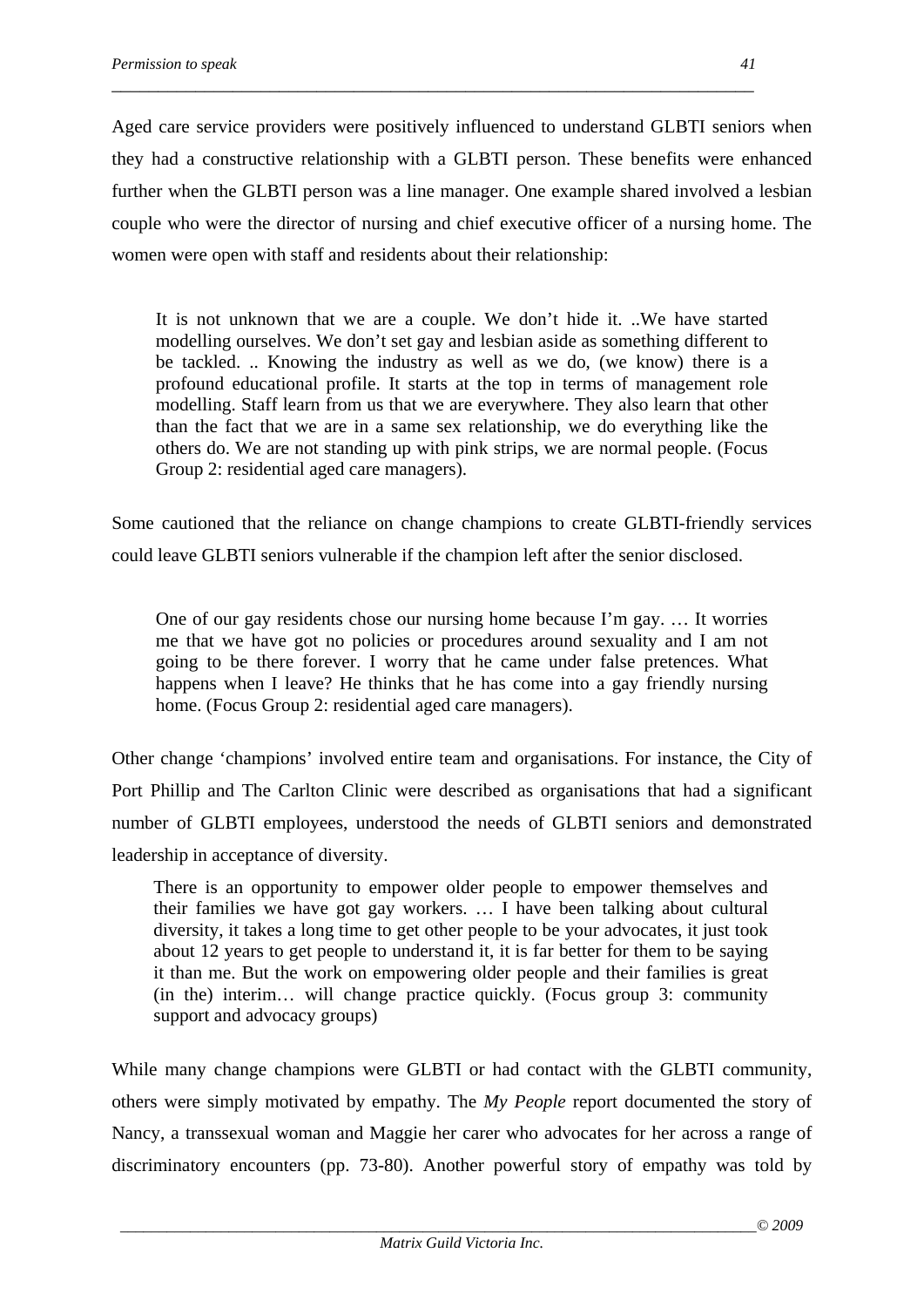Penelope, a director of nursing caring for a cross dresser. The story is summarised in Table 7 (see following pages). The story encapsulates much of what was shared by GLBTI seniors and aged care service providers including:

\_\_\_\_\_\_\_\_\_\_\_\_\_\_\_\_\_\_\_\_\_\_\_\_\_\_\_\_\_\_\_\_\_\_\_\_\_\_\_\_\_\_\_\_\_\_\_\_\_\_\_\_\_\_\_\_\_\_\_\_\_\_\_\_\_\_\_\_\_

- 1. The enormous potential of aged care service providers to make a difference to the lives of GLBTI seniors
- 2. The power of empathy and modelling respectful care
- 3. The importance of building trust in relationships with GLBTI seniors
- 4. The negative impacts of discrimination
- 5. The significance of history in planning care for GLBTI seniors
- 6. The impact of aged care service providers values and beliefs on care
- 7. The time and resourcing required for change
- 8. The need to provide permission for clients to speak about their sexuality
- 9. The need to provide staff with permission to discuss sexuality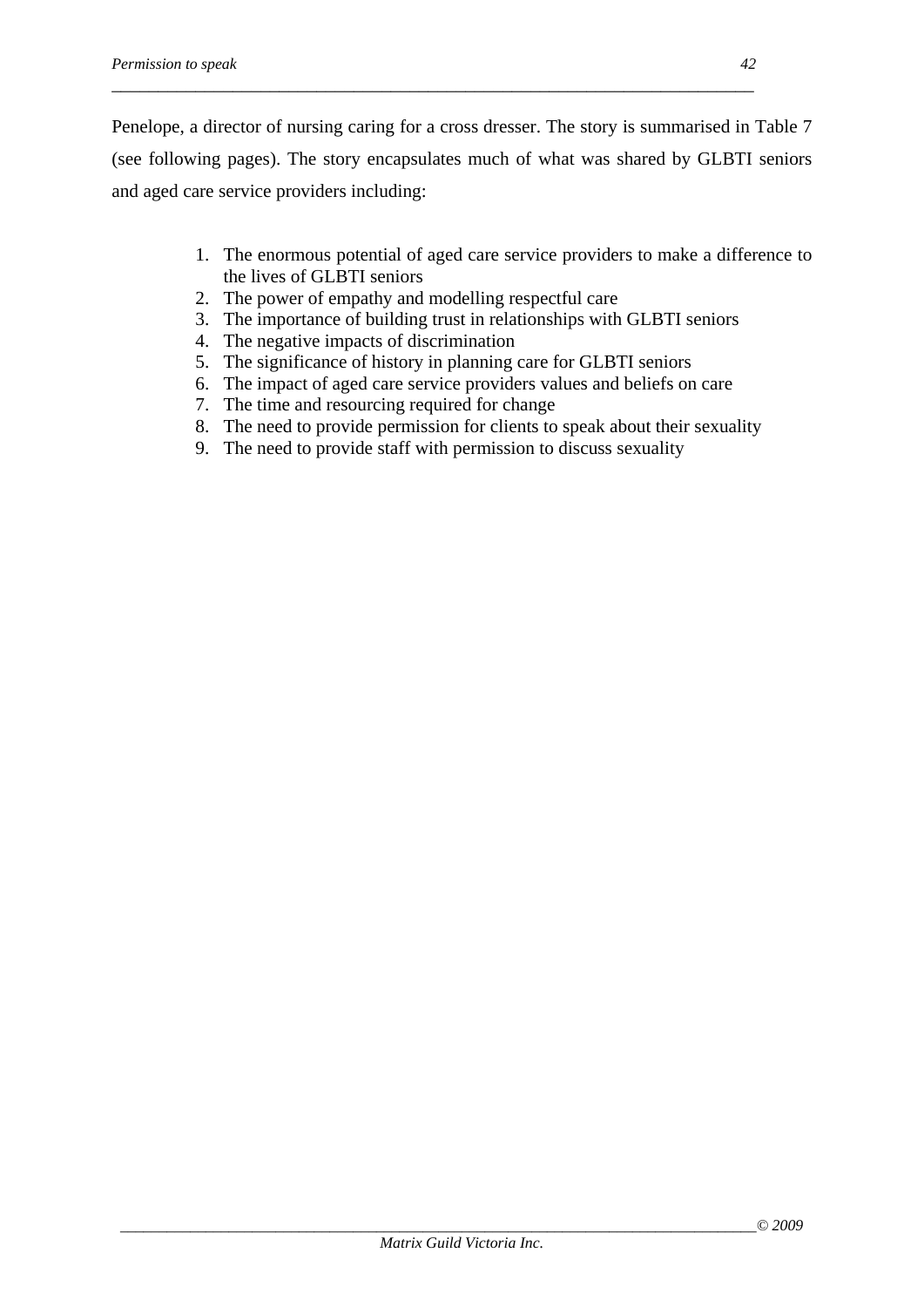### **It started with a smile: Caring for a cross dresser in a nursing home**

\_\_\_\_\_\_\_\_\_\_\_\_\_\_\_\_\_\_\_\_\_\_\_\_\_\_\_\_\_\_\_\_\_\_\_\_\_\_\_\_\_\_\_\_\_\_\_\_\_\_\_\_\_\_\_\_\_\_\_\_\_\_\_\_\_\_\_\_\_

My name is Penelope. A couple of years ago I was the Director of Nursing (DON) of a high level care facility. We had a gentleman, Dennis, who was in his mid seventies who had a stroke. Dennis was a burly man who worked as a truck driver. When I took over the role as DON in that facility I heard staff giggling about the fact that Dennis liked to dress in women's clothing.

### **Having empathy and building trust**

The staff used to ridicule Dennis because he liked to wear women's clothing. I think that people fear what they don't understand. They don't have to agree with what Dennis was doing but if they can understand then they can support him. When I met Dennis I felt sorrow for him; I felt that this was him as a person, a man who likes to wear women's clothing. I felt sad that he could not be the person that he was. I felt that if this is what he wanted to achieve then I would help him. I didn't want him to have to live a false life.

The staff used to catch him wearing women's clothing and they found that quite funny. I struck a rapport with Dennis and once I had his trust I asked him about dressing in women's clothing. I developed a rapport starting with a smile. He had difficulty speaking because of his stroke. After a while he would be there at the front door waiting for me to arrive at work in the morning. When I walked in he would always give me a high five. It grew from there. We would chat about general things and after about 2-3 months we were talking about his life and he told me that he used to be married and had a couple of young kids. When he mentioned that his marriage broke down I asked him was there any particular reason why? He said no. Then I said: Do you like to dress in women's clothing? He went silent and a bit funny. I said that if he wanted to dress in women's clothing he was able to. He said: No! No! Then I said that if he wanted we could talk more and I would be there to help.

### **Culturally appropriate assessment and care planning**

Days went on as normal and one day he came into my office and we had a big talk about it. Dennis told be that it started when he was quite young. Every time he was found wearing women's clothes there were negative repercussions. When his mum found out she kicked him out of home. When his wife found out their marriage fell apart and he was not allowed to see his children. When the staff found out they laughed at him. When I first took over at the facility he just had small items like stockings. When the staff admitted him they found stockings in his things. They thought it was funny. They were not educated and didn't understand.

Dennis was really embarrassed when I asked him about dressing in women's clothing. I asked him if he would like to wear the women's clothing more often. I asked him what he liked to wear. He liked to wear dresses and stockings. He was reluctant to accept the offer of wearing the women's clothing more often. I said to him that he could do that and the staff would not have to see. I invited him to have a certain time of the day when he could wear the women's clothing and I would make sure that no-one went into his room; no-one could see him. He had private time between two and four o'clock in the afternoons when he would get dressed. There were certain days that he wouldn't do it. That was because the staff that disapproved were working. The facility was in a low socio economic area and the staff could be a little rough around the edges. I think that there were some staff that when management went home they could be inappropriate. You can't be there all the time and unfortunately some staff took advantage of that. Dennis told me that there were some lewd comments made to him by these staff. He wouldn't tell me what was said or who said it, he was worried about retribution. I asked him if he wanted to be able to wear women's clothing every day and outside his room. He said that he didn't. I think that he had had such a bad experience with the staff.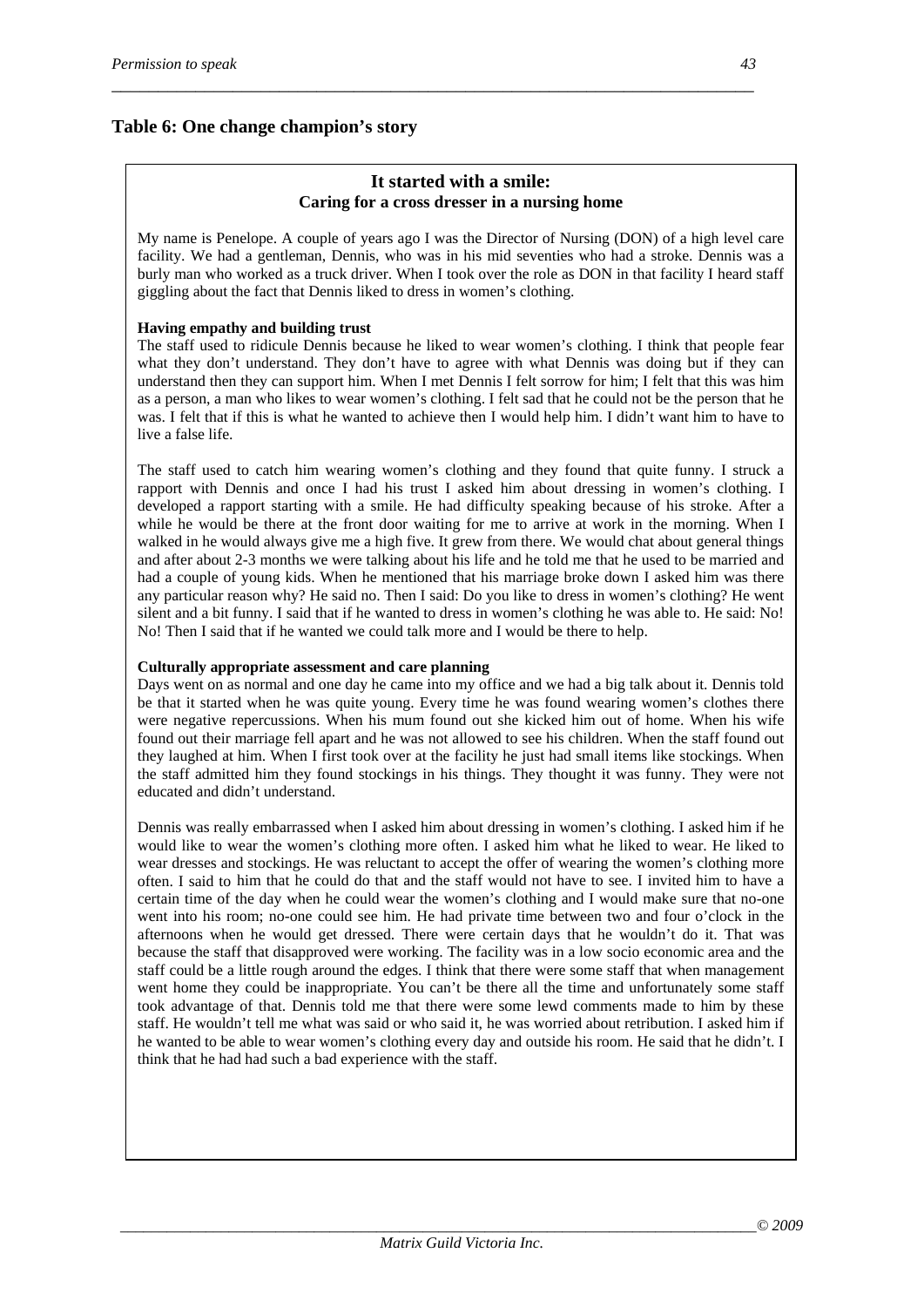#### **Table 6 continued**

The other residents were not aware that he sometimes wore women's clothing. He didn't tell them because he felt like he didn't fit in with most of the other residents. We had some very vocal residents who would have ridiculed him; we could not change their minds, being that generation and cognitively impaired. He used to put the women's dresses at the end of his wardrobe so that the staff would not see them. It was easier to work with him than it was to work with the staff. The staff were the most difficult, they did not see that it was about him as a person.

\_\_\_\_\_\_\_\_\_\_\_\_\_\_\_\_\_\_\_\_\_\_\_\_\_\_\_\_\_\_\_\_\_\_\_\_\_\_\_\_\_\_\_\_\_\_\_\_\_\_\_\_\_\_\_\_\_\_\_\_\_\_\_\_\_\_\_\_\_

#### **Staff Education and cultural competence**

The biggest thing that we needed was to try to educate the staff. Dennis needed assistance to get dressed; he needed to have some staff on board. I got his permission to talk to staff. We ran a session on the Standards and Guidelines for Residential Aged Care. If you run a session on sexuality people won't turn up. We started with a session on resident's rights, then confidentiality and then sexuality. We ran sessions on sexuality over about six weeks. It was such a big thing; we really opened up can of worms. We talked about the resident's right to have their life in the facility reflect their life at home as closely as possible. We started with that, and then we talked about sexuality in general. We talked about what would happen if a heterosexual resident wanted a sexual relationship and their right to do that. Next, we broached the subject about homosexuals and how the staff would feel if they were caring for someone who was homosexual and wanted a sexual relationship. Some staff were horrified.

We had a gay staff member and that was great. He encouraged a lot of other staff to understand. He was a driving force in that sense because at the education sessions he talked about what it was like for him to be gay. He talked about his experiences and how difficult it was for him, then he talked about how difficult it would be for a resident. After that one of the staff said: Do you know that we have a resident who likes to dress in women's clothes? I asked the staff how they felt about that. Some of the staff said that it was wrong and that we should not even be discussing it. I said that it was Dennis' right to do this and this is his sexuality and this is who he is. I told the staff that we are his advocates and we needed to help him. We discussed it openly and I encouraged them to think about how Dennis would feel. I asked them to think about what it would be like if it was you? That's how we finished the session. Some of them went away and did a lot of thinking and then came back with a slightly different attitude. This was over a period of time, it took a while. Having such open discussion was a new thing and for the staff it was a 'no-no'; they did not want to discuss sexuality; they just wanted to look at washing and dressing. We had quite a large group of staff who were Christian Fundamentalists. They were horrified and said that this was wrong. They were the minority, but I could never get them to accept who he was. In the end most of them left.

After the education session I had two staff that were willing to accept and help Dennis. I told Dennis, some of the staff are aware and would really like to help you. I asked Dennis to think about whether he would like them to help him. He thought about it for a while and said that he would give it a go. These staff provided him with the physical assistance to dress in women's clothing and did it without ridicule. Once Dennis was comfortable with these staff members he began to allow them to help him. We started with two staff and then we had another one on board, and then another. It took us nine months from the time I built a rapport with Dennis to the time we got staff on board. It took him time to accept that staff wanted to help. It was Dennis' first experience of being accepted wearing women's clothing. I put in a big effort to educate staff and I felt that for the first time he was with some people who accepted him for who he was.

#### **Leadership**

When I first met Dennis he only had small items of women's clothing like gloves and stockings and he was quite withdrawn and depressed. We took him shopping for dresses. He had make up and he started to wear lippie outside the room as he got more confident and as we got more staff on board. He was grateful to me, he would always say thank-you. When he was allowed to dress as a woman it was like a huge weight had been lifted off him. He became more social and got involved in groups. It made a difference to his mental health.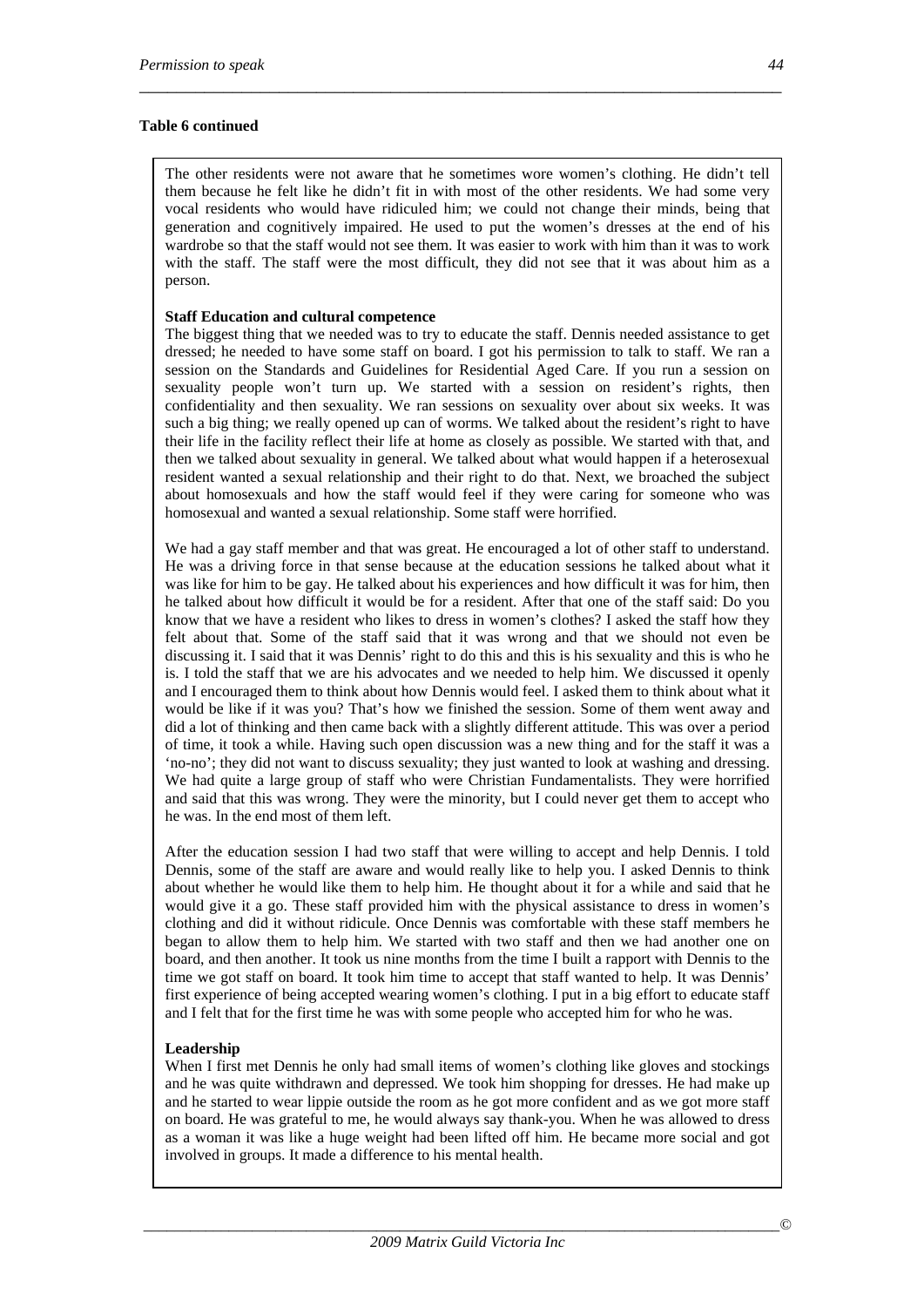### **6. Gay men and the fear of HIV/AIDS**

The stories in the stage one *My People* report raised concerns with participants in stage two about the level of education around HIV/AIDS. Participants were asked to comment on the care of a gay man with HIV/AIDS. Penny's reaction typified many of the responses when she said that, *people would over-glove; there are always staff who go too far; I don't think staff have nursed enough HIV, so they would freak out* (Penny, nurse, high care). Others like Hazel suggested that, s*ome staff might steer away* (from this resident)*, not go near him, and avoid nursing him. They need the facts of how HIV is transmitted and whether there going to be any dangers for them* (Hazel: nurse, high care).

\_\_\_\_\_\_\_\_\_\_\_\_\_\_\_\_\_\_\_\_\_\_\_\_\_\_\_\_\_\_\_\_\_\_\_\_\_\_\_\_\_\_\_\_\_\_\_\_\_\_\_\_\_\_\_\_\_\_\_\_\_\_\_\_\_\_\_\_\_

At Hibiscus Heights the staff reflected on Edward's care thus: …*we don't have the information on whether he has AIDS. I feel sorry for the poor personal care attendants that go in there and don't wear gloves to protect themselves. If they get AIDS who are they going to sue?* (Focus Group 1: Hibiscus Heights). While these fears have the potential to damage Edward's care they were easily eliminated through the provision of staff education.

Gay seniors are aware of the stigma surrounding their sexual identity. James shared the story of a 70 year old HIV positive gay man who was told that he required nursing home placement. In response:

He decided that he didn't want that; so he went off his antiretrovirals. He chose death rather than go into a nursing home. Powerful isn't it? He was a very proud and independent man. Again issues of sexuality, ageing and HIV/AIDS coming to an intersection. He chose death rather than go into a nursing home (James: health services manager, GLBTI care/advocacy).

As people with HIV/AIDS live longer many more will require aged care services. Consequently, to prevent discrimination education needs to be provided about the care needs of people with HIV/AIDS. There were many references to education by participants in the stage two study.

The training around sexuality should makes sure that people understand that sexuality is only one part of a person's life and does not represent the person as a whole. Sexuality is one aspect, a large aspect and should be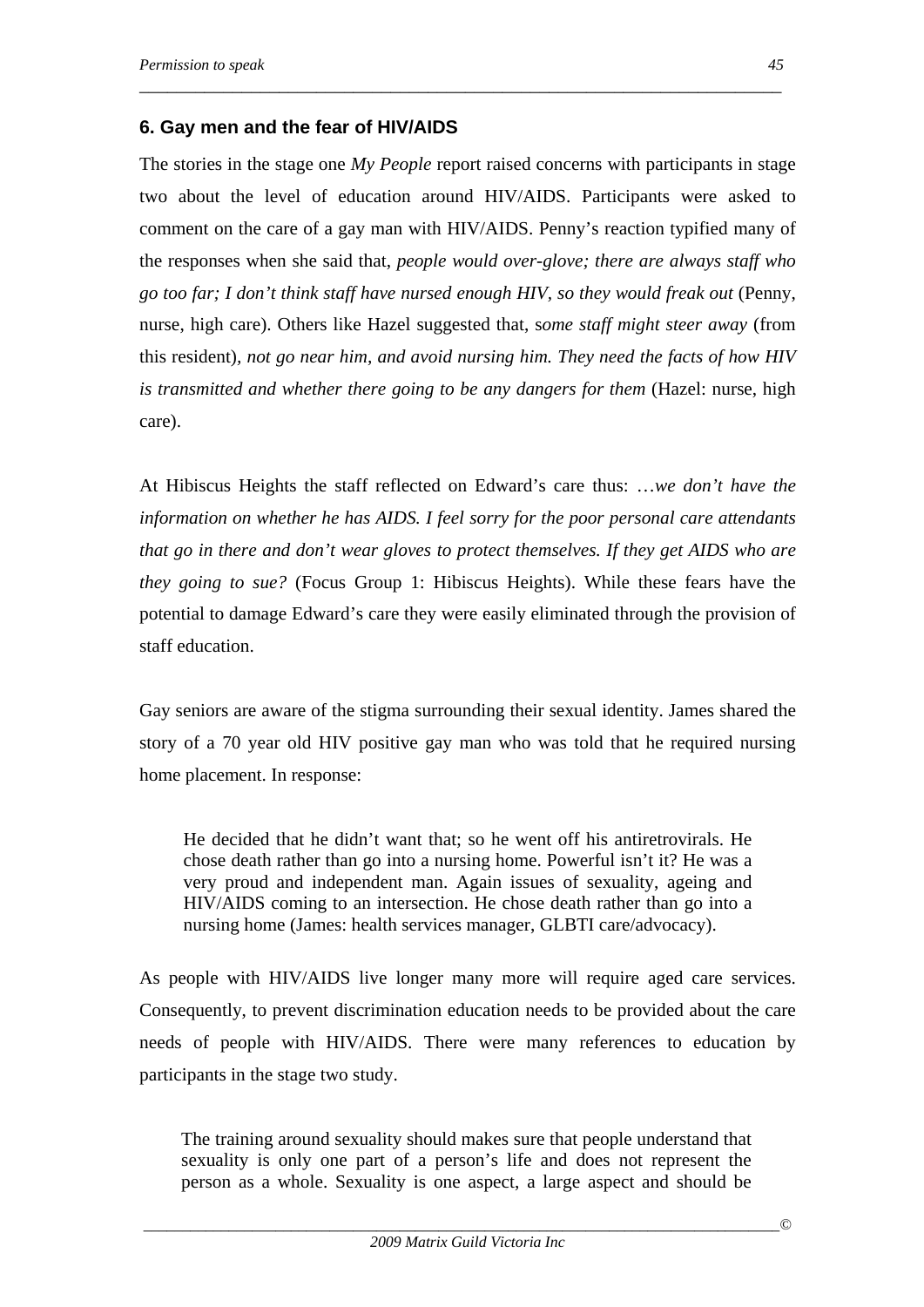incorporated into culturally appropriate training that workers should get. Not just sexuality, but a whole package. It all comes back to respect. (Vanessa: health services manager).

\_\_\_\_\_\_\_\_\_\_\_\_\_\_\_\_\_\_\_\_\_\_\_\_\_\_\_\_\_\_\_\_\_\_\_\_\_\_\_\_\_\_\_\_\_\_\_\_\_\_\_\_\_\_\_\_\_\_\_\_\_\_\_\_\_\_\_\_\_

This education also needs to explore the fears held by aged care service providers. Focus Group 2 referred to education specifically in the area of HIV and that consideration could also be given to establishing a residential care facility specifically for people with HIV/AIDS.

I have had people come to me and they are really concerned because their son is working with someone with HIV and they are really worried that they are going to catch it. A lot of personal care attendants left school early in a third world country so giving them education is going to be tough. As people living with HIV… (are living longer it is now becoming a question as to) …whether they look at opening a HIV specific facility. A lot of people with HIV dementia are going to be hitting nursing homes. People would do a lot better to have one here and one there, you might be able to train your staff but you are always going to have your agency staff who are going to refuse to wash them. (Focus Group 2: residential aged care managers).

In such a facility staff could be educated around the need particular to the physical and psycho-social needs of seniors with HIV/AIDS.

## **7. 'People like that' – fear of the unknown**

Discriminatory views were particularly evident in the stage one report, *My People,*  around the needs of transgender seniors. In considering a vignette on the care needs of a transsexual woman from *My People* a number of stage two participants reported that aged care service providers would not welcome her. Penny described how her colleagues would:

… make a drama of it. There would be that talking at the desk; stuff that's really cruel. Staff would be passing judgements. You would hope that her care would not suffer. The staff would not be outwardly cruel but they would ignore her. If they decided that she was a woman, the whiskers would be off, but the penis would throw them. She would be in the 'too hard' basket. (Hazel: nurse, high care).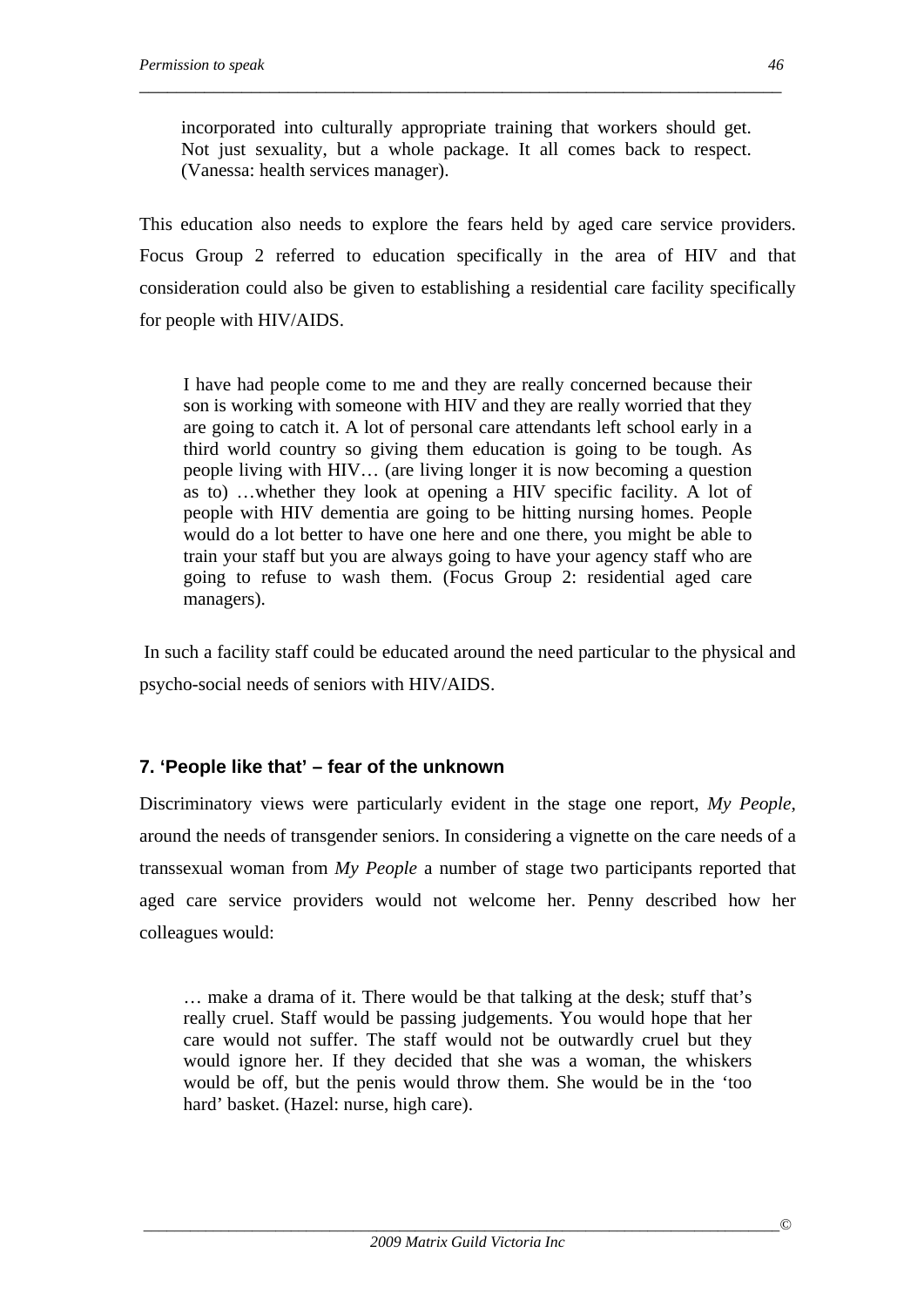Similarly Penny talked about how staff would be challenged because, in her small town, *there just aren't people like that* (Penny: nurse, high care).

\_\_\_\_\_\_\_\_\_\_\_\_\_\_\_\_\_\_\_\_\_\_\_\_\_\_\_\_\_\_\_\_\_\_\_\_\_\_\_\_\_\_\_\_\_\_\_\_\_\_\_\_\_\_\_\_\_\_\_\_\_\_\_\_\_\_\_\_\_

I think people would be a little bit not quite sure how to cope with Nancy (case study in stage one report, *My People*) in the beginning but I think, especially if she's got dementia, they would try to be a little more understanding. The staff might be uncomfortable when they were showering her because she's got a penis, but they would get used to it. There just aren't people like that here. There are no transsexuals here. I think her shaving, well there would be people who would laugh or snicker behind her back and there would be people who would help her to shave. The other residents can be very intolerant with each other. Some would alienate themselves from her and others wouldn't care. (Penny: nurse, high care).

Similarly, discriminatory responses were evident amongst clients in shared services, as James suggested:

Transgender people are between a rock and a hard place. We had a client who was male-to-female who ended up in a facility for HIV positive women. The other women there rejected her because they considered her to be a man so she was sent to the male facility. The clients in the male facility considered her to be a woman and rejected her. Our members pick on transgender clients (James: health services manager, GLBTI care/advocacy).

Several participants expressed their concern that aged care service providers would have difficulty meeting the needs of transgender seniors because they did not expect clients to be transgender. In contrast, staff working in residential services reportedly expected that their clients were diverse and understood their care needs. Lisa suggested that it was important to have conversations with staff about how they feel because, *people often look at transsexuals and don't take them seriously. We need staff education so that we could link them with the appropriate services.* (Lisa, team leader, home and community care)

All my staff have worked with people with frail aged, intellectual disabilities and mental illness and when you are with such a range of people you have to learn to be flexible and respond to a range of needs. (Lisa, team leader, home and community care).

These stories underscore the importance of context in considering strategies to create GLBTI-friendly aged care services.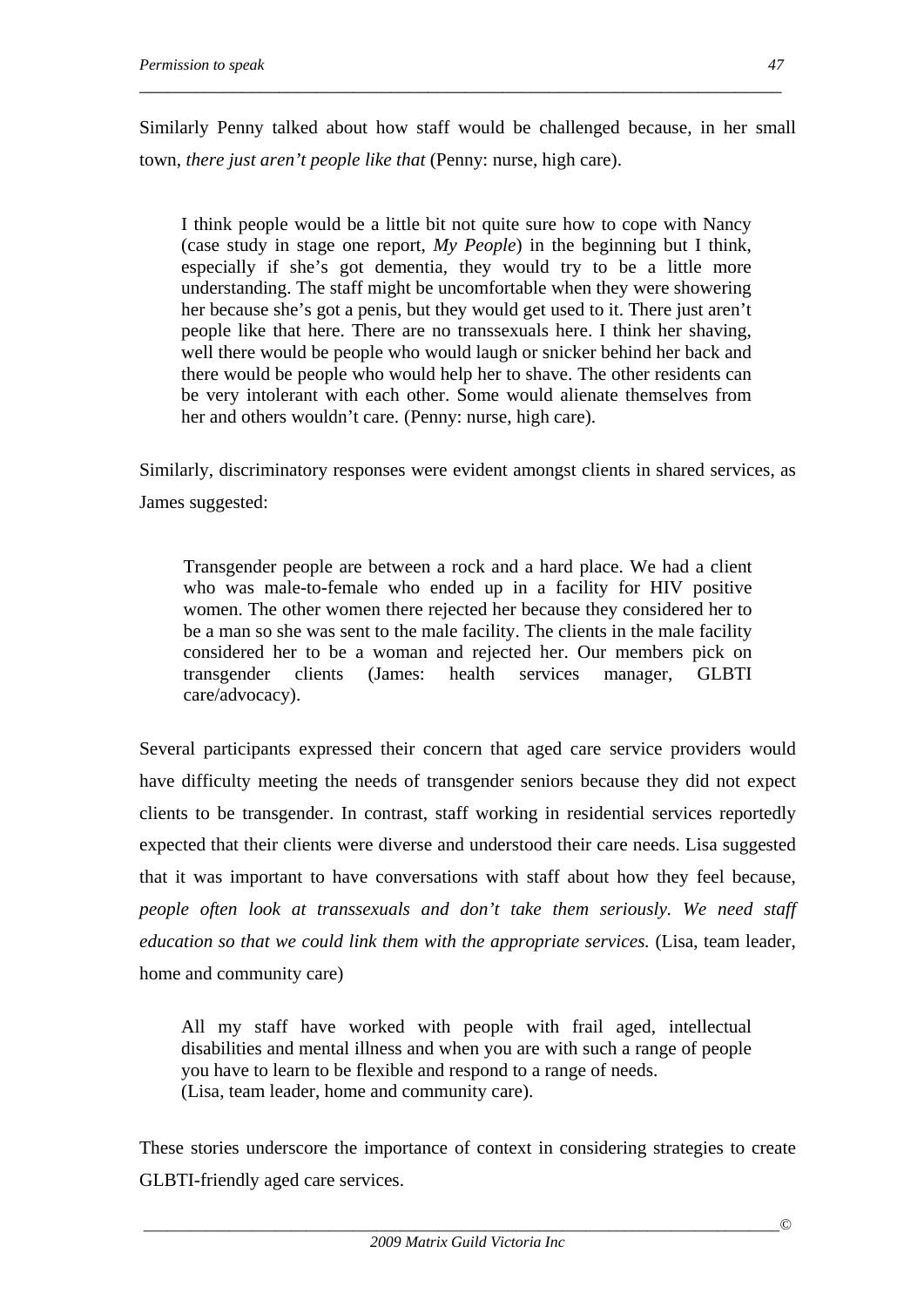## *The significance of context*

The context in which aged care services are provided exerts influence upon the care provided to GLBTI seniors. The themes highlight that the challenge of creating GLBTIfriendly aged care services cannot simply be conceptualised as the interface between heterosexist service providers and GLBTI seniors. Rather, the attitudes and beliefs of aged care service providers are considered to be a microcosm of the ageist and homo/transphobic views of the general community.

\_\_\_\_\_\_\_\_\_\_\_\_\_\_\_\_\_\_\_\_\_\_\_\_\_\_\_\_\_\_\_\_\_\_\_\_\_\_\_\_\_\_\_\_\_\_\_\_\_\_\_\_\_\_\_\_\_\_\_\_\_\_\_\_\_\_\_\_\_

It could be argued that aged care service providers are no more enlightened than the rest of the community. Seniors are not expected to be sexual or have diverse sexual and gender identities and therefore aged care service providers have not received training in this area. However, the community expects aged care service providers to understand and respond to the needs of seniors who are dependent on them.

Perhaps the most pervasive factor in these discussions was the failure of aged care service providers to discuss the sexual and gender identities of older people. In the absence of accurate information being GLBTI was considered to be about 'who you had sex with' and seniors were not expected to be having sex and therefore not expected to be GLBTI. Consequently, management strategies, including libido suppressants, were informed by a desire to stop sexual expression. Indeed, conversations about sexual diversity and gender identity need to occur for change to take place.

Aged care service providers have the opportunity to demonstrate leadership in the care of GLBTI seniors and protect them from discrimination perpetrated by other service providers, families, co-clients and the community. This was evident in the story told by Penelope, the director of nursing who worked through numerous obstacles in her efforts to support a male resident who wanted to cross dress (see table 7). In the following section, the strategies identified by Penelope and other participants are explored.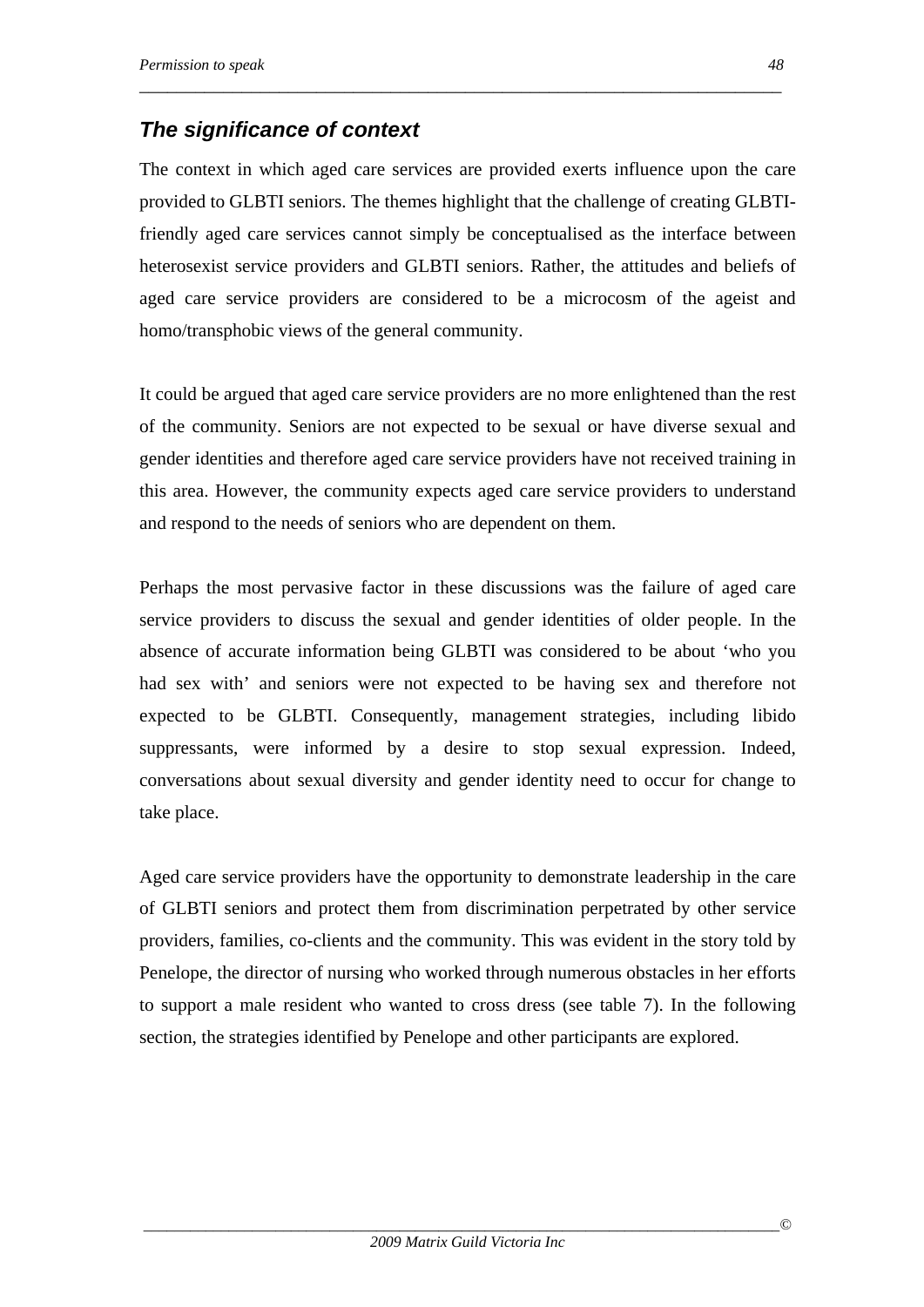# **Strategies to create GLBTI-friendly aged care services**

\_\_\_\_\_\_\_\_\_\_\_\_\_\_\_\_\_\_\_\_\_\_\_\_\_\_\_\_\_\_\_\_\_\_\_\_\_\_\_\_\_\_\_\_\_\_\_\_\_\_\_\_\_\_\_\_\_\_\_\_\_\_\_\_\_\_\_\_\_

The previous sections of this report and the stage one report My People explored the experiences of GLBTI seniors and aged care service providers to support the development of GLBTI-friendly aged care services in Victoria. The following section presents a summary of the strategies recommended by participants to create such services. The strategies relate to eight core themes identified by aged care service providers:

- 1 The importance of powerful allies
- 2 The immediate need for advocacy and support
- 3 The need to educate aged care service providers
- 4 The role of change champions
- 5 The opportunity to educate the community
- 6 The opportunity to empower GLBTI seniors and their advocates
- 7 The value of GLBTI-specific aged care services
- 8 The significance of research
- 9 The importance of legislation

Each of these themes is explored by presenting corroborating or disparate views of aged care service providers. Next, from each theme strategies to create GBLTI-friendly aged care services are identified.

# *1. The importance of powerful allies*

Aged care service providers suggested that the scope and complexity of the change required necessitated a coalition of allies to ensure its success. These allies need to include those with the mandate to lead change, including the aged care industry and government bodies. This high level support could enhance the strategic nature of change processes and involve service providers who would not support change unless they were given a directive to do so.

The importance of receiving support from government to translate evidence from research such as that contained in the *My people* report and to make changes to policy and practice was highlighted in the recent release of a mental health paper by the Victorian Government Department of Human Services (2008). Several aged care service providers noted that the paper, failed to address the evidence concerning mental health issues in the GLBTI community.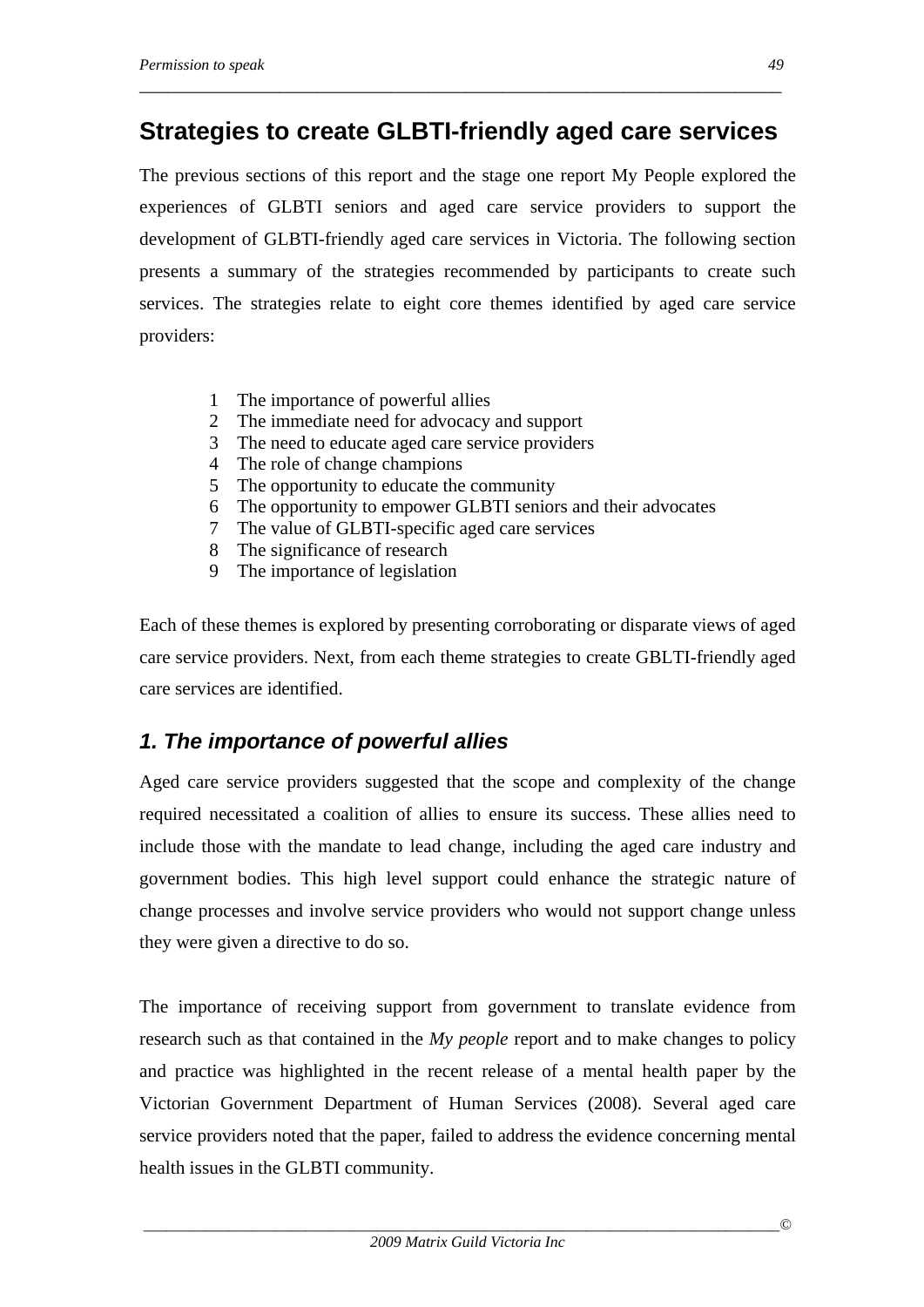We need to think about awareness raising. I was surprised that the mental health paper *(Because Mental Health Matters: A new focus for mental health and wellbeing in Victoria)* that has been developed by the Victorian Department of Human Services has ignored the GBLTI community. All the work that has been done around suicide and mental illness in the GLBTI community that has been funded by DHS! We also have a gender dysphoria clinic that is DHS funded. But the mental health paper has ignored the knowledge and evidence around GLBTI people and mental health. (Jean, lesbian, academic and health care professional).

\_\_\_\_\_\_\_\_\_\_\_\_\_\_\_\_\_\_\_\_\_\_\_\_\_\_\_\_\_\_\_\_\_\_\_\_\_\_\_\_\_\_\_\_\_\_\_\_\_\_\_\_\_\_\_\_\_\_\_\_\_\_\_\_\_\_\_\_\_

The importance of powerful allies was also described by those GLBTI seniors reported in the stage one report, *My People*, who were concerned that some aged care service providers could 'recite a mantra' around acceptance of diversity whilst discriminating against clients. There was general agreement that unless discrimination was monitored and change was supported by government agencies, change would not be achieved.

There is not enough monitoring of practices. We are expected to produce good outcomes but there are individual interpretations of what a good outcome is. If you ask the right question you will get the right answer. As auditors we see what we want to see.

(Focus group 3: community support and advocacy groups).

Aged care service providers recommended that a lobby group of powerful allies be established to support the process of determination of strategies which arise from the outcomes of this report.

Out of this we need a lobby group because they have a lot of power. A lobby group would have the ability to enact change in government, in funding bodies, Aged and Community Care Victoria, the ALSO Foundation, Council on the Ageing, the National GLBTI Health Alliance, Carers Victoria…

You've got the federal government who has got the HREOC (Human Rights and Equal Opportunity Commission) Report which includes aged care. Maybe it's a good time to be raising awareness of GBLTI issues. (Focus group 3: community support and advocacy groups)

Group members could also include Matrix Guild Victoria and Vintage Men. The lobby group could assist in gathering the momentum for change. Certainly, the stories from GLBTI seniors and service providers highlight the need for strategies to address the immediate needs of those who are being discriminated against.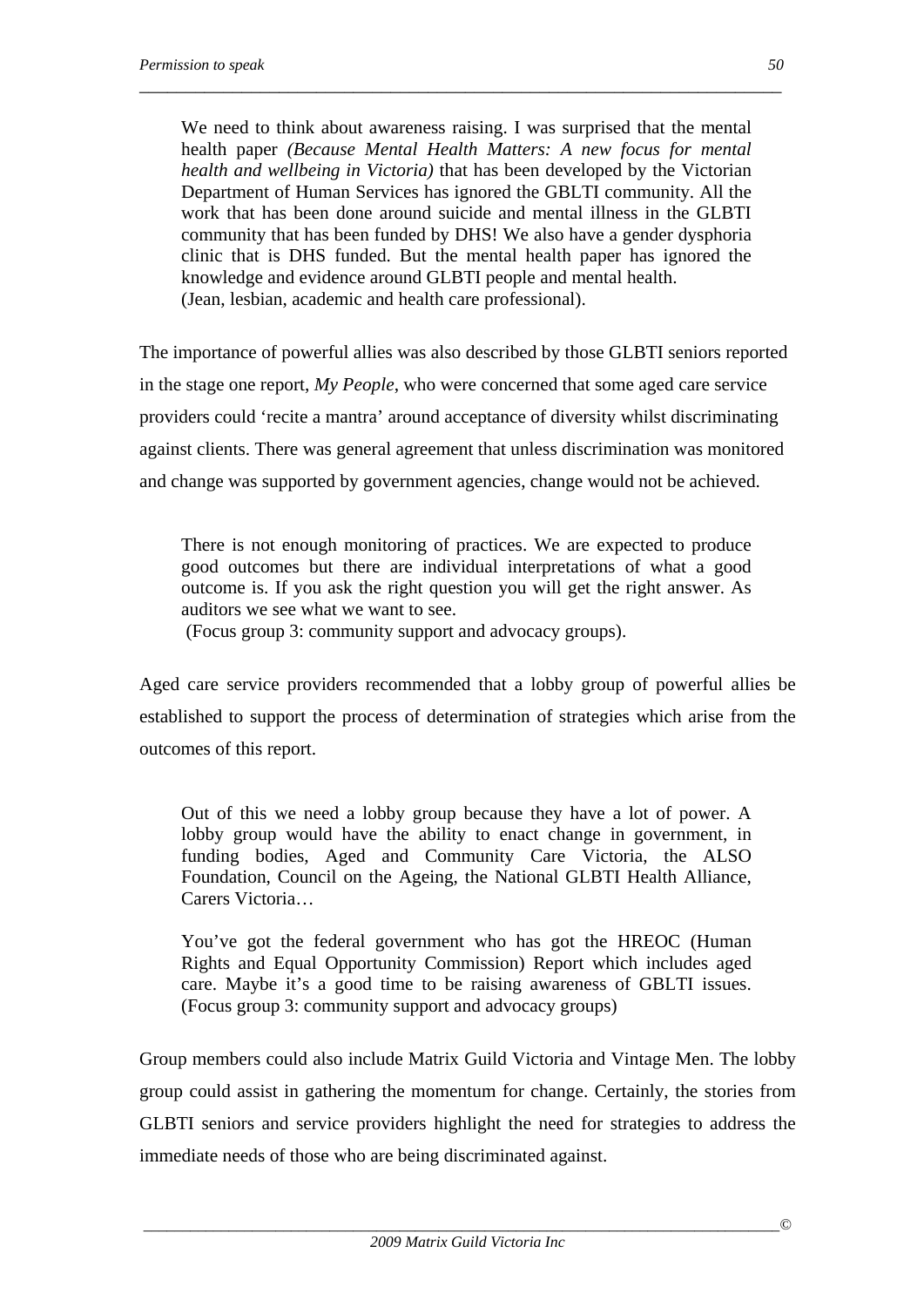## *2. The immediate need for advocacy and support*

The immediate need for advocacy and support services for GLBTI seniors was identified by aged care service providers and GLBTI seniors in *My People*. Both groups expressed concern that strategies for change would not assist those who are already in services where discrimination occurred. Furthermore, data from participants in stages one and two revealed that those seniors who had positive experiences of aged care services and those who were able to negotiate positive outcomes in response to discrimination were those who had advocates.

\_\_\_\_\_\_\_\_\_\_\_\_\_\_\_\_\_\_\_\_\_\_\_\_\_\_\_\_\_\_\_\_\_\_\_\_\_\_\_\_\_\_\_\_\_\_\_\_\_\_\_\_\_\_\_\_\_\_\_\_\_\_\_\_\_\_\_\_\_

Collaboration between existing advocacy and support services would assist with the need to educate those within the aged care industry around the needs of GLBTI seniors. This could provide some avenues towards immediate resolution for those currently experiencing discrimination in aged care services. Advocacy and support groups which could be involved include: Seniors Rights Victoria; The Community Visitors Program; The Aged Care Standards and Accreditation Agency; Matrix Guild Victoria; Vintage Men; and The ALSO Foundation. (see resource list at attachment 2). Engaging with these groups about the historical experiences of GLBTI seniors and their existing care needs could support their services to meet the needs of GLBTI seniors. This could provide pivotal support for GLBTI seniors receiving aged care services while a broader program of education is developed and implemented.

Indeed, one of the participants suggested that GLBTI support and advocacy groups need a higher profile.

At a larger picture level it is necessary for older lesbians to know about community organisations that can provide them with support and knowledge of their rights. They need to have knowledge about where they can turn for personal, cultural and legal support. (Elizabeth; coordinator, GLBTI support and advocacy group).

Another participant suggested a simple strategic approach through which organisations could be better linked: that there be created a *list of organisations that people can access*, which could be made available across the sector.

(Vanessa: health services manager).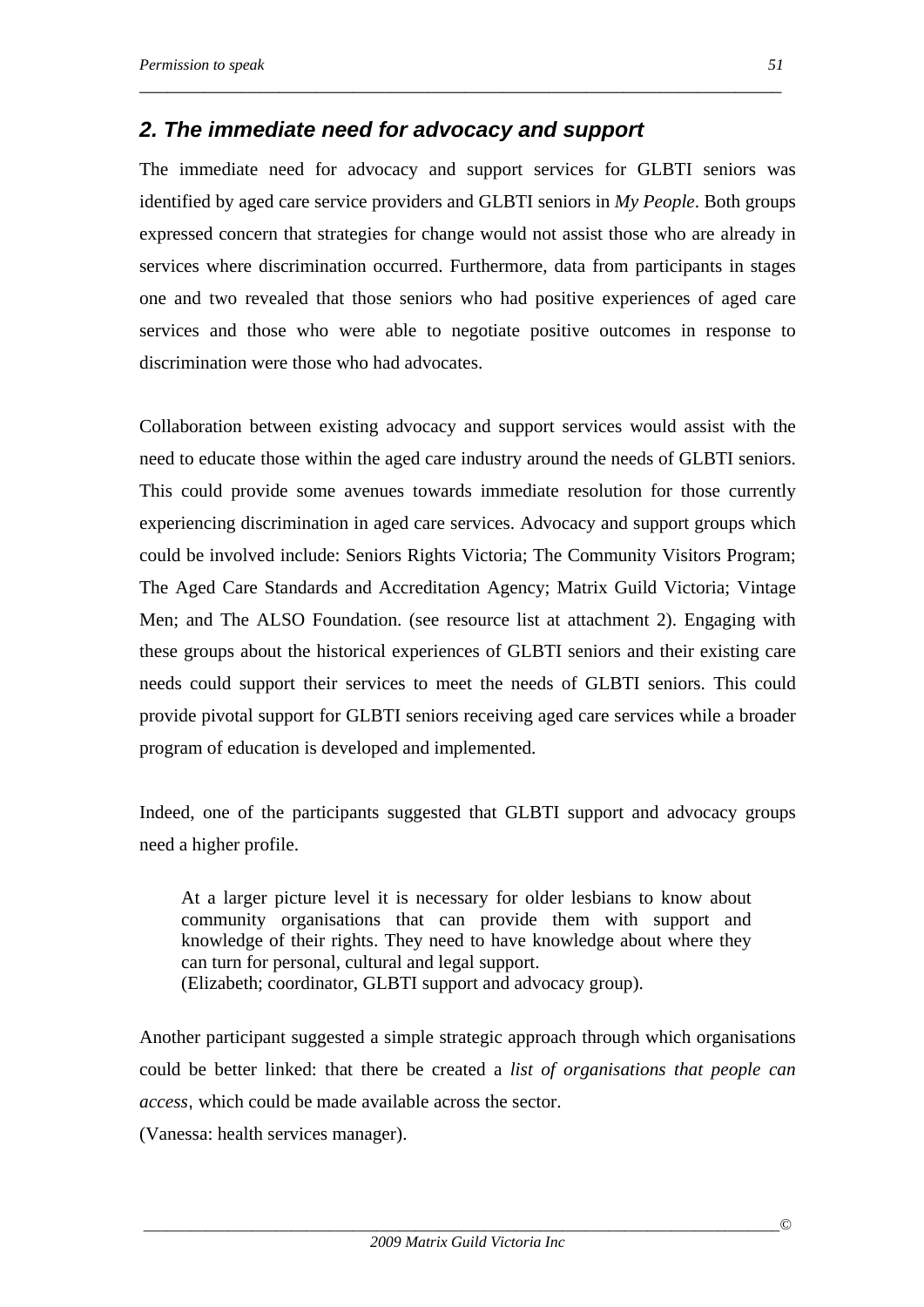Participants across both stages of the program highlighted the importance of education in creating GLBTI-friendly aged care services. Concern was expressed that sexual and gender diversity education is not currently part of training for aged care service providers because sexuality was not considered to be important to seniors. The provision of education that includes information about a diversity of sexualities and gender identities, as well as issues relating to GLBTI cultures and ageing could provide the opportunity to impart new knowledge and skills, challenge homo/transphobic values and beliefs and give staff permission to speak about sexual and gender identity.

\_\_\_\_\_\_\_\_\_\_\_\_\_\_\_\_\_\_\_\_\_\_\_\_\_\_\_\_\_\_\_\_\_\_\_\_\_\_\_\_\_\_\_\_\_\_\_\_\_\_\_\_\_\_\_\_\_\_\_\_\_\_\_\_\_\_\_\_\_

Several participants expressed concern about the lack of training accessed by aged care service providers. Patrick commented that aged care service providers could be, *driving trucks one day and caring for people the next (Patrick; coordinator, GLBTI support and* advocacy group). Others suggested that, *the more education you have the more likely you are to see your own homophobia and try to correct it; at least in a work situation* (Angela, team leader, home and community care). Education was required to ensure that staff understood what was required of them. However, as Jean and others articulated, it was *a cop out (for service providers) to say that they didn't understand, given there is a diversity framework in the Department of Human Services that highlights the importance of culture. We need to make that link for GLBTI service providers* (Jean: academic, health professional, GLBTI care/advocacy). For service providers, making that link involves understanding legislative requirements and coming to recognise sexual and gender diversity as culture.

Many participants mentioned training alongside the need for education of service providers, as comments from one focus group demonstrate:

Education needs to be targeted to senior management because they are the ones that drive change or not. They need someone to tell them about professional responsibility to say what is ok and it is ok to be different. We need people who model at a management level. We need little stories which give us hypothetical(s). We need to start chipping away at the edges. We tell stories. The majority of people that are not educated don't learn with words they learn with hypotheticals.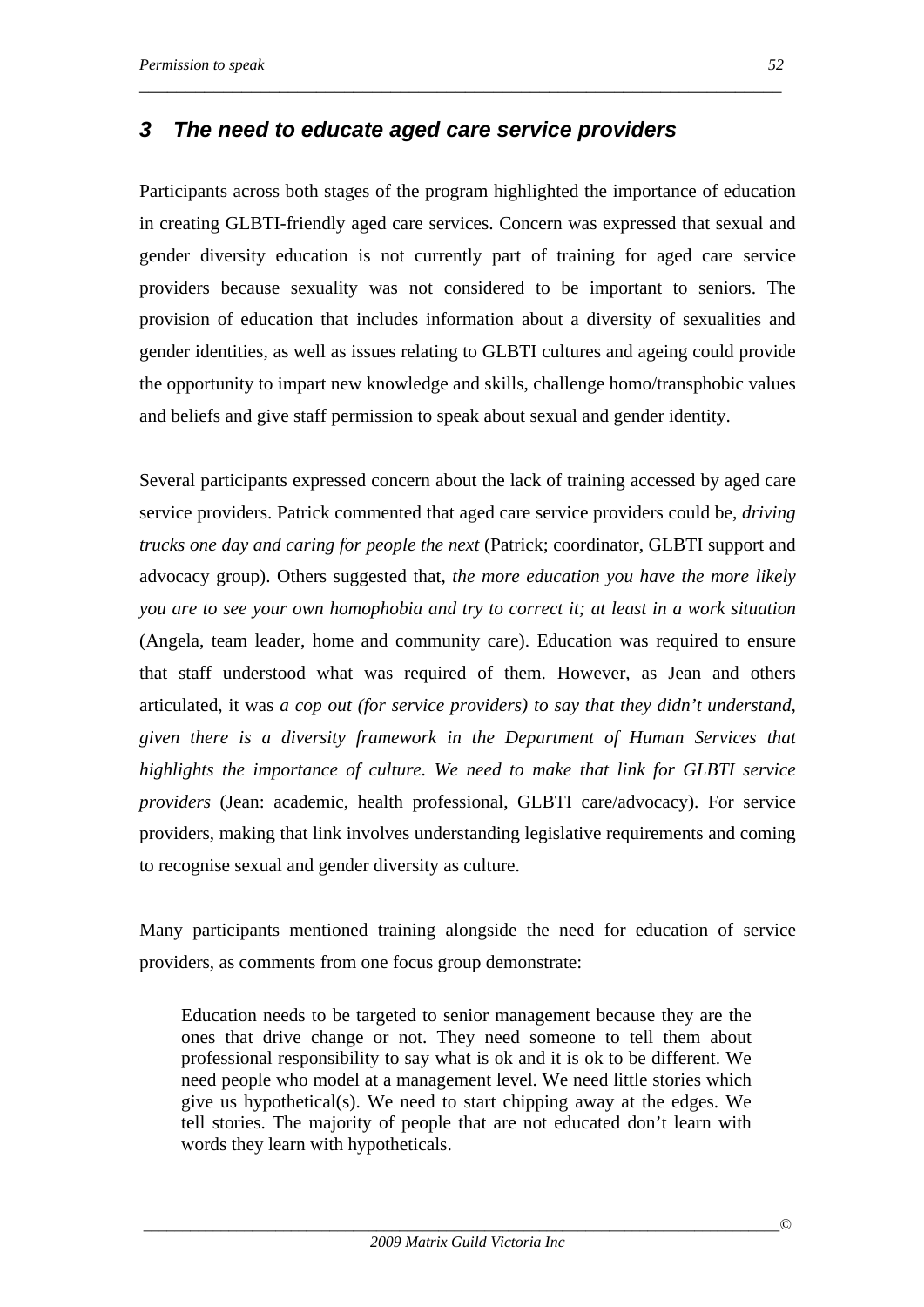We need compulsory education because it is always going to be a handful of people who will take it up. They need to be educated about the legislation.

\_\_\_\_\_\_\_\_\_\_\_\_\_\_\_\_\_\_\_\_\_\_\_\_\_\_\_\_\_\_\_\_\_\_\_\_\_\_\_\_\_\_\_\_\_\_\_\_\_\_\_\_\_\_\_\_\_\_\_\_\_\_\_\_\_\_\_\_\_

Need education for tertiary institutes and to create the opportunity to talk. (There could be) set up replays and scenarios and workshops to confront people.

(Focus Group 2: residential aged care managers).

### **Conceptualising sexuality and sexual and gender diversity as culture**

A number of GLBTI seniors in the stage one study articulated that aged care service providers did not understand what gay was. This proposition was evidenced in their own stories and the focus group and interview data from aged care service providers. Being GLBTI was often conceptualised as 'who you had sex with' and people in same sex relationships were considered by some to be, *sexual deviants* (Angela, team leader, home and community care). Others agreed that it was necessary to define sexuality because, *as soon as you mention sexuality people think that you are talking about sex; there is very little discussion about intimacy and how we relate to a person in an intimate way* (Focus Group 3: community support and advocacy groups). The need to focus broadly on sexuality and sexual and gender identity as culture was also emphasised by Jean who suggested that:

It is a classic error to label GLBTI seniors by their behaviour only. They have multiple identities and different cultural perspectives. We all have to exist to some extent in the heteronormative culture. For GLBTI seniors who have lived most of their lives closeted, the majority of their culture is heterosexual but a part of them is gay. This is an innate part of people that is important to them and when they have to suppress it they can feel silenced and not truly themselves. Health professionals need to see GLBTI issues as about cultures, which is what the *My People* report is about, different social networks, belief systems and values. This group, whether closeted or not, at least part of their culture is GLBTI. It is not just about their behaviour, most are not behaving in a gay way.

(Jean: academic, health professional, GLBTI care/advocacy).

The concept of culture is familiar to aged care service providers. However, frameworks for cultural competency are often interpreted as relating to ethnicity.

The education that is currently provided around discrimination is more focused on culturally and linguistically diverse (CALD) than sexuality. That hasn't happened with us as a culture. (Angela: team Leader, social worker).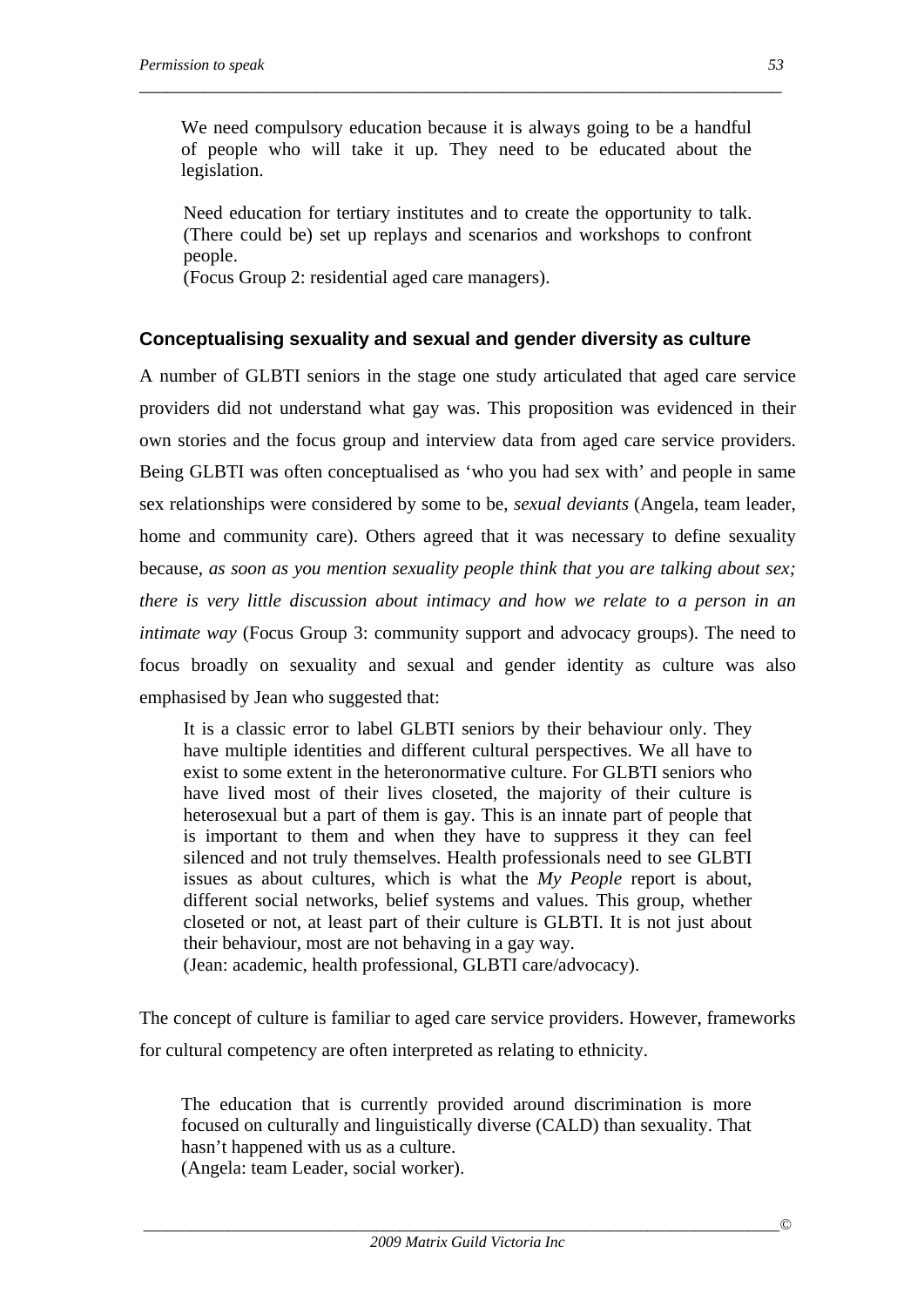We need culturally appropriate services. We have culturally appropriate services for CALD people but not for GLBTI people. We don't know what being GLBTI means for aged care. We don't even have language for it. We talk about GBLTI friendly aged care but we don't know what that means. (Vanessa: health services manager).

\_\_\_\_\_\_\_\_\_\_\_\_\_\_\_\_\_\_\_\_\_\_\_\_\_\_\_\_\_\_\_\_\_\_\_\_\_\_\_\_\_\_\_\_\_\_\_\_\_\_\_\_\_\_\_\_\_\_\_\_\_\_\_\_\_\_\_\_\_

Culture is paid lip service. .. If you follow the formula and the Aged Care Standards and Accreditation Agency comes in and if you meet that formula you will be accredited. … Some people think that meeting cultural needs is having a culture care kit on their shelf. (Focus group 3: community support and advocacy groups)

Vanessa clearly explained how this problem can be addressed for the recipient of aged

care services.

Education needs to start with those who are doing the assessment of the older person's needs. .. If there is an issue missed, if they don't identify it then the client is not tapped into the supports, the mentoring and they miss an important level of service. Their needs have to be identified at the level of the Aged Care Assessment Service. … I know lots of people that would not disclose. It's the way that it is asked. You don't ask straight out: Are you GLBTI? You say to a person: The reason that I am asking is because we would like to see you receiving the services that you require. I would like your permission to give this information to the people who are caring for you. You need to do this so that they don't have to tell people themselves when they front up to the service. The next step is the full on assessment. This is done in their own home, before they get services. (Vanessa: health services manager)

This issue was also aptly pointed out by Jenny, an educator teaching aged care workers using the 'Community Services Training Package: Working effectively with culturally diverse clients and co-workers' (Community Service and Health Industry Skills Council, 2002). This package articulates that students must be made aware of *culture as a factor in all human behaviour (and have) respect for cultural diversity (including) work practices (which) may relate to persons of diverse sexual preference* (p.641). However, Jenny's efforts to include GLBTI seniors in student learning were dismissed by her managers as inappropriate. Jenny lamented that the impact on students was that they graduated, *believing that sexual orientation is not a legitimate, or relevant or valid subject and has no bearing on anything except what people do in their bedroom. It's very dismissive* (Jenny: educator, community care).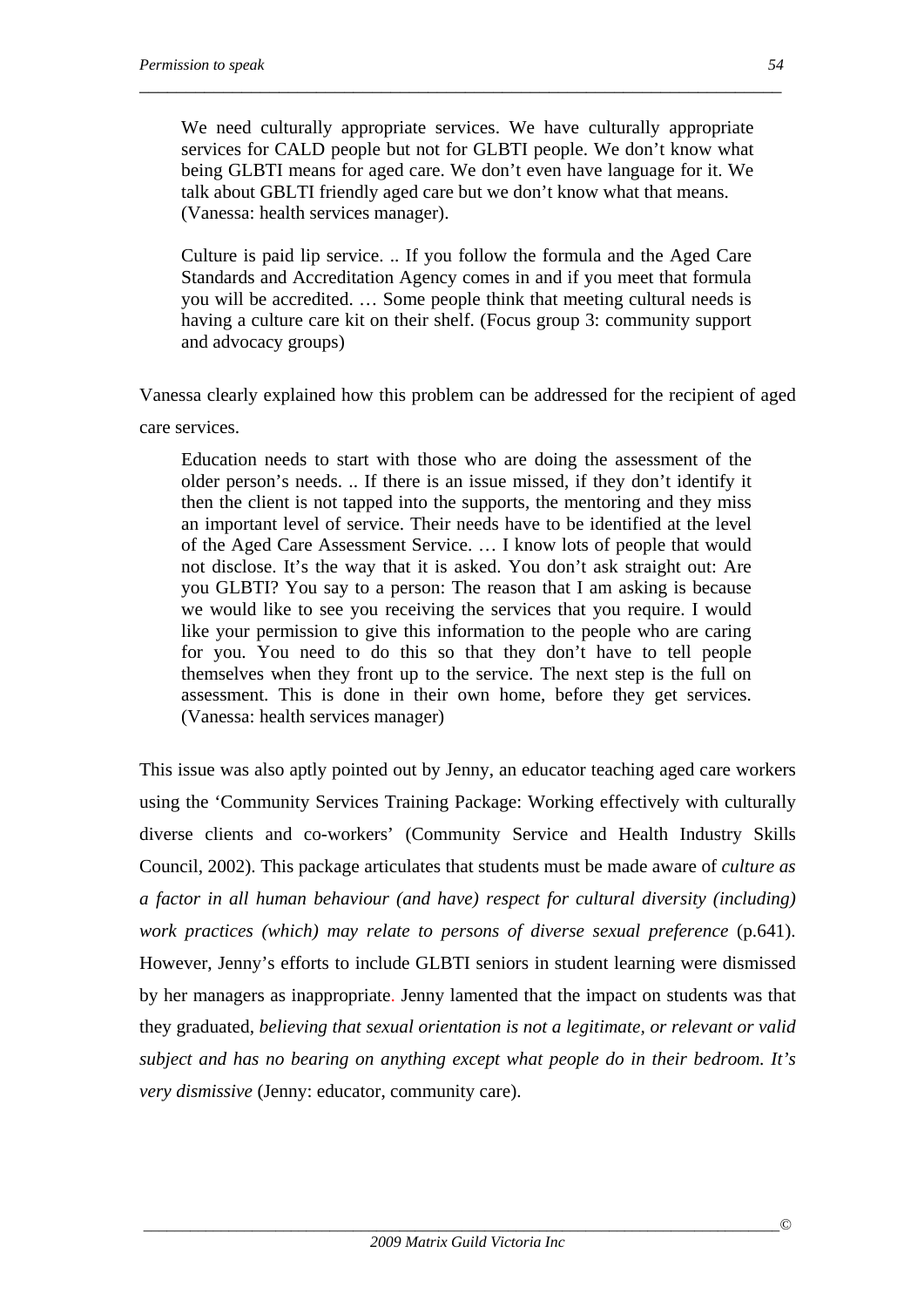Many stage two participants were interested in addressing the problems they have experienced with the lack of a conceptualisation of sexual and gender identity as culture.

\_\_\_\_\_\_\_\_\_\_\_\_\_\_\_\_\_\_\_\_\_\_\_\_\_\_\_\_\_\_\_\_\_\_\_\_\_\_\_\_\_\_\_\_\_\_\_\_\_\_\_\_\_\_\_\_\_\_\_\_\_\_\_\_\_\_\_\_\_

Education needs to come back to culture. Can aged care service providers be educated to think of sexuality as culture, not just what people do or don't do? There are communities built around it. I think it is a cop out not understanding it well enough. Given there is a diversity framework in DHS that highlights the importance of culture we need to make that link for GLBTI service providers. Sometimes the different parts of the system don't talk to each other very well. (Jean: academic health professional).

While conceptualising sexuality as culture was intended to enable a broad definition, some aged care service providers suggested definitions that were broader still. In particular, suggestion was made that, *there is complexity around what we have to deal with; there are a range of permutations of GBLTI. I really think that we need to deal with is individuality* (Focus Group 3: community support and advocacy groups).

Our members pick on transgender clients. … They are not large in number but they have specific challenges and needs. We do have positive transgendered people who are discriminated against. There is a bit of a pecking order (with) HIV. It is one thing to have HIV/AIDS but if you have Hepatitis C you don't own up to it. The clients are more fearful of finding out that they are Hepatitis C positive because they are generally regarded as injecting drug users and have a lower social status. Assumptions are made. They are a marginalised group within a marginalised group. (James: health services manager).

It is a classic error to label GLBTI seniors by their behaviour only. They have multiple identities, different identities and different cultural perspectives. We all have to exist to some extent in the heteronormative culture. (Jean: academic health professional)

Aged care is so mono-cultural or one minded. Diversity is not considered the norm. There is the bigger picture that everything is geared to a monocultural world. There is a mantra around the need to treat everyone the same (Focus group 3: community support and advocacy groups)

People think that GLBTI community is homogenous but it is not. What we need is respect for culture. We don't have that sense of respect for people's culture. It is not about empathy; it's not about tolerance; it's about respect. (Vanessa: health services manager)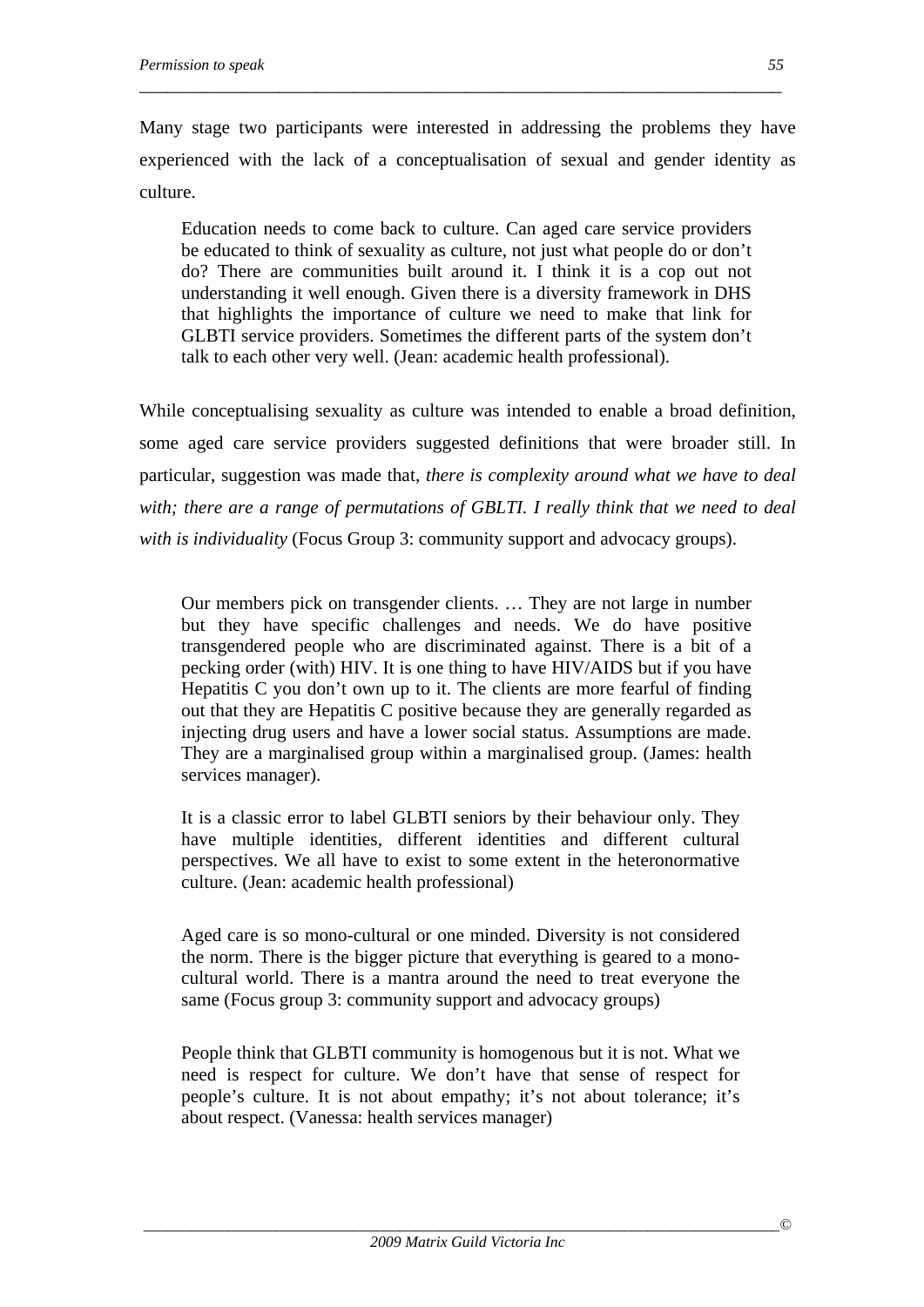In addition to these suggestions for the content of education provided to aged care service providers, a number of suggestions were made about the delivery of education.

\_\_\_\_\_\_\_\_\_\_\_\_\_\_\_\_\_\_\_\_\_\_\_\_\_\_\_\_\_\_\_\_\_\_\_\_\_\_\_\_\_\_\_\_\_\_\_\_\_\_\_\_\_\_\_\_\_\_\_\_\_\_\_\_\_\_\_\_\_

We need education. We need to persevere with educating people…If people are going to discriminate and are going to be honest about it, if they had the balls to come out and talk about being a homophobe ,they can be given further education. We could have a gay bloke talking to them about their experiences and they can develop a feel for what it is like for a gay person…We need to ask carers for anonymous feedback or ask them one-on-one about what they want about these issues. We need education provided by someone with qualifications in the area, rather than the straight team leader. (Interview)

Methods for delivering staff education need to take into account relevant factors such as the high turnover of staff, low literacy, limited exposure to GLBTI seniors and the impact of individual providers' values and beliefs on the care that they provide. Suggestions for accommodating these needs included: stories that captured the voices of GLBTI seniors; workshops with experiential and interactive learning activities; and practical strategies for care. Systems for education were considered important and could include staff orientation programs and other mandatory training. These processes of education were considered to give staff permission to speak about GLBTI seniors. Participants reported that these processes were accelerated by the presence of change champions. Education by GLBTI seniors themselves could also prove to be an important model.

# *4. The role of change champions*

In many of the stories shared by GLBTI seniors and aged care service providers mention was made of positive outcomes being achieved by change champions. In many cases the champion was a GLBTI aged care service provider.

I think that there is probably a lot less homophobia where I work because everyone knows that I am gay. (Focus group 2).

When I worked as a manager in residential aged care staff knew that I was a lesbian and all the gay and lesbian staff came out. I was the talk for a long time. Even personally it's all about education and I would put it [my] sexuality] in their face. I got people on board. If I say I am lesbian it helps people to come out. (Focus group 3).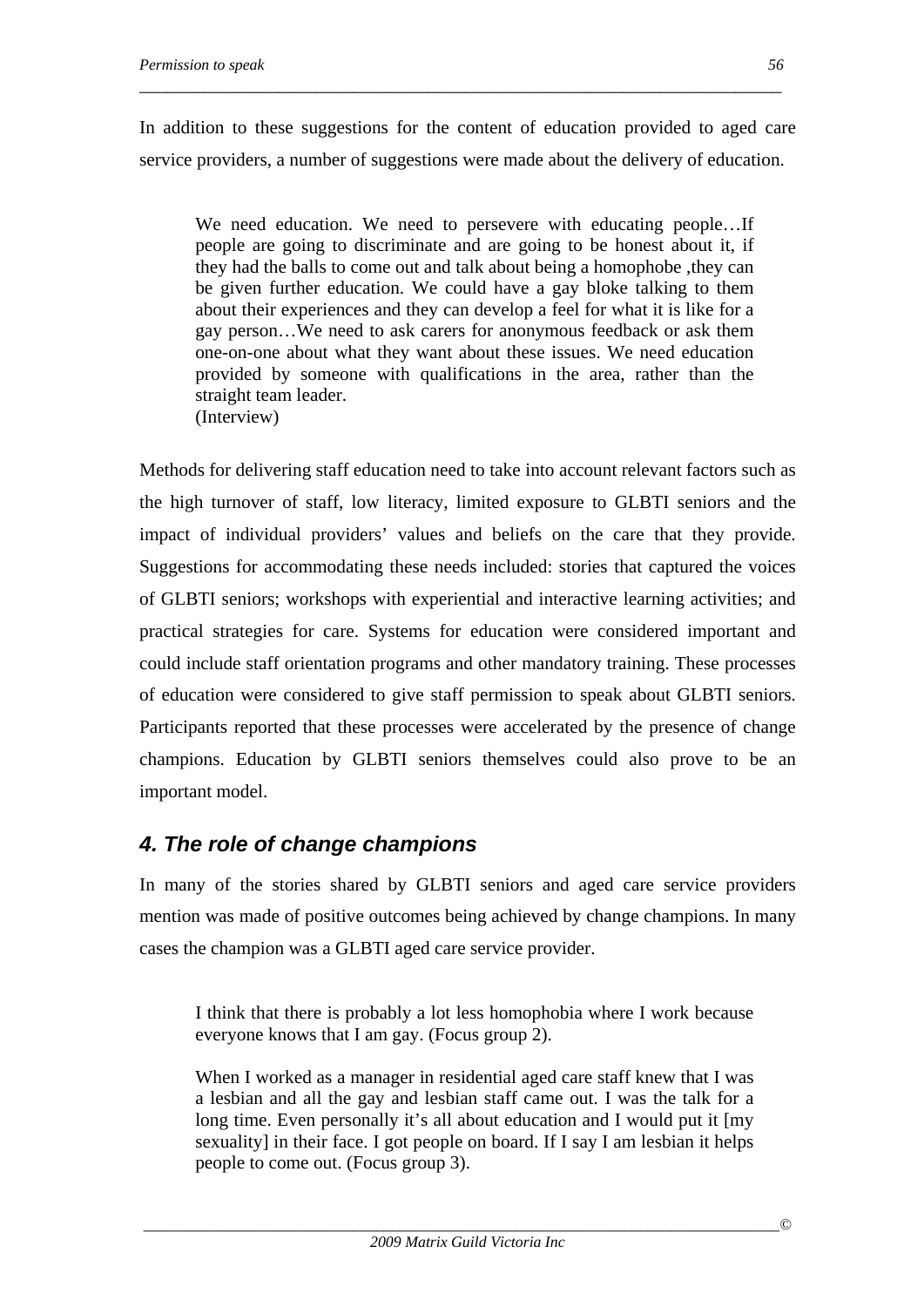GLBTI staff often raised awareness in colleagues of the normalcy of being GLBTI and provided support for colleagues to understand the challenges a GLBTI senior might encounter. Others were actively involved in advocating for the rights of clients.

\_\_\_\_\_\_\_\_\_\_\_\_\_\_\_\_\_\_\_\_\_\_\_\_\_\_\_\_\_\_\_\_\_\_\_\_\_\_\_\_\_\_\_\_\_\_\_\_\_\_\_\_\_\_\_\_\_\_\_\_\_\_\_\_\_\_\_\_\_

I think that the main issue is cultural isolation. On an immediate level our organisation is involved in advocacy and lobbying governments for changes to policy and services. On an everyday level working with seniors the main thing that we confront is cultural isolation. (Interview Elizabeth).

The opportunities for improving care through the provision of GLBTI staff were noted by Aviva who suggested, *I would like to see enough gay workers to create gay friendly aged care. We are not going to be able to convert workers into sympathetic people overnight* (Aviva: geriatrician, hospital/community care and education).

Champions of change were not only GLBTI carers. There are a number of stories that described the powerful advocacy work of heterosexual carers. These champions included Maggie (see table 4), Penelope (see table 7), and the staff from Hibiscus Heights. These women shared a willingness to learn about the needs of their GLBTI clients.

There is also a need for senior GLBTI support and advocacy groups to have a higher profile. We need support from government so that we can have a higher profile in society, and so that we can monitor abuse and offer alternatives to heterosexuality. (Interview Elizabeth).

Such change could provide immediate improvements in the care of GLBTI seniors while more long term strategies, such as education across the whole aged care sector, the provision of broad based formal advocacy to GLBTI seniors and the development of GLBTI-specific aged care facilities, take effect. However, supporting change champions is not a substitute for systemic change. This was emphasised by a service manager who described a gay resident choosing his facility after recognising that the manager was gay. While this meant that the resident was well looked after, the manager was concerned that if he left, the organisation had no policies on sexuality, and the resident could find himself out in a homophobic facility. He commented: *It worries me that we have got no policies or procedures around sexuality and I am not going to be there forever. I worry that he came under false pretences. What happens when I leave?*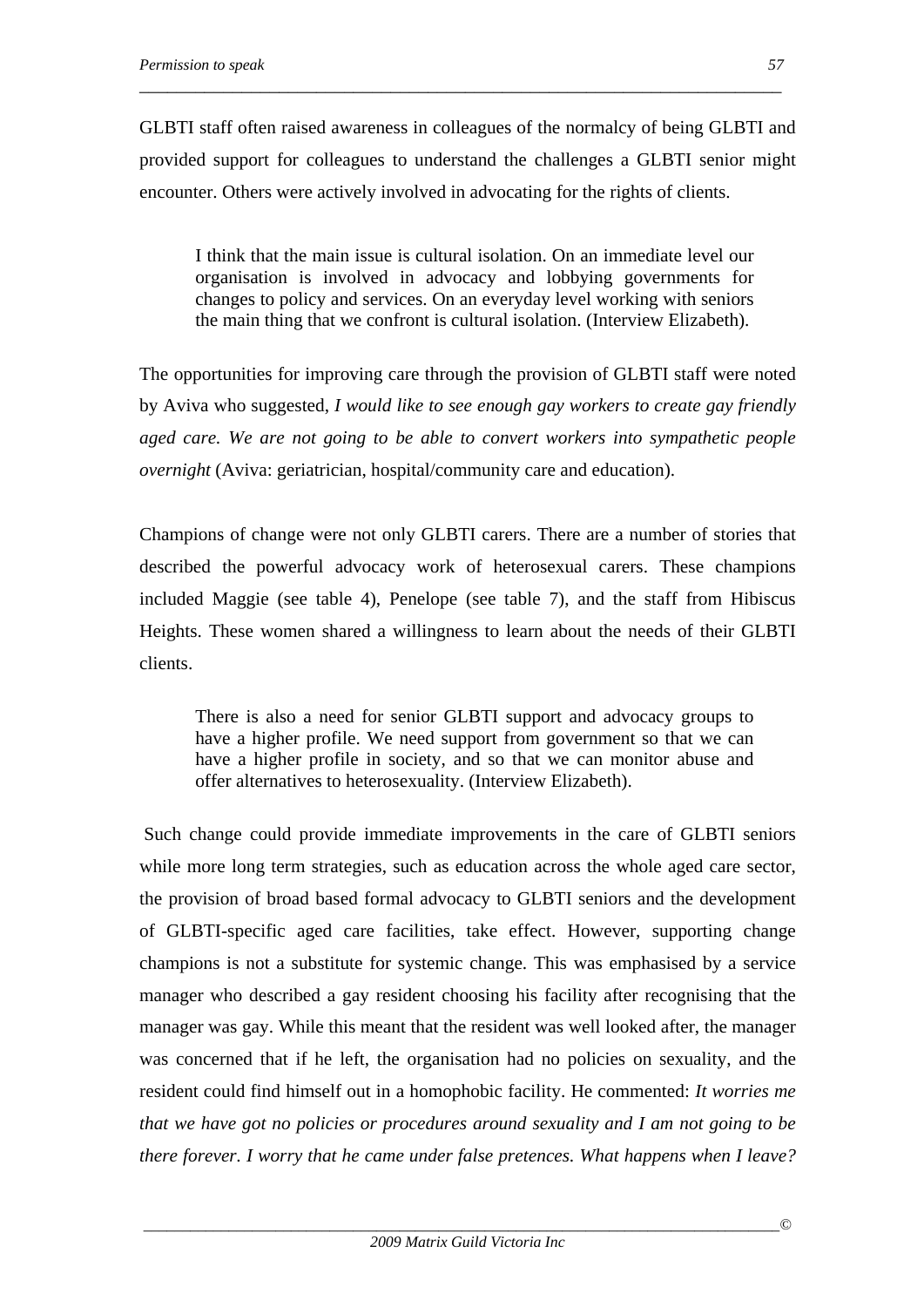*He thinks that he has come into a gay friendly nursing home* (Focus Group 2: residential aged care managers).

\_\_\_\_\_\_\_\_\_\_\_\_\_\_\_\_\_\_\_\_\_\_\_\_\_\_\_\_\_\_\_\_\_\_\_\_\_\_\_\_\_\_\_\_\_\_\_\_\_\_\_\_\_\_\_\_\_\_\_\_\_\_\_\_\_\_\_\_\_

While the opportunity to support change champions is certainly one way to move forward, it does not replace the need for change in other areas such as generic education of aged care service providers and the community generally.

# *5. The opportunity to educate the community*

A number of aged care service providers identified that their colleagues were a *microcosm* of the general community and reflected the homo/transphobic views of the general community. Consequently, it was felt, *until society says that we are not going to tolerate homophobia, it won't change… It will only change by the gay community being strong enough to get society's support; like we have done with gay marriage*. (Patrick; coordinator, GLBTI support and advocacy group).

One stark example of the need for community education was the home carer whose husband banned her from visiting the home of a lesbian client to provide care. This situation highlighted the need to see discrimination in aged care services in the context of community perceptions.

It was beyond the scope of this research to seek suggestions regarding ways to accomplish the significant task of educating the community. The enormity of the task was highlighted by Patrick who cautioned, *we are kidding ourselves if we think that we can do a few reports and think that everything will change* (Patrick; coordinator, GLBTI support and advocacy group). While there is no suggestion that this report will prompt significant change, there is some evidence that the project itself has already raised community awareness and garnered a significant level of media interest (see media interest register, attachment 2).

# *6. The opportunity to empower GLBTI seniors and their advocates*

A small number of stories shared by GLBTI seniors in the report from stage one *My People* described the capacity of empowered individuals to ensure that their care needs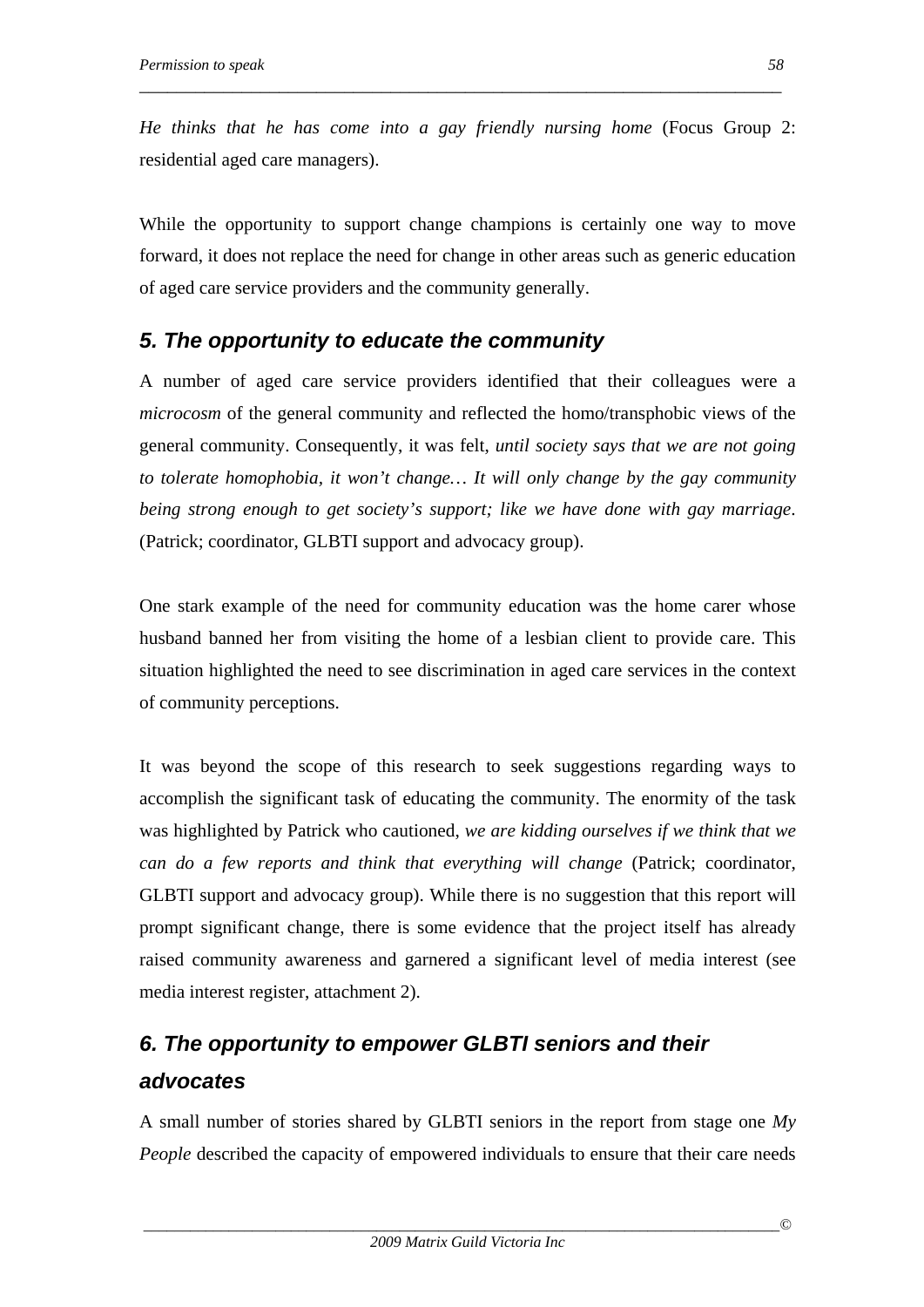were met. Some aged care service providers expressed concern that such stories should not be held as an example for others regarding the means by which they could assert their own needs. Particular concern was expressed that individuals have differing experiences and responses and could not be expected to replicate the techniques used by others. However, there was a general consensus amongst aged care service providers that the opportunity existed to provide information and resources for GLBTI seniors and their family, thereby assisting GLBTI seniors to advocate for themselves. That particular residents were able to act in an empowered manner is indicative that once empowered, GLBTI seniors could become aware of and successfully claim their rights.

\_\_\_\_\_\_\_\_\_\_\_\_\_\_\_\_\_\_\_\_\_\_\_\_\_\_\_\_\_\_\_\_\_\_\_\_\_\_\_\_\_\_\_\_\_\_\_\_\_\_\_\_\_\_\_\_\_\_\_\_\_\_\_\_\_\_\_\_\_

.. there was an openly gay, very assertive, lesbian woman; she was the type of person no one would dare mess with. I used to bring in the gay press for her each week. She was the type of person that no one would mess with: 'I am out and proud - deal with it. ( focus group 2).

However, this needs to be countered by the fact that some residents such as those with dementia will require formal advocacy support so that they are not ostracised.

We had a female resident and some of the staff were not comfortable caring for her. She used to touch the staff on the breast, so they were worried that she was a lesbian. She had been married but that doesn't mean anything. She might have just been mucking around but some of the staff were worried that she was a lesbian. She used to grab staff on the breast and thighs and she used to do this thing with her tongue like an oral sex gesture. Maybe she was a lesbian and because she had dementia she didn't realise what she was doing. People used to talk about it and wrote about it in her notes. (Hibiscus focus group).

Empowerment was viewed as a useful strategy for all GLBTI seniors, with specific relevance for older lesbians. These women were thought to be particularly vulnerable and in need of educational support. Elizabeth suggested:

There is a need to educate our community. We have to encourage (older lesbians) that are over forty years of age to recognise that they are getting older and that this is natural part of life. It is not an easy thing to do. They fear getting older and being disabled. The fear is quite ingrained and deeply felt. They fear being vulnerable because of physical incapacity. The fear of death is deeper behind that. They fear their physicality. They fear dependence on other people. There is a fear of being old and a fear of elder abuse behind the fear of being old. Women fear being vulnerable to abuse from their families, their partner and aged care service providers. And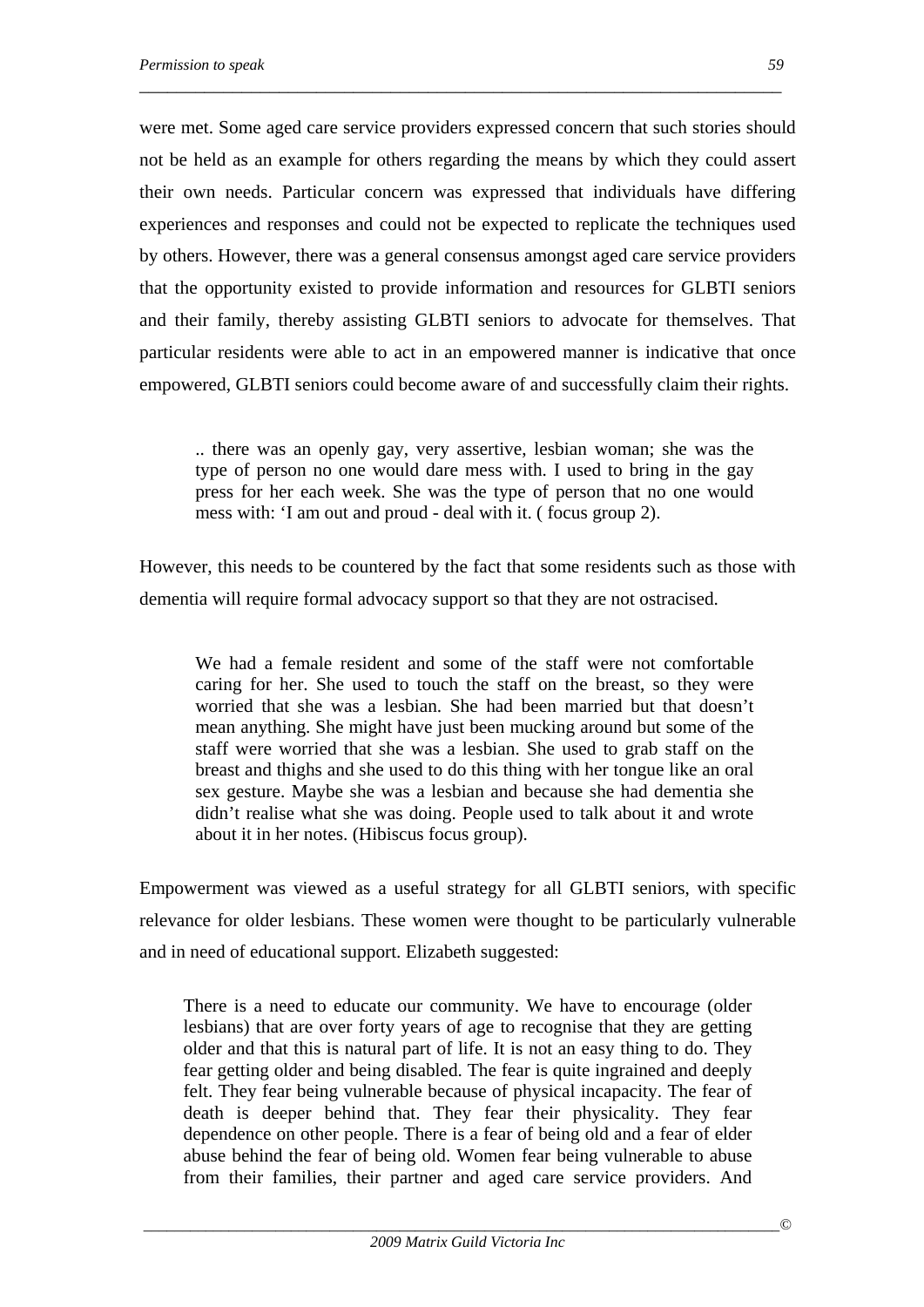cultural isolation makes them feel vulnerable. (Elizabeth; coordinator, GLBTI support and advocacy group).

\_\_\_\_\_\_\_\_\_\_\_\_\_\_\_\_\_\_\_\_\_\_\_\_\_\_\_\_\_\_\_\_\_\_\_\_\_\_\_\_\_\_\_\_\_\_\_\_\_\_\_\_\_\_\_\_\_\_\_\_\_\_\_\_\_\_\_\_\_

Elizabeth also shared stories of older lesbians in heterosexual marriages that they were unable to 'leave' until their husband died. Information and assistance could be offered to these woman and other GLBTI seniors to enable them to understand their choices and seek support. Such information, it was suggested, could also be provided to families and friends who may also be positioned to support GLBTI seniors.

It takes a long time to get staff on board to be your advocates. It has taken me 12 years to get people to understand the importance of cultural diversity. It is far better to have staff working in aged care services advocating for cultural diversity that to have me saying it. It takes a long time, but empowering older people and their families is a great interim strategy that will change practice quickly. (Focus group 3).

It was acknowledged that not all aged care service providers would welcome the idea of providing services to empower GLBTI seniors. Penny described how, *nurses hate patients who take control, they like to be in control. If you said 'feminist' they would all roll their eyes into their head. They prefer if you are vulnerable and pathetic* (Penny: nurse, high care). Many agreed that changing practice takes time, however, *empowering older people and their families is great interim strategy that will change practice quickly* (Focus Group 3: community support and advocacy groups).

Empowerment of GLBTI staff was also raised as a significant strategy for creating positive change.

There is an opportunity to empower older people to empower themselves and their families. We have got gay workers We need to support older people and GLBTI staff. (Focus group 3).

Myself there are lot of clients that I wouldn't out myself to. The home care office knows that I am a lesbian. I wouldn't tell a lot of clients because if I did they would say that they do not want me back. How about some research in that area? What about the challenges for us? We need to see whether there are backwards prejudices. We need people to accept us regardless of our sexuality. I would be concerned about not getting work if I told a homophobic client that I was a lesbian. I do feel that there is a part of me that I have to hide. When I go to a new client they always ask: Are you married? What did you do on the weekend? I would like to speak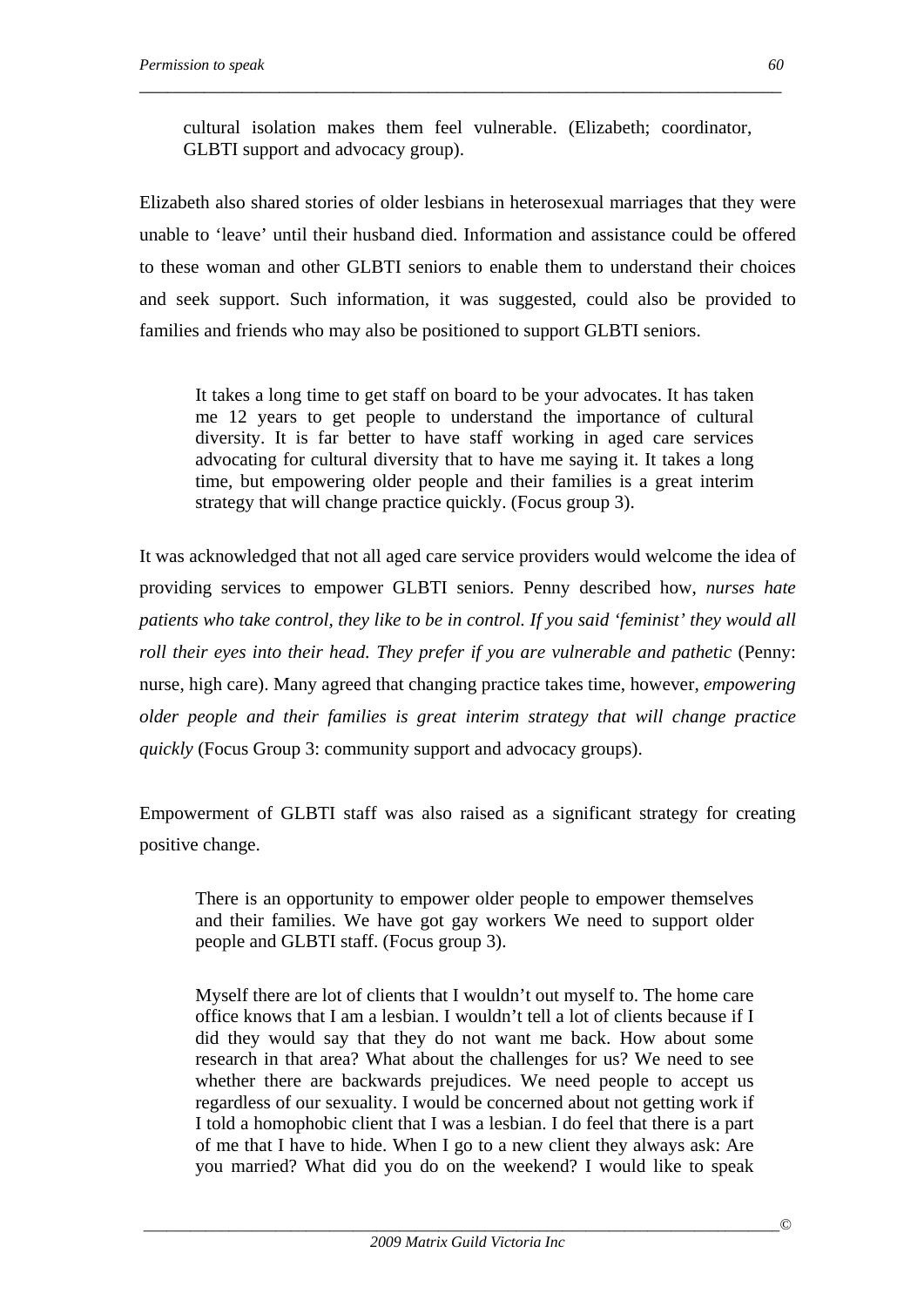more openly about what I do. I would like to tell them about my girlfriend. It's not that I have a need to share, but I wish I could do that a little bit more without fearing that I could upset someone. (Interview Dana).

\_\_\_\_\_\_\_\_\_\_\_\_\_\_\_\_\_\_\_\_\_\_\_\_\_\_\_\_\_\_\_\_\_\_\_\_\_\_\_\_\_\_\_\_\_\_\_\_\_\_\_\_\_\_\_\_\_\_\_\_\_\_\_\_\_\_\_\_\_

We have got a staff member who has a lot of contact with the community. She doesn't try to hide her sexuality or who she is, for most people it would be clear that she is a lesbian. I have never had a staff member who is so loved by the community. At Christmas our office was full of gifts for her and most people would know that she was a lesbian. She doesn't have lesbian tattooed on her forehead but she has a stereotypical look. She doesn't wear makeup and high heels, neither do a lot of the other staff, but she is clearly a lesbian and she is definitely adored. (Interview Lisa)

# *7. The value of GLBTI-specific aged care services*

Most GLBTI seniors who participated in stage one of the project discussed the notion of GLBTI specific services with much enthusiasm, believing that such services would enable them to be themselves. Aged care service providers were more cautious about this option. They expressed concerns about how such services would be staffed and whether they would receive support from the government and aged care service providers.

One of the gay residents at work - I am the only person that he has come out to. He meets his boyfriend outside the facility. He would make a beeline for a gay facility…he would do really well in a gay facility. It is so sad to see someone not able to hold their head up. (Focus group 2).

As people are living with HIV longer there is the question of whether they look at opening a HIV specific facility. A lot of people with HIV dementia are going to be hitting nursing homes. People would do a lot better to have one here and one there you might be able to train your staff but you are always going to have your agency staff who are going to refuse to wash them. You could have a gay orientated rather than specific facility. (Focus Group 2).

I think a there would be a difference in a gay and lesbian facility. They could focus in a different way than a larger generic facility could focus. My idealistic assumption is that there would be a high sense of ownership by the residents, a feeling of safety and security and acceptance. The other side of that coin is you got to have the staff; that is where I would anticipate a very great problem. What happens behind closed doors… you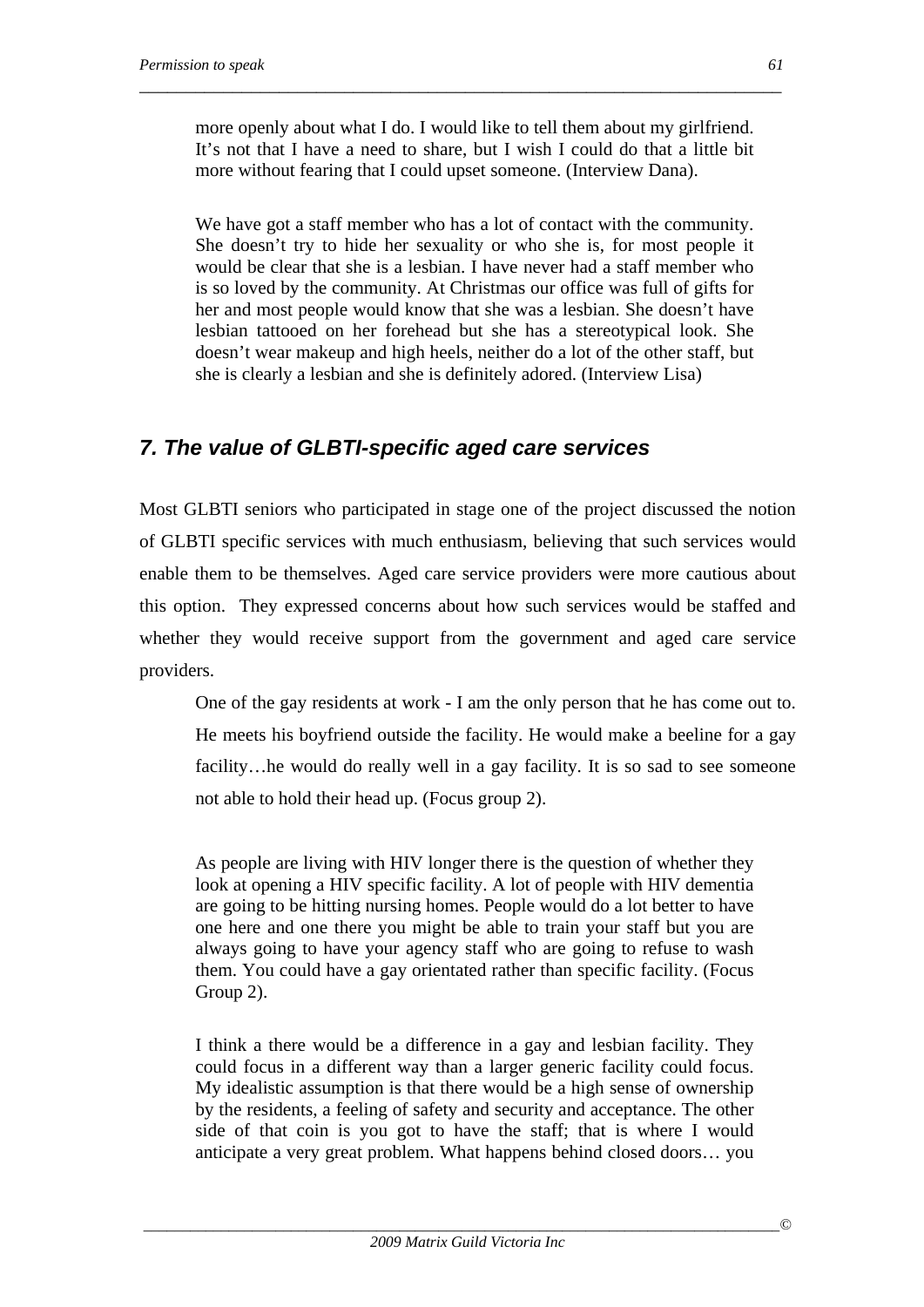are not always there to monitor what is happening, what they are actually saying. (Focus group 2).

\_\_\_\_\_\_\_\_\_\_\_\_\_\_\_\_\_\_\_\_\_\_\_\_\_\_\_\_\_\_\_\_\_\_\_\_\_\_\_\_\_\_\_\_\_\_\_\_\_\_\_\_\_\_\_\_\_\_\_\_\_\_\_\_\_\_\_\_\_

However, others such as James did not see staffing as a potential problem.

We need a purpose built home for people who are gay to end some of these discriminatory practices. There would be so many gay and lesbian nurses who would staff it. (Interview James).

The development of GLBTI-specific options was not seen to ameliorate the need for education and standards across the mainstream aged care sector.

I still believe that there is a need for a gay and lesbian facility but that does not mean that the overall standards and tolerance level…(are not) raised and addressed across the entire industry. I don't think that one minority is so specific from another minority that generic education can't raise it to a level where all minorities are respected. Not just tolerated but respected. (Focus group 2).

However, aged care service providers acknowledged that, given the challenges for GLBTI seniors in existing aged care services, the enthusiasm for specific services was hardly surprising. A number of aged care service providers suggested that there was a need for more research around what GLBTI seniors wanted from these services.

I would like to see a survey that is broad based. We need to ask if people want a gay and lesbian facility or whether we are just kidding ourselves in terms of what we want to see. Does the community really want it? Do we really need it? Most people don't think about it and then they are desperate. We need to find out exactly what it is that they need and then we can ask the department for it. The qualitative work that you have done is very important. Governments want quantitative data. We want it, we to see it also. We want to see something in the area but we don't know what to do. We need more factual information.

I am not convinced. I still would love to. It has been our dream but I am not convinced.

I think it would be awful to work in a GBLTI facility, they would be really demanding.

What service is it that this community actually needs? It hasn't been articulated.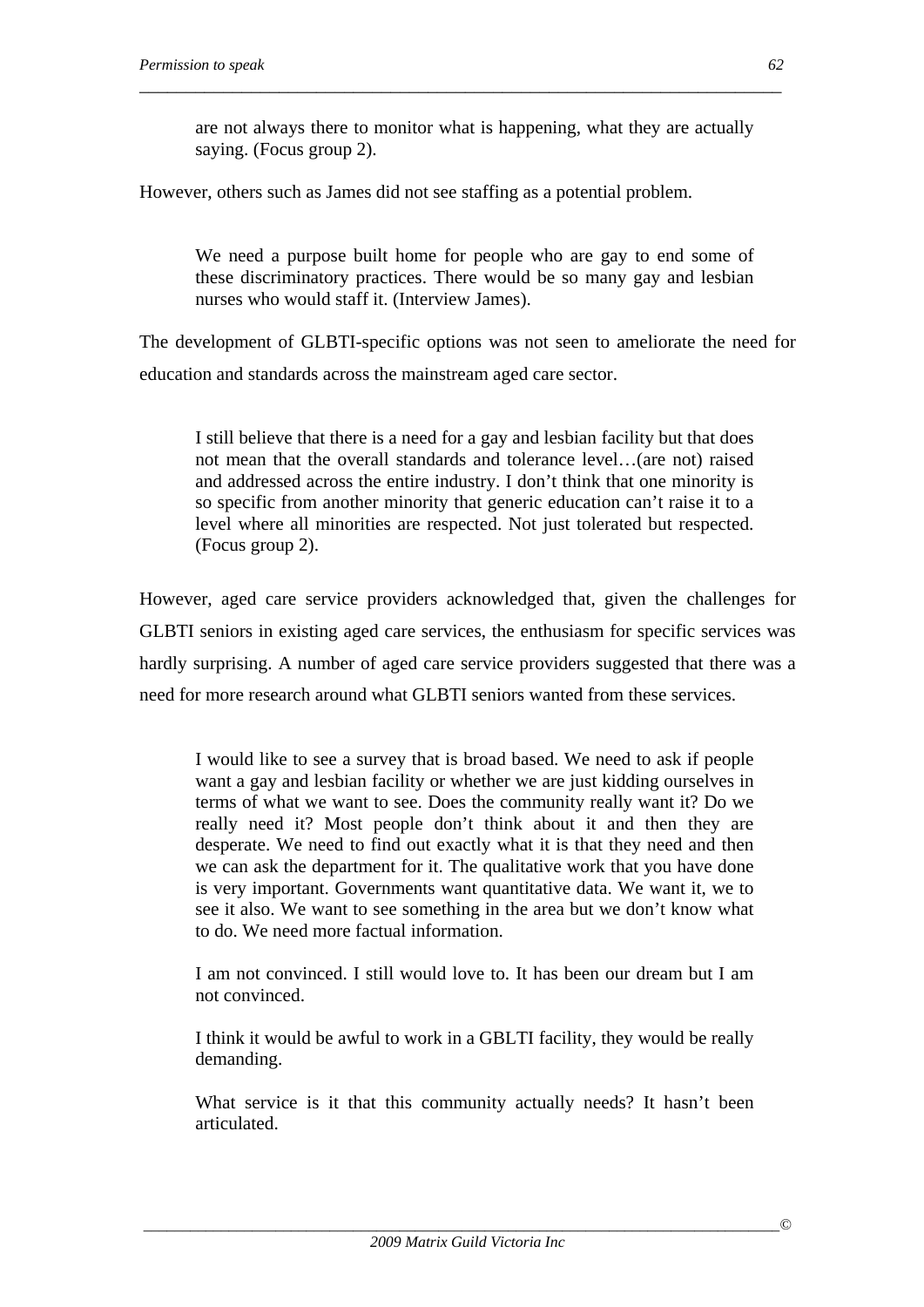In terms of aged care, there has been talk but I am not hearing convincing answers why there is something needed for the gay and lesbian community.

\_\_\_\_\_\_\_\_\_\_\_\_\_\_\_\_\_\_\_\_\_\_\_\_\_\_\_\_\_\_\_\_\_\_\_\_\_\_\_\_\_\_\_\_\_\_\_\_\_\_\_\_\_\_\_\_\_\_\_\_\_\_\_\_\_\_\_\_\_

(Focus Group 2).

# *8. The significance of research*

The research reported here aimed to explore the experiences of aged care service providers in order to determine strategies to create GLBTI-friendly aged care services in Victoria. This report and the *My People* Report presented evidence that GLBTI seniors have special needs and are discriminated against in aged care services. As such these reports provide evidence that contributes to a momentum for change.

Certainly this research could be replicated across Australia. Further research could also be undertaken to explore the experiences of intersex seniors, GLBTI seniors in rural areas, homo/transphobic staff and their responses to GLBTI seniors. Further research could also explore the strengths and coping strategies of GLBTI seniors and evaluate interventions for change.

You can set up supports but whether a person takes them on or not is a different matter. For example you can have a GLBTI friendly facility and women still don't come. This is the more subversive work that we need to do; we need to change the attitudes of older lesbians as well as people in general, on that deeper individual level. We need more research and we need theoretical analysis of data to achieve this deeper level of change. On that really deep level there could be more subversive work done with wider policy ramifications. And of course as well there has to be campaigns and reforms on different levels.

I think that we need to do more research too on what younger lesbians want and on ageism in the GBLTI community. Often younger dykes say that they are not interested in coming to events involving older lesbians. This is a form of ageism. It doesn't appeal to them and they experience a feeling of vulnerability when they are confronted with their own ageing. Women say that the most difficult thing that they have to confront is their old age. People don't want to know and unless we confront them with lesbian issues that are involved with the ageing process then a group for senior GLBTI support and advocacy is just a voice crying in the wilderness.(Interview Elizabeth).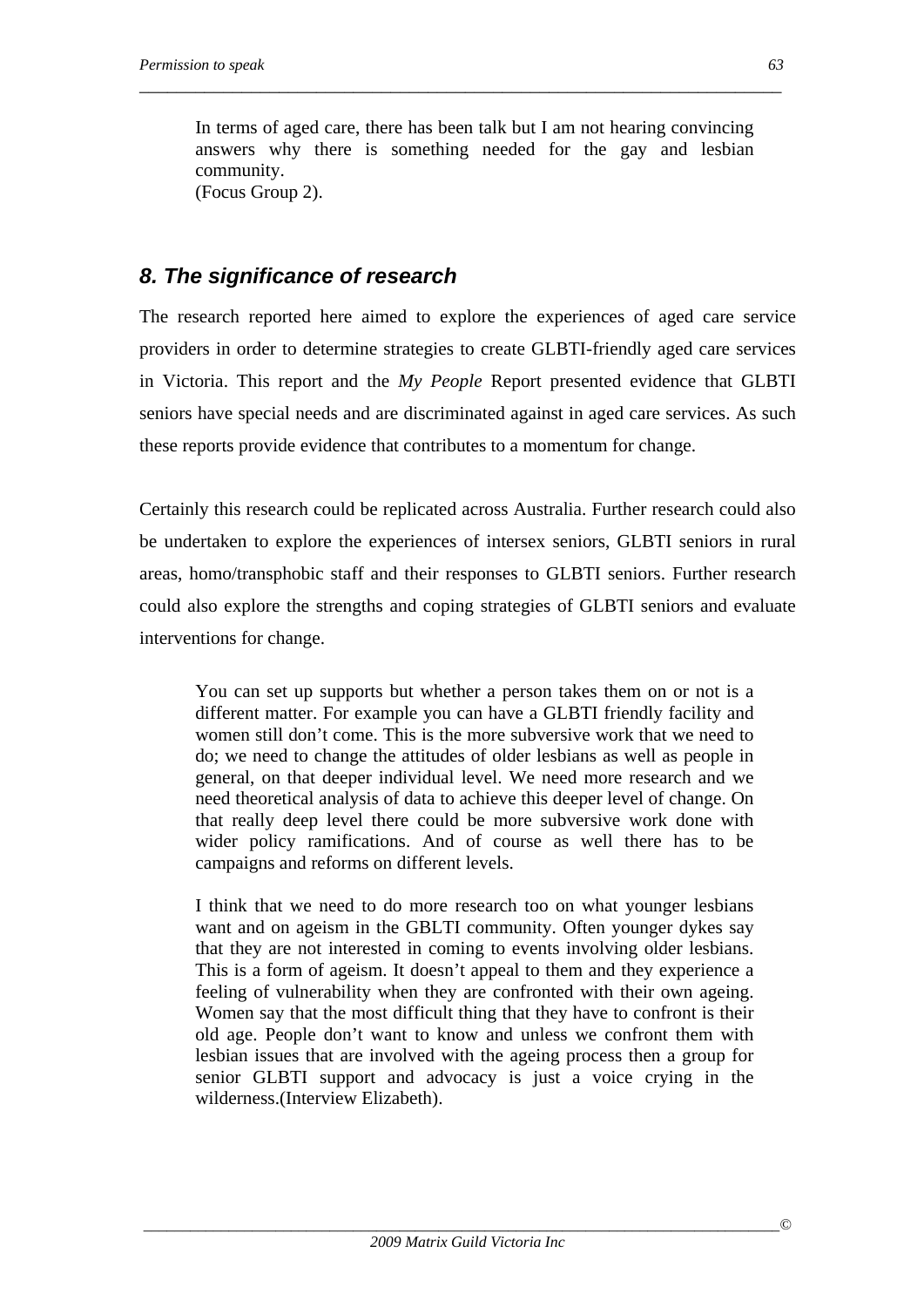# *9. The significance of legislation*

Most aged care service providers articulated the importance of providing education in relation to the legislation developed to protect GLBTI people from discrimination. An awareness of the legislation would reportedly, *go a long way to making a difference* (Focus Group 2: residential aged care managers). Others agreed that, *even though I can't change some of staff values, I can make them aware of the legislation* (Alan: chief executive officer, low care). Some participants thought that aged care service providers *don't understand how discrimination manifests in practice*. (Focus Group 2: residential aged care managers). Therefore, an understanding of the legislation could change practice by highlighting the responsibilities of aged care service providers to protect GLBTI seniors from discrimination. This 'bottom line' approach provides the foundation to conceptualise sexual and gender identity as culture.

\_\_\_\_\_\_\_\_\_\_\_\_\_\_\_\_\_\_\_\_\_\_\_\_\_\_\_\_\_\_\_\_\_\_\_\_\_\_\_\_\_\_\_\_\_\_\_\_\_\_\_\_\_\_\_\_\_\_\_\_\_\_\_\_\_\_\_\_\_

The basic education for the personal care attendants means that they all know that they can't discriminate against a Muslim or a black person. Still, I get people say outrageously homophobic things to me about gay residents even though they know that I am openly gay. They just don't understand. They have no idea that there is legislation against what they are saying. No idea; they are totally oblivious to how inappropriate it is. (Focus group 2).

We need to report people who breach the law...we need to write incident reports when discrimination occurs. (Focus Group 3).

The biggest change to make improvements for residents is to clarify the regulations. We need good industry standards of care. We need to be proactive. (Interview Ray).

The whole issue needs to be hit really hard. We can't continue to skirt around the edges. We can take it right back to the law and say that it is illegal to discriminate against someone because of their sexuality and put it out there that it is illegal. We need to say: Do you know it is illegal to discriminate against someone because of their sexual identity? If you are not meeting the standards I am going to report you. We have to hit their achilles heel. We need to tell them that their funding is tied to the standards and if they discriminate we will report them. They will loose their funding. I am sick of skirting around the edges. It has gone on too long. I am a registered nurse and I do agency in lots and lots of places and I work at the director of nursing level. I am empowered to use the system and I know the chain of command and who to report to. Some people find that threatening and I don't care. If they are not meeting the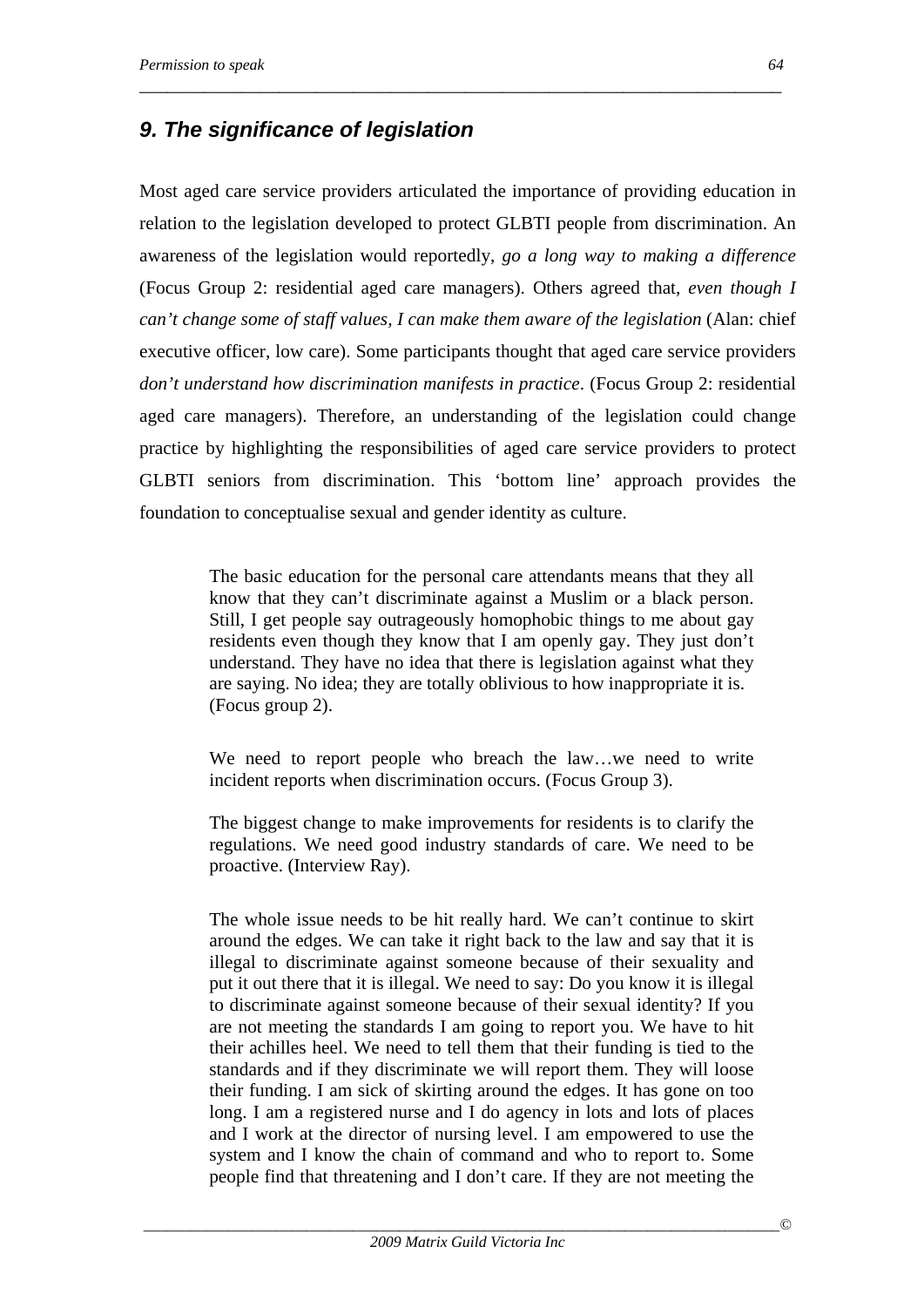standards if they are not meeting the law I report them. I fill out an incident report and they have to address it. (Focus Group 3)

\_\_\_\_\_\_\_\_\_\_\_\_\_\_\_\_\_\_\_\_\_\_\_\_\_\_\_\_\_\_\_\_\_\_\_\_\_\_\_\_\_\_\_\_\_\_\_\_\_\_\_\_\_\_\_\_\_\_\_\_\_\_\_\_\_\_\_\_\_

## *Conclusions regarding strategies for change*

The strategies presented in this section represent feedback from aged care service providers. Participants in the stage one research also recommended similar strategies for change with differing emphasis. For example GLBTI seniors emphasised the importance of personal history or prejudice and persecution and the positive prospect of GLBTI-specific aged care services.

In the report My People, GLBTI seniors described the information that aged care service providers needed to understand to care for them effectively while in the context of this report of stage two, service providers have elaborated on the way in which the education of those in the aged care industry might proceed.

The complimentary perspectives of GLBTI seniors and aged care service providers provide a strong foundation for the future development of an action plan (see appendix 4) to create GLBTI-friendly aged care services that operate within an aged care industry which genuinely celebrates diversity.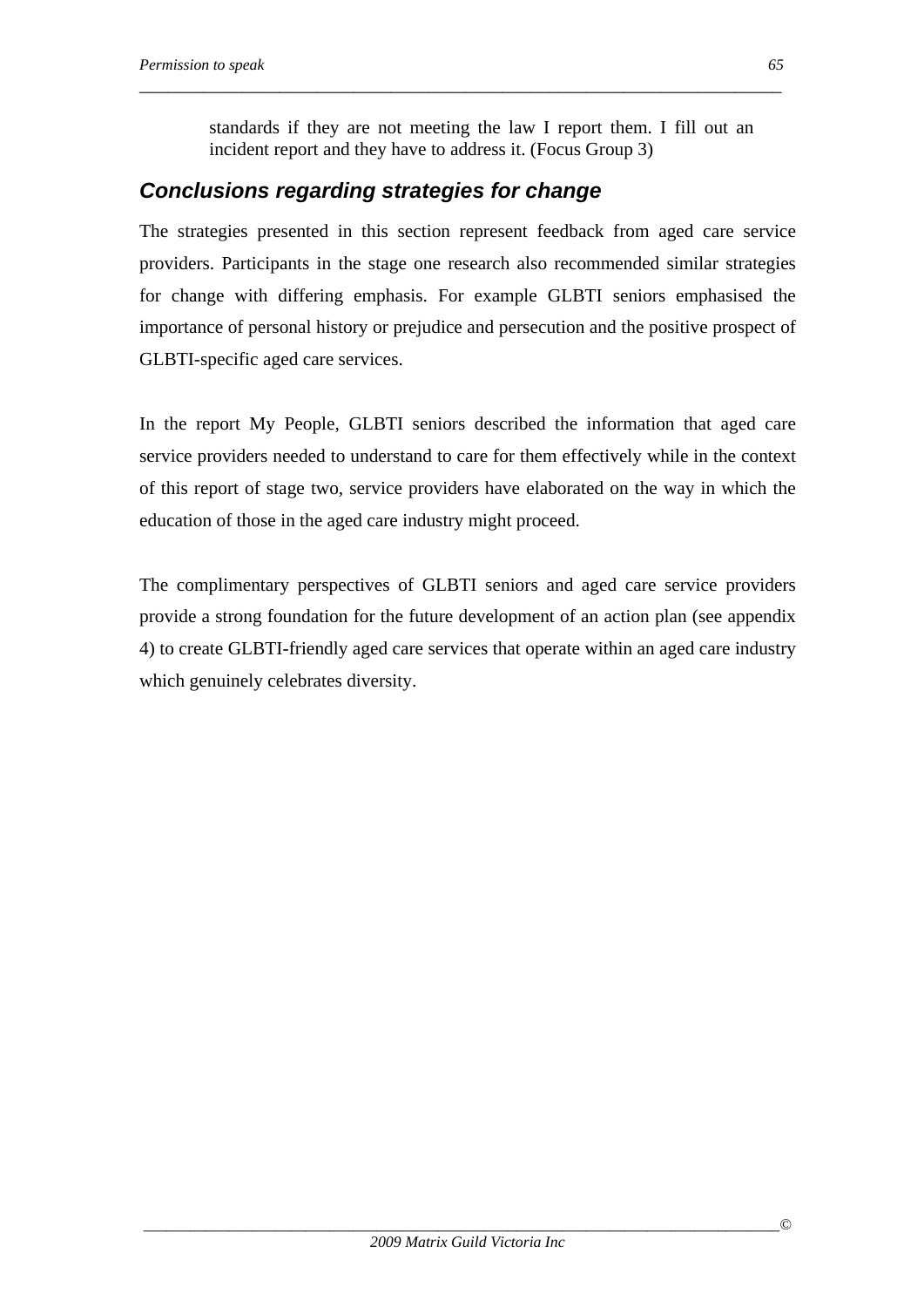# **Conclusion**

The *My People* and *Permission to Speak* reports have presented the experiences of 19 GLBTI seniors receiving aged care services and 36 aged care services providers regarding GLBTI-friendly aged care services in Victoria. These participants provided rich descriptions of their experiences and their suggestions for change. Consequently, the reports do not seek to generalise about the entire population of aged care services. Rather, the intent of stages one and two of the project is to provide evidence of the experiences of GLBTI seniors in aged care services in Victoria and offer practical strategies for change.

\_\_\_\_\_\_\_\_\_\_\_\_\_\_\_\_\_\_\_\_\_\_\_\_\_\_\_\_\_\_\_\_\_\_\_\_\_\_\_\_\_\_\_\_\_\_\_\_\_\_\_\_\_\_\_\_\_\_\_\_\_\_\_\_\_\_\_\_\_

No previous studies in Australia have sought feedback from service providers and recipients to provide information that might feed into the development of a plan to create GLBTI-friendly aged care services. The Matrix Guild Victoria Inc and Vintage Men Inc program has generated interest in the media, discussion in the community and debate amongst aged care service providers and within the GLBTI community. This level of attention has increased the visibility of GLBTI seniors and raised serious concerns about their experiences in aged care services.

We live in an ageist society in which seniors are unseen and unheard and considered to be asexual. Given that aged care service providers have not been educated around the needs of GLBTI seniors it is not surprising that their views reflect the ageism of society. The vulnerability of some GLBTI seniors and their dependency on aged care services demands that service providers must take a lead role in creating GLBTIfriendly spaces. This process needs to take place in collaboration with government, GLBTI and aged care organisations, GLBTI seniors themselves and other key stakeholders.

Many of the strategies for change described in this report will take years to achieve. In the interim GLBTI seniors and service providers have vividly described serious discrimination which is currently taking place. Consequently, there is an imperative to act quickly to create change.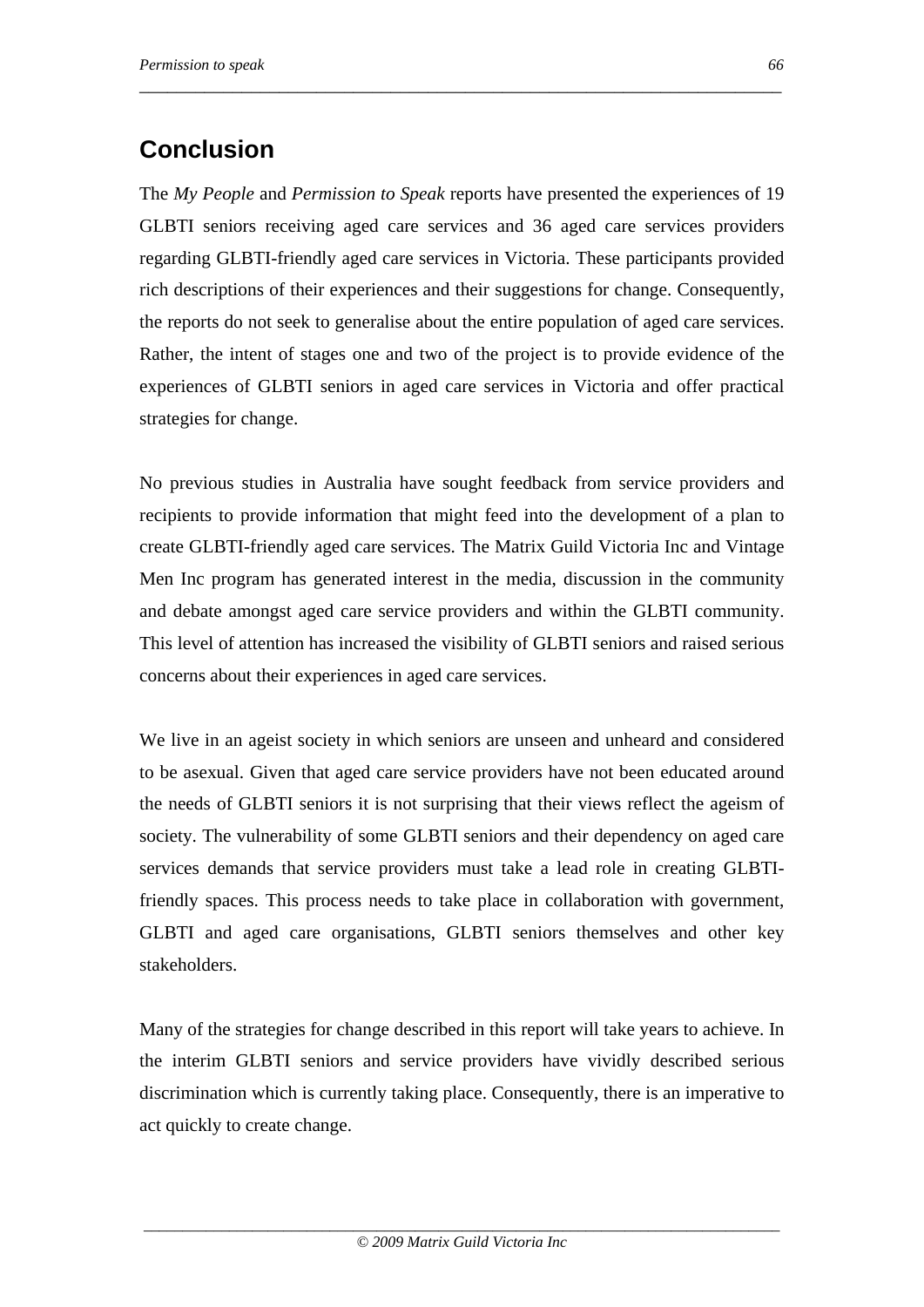# *Appendix 1: Core issues in relation to GLBTI seniors*

**1. The impact of historical experiences of discrimination:** The current generation of GLBTI seniors was coming of age at a time when their sexual/gender identity could result in enforced medical 'cures', imprisonment or loss of family, employment and friends. Consequently, they have special needs which need to be understood by aged care service providers. In particular, some GLBTI seniors: have never experienced a time when they have felt safe disclosing their sexual/gender identity; revisit past discriminatory experiences when encountering discrimination and consequently feel upset, anxious and depressed; have learned that they need to be assertive to prevent discrimination; and often have a network of 'chosen' family or friends rather than genetic family ties, although some may have few social connections.

\_\_\_\_\_\_\_\_\_\_\_\_\_\_\_\_\_\_\_\_\_\_\_\_\_\_\_\_\_\_\_\_\_\_\_\_\_\_\_\_\_\_\_\_\_\_\_\_\_\_\_\_\_\_\_\_\_\_\_\_\_\_\_\_\_\_\_\_\_

- **2. Invisibility as an impact of current discrimination:** Some GLBTI seniors closet their sexual/gender identity in aged care services through fear of discrimination. They are aware of the risks because they have: experienced discrimination in aged care services; heard reports about discrimination in these and related services; witnessed discriminatory responses from aged care service providers to GLBTI people profiled in the media. Consequently they: fear a diminished standard of care or deterioration in their relationships with their carers; fear the resignation of valued home carers; believe that aged care service providers do not expect them to be sexual or GLBTI; and believe that many aged care service providers do not understand what GLBTI or GBLTI culture means and therefore cannot meet the needs of GLBTI seniors.
- **3. The impact of identity concealment:** GLBTI seniors who feel unable to disclose their sexual/gender identity may: feel unable to be themselves and feel devalued or depressed; experience stress and pressure from maintaining a façade of heterosexuality; have unmet care needs; and have limited opportunities for sexual expression.
- **4. The impact of inadvertent visibility:** Some GLBTI seniors are exposed to discrimination from staff, coclients and visitors because they are unable to hide their sexual/gender identity. These seniors, who require protection in aged care services, may include: transsexuals who do not pass as a man or a woman; crossdressers who do not have the opportunity to cross-dress in privacy; those who have a demonstrative relationship with their same-sex partner; men who are HIV positive and are therefore presumed to be gay; and seniors with dementia who have lost their capacity to assess when and where it is safe to disclose their sexual/gender identity.
- **5. The impact of dementia:** Some GLBTI seniors have dementia and need: staff to understand that the grief and loss involved in having a same-sex partner with dementia is no less than that experienced by a heterosexual couple; to have their relationships recognised by aged care service providers, other clients and families; to be protected from discrimination by co-clients with dementia; to be supported to provide informed consent relating to sexual expression; and to be cued around gender/sexual identity if required.
- **6. Enabling sexual and cultural expression:** Sexual and cultural expression is important for the mental health of GLBTI seniors. Sexual expression may involve: physical touch such as holding hands, hugging, kissing; contact with partners and private time together; sexual intercourse or masturbation; and use of sex toys and sexually explicit material such as magazines, DVDs and book. Cultural expression may involve: making connections with the GLBTI community, including being with other GLBTI people, reading GLBTI community magazines, watching GLBTI television programs, attending special festivals/meetings and events; and dressing in clothing that expresses their sexuality/gender.
- **7. Inadequate standards of care:** Some aged care services discriminate against GLBTI seniors by failing to create GLBTI-friendly services. Characteristics of these services include: staff being unaware of their legal responsibilities regarding discrimination; staff not being held to account if discrimination occurs; a lack of staff guidance in the form of organisational policies, education and leadership around the care of GLBT seniors; the provision of a diminished standard of care to GLBTI seniors; staff failing to protect GLBTI seniors from discrimination by co-clients and visitors in shared services; restricting opportunities for sexual expression; allowing the values and beliefs of aged care service providers to govern the care delivered to GLBTI seniors; and withdrawing physical contact from gay men in the belief that HIV/AIDS will be contracted.
- **8. Achieving a safe environment:** A positive response to the disclosure of sexual/gender identity can result in GLBTI seniors feeling understood, valued and safe. A positive response can be achieved when aged care services create GLBTI-friendly aged care services by: affirming the legitimacy of GLBTI seniors' sexual/gender identity; creating opportunities for dialogue with GLBTI seniors around their care needs; understanding the importance of sexual expression and providing GBLTI seniors with opportunities for sexual expression to occur; and valuing the intimate relationships and friendships of GLBTI seniors.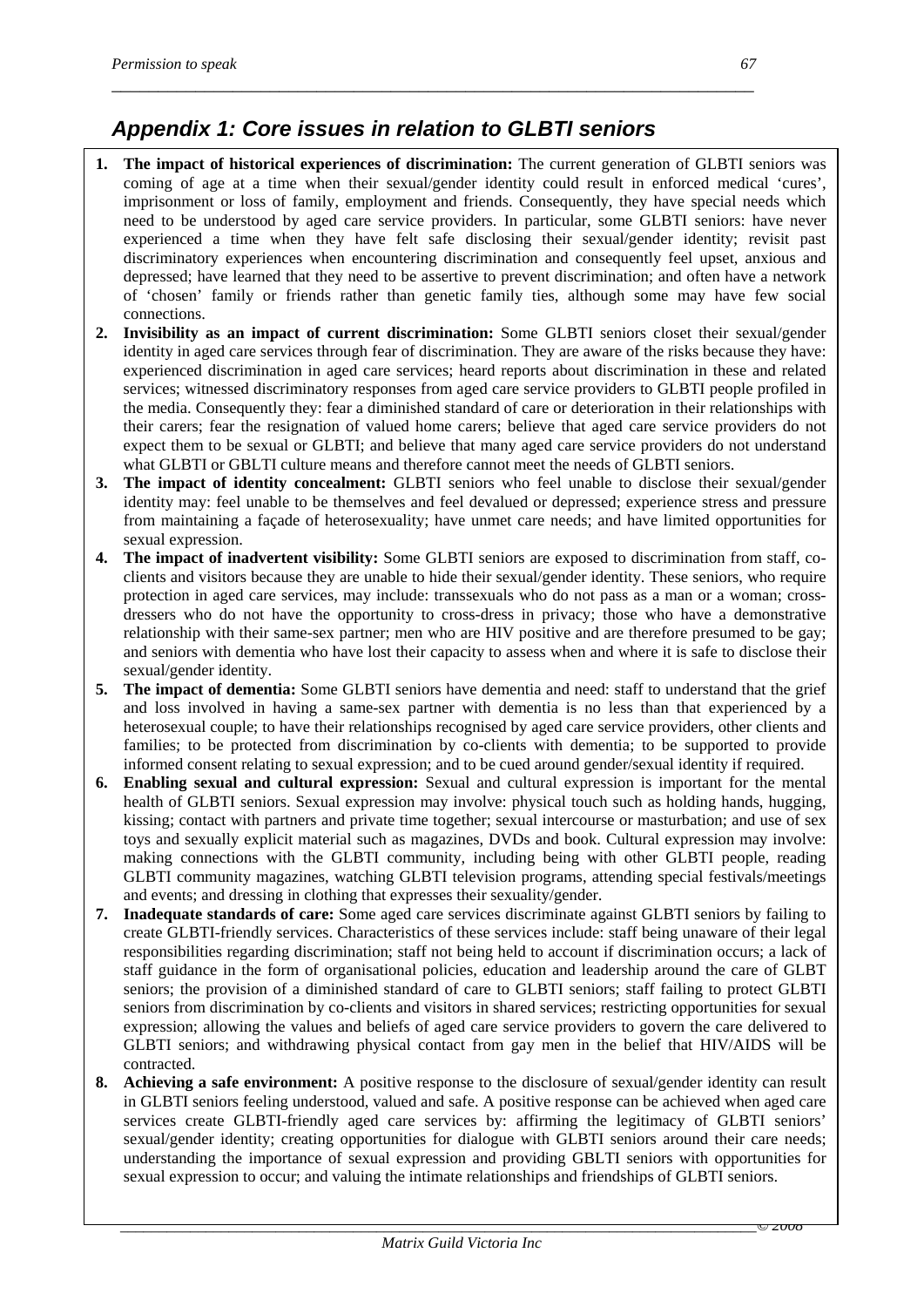| <b>Appendix 2: Media interest register</b> |  |  |  |  |
|--------------------------------------------|--|--|--|--|
|--------------------------------------------|--|--|--|--|

| <b>Date</b>    | <b>Type</b>                 | <b>Title</b>                                       | <b>Details</b>           |
|----------------|-----------------------------|----------------------------------------------------|--------------------------|
| 30/08          | <b>JOY FM</b>               | Well well well                                     | Gay & lesbian radio-HIV  |
| /2007          |                             |                                                    | and men's health segment |
| 29/05          | Joy FM                      | Well well well                                     | Gay & lesbian radio- HIV |
| /2008          |                             |                                                    | and men's health segment |
| 14/03          | The Age Newspaper           | The cost of living: HIV/AIDS                       | Article by Julia Medew   |
| /2008          |                             |                                                    |                          |
| 3/05/          | The Age Newspaper           | A lifetime wait for change                         | Article by Carol Nader   |
| 2008           |                             |                                                    |                          |
| 31/07          | <b>BNEWS</b>                | Care for older gays                                | Article by Andie Noonan  |
| /2008          |                             |                                                    |                          |
|                | <b>JOY FM</b>               | Been there done that                               |                          |
|                |                             |                                                    |                          |
| 15/8/          | Media release-LaTrobe       | Gay seniors go back to the closet as               | Web based media release  |
| 2008           | University                  | age care providers shun their needs                | by Adrienne Jones        |
| 13/08          | Pinke.biz (UK)              |                                                    | Web based article by     |
| /2008          |                             |                                                    | Eleni Henderson          |
| 13/08          | Sydney Star Observer        | Senior gays 'missing out'                          | Newsprint by Andie       |
| /2008          |                             |                                                    | Noonan                   |
| 20/08          | Lesbian Life (USA)          | LGBT seniors in aged care services                 | Web based article        |
| /2008          |                             | face discrimination                                |                          |
| 20/08          | Same Same                   | Report damms GLBTI aged care                       | Web based article        |
| /2008          |                             |                                                    |                          |
| 19/09          | Science Alert Australia New | Gay seniors shunned by carers                      | Web based article        |
| /2008          | Zealand                     |                                                    |                          |
| 17/09          | Accessibility               | Gay Seniors Feel Impact Of Poor                    | Web based article        |
| /2008          |                             | <b>Aged Care Options</b>                           |                          |
| 24/09<br>/2008 | <b>MCV</b>                  | <b>GLIBT</b> seniors face discrimination           | Article by Rachael Cook  |
| 19/09          | Iconocast (USA)             | Gay seniors shunned by carers                      | Web based article        |
| /2008          |                             |                                                    |                          |
| 17/09          | Australian Ageing Agenda    | <b>GLBTI</b> discrimination remains a              | Web based article        |
| /2008          |                             | problem                                            |                          |
|                |                             |                                                    |                          |
| 28/09          | <b>JOY FM</b>               | Allegro Non Troppo                                 | Gay & lesbian radio-     |
| /2008          |                             |                                                    | classical music segment  |
| 8/10/          | Life Matters - ABC radio    | ABC radio                                          | Radio national interview |
| 2008           |                             |                                                    | with Richard Aedy        |
| Octo           | Burondoora Leader Newspaper |                                                    |                          |
| ber            |                             |                                                    |                          |
| 1/10/          | Aged care crisis.com        | Gay seniors feel impact of poor aged               | Sydney Star Observer -   |
| 2008           |                             | care options                                       | Ani Lamont               |
|                | <b>Aged Care Guide</b>      |                                                    | Web based article        |
| 1/10/<br>2008  |                             | Gays claim discrimination in aged<br>care services |                          |
|                |                             |                                                    |                          |
| 1/10/          | Elder Abuse Spotlight       | <b>GLBTI</b> seniors discriminated                 | Web based article by     |
| 2008           |                             |                                                    | Travis de Jonk           |
|                |                             |                                                    |                          |

\_\_\_\_\_\_\_\_\_\_\_\_\_\_\_\_\_\_\_\_\_\_\_\_\_\_\_\_\_\_\_\_\_\_\_\_\_\_\_\_\_\_\_\_\_\_\_\_\_\_\_\_\_\_\_\_\_\_\_\_\_\_\_\_\_\_\_\_\_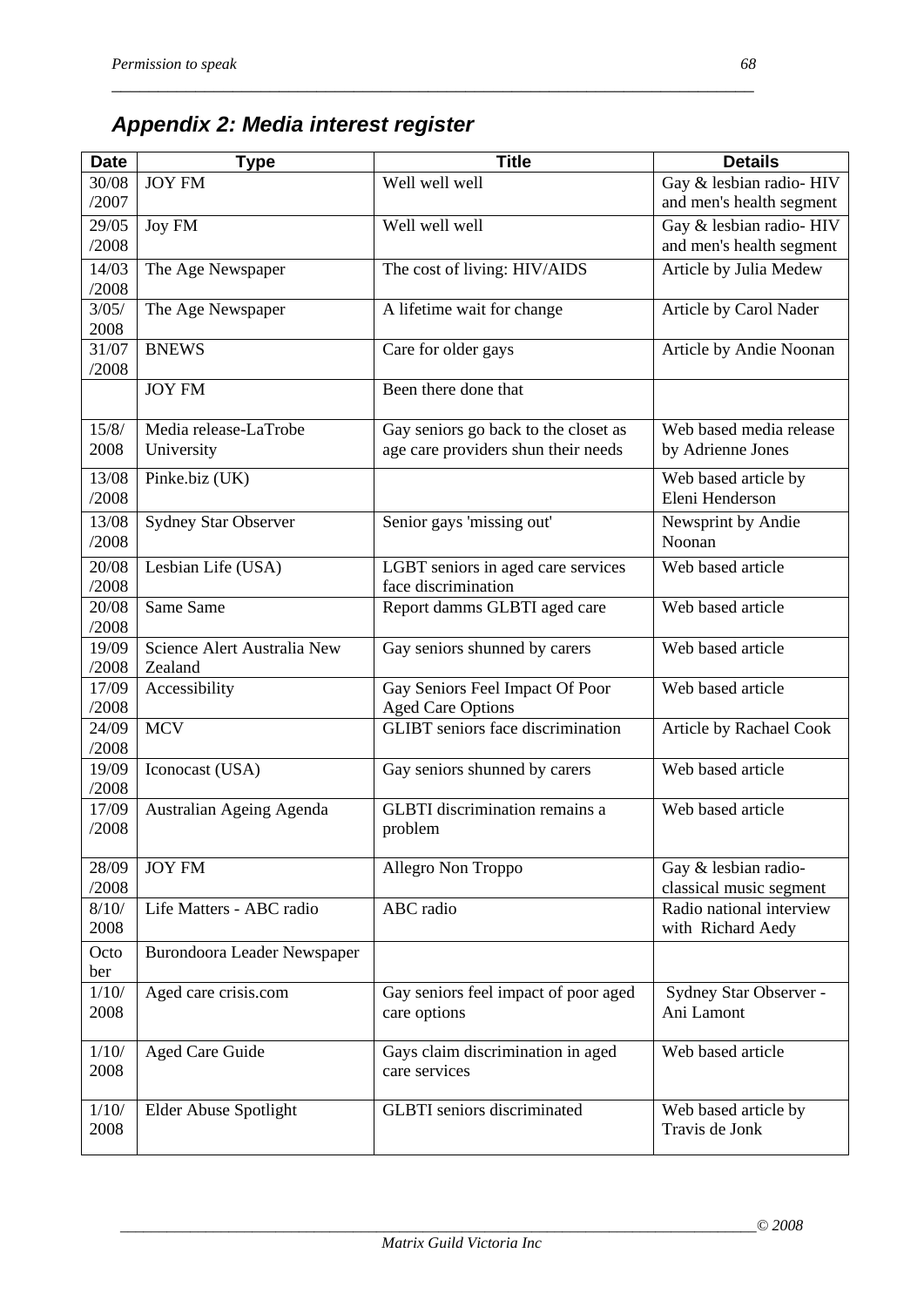# *Appendix 3: List of resources*

**Aged & Community Care Victoria:** A peak body for aged care in Victoria which exists to promote, encourage and assist the health and care needs of the aged and community care clients and to provide leadership in the aged and community care sector. <http://www.accv.com.au/>

**Aged Care Complaints Investigation Scheme (1800 550 552):** Available to anyone who wishes to provide information or make a complaint about an Australian Governmentsubsidised aged care service, including nursing homes, hostels, community aged care packages and extended aged care at home.

**Aged Care Standards and Accreditation Agency:** The independent body responsible for managing the **accreditation** residential age care facilities to improve service quality. (http://www.accreditation.org.au/)

**ALSO Foundation (9827 4999):** Works to enhance the lives of Victoria's diverse GLBT communities to create and celebrate a diverse, strong, safe and inclusive GLBTIQ community that contributes to and is respected by broader communities. [\(http://www.also.org.au/\)](http://www.also.org.au/).

**Alzheimer's Australia Hotline (1800 100 500):** The peak body providing support and advocacy for the Australians living with dementia.

**Carers Victoria (1800 242 636):** A state-wide voice for family carers, representing and providing support to carers in the community for information, advice, personal support, and to access counselling.<http://www.carersvic.org.au/index.htm>

**Community Visitors Program (1800 136 829):** A community visitor is a trained volunteer who visits a range of residential services (including aged care) to identify, monitor and resolve issues and protect the rights and interests of people with a disability. <http://www.publicadvocate.vic.gov.au/Services/Community-Visitors.html>

**Council on The Ageing**: An independent consumer organisation run by and for senior Australians to protect and promote the well-being of all seniors.<http://www.cota.org.au/>

**Gay and Lesbian Health Victoria**: A website and clearinghouse that provides news and information of particular interest to the health and well-being of GLBTI people in Victoria. [<http://www.glhv.org.au/search/node/ageing>](http://www.glhv.org.au/search/node/ageing).

**Gay and Lesbian Issues and Psychology Review:** In 2006 this journal was the first peerreviewed journal in Australian to focus on GLBTI Ageing. The issue was edited by Dr Jo Harrison and Dr Damien W Riggs and is available on the Rainbow Visions site, at: [\(http://www.rainbowvisions.org.au/GLIP\\_Review\\_Vol2\\_No2.pdf\)](http://www.rainbowvisions.org.au/GLIP_Review_Vol2_No2.pdf).

**InterSection Melbourne (9471 4878):** An activist group with a web-based presence which takes action in relation to GLT ageing including advocating policy change. It also acts towards the development of programs to make local governments aware of the issues in their communities, including the issues for older gay men and lesbians. [\(http://www.zip.com.au/~josken/ageing.htm\)](http://www.zip.com.au/~josken/ageing.htm).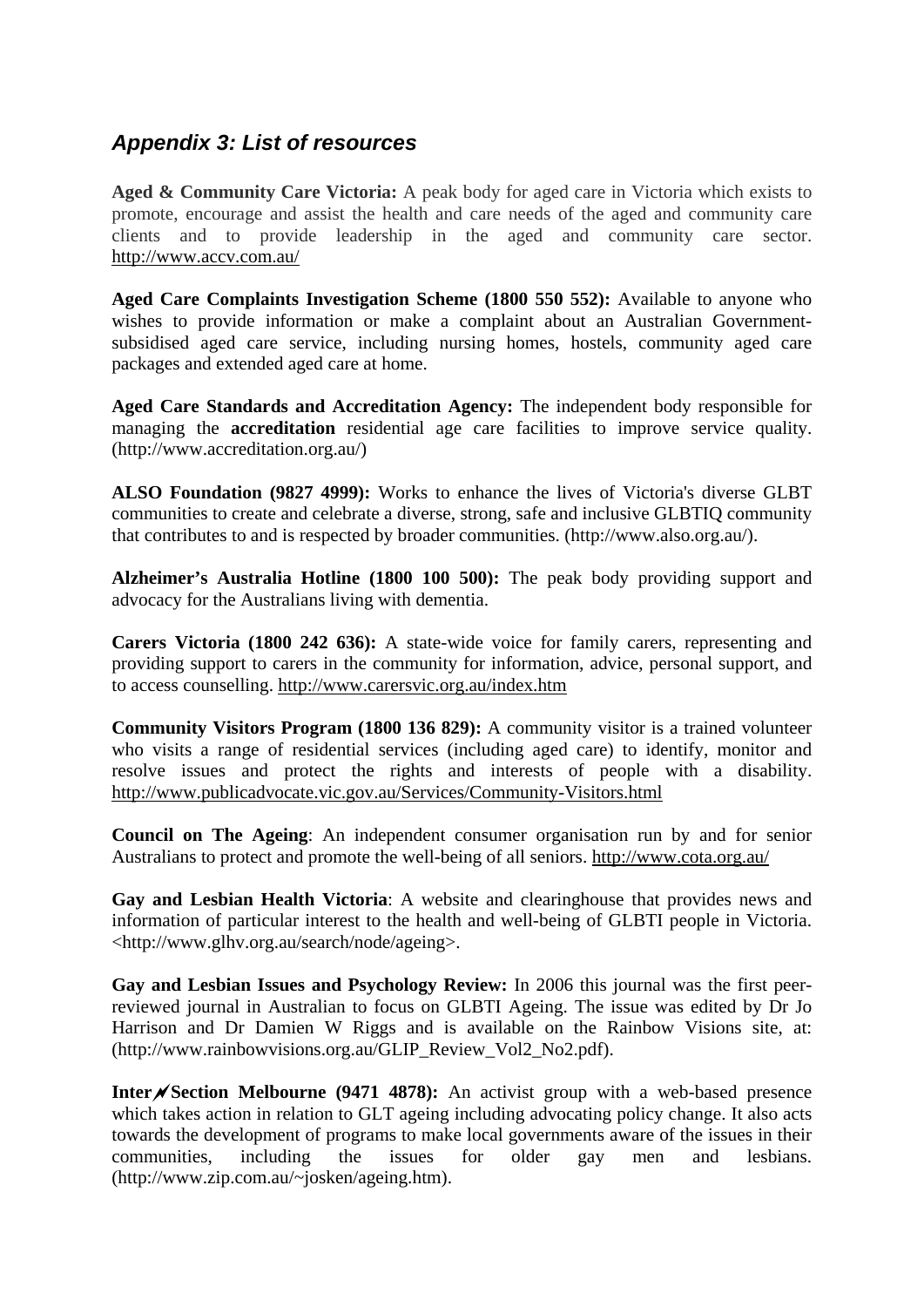**Matrix Guild Victoria Inc. (9532 4030):** Founded by and for the benefit of lesbians over forty years of age. The Guild is committed to the support of appropriate care and accommodation choices and alternative lifestyle options for older lesbians in Victoria. [\(http://www.matrixguildvic.org.au\)](http://www.matrixguildvic.org.au/).

**National Aged Care Advocacy Line (1800 700 600):** A national program promoting the rights of older people receiving Australian Government-funded aged care services to the community. The advocacy line can provide advice about rights; assist seniors to exercise their rights and work with the aged care industry to encourage policies and practices which protect consumers.

**National GLBT Health Alliance:** Established by a number of organisations working in the area of GLBT health research, programs and services to advocate on behalf of GLBT communities at a national level, with politicians, researchers, funders, and in the media. [\(http://glbthealth.org.au/\)](http://glbthealth.org.au/)

**Rainbow Visions:** A coalition of individuals and groups who initiate and support actions that contribute to making the Hunter region a healthier, more enjoyable, rewarding and culturally rich place for GLBTIQ people. **(**[http://www.rainbowvisions.org.au/index.html\)](http://www.rainbowvisions.org.au/index.html).

**Seniors Rights Victoria (1300 368 821):** A free service that has been established to help prevent elder abuse and safeguard the rights, dignity and independence of older Victorians. The service provides telephone information and referral, advocacy and support, legal services, community and professional education.

**Victorian AIDS Council/Gay Men's Health Centre (9865 6700):** A community health service which aims to improve the health and social and emotional well-being of the Victorian HIV positive and Gay, Lesbian, Bisexual and Transgender communities. In particular, we are invested in bring the AIDS epidemic to an end. [\(http://www.vicaids.asn.au/content/default.asp\)](http://www.vicaids.asn.au/content/default.asp).

**Vintage Men (0419 341 547):** A social and support group for mature gay and bisexual men and their friends. [\(www.geocities.com/vintagemen\)](http://www.geocities.com/vintagemen).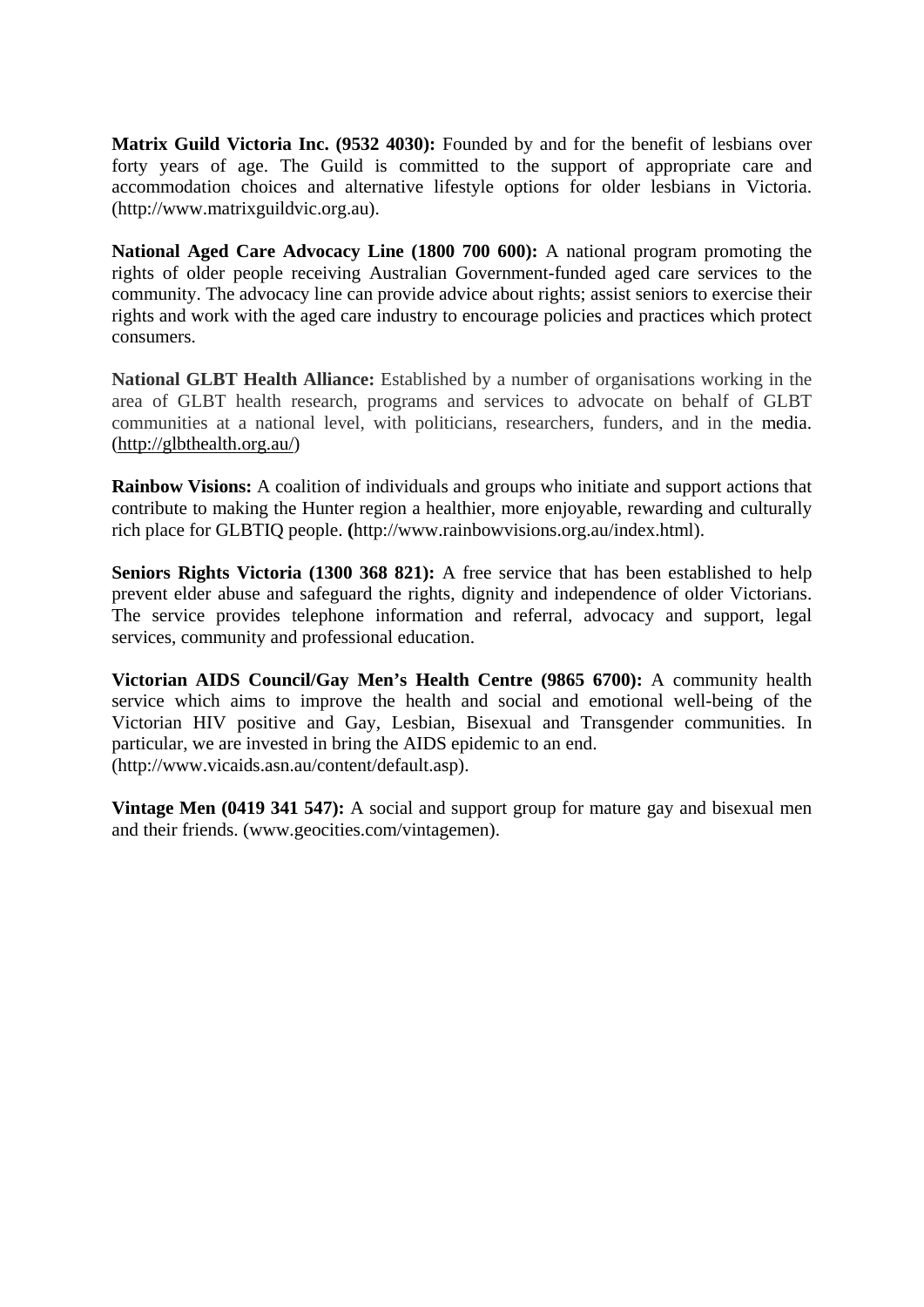### **Appendix 4.**

# **Draft Strategic options to encourage the development of GLBTI-friendly aged care services in Victoria**

This report explored the experiences of GLBTI seniors and aged care service providers and their perspectives on strategies to create GBLTI-friendly aged care services. The following pages provide draft strategic options recommended by program participants. These recommendations relate to eight themes derived from the analysis of the two projects undertaken and include:

- 1. Establish a lobby group
- 2. Implement immediate advocacy and support
- 3. Educate aged care service providers
- 4. Support change champions
- 5. Educate the community
- 6. Empower GLBTI seniors and their advocates
- 7. Support the development of GLBTI-specific services
- 8. Conduct further research.

The goal of each recommendation is presented before listing the objective and tasks undertaken to achieve each goal.

# *1. Establish a lobby group*

*Aim:* To ensure a successful response to the serious concerns voiced in this report by identifying powerful allies who can support the development of GLBTI-friendly aged care services. Actions could include:

### **1.1. Invite key stakeholders to participate in a lobby group**

- 1.1.1. Identify key stakeholders
- 1.1.2. Prioritise a list of actions responding to this report
- 1.1.3. Implement actions
- **1.2. Increase government responsiveness to the needs of GLBTI seniors by liaising with government to:** 
	- 1.2.1. Support strategies to create GLBTI-friendly aged care services
	- 1.2.2. Include sexual and gender identity education and the needs of GLBTI seniors in the training of aged care service providers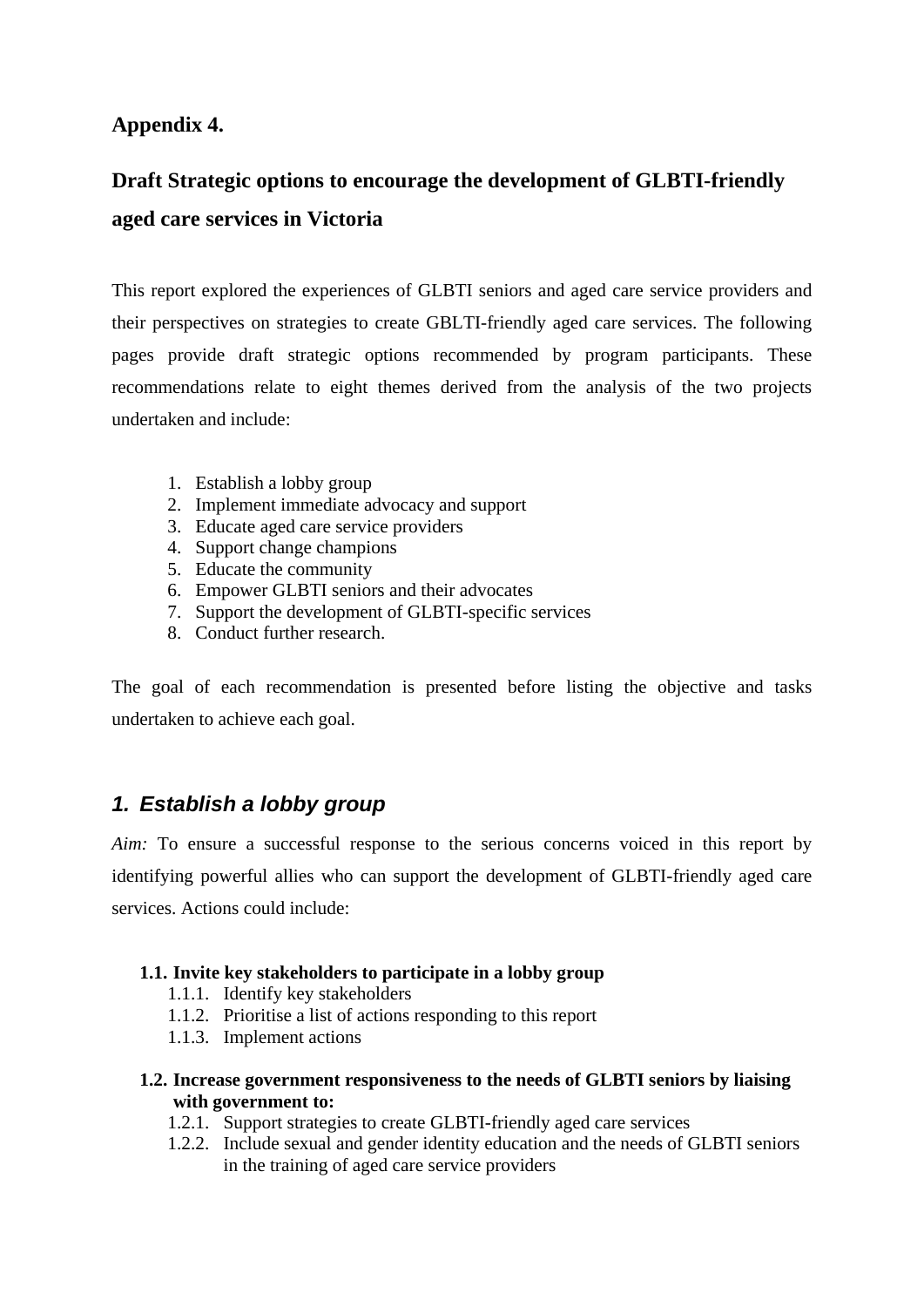- 1.2.3. Explicitly refer to sexual and gender identity and the needs of GLBTI seniors in the Standards and Guidelines for Residential Aged Care Services
- 1.2.4. Identify processes to monitor compliance of aged care services with antidiscrimination legislation relating to GLBTI seniors
- 1.2.5. Support strategies to educate the community
- 1.2.6. Support strategies to empower GLBTI seniors and their advocates
- 1.2.7. Fund further research relating to GLBTI seniors
- 1.2.8. Provide support and education to mainstream organisations with the capacity to support GLBTI seniors including: Seniors Rights Victoria; The Community Visitors Program at the Office of the Public Advocate; and the Aged Care Standards and Accreditation Agency.
- **1.3.** Further investigate options for the development of GLBTI-specific aged care services as one strategy to create GLBTI-friendly aged care services
- **1.4.** Lobby for research funding to gather further evidence about the needs of GLBTI seniors and the effectiveness of interventions to create GBLTI-friendly aged care services
- **1.5.** Support the development of policies and program guidelines specific to the needs of GLBTI seniors.

## *2. Develop processes for immediate advocacy and support*

*Aim*: To provide immediate relief to GLBTI seniors experiencing discrimination in aged care services.

- **2.1.** Identify existing mainstream advocacy and support organisations that are positioned to support GLBTI seniors in aged care services such as: Seniors Rights Victoria; The Community Visitors Program at the Office of the Public Advocate; and the Aged Care Standards and Accreditation Agency.
- **2.2.** Provide these existing groups with education and support around the needs of GLBTI seniors
- **2.3.** Support change champions (see point 4)

## *3. Educate aged care service providers*

*Aim:* To create aged care services in which GLBTI seniors have permission to speak about their sexual or gender identity. This will be supported by providing education to aged care service providers which takes into account the low literacy and high turnover of staff in some services. Sharing GLBTI seniors' stories could be employed to assist aged care service providers to understand situations they may not have encountered. Education could also seek to provide aged care service providers with permission to speak about their values and beliefs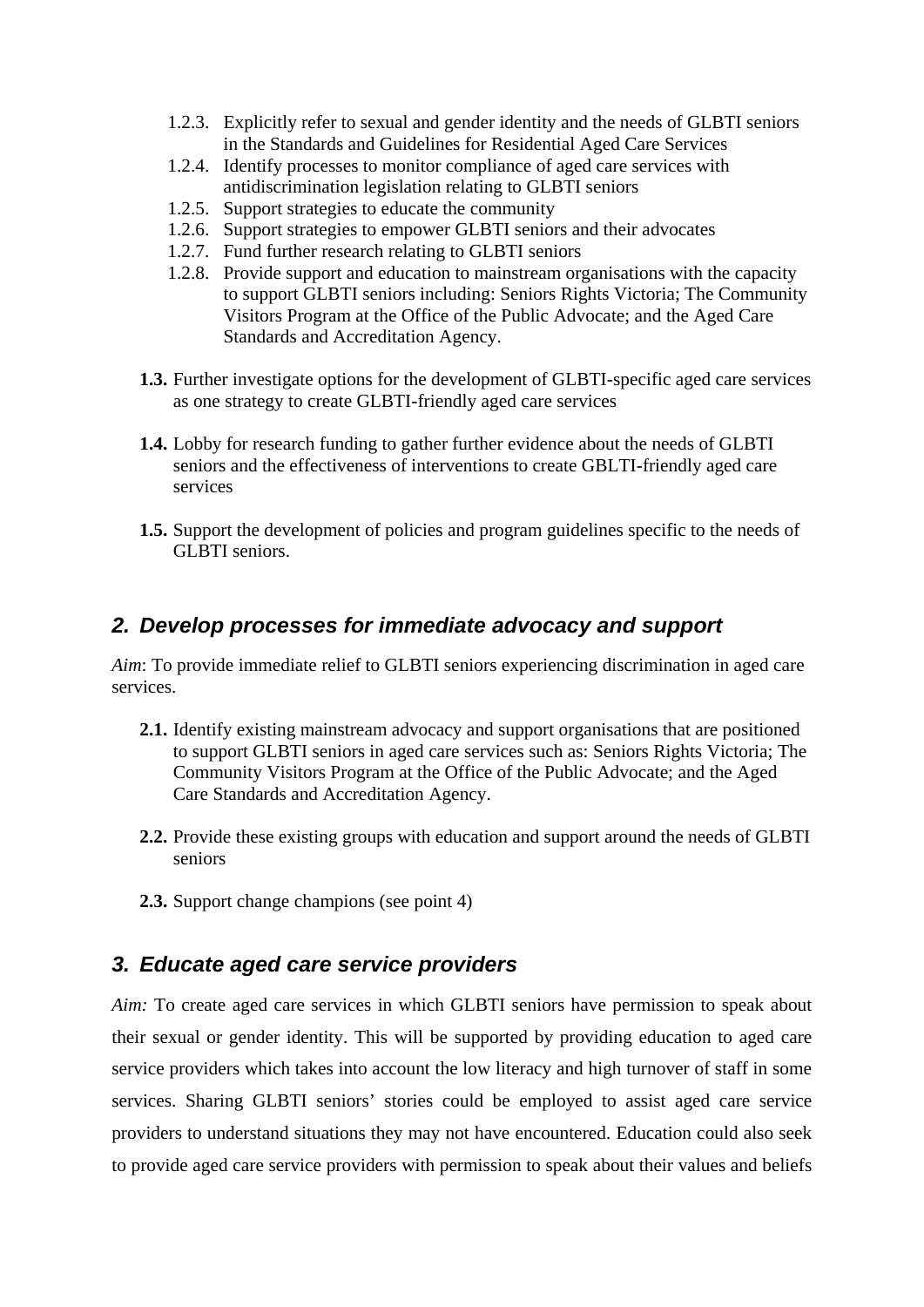and acknowledge any discomfort around sexuality or intimacy. Educational content could include:

#### **3.1. Give aged care service provider permission to discuss sexual and gender identity**

- 3.1.1. Disseminate copies of this report and the *My people* report
- 3.1.2. Discuss traditional responses to sexual expression
- 3.1.3. Discuss values and beliefs around sexual expression
- 3.1.4. Clarify sexual boundaries between clients and staff
- 3.1.5. Explore beliefs around the use of libido suppressants

#### **3.2. The importance of sexual and gender identity and ageing**

- 3.2.1. What sexual and gender identity means
- 3.2.2. How sexual and gender identity changes with age

#### **3.3. The legislative requirements/guidelines governing the care of GLBTI seniors:**

- 3.3.1. Anti-discrimination legislation including:
	- 3.3.1.1.The Charter of Human Rights and Responsibilities (2006)
	- 3.3.1.2.The Equal Opportunity Act (1995)
	- 3.3.1.3.The Statute Law Amendment (Relationships) Act (2001)
- 3.3.2. The relationships between anti-discrimination legislation and aged care legislation including:
	- 3.3.2.1.The Aged Care Act (1997)
	- 3.3.2.2.The Guidelines for the Home and Community Care Program National Service Standards (2003)
	- 3.3.2.3.The Standards and Guidelines for Residential Aged Care Services (2006)
- 3.3.3. How discrimination might manifest in practice
- 3.3.4. The legal consequences of discrimination
- 3.3.5. The legal responsibility to protect GLBTI seniors from discrimination
- 3.3.6. The importance of guiding staff with organisational policies, education and leadership relating to the needs of GLBT seniors
- 3.3.7. The legislation relating to sexual encounters between staff and clients
- 3.3.8. The legislation regarding the use of chemical restraints such as Androcur

### **3.4. What sexual and gender identity means to GLBTI seniors**

- 3.4.1. Beliefs and perceptions in the general community regarding GLBTI seniors
- 3.4.2. How sexual and gender identity is expressed by GLBTI seniors
- 3.4.3. How sexual and gender identity differs between heterosexual and GLBTI seniors
- 3.4.4. How to create dialogue between GLBTI seniors and staff

#### **3.5. The concept of sexual and gender identity as culture for GBLTI seniors**

- 3.5.1. Differentiation between sex and culture
- 3.5.2. The importance of cultural connections
- 3.5.3. The need for staff to demonstrate cultural competency and provide safety
- 3.5.4. The impact of cultural isolation

### **3.6. The importance of sexual and cultural expression for health**

- 3.6.1. The need to provide opportunities for sexual and cultural expression
- 3.6.2. The value of intimacy and touch and friendships
- 3.6.3. The need for privacy in shared services and at home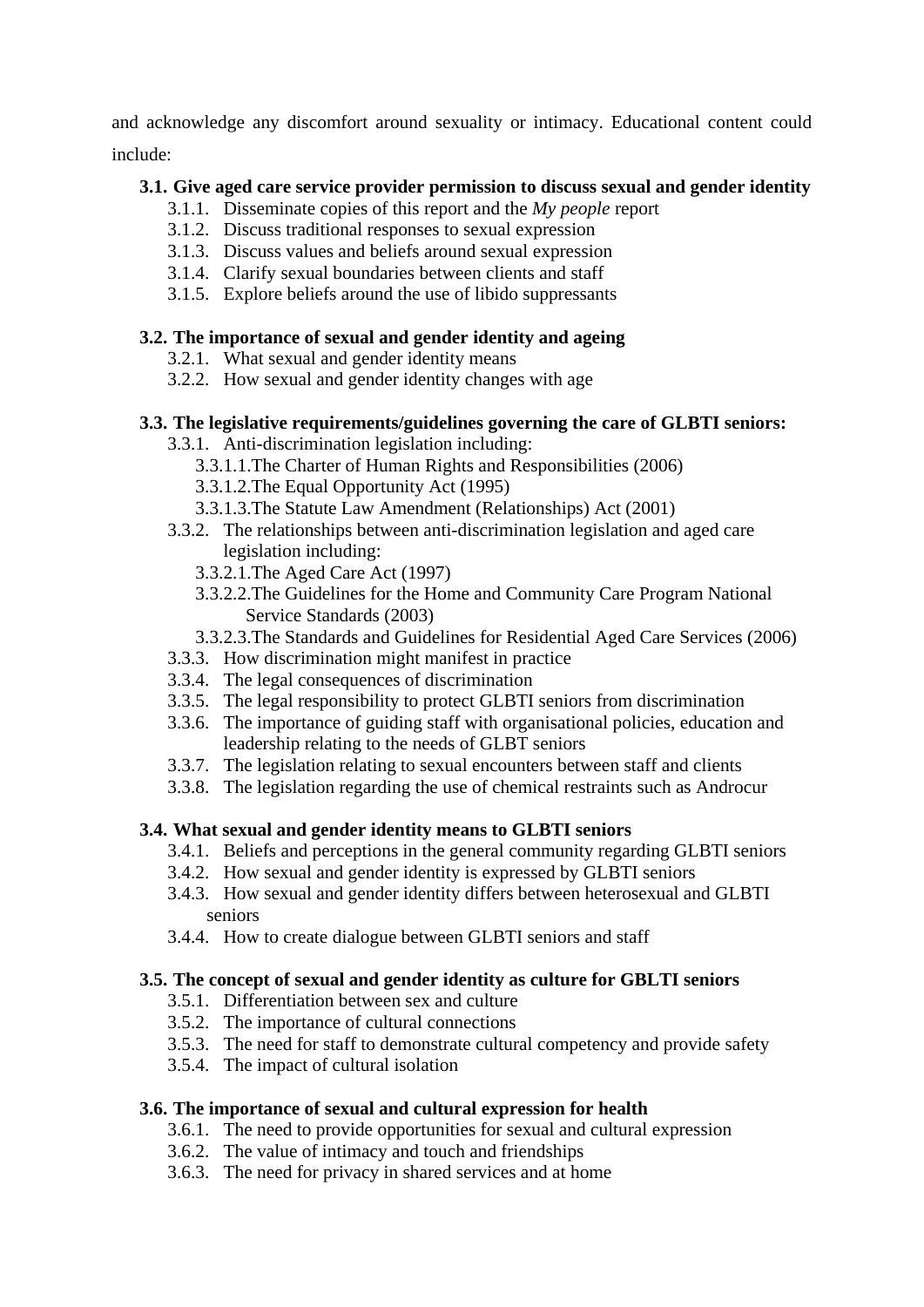- 3.6.4. The consequences of prohibiting sexual and cultural expression
- 3.6.5. The correlation between dependency on services/family and reduced opportunities for sexual and cultural expression
- 3.6.6. The negative impacts of identity concealment
- 3.6.7. The importance of intimacy and touch
- 3.6.8. The reasons why identity concealment occurs
- 3.6.9. The benefits of sexual and cultural expression

#### **3.7. The historical experiences of GLBTI seniors and implications for care**

- 3.7.1. The legal, medical and societal responses to GLBTI people in the early  $20<sup>th</sup>$ century
- 3.7.2. How past experiences of discrimination might affect the perceptions GLBTI seniors have of themselves
- 3.7.3. The fears associated with disclosure
- 3.7.4. The importance of 'chosen' family or friends rather than genetic family ties

#### **3.8. Strategies to develop GLBTI-friendly aged care services where seniors feel understood, valued and safe:**

- 3.8.1. Affirm the legitimacy of GLBTI seniors' sexual or gender identity
- 3.8.2. Create opportunities for dialogue with GLBTI seniors around their care needs
- 3.8.3. Understand the importance of sexual and cultural expression and provide GLBTI seniors with opportunities for sexual expression to occur
- 3.8.4. Value the intimate relationships and friendships of GLBTI seniors
- 3.8.5. Establish organisational systems and policies to support GLBTI seniors rather than rely on individual staff members

#### **3.9. Positive responses to the disclosure of sexual and gender identity**

- 3.9.1. Ensure that GLBTI seniors play significant roles in decisions that impact on them, as far as is possible. Ensure that their voices are heard; they are visible and their preferences are sought
- 3.9.2. Responding to individuals rather than stereotypes

#### **3.10. The impact of staff values and beliefs of service providers on GLBTI seniors**

- 3.10.1. Education which enables staff to explore their own values and beliefs and the impacts of these on the care that they provide
- 3.10.2. The effects of community perceptions on aged care

#### **3.11. The potential vulnerability of GLBTI seniors who are unable or choose not to conceal their identity and therefore require additional protection including:**

- 3.11.1. Transsexuals who do not pass as a man or a woman
- 3.11.2. Cross-dressers who do not have the opportunity to cross dress in privacy
- 3.11.3. Those who have an open relationship with their same sex partner
- 3.11.4. Men who are HIV positive and are therefore assumed by staff to be gay
- 3.11.5. Seniors with dementia who have lost their capacity to assess when and where it is safe to disclose their sexual or gender identity.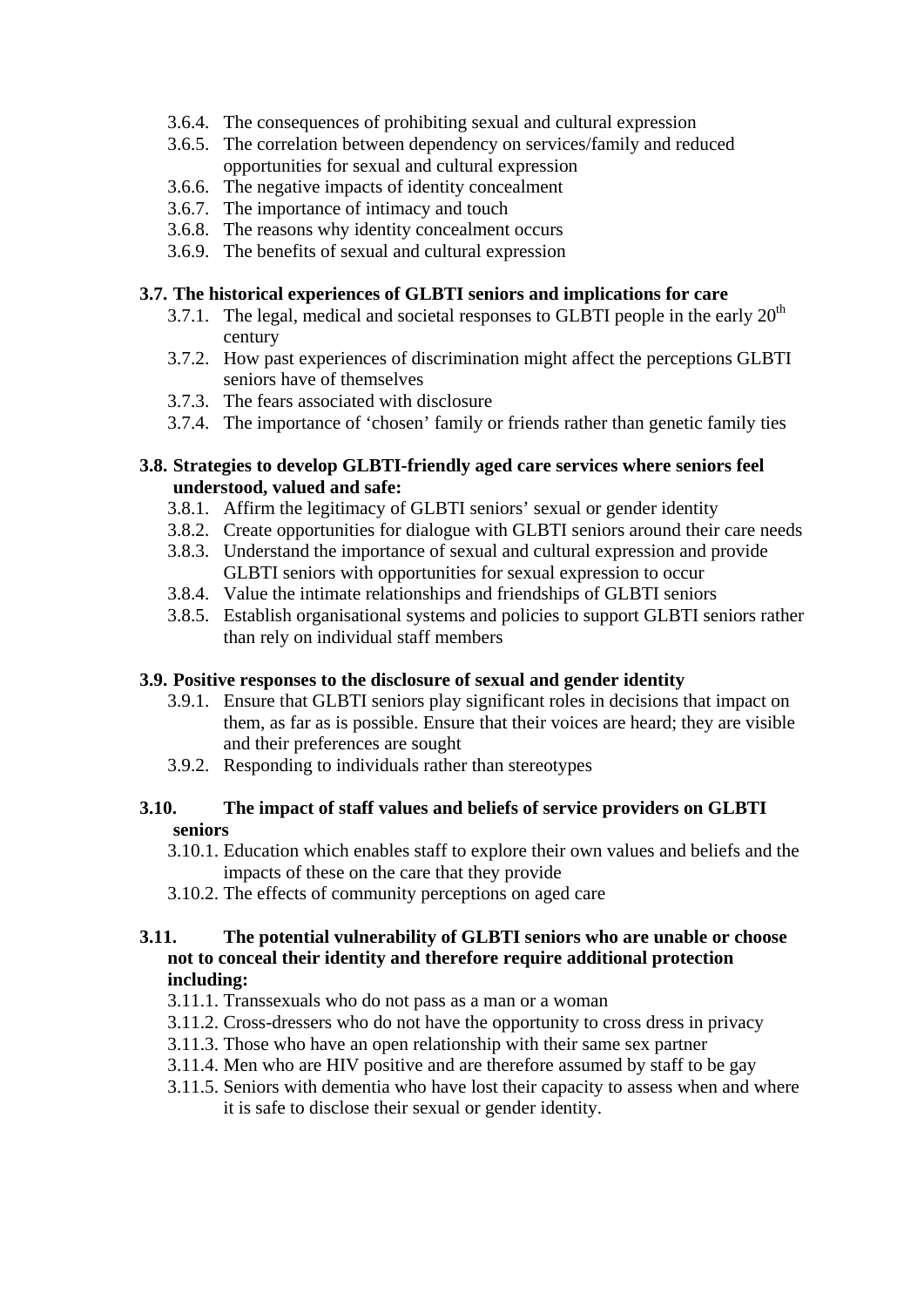#### **3.12. The needs of GLBTI seniors with dementia who require:**

- 3.12.1. Staff to understand that the grief and loss involved in having a same-sex partner with dementia is no less than that experienced by a heterosexual couple
- 3.12.2. To have their relationships recognised by aged care service providers, other clients and families
- 3.12.3. To be protected from discrimination by co-clients with dementia
- 3.12.4. To be supported to provide informed consent relating to sexual expression
- 3.12.5. To be supported to maintain their gender or sexual identity.

#### **3.13. The needs of older gay men**

- 3.13.1. Staff values, beliefs and stereotypes about being gay and being an older gay man
- 3.13.2. The use of universal infection control guidelines and the fear of HIV/AIDS
- 3.13.3. The need for physical touch and intimacy
- 3.13.4. Strategies to protect gay men in shared services
- 3.13.5. Understanding the effects of dementia on the lives of gay seniors

#### **3.14. The needs of older lesbians**

- 3.14.1. Staff values, beliefs and stereotypes about lesbians and older lesbians
- 3.14.2. The historical role of women and lesbians including lesbian feminism
- 3.14.3. The barriers to sexual and cultural expression for older lesbians
- 3.14.4. Strategies to protect lesbians in shared aged care services

3.14.5. The effects of dementia for older lesbians

#### **3.15. The needs of transgender seniors**

- 3.15.1. Staff values, beliefs and stereotypes about seniors transsexuals and cross dressers
- 3.15.2. The care needs of seniors who are male to female and female to male transsexuals
- 3.15.3. The impact of the difficulty accessing gender reassignment surgery in the early  $20<sup>th</sup>$  century
- 3.15.4. The physical, emotional and psychological needs of seniors who are transgender and the consequences of limited access to gender reassignment surgery
- 3.15.5. Why some seniors cross dress and the consequences of prohibiting cross dressing
- 3.15.6. The potential difficulty maintaining gender roles with ageing
- 3.15.7. The potential isolation for transgender seniors and the vulnerability that this creates
- 3.15.8. Strategies to facilitate sexual and gender expression in shared services
- 3.15.9. The impact of dementia on the capacity to maintain gender identity

#### **3.16. The needs of intersex seniors**

- 3.16.1. Staff values, beliefs and stereotypes about who intersex seniors are
- 3.16.2. Understand the invisibility of intersex seniors and identify potential needs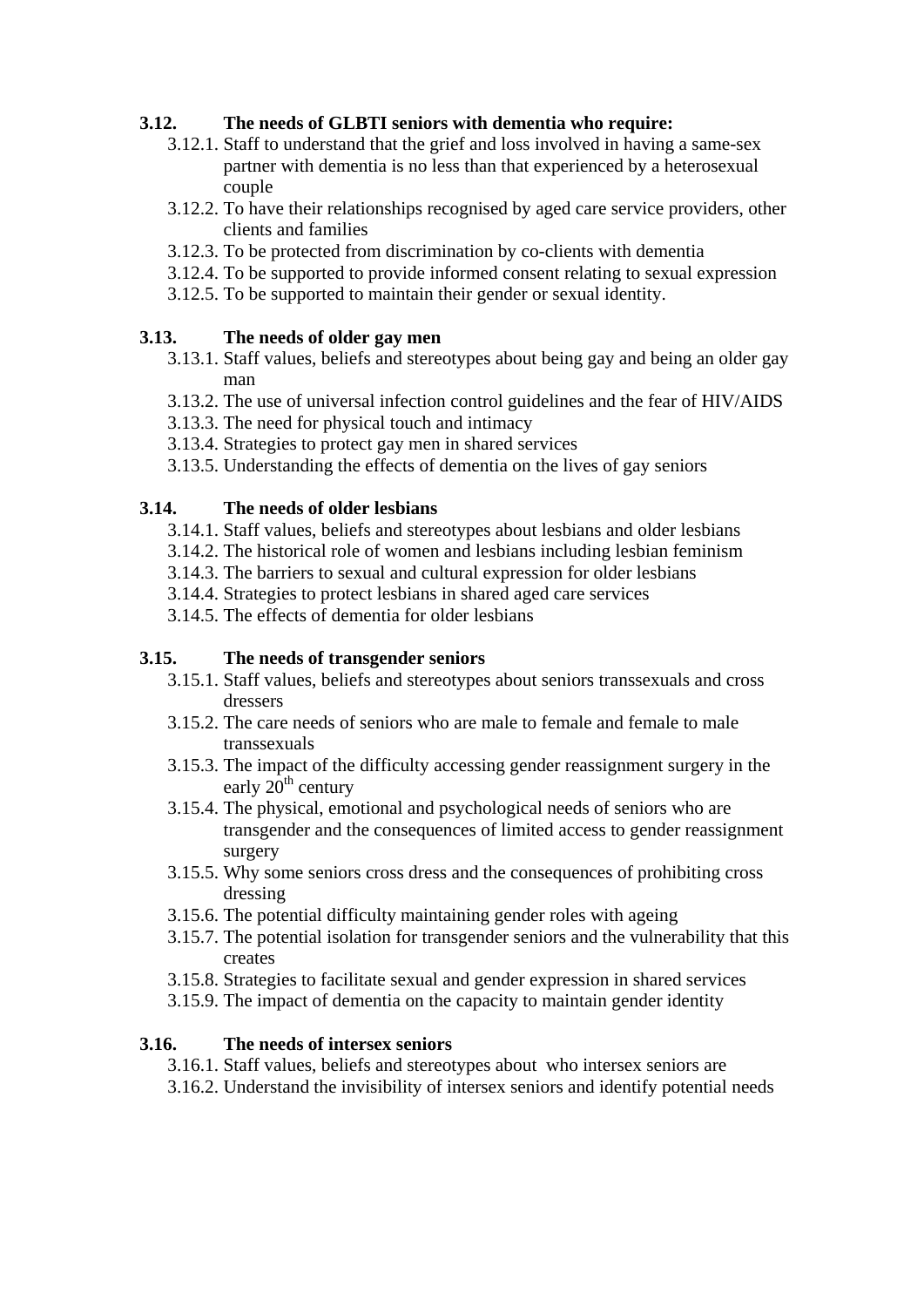# *4. Support change champions*

*Aim:* To improve the care provided to GLBTI seniors by supporting change champions who seek to create GBLTI-friendly aged care services.

- **4.1.** Identify individual change champions including aged care service providers, GLBTI seniors, families and advocates of GLBTI seniors
- **4.2.** Identify teams and organisations that are change champions
- **4.3.** Assess support needs
- **4.4.** Provide support and resources
- **4.5.** Identify strategies to recognise the leadership of change champions
- **4.6.** Share change stories with other potential change champions

# *5. Educate the community*

*Aim:* To reduce disparities for GLBTI seniors and increase their supports by providing community education around the experiences and needs of GLBTI seniors.

- **5.1.** Clarify community values, beliefs and stereotypes around GLBTI seniors
- **5.2.** Identify resources to support community education
- **5.3.** Develop and implement education
- **5.4.** Target education program in rural communities and amongst heterosexual seniors

# *6. Empower GLBTI seniors and their advocates*

*Aim:* To enable GLBTI seniors and/or their advocates to understand and assert their rights in aged care services.

- **6.1.** Develop accessible information on the rights of GLBTI seniors including:
	- 6.1.1. Legislation relating to discrimination
	- 6.1.2. What to do if advocacy is required
	- 6.1.3. What to do if discrimination has occurred
	- 6.1.4. How to protect oneself from homo/transphobia
- **6.2.** Seek feedback from GLBTI seniors on the information they require and the action they have taken and ideas they have
- **6.3.** Provide educational information that could be given to service providers by GLBTI seniors (or others on behalf of a senior who wishes to remain anonymous)
- **6.4.** Ensure that the voices of GLBTI seniors are heard and are involved in decisionmaking which impacts on their lives, at all times.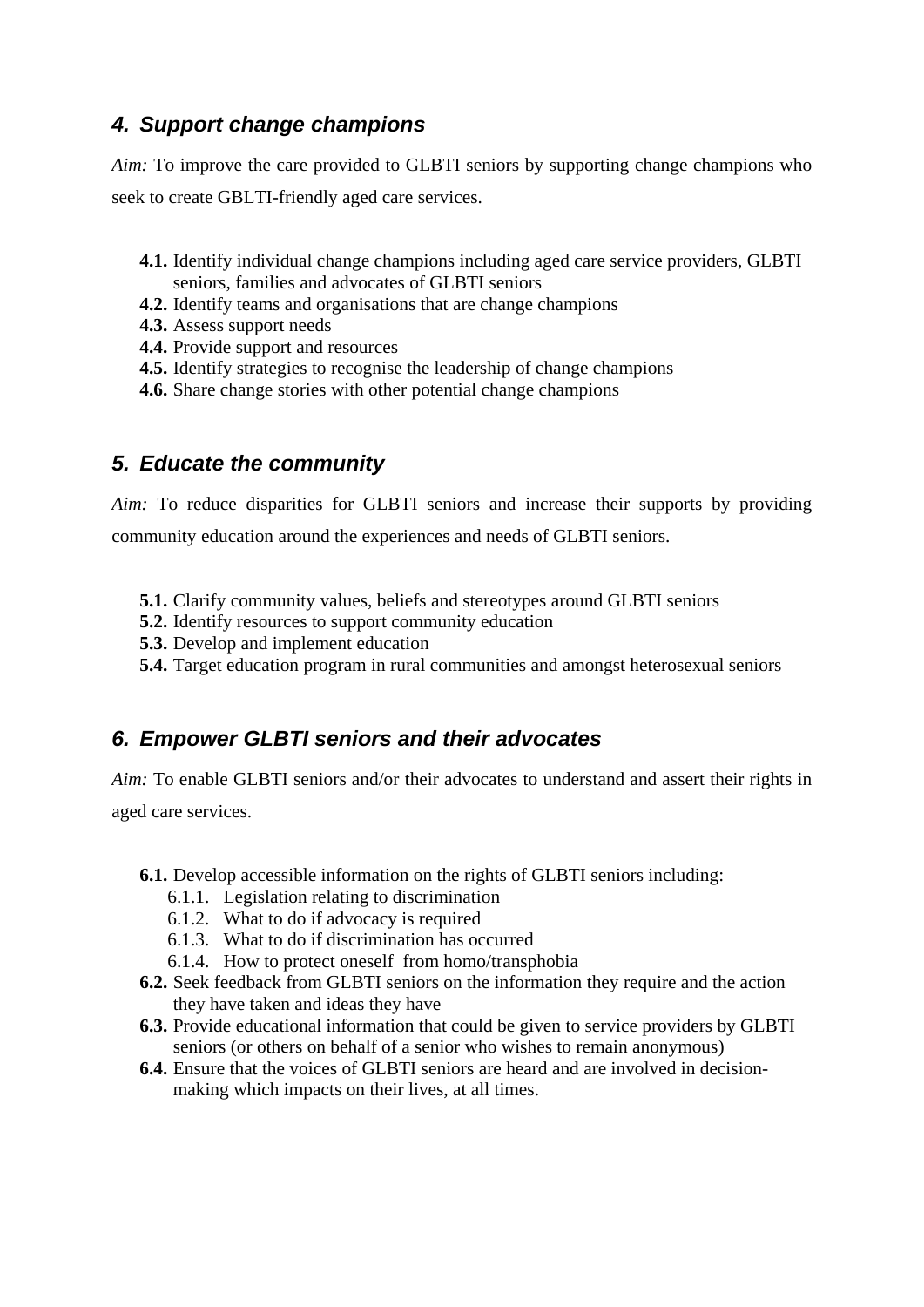# *7. Support the development of GLBTI-specific services*

*Aim:* To ensure that a range of GLBTI-friendly aged care services are available to GLBTI seniors.

- **7.1.** Clarify what GLBTI-specific aged care services will be supported by GLBTI seniors eg: residential aged care, community care, HIV/AIDS specific facility, advocacy service or other agency
- **7.2.** Explore the symbolic significance of GLBTI-specific aged care services for GLBTI seniors
- **7.3.** Where appropriate identify strategies to support GLBTI-specific aged care services

# *8. Conduct further research*

*Aim:* To promote further research in order to build on the body of evidence regarding the

needs of GLBTI seniors. New initiatives could include research relating to the:

- **8.1.** Historical experiences of GLBTI seniors
- **8.2.** Resilience and coping strategies developed by GLBTI seniors
- **8.3.** Community perceptions of GLBTI seniors
- **8.4.** Perceptions of aged care service providers
- **8.5.** Experiences of intersex seniors
- **8.6.** The experiences of change champions
- **8.7.** Issues for GLBTI seniors living in rural areas
- **8.8.** The content of training programs for aged care service providers related to sexual and gender identity
- **8.9.** Use of medications to decrease libido in aged care services
- **8.10.** Expanding the current program to include all Australian states and territories
- **8.11.** Explore further the meaning of GLBTI-friendly aged care services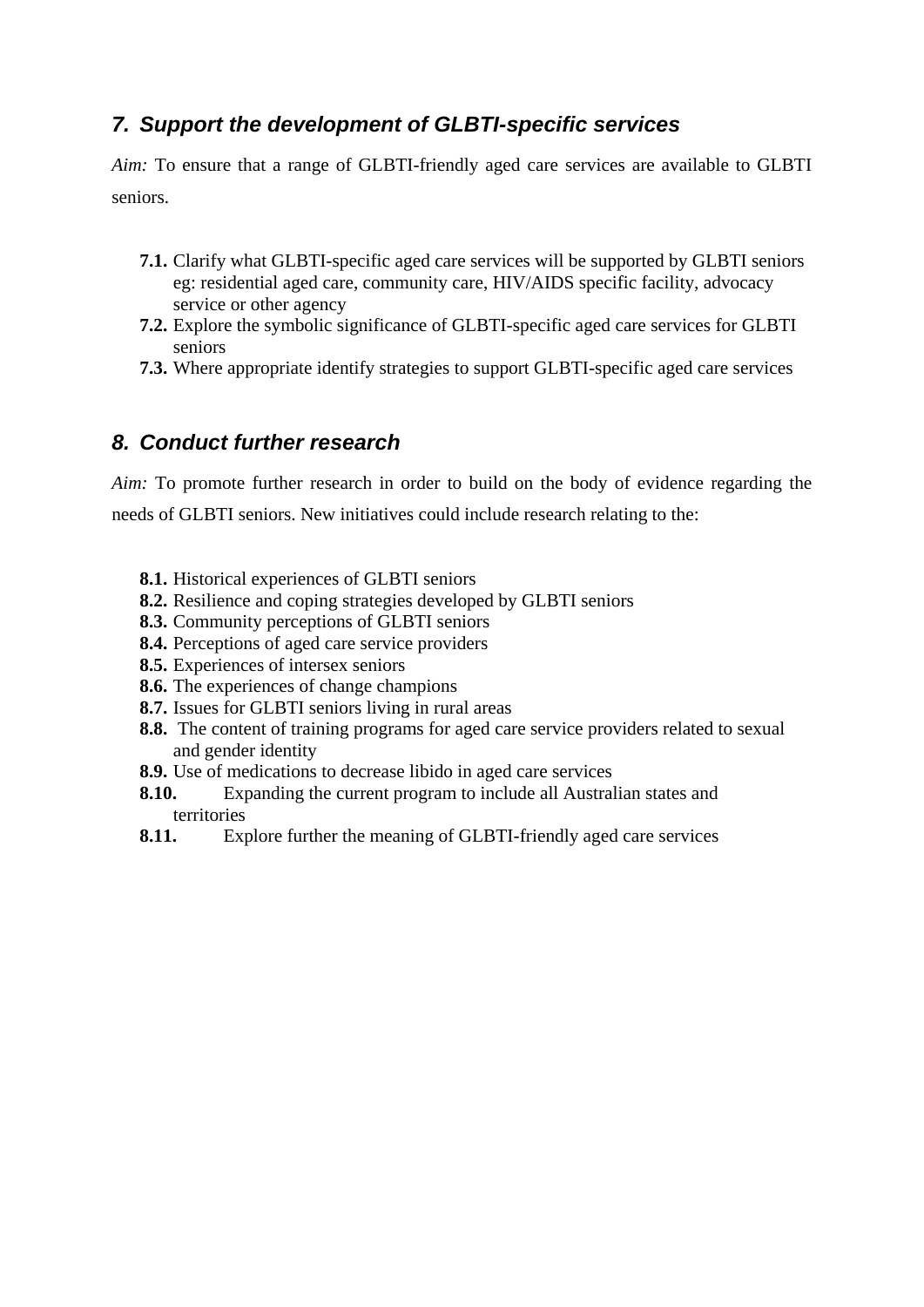# **References**

AGE CONCERN (2002) Policy Position Paper: Issues facing older lesbians, gay men and bisexuals. Access date: March 2008. Available at: [\(http://www.ageconcern.org.uk/AgeConcern/Documents/OLGMppp.pdf\)](http://www.ageconcern.org.uk/AgeConcern/Documents/OLGMppp.pdf)

AUSTRALIAN INSTITUTE OF HEALTH AND WELFARE (2002) Older Australia at a glance. Canberra, Australian Institute of Health and Welfare, Commonwealth Department of Health and Ageing

AUSTRALIAN MEDICAL ASSOCIATION (2002) Sexual diversity and gender identity. Access date: March 2008. Available at: [\(http://www.ama.com.au/web.nsf/doc/WEEN-5GA2YX\)](http://www.ama.com.au/web.nsf/doc/WEEN-5GA2YX)

AUSTRALIAN PRESCRIPTION PRODUCTS GUIDE (2007) Androcur CMI. Access date: June 2008. Available at:  $(http://www.appgonline.com.au/drug.asp? drug_id=00075134&t=cmi)$ 

BARRETT, C., ANGEL, J., GILBERT, M., BOURAS, C., THOMPSON, K. & SINGLETON, E. (2005a) Systematic processes for sustainable practice development. *Practice Development in Health Care,* 4**,** 5-13.

BARRETT, C., BORTHWICK, A., BUGEJA, S., PARKER, A., VIS, R. & HURWORTH, R. (2005b) Emotional labour: Listening to the patient's story. *Practice Development in Health Care,* 4 213-223.

BAYER (2008) Control of libido in severe hypersexuality and/or sexual deviation in the adult male. *Electronic medicines compendium.* Access date: June 2008. Available at: [\(http://emc.medicines.org.uk/emc/assets/c/html/DisplayDoc.asp?DocumentID=1808\)](http://emc.medicines.org.uk/emc/assets/c/html/DisplayDoc.asp?DocumentID=1808)

BIRCH, H. (2004a) What about us? Positive ageing is also a GLBTI issue! *AAG Conference.*  Melbourne.

BIRCH, H. (2004b) Ab*out* Time!: GLBT Seniors ALSO Matter. Melbourne, The ALSO Foundation

BOURAS, C. & BARRETT, C. (2007) Strategies to enhance patient-centred care in a cardiothoracic surgical unit. *Practice Development in Health Care,* 6**,** 150-164.

BRYER, L. (2004) Home-based services for older lesbians. A research report on behalf of Matrix Guild Victoria Inc examining types of non-discriminatory, lesbian-sensitive support services required by older, disadvantaged lesbians wishing to remain in their own homes.

CALLAN, M. (2006) Providing aged care services for the gay and lesbian community. *Australian Nursing Journal,* 14**,** 20.

CARR, W. & KEMMIS, S. (1986) *Becoming critical: Education, knowledge and action research,* Burwood, Deakin University Press.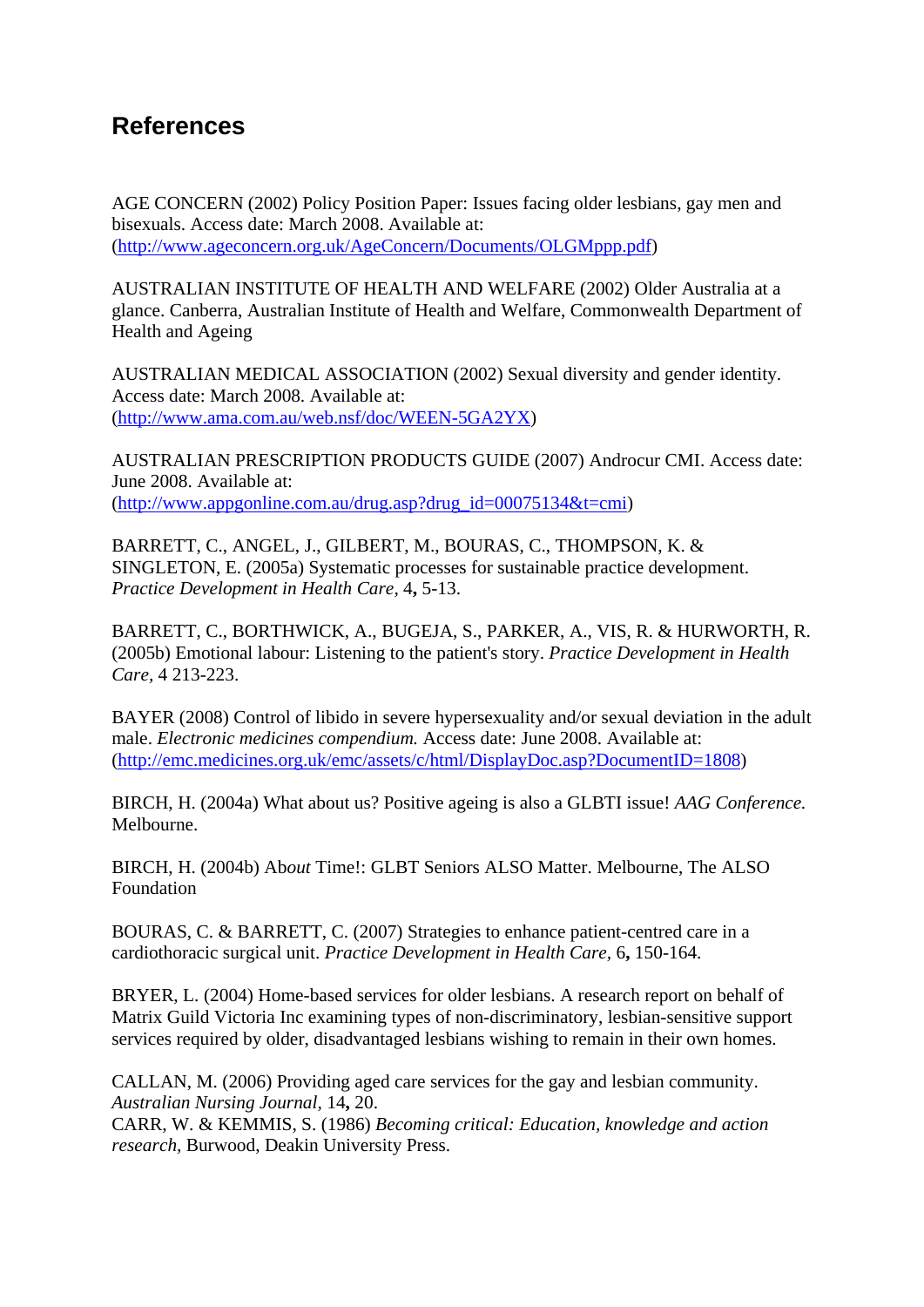CHAMBERLAIN, C. & ROBINSON, P. (2002) The Needs of Older Gay, Lesbian and Transgender People. Melbourne, RMIT University and the Centre for Applied Social Research

COMMUNITY SERVICE AND HEALTH INDUSTRY SKILLS COUNCIL (2002). *Community Services Training Package.* Access date: May 2008. Available at: (http://www.ntis.gov.au/Default.aspx?/trainingpackage/CHC02/download)

COOK-DANIELS, L. (1997) Lesbian, gay male, bisexual and transgendered elders: Elder abuse and neglect issues. *Journal of Elder Abuse and Neglect,* 9**,** 35-49.

COUCH, M., PITTS, M., MULCARE, H., CROY, S., MITCHELL, A. & PATEL, S. (2007) Tranznation: A report on the health and wellbeing of transgendered people in Australia and New Zealand. Melbourne, Gay and Lesbian Health Victoria, Australian Research Centre in Sex, Health and Society, La Trobe University

DE SAXE, M. & LOVETT, K. (2008) Inter~Section Melbourne. Access date: March 2008. Available at: [\(http://www.zip.com.au/~josken/inters3.htm\)](http://www.zip.com.au/~josken/inters3.htm)

DEPARTMENT OF HEALTH AND AGEING AUSTRALIA (1997) Aged Care Act 1997: Quality of care principles. Canberra, The Department of Health and Ageing Australia

DEPARTMENT OF HUMAN SERVICES VICTORIA (1988) Health Services Act 1988. Canberra, The Department of Human Services.

DEPARTMENT OF HUMAN SERVICES VICTORIA (2003) Summary 2003 Supported Residential Services (SRS) Census: Resident snapshot. Access date: March 2008. Available at: [\(http://www.health.vic.gov.au/srs/downloads/resident\\_snapshot.pdf\)](http://www.health.vic.gov.au/srs/downloads/resident_snapshot.pdf)

DEPARTMENT OF HUMAN SERVICES VICTORIA (2004) Public sector residential aged care policy: The Victorian Government's role in residential aged care services. Melbourne, The Department of Human Services.

DEPARTMENT OF HUMAN SERVICES VICTORIA (2007) Ministerial Advisory Committee on Gay and Lesbian Health. 2007. Access date: March 2008. Available at: [\(http://www.health.vic.gov.au/macglh/\)](http://www.health.vic.gov.au/macglh/)

DEPARTMENT OF HUMAN SERVICES VICTORIA (2008) HACC Facts. Access date: March 2008. Available at: [\(http://www.health.vic.gov.au/hacc/hacc\\_victoria/facts.htm\)](http://www.health.vic.gov.au/hacc/hacc_victoria/facts.htm)

DEPARTMENT OF HUMAN SERVICES (2008). *Because Mental Health Matters: A new focus for mental health and wellbeing in Victoria. Access date: May 2008. Available at:* (http://www.health.vic.gov.au/mentalhealth/reformstrategy/mhmatters-rep08.pdf) HADFIELD, M. & HAW, K. (2001) 'Voice', young people and action research. *Educational Action Research,* 9**,** 485-502.

HARRISON, J. (1999) A lavender pink grey power: Gay and lesbian gerontology in Australia. *Australasian Journal on Ageing*, 18(1), 32-37.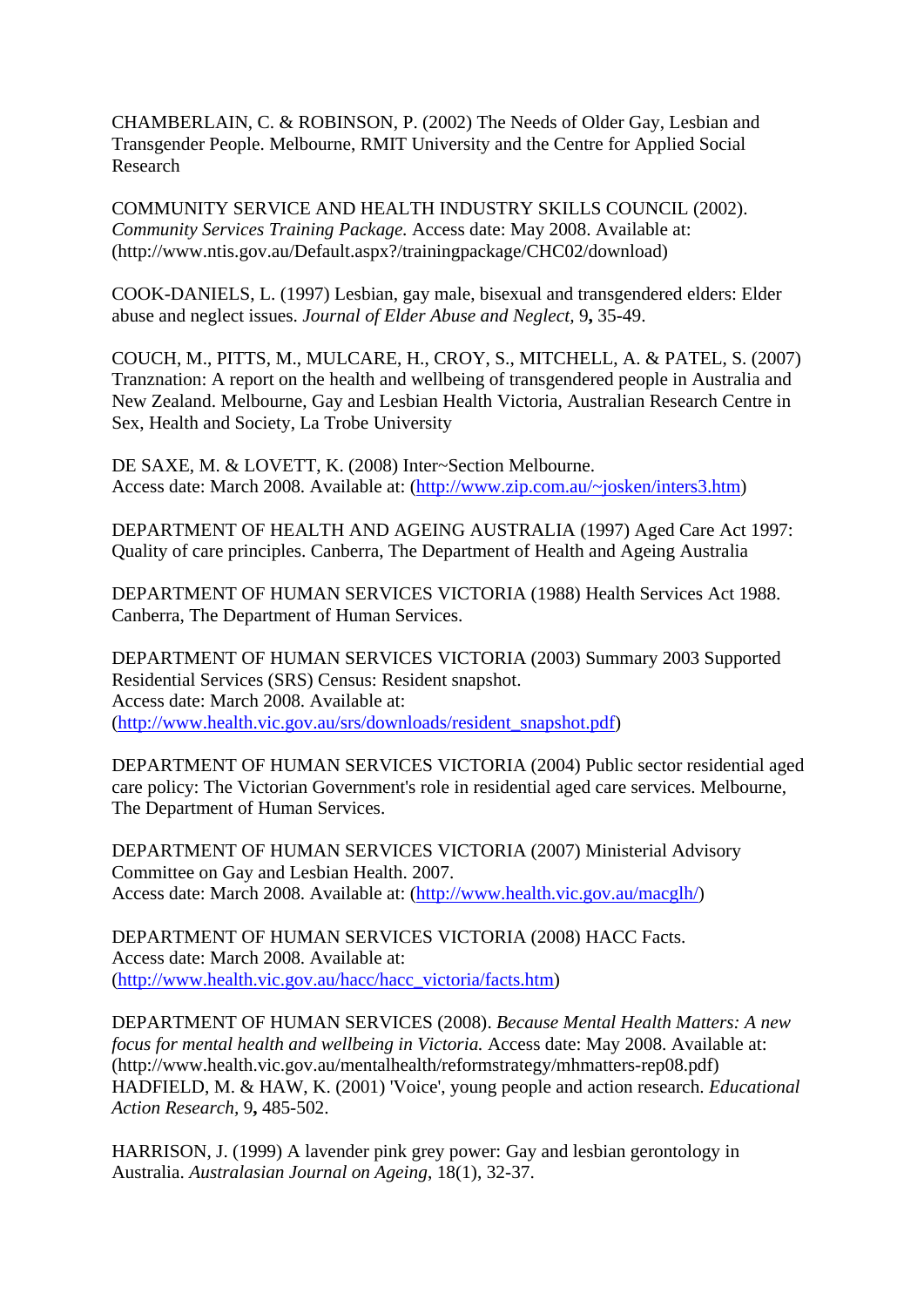HARRISON, J (2001) 'It's none of my business: Gay and lesbian invisibility in aged care' in Australian Occupational Therapy Journal Vol 48 pp142-145 Access date June 2008. Available at: [\(http://www.rainbowvisions.org.au/HarrisonAOTJournal48.pdf\)](http://www.rainbowvisions.org.au/HarrisonAOTJournal48.pdf)

HARRISON, J (2002a) 'What are you really afraid of? Gay, lesbian, bisexual, transgender and intersex ageing, ageism and activism' in Word is Out March, pp1-11 Access date June 2008. Available at: [\(http://www.rainbowvisions.org.au/wordIsOut\\_by\\_JoHarrison.pdf\)](http://www.rainbowvisions.org.au/wordIsOut_by_JoHarrison.pdf)

HARRISON, J (2002b) 'LGBT Elders Gaining Ground in Australia' in OutWord. American Society on Aging. Vol 9 No 1 Summer. pp3-7

HARRISON, J. (2004a) 'Discrimination and older gays: Surviving aged care'. in Equal Time. NSW Anti-Discrimination Board. No 61 August. Access date: March 2008. Available at:

[\(http://www.lawlink.nsw.gov.au/lawlink/adb/ll\\_adb.nsf/vwFiles/ET%20Aug%2004%20.pdf/](http://www.lawlink.nsw.gov.au/lawlink/adb/ll_adb.nsf/vwFiles/ET%20Aug%2004%20.pdf/$file/ET%20Aug%2004%20.pdf) [\\$file/ET%20Aug%2004%20.pdf\)](http://www.lawlink.nsw.gov.au/lawlink/adb/ll_adb.nsf/vwFiles/ET%20Aug%2004%20.pdf/$file/ET%20Aug%2004%20.pdf)

HARRISON, J. (2004b) Towards the recognition of gay, lesbian, bisexual, transgender and intersex (GLBTI) ageing in Australian gerontology *Annual Conference of the Australian Lesbian Medical Association.* Leura, New South Wales.

HARRISON, J. (2004c) Towards the recognition of gay, lesbian, bisexual, transgender and intersex ageing in Australian gerontology. Ph D thesis. School of Health Sciences, Division of Health Sciences. The University of South Australia.

Access date: June 2008. Available at:

[\(http://arrow.unisa.edu.au:8080/vital/access/manager/Repository/unisa:24955?query=Harriso](http://arrow.unisa.edu.au:8080/vital/access/manager/Repository/unisa:24955?query=Harrison%2c+J)  $n\%2c+J$ 

HARRISON, J (2005a) 'Pink, lavender and grey: Gay, lesbian, bisexual, transgender and intersex ageing in Australian gerontology' in Gay and Lesbian Issues and Psychology Review. Vol 1, pp11-16. Access date: June 2008. Available at: [\(http://www.rainbowvisions.org.au/HarrisonGLIPReview.pdf\)](http://www.rainbowvisions.org.au/HarrisonGLIPReview.pdf)

HARRISON, J. (2005b) Healthy ageing: What is it? *GLBT Health Ageing Forum ACON.*  Access date: June 2008. Available at:  $(\text{http://acon.org.au/commu\n}uity/index.cfm?doc_id=1737&\text{cat}_id=112)$ 

HARRISON, J. (2005c) Working Paper on Gay, Lesbian, Bisexual, Transgender and Intersex Ageing and Discrimination Sydney, New South Wales Anti Discrimination Board. Access date: June 2008. Available at: [\(http://www.lawlink.nsw.gov.au/lawlink/adb/ll\\_adb.nsf/pages/adb\\_glbti\\_consultation\)](http://www.lawlink.nsw.gov.au/lawlink/adb/ll_adb.nsf/pages/adb_glbti_consultation)

HARRISON, J. (2006a) Coming out from the shadows and into the light: Gay, lesbian, bisexual, transgender and intersex ageing-Celebrating diversity and taking action. *Australian Association of Gerontology Conference.* Sydney.

Access date: June 2008 Available at: [\(http://glhv.org.au/taxonomy/term/94\)](http://glhv.org.au/taxonomy/term/94)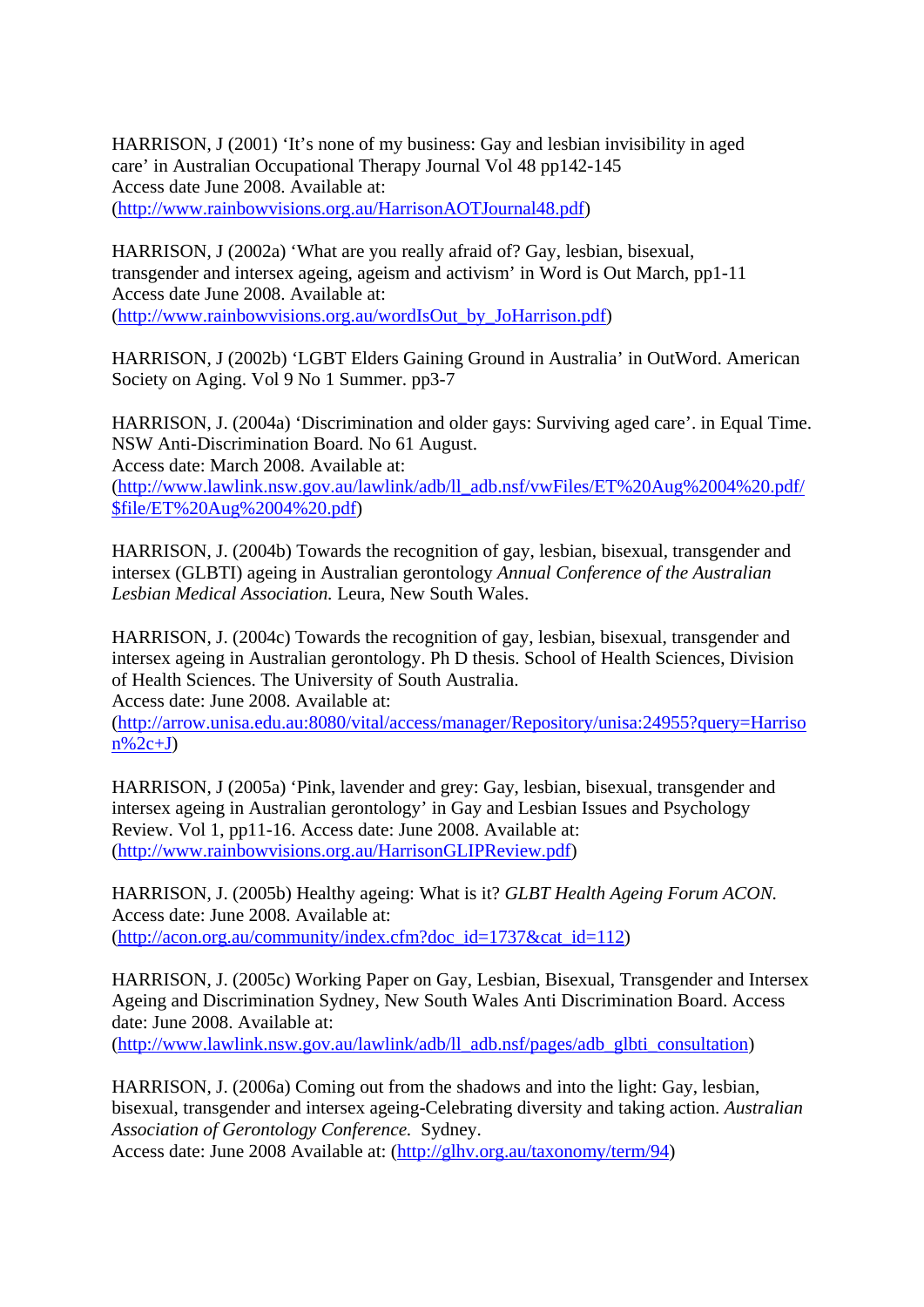HARRISON, J. (2006b) Coming out ready or not! Gay, lesbian, bisexual, transgender and intersex ageing and aged care in Australia: Reflections, contemporary developments and the road ahead. *Gay and Lesbian Issues and Psychological Review,* 2**,** 44-54. Access date: June 2008. Available at:

[\(http://www.rainbowvisions.org.au/GLIP\\_Review\\_Vol2\\_No2.pdf\)](http://www.rainbowvisions.org.au/GLIP_Review_Vol2_No2.pdf)

HARRISON, J. (2006c) OutWord Online: Insider's perspective on LGBT aging issues in Australia. 2006. Access date: March 2008. Available at: [\(http://www.asaging.org/networks/lain/outword\\_online/2006/nov.cfm\)](http://www.asaging.org/networks/lain/outword_online/2006/nov.cfm)

HUGHES, M. (2006) Queer ageing. *Gay and Lesbian Issues and Psychological Review,* 2**,** 54-59.

HUGHES, M. (2007) Older lesbians and gays accessing health and aged-care services. *Australian Social Work,* 60**,** 197-209.

KEMMIS, S. & MCTAGGART, R. (2000) Participatory action research. In DENZIN, N. & LINCOLN, Y. (Eds.) *Handbook of qualitative research.* London, Sage Publications.

LEONARD, W. (2003) Health and sexual diversity: A health and well-being action plan for gay, lesbian, bisexual, transgender and intersex Victorians. Melbourne, Ministerial Advisory Committee on Gay and Lesbian Health

MENTAL HEALTH ACT COMMISSION (2003). *Placed amongst strangers: Tenth biennial report 2001-2003.* London. The Stationery Office.

MCFALL SULLIVAN, S. (2008) Five questions for David Cameron: An intersex elder's view of aging. LGBT Aging Issues Network, OUTWORD. Winter 2008. Access date: June 2008. Available at:

(http//:www.asaging.org/networks/LAIN/outword-143.cfm)

MCNAIR, R., ANDERSON, S. & MITCHELL, S. (2001) Addressing health inequalities in Victorian lesbian, gay, bisexual and transgender communities. *Health Promotion Journal of Australia,* 11**,** 32-38.

NATIONAL HEATLH AND MEDICAL RESEARCH COUNCIL (2007) Australian Code for the Responsible Conduct of Research Canberra, Australian Government

OSBORNE, D., BARRETT, C., HETZEL, C., NANKERVIS, J. & SMITH, R. (2002) The wellness project: Promoting older peoples' sexual health. Melbourne, National Ageing Research Institute

PATTON, M. (2002) *Qualitative research and evaluation methods,* London, Sage. PITTS, M., SMITH, A., MITCHELL, A. & PATEL, S. (2006) Private lives: A report on the health and wellbeing of GLBTI Australians. Melbourne, Gay and Lesbian Health Victoria, The Australian Research Centre in Sex, Health and Society

QUAM, J. (1993) Gay and Lesbian ageing. Access date: March 2008. Available at: ( [http://www.cyfc.umn.edu/seniors/resources/gayaging.html\)](http://www.cyfc.umn.edu/seniors/resources/gayaging.html)